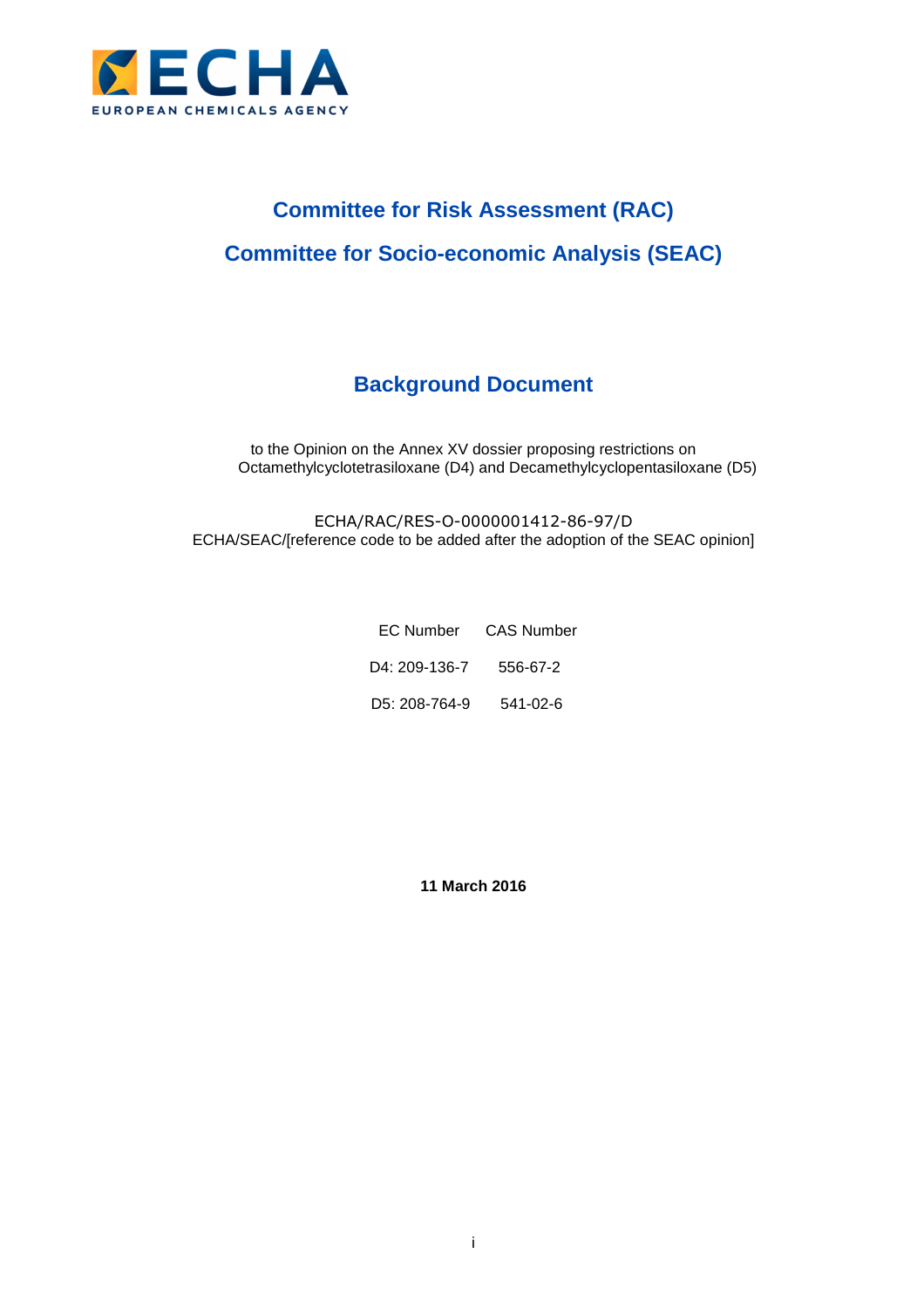# **Contents**

| A.3.3 Justification that the proposed restriction is the most appropriate Union-wide measure 4 |  |
|------------------------------------------------------------------------------------------------|--|
|                                                                                                |  |
|                                                                                                |  |
|                                                                                                |  |
|                                                                                                |  |
|                                                                                                |  |
|                                                                                                |  |
|                                                                                                |  |
|                                                                                                |  |
|                                                                                                |  |
|                                                                                                |  |
|                                                                                                |  |
| B.3.1 Classification and labelling in Annex VI of Regulation (EC) No 1272/2008 (CLP            |  |
|                                                                                                |  |
|                                                                                                |  |
|                                                                                                |  |
|                                                                                                |  |
|                                                                                                |  |
|                                                                                                |  |
|                                                                                                |  |
|                                                                                                |  |
|                                                                                                |  |
| B.6 Human health hazard assessment of physico-chemical properties30                            |  |
|                                                                                                |  |
|                                                                                                |  |
|                                                                                                |  |
|                                                                                                |  |
|                                                                                                |  |
|                                                                                                |  |
|                                                                                                |  |
|                                                                                                |  |
|                                                                                                |  |
|                                                                                                |  |
|                                                                                                |  |
|                                                                                                |  |
|                                                                                                |  |
|                                                                                                |  |
|                                                                                                |  |
|                                                                                                |  |
|                                                                                                |  |
|                                                                                                |  |
|                                                                                                |  |
|                                                                                                |  |
|                                                                                                |  |
|                                                                                                |  |
|                                                                                                |  |
|                                                                                                |  |
|                                                                                                |  |
|                                                                                                |  |
|                                                                                                |  |
|                                                                                                |  |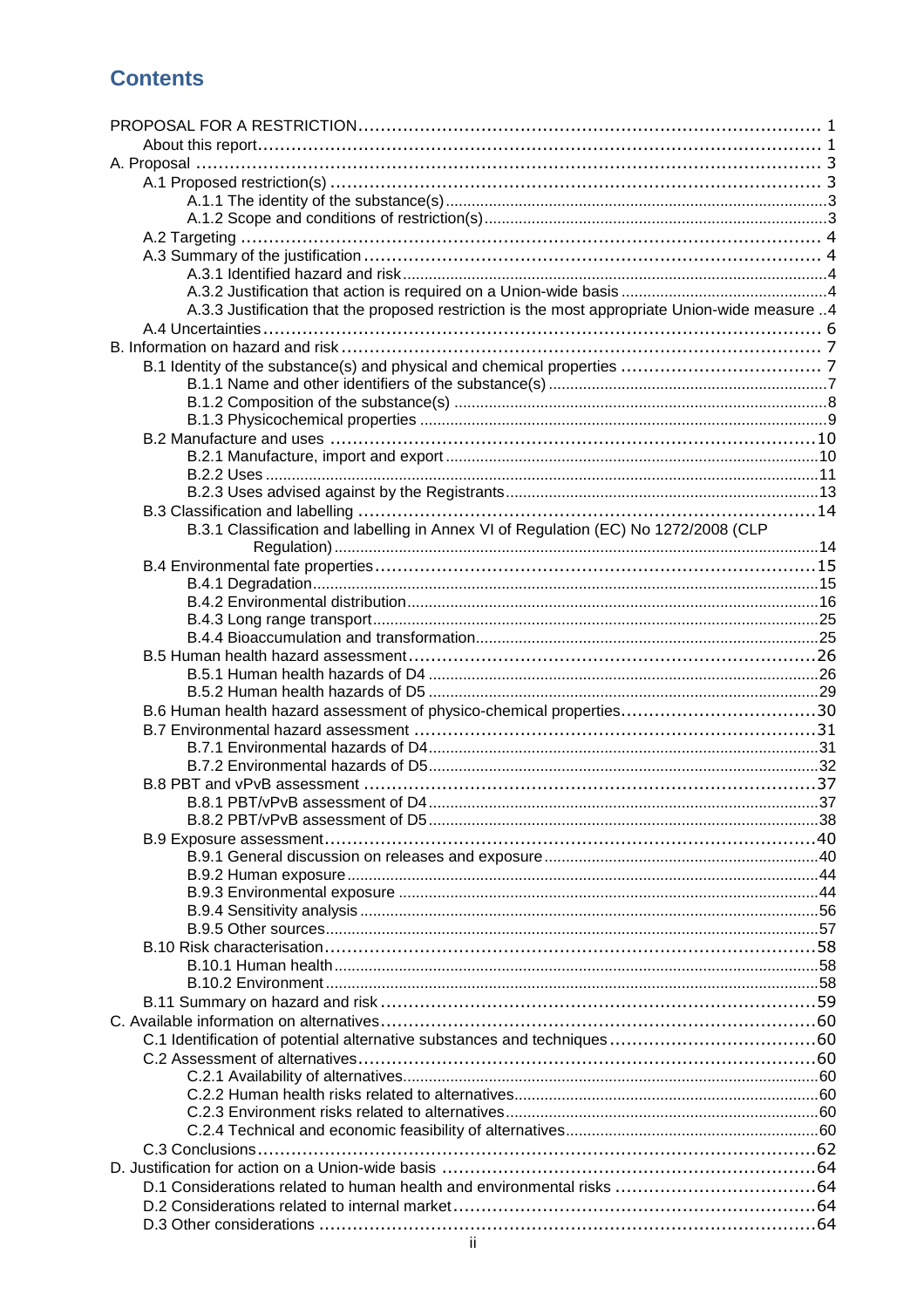| E. Justification why the proposed restriction is the most appropriate Union-wide measure 65 |  |
|---------------------------------------------------------------------------------------------|--|
|                                                                                             |  |
|                                                                                             |  |
|                                                                                             |  |
|                                                                                             |  |
|                                                                                             |  |
|                                                                                             |  |
|                                                                                             |  |
| E.2.1 Restriction on placing on the market and use of wash-off PCPs containing greater than |  |
|                                                                                             |  |
|                                                                                             |  |
|                                                                                             |  |
|                                                                                             |  |
|                                                                                             |  |
|                                                                                             |  |
|                                                                                             |  |
|                                                                                             |  |
|                                                                                             |  |
|                                                                                             |  |
|                                                                                             |  |
|                                                                                             |  |
|                                                                                             |  |
| G.1 Public consultation on the Annex XV restriction report (18 June – 18 December 2015)91   |  |
|                                                                                             |  |
|                                                                                             |  |
|                                                                                             |  |

# **Tables**

| Table 9 D4 and D5 exposure scenarios (ES) and emissions to air and waste water (Reconsile Consortium 2014a&b)    |  |
|------------------------------------------------------------------------------------------------------------------|--|
|                                                                                                                  |  |
| Table 10 Summary of exposure scenarios contributing to aquatic emissions of D4 and D5 at the continental scale52 |  |
|                                                                                                                  |  |
|                                                                                                                  |  |
|                                                                                                                  |  |
| Table 14 Conclusion on the environmental hazard profile of some potential alternatives to D4 and D5 and their    |  |
|                                                                                                                  |  |
|                                                                                                                  |  |
|                                                                                                                  |  |
|                                                                                                                  |  |

# **Figures**

| Figure 1 Concentrations of D4 and D5 in personal care products in the EU (from Dudzina et al., 2014)  13                  |  |
|---------------------------------------------------------------------------------------------------------------------------|--|
| Figure 2 Relative contributions to the total emissions of D4 (small circle) and D5 (large circle) to EU surface waters in |  |
|                                                                                                                           |  |
| Figure 3 Change in total emissions of D4 and D5 following restriction of use in wash-off PCPs (PC: personal care). 73     |  |
|                                                                                                                           |  |
|                                                                                                                           |  |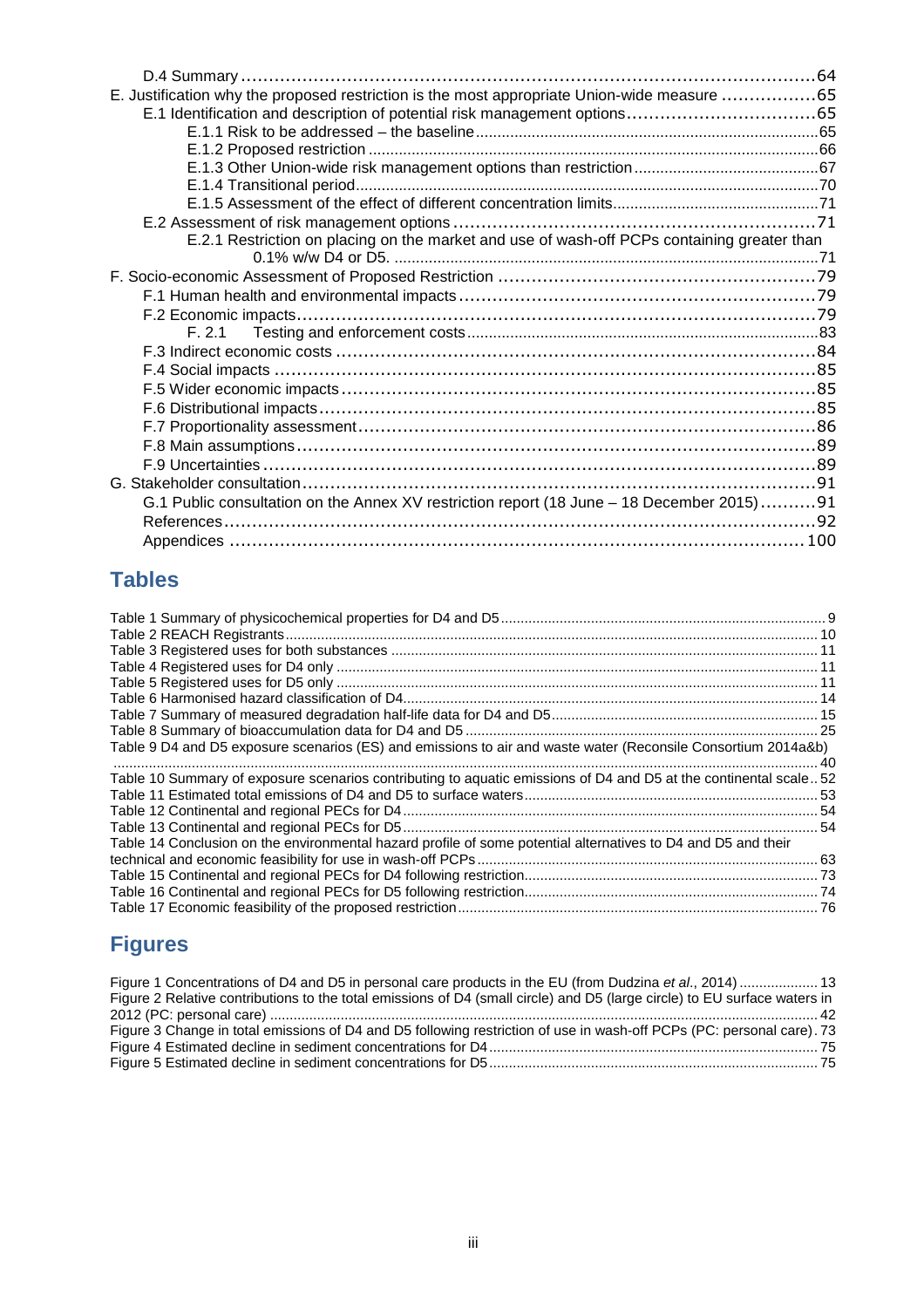# **List of Acronyms**

| <b>ACP</b>          | Arctic contamination potential                                            |
|---------------------|---------------------------------------------------------------------------|
| <b>BAT</b>          | Best available techniques                                                 |
| <b>BREF</b>         | <b>BAT</b> reference                                                      |
| CAS No              | Chemical Abstract Service registry number                                 |
| <b>CLP</b>          | Regulation (EC) No 1272/2008 of the European Parliament and of the        |
|                     | Council of 16 December 2008 on classification, labelling and packaging of |
|                     | substances and mixtures amending and repealing Directives 67/548/EEC and  |
|                     | 1999/45/EC, and amending Regulation (EC) No 1907/2006                     |
| <b>CSR</b>          | <b>Chemical Safety Report</b>                                             |
| cVMS                | Cyclic volatile methyl siloxanes, a generic term for D4, D5, D6, etc.     |
| D <sub>3</sub>      | Hexamethylcyclotrisiloxane                                                |
| D4                  | Octamethylcyclotetrasiloxane                                              |
| D5                  | Decamethylcyclopentasiloxane                                              |
| D <sub>6</sub>      | Dodecamethylcyclohexasiloxane                                             |
| <b>DEHP</b>         | Di(2-ethylhexyl) phthalate                                                |
| <b>DNEL</b>         | Derived No Effect Level                                                   |
| dw                  | Dry weight                                                                |
| <b>ECHA</b>         | <b>European Chemicals Agency</b>                                          |
| EC No               | European Inventory number                                                 |
| EEA                 |                                                                           |
| EQC                 | European Economic Area                                                    |
|                     | <b>Equilibrium Criterion</b>                                              |
| EQS                 | <b>Environmental Quality Standard</b>                                     |
| <b>ESD</b>          | <b>Emission Scenario Document</b>                                         |
| <b>EUROSTAT</b>     | Statistical Office of the European Communities                            |
| <b>FELS</b>         | Fish early life stage                                                     |
| FS                  | Fluorosiloxanes                                                           |
| <b>IPPC</b>         | Integrated Pollution Prevention and Control                               |
| LoD                 | Limit of analytical detection                                             |
| LoQ                 | Limit of quantification                                                   |
| $Log K_{oc}$        | Organic carbon-water partition coefficient                                |
| Log K <sub>ow</sub> | Octanol water partition coefficient                                       |
| MF/RO               | Microfiltration/reverse osmosis                                           |
| <b>MSC</b>          | <b>Member State Committee</b>                                             |
| <b>NOEC</b>         | No-observed effect concentration                                          |
| OECD                | Organisation for Economic Co-operation and Development                    |
| <b>PAH</b>          | Polycyclic aromatic hydrocarbon                                           |
| <b>PBDE</b>         | Polybromodiphenyl ether                                                   |
| <b>PBT</b>          | Persistent, bioaccumulative and toxic                                     |
| <b>PCP</b>          | Personal care product                                                     |
| <b>PDMS</b>         | Polydimethylsiloxane                                                      |
| <b>PEC</b>          | <b>Predicted Environment Concentration</b>                                |
| <b>PHS</b>          | <b>Priority Hazardous Substance</b>                                       |
| <b>PNEC</b>         | <b>Predicted No Effect Concentration</b>                                  |
| <b>POP</b>          | <b>Persistent Organic Pollutant</b>                                       |
| PS.                 | <b>Priority Substance</b>                                                 |
| <b>REACH</b>        | Regulation (EC) No 1907/2006 of the European Parliament and of the        |
|                     | Council of 18 December 2006 concerning the Registration, Evaluation,      |
|                     | Authorisation and Restriction of Chemicals                                |
| RMM                 | Risk management measures                                                  |
| <b>SCCS</b>         | Scientific Committee on Consumer Safety                                   |
| <b>SEA</b>          | Socio economic analysis                                                   |
| <b>SME</b>          | Small and Medium Enterprises                                              |
| <b>STP</b>          | Sewage treatment plant                                                    |
| <b>SVHC</b>         | Substance of Very High Concern                                            |
| TE                  | <b>Transfer Efficiency</b>                                                |
| νB                  | very bioaccumulative                                                      |
| <b>VOC</b>          | Volatile organic compound                                                 |
| νP                  | Very persistent                                                           |
| vPvB                | Very persistent very bioaccumulative                                      |
| <b>UKIR</b>         | UK Water Industry's Research Body                                         |
| w/w                 | Weight per weight                                                         |
|                     |                                                                           |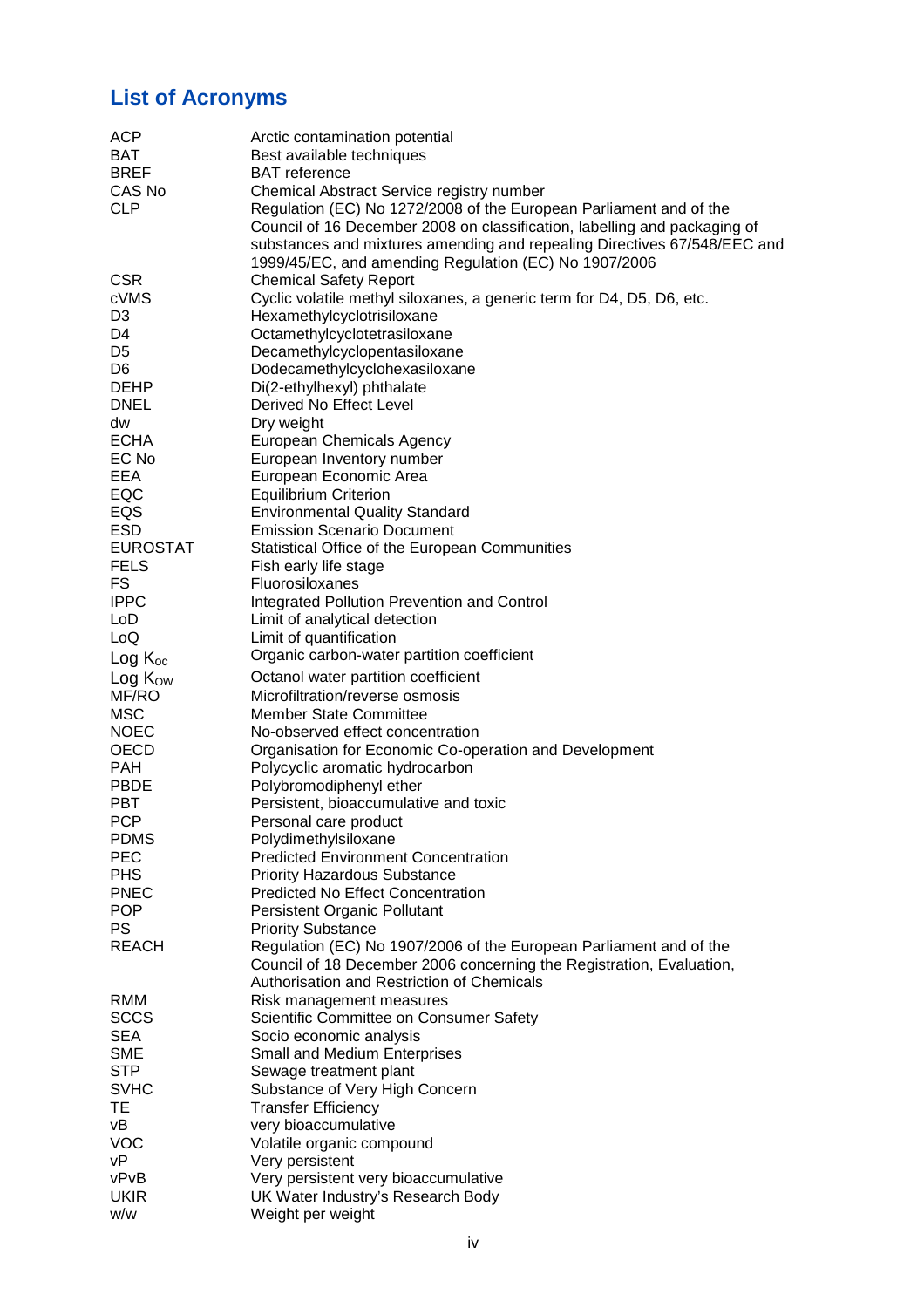| <b>WFD</b>  | <b>Water Framework Directive</b> |
|-------------|----------------------------------|
| <b>WTP</b>  | Willingness to pay               |
| <b>WWTP</b> | Waste Water Treatment Plant      |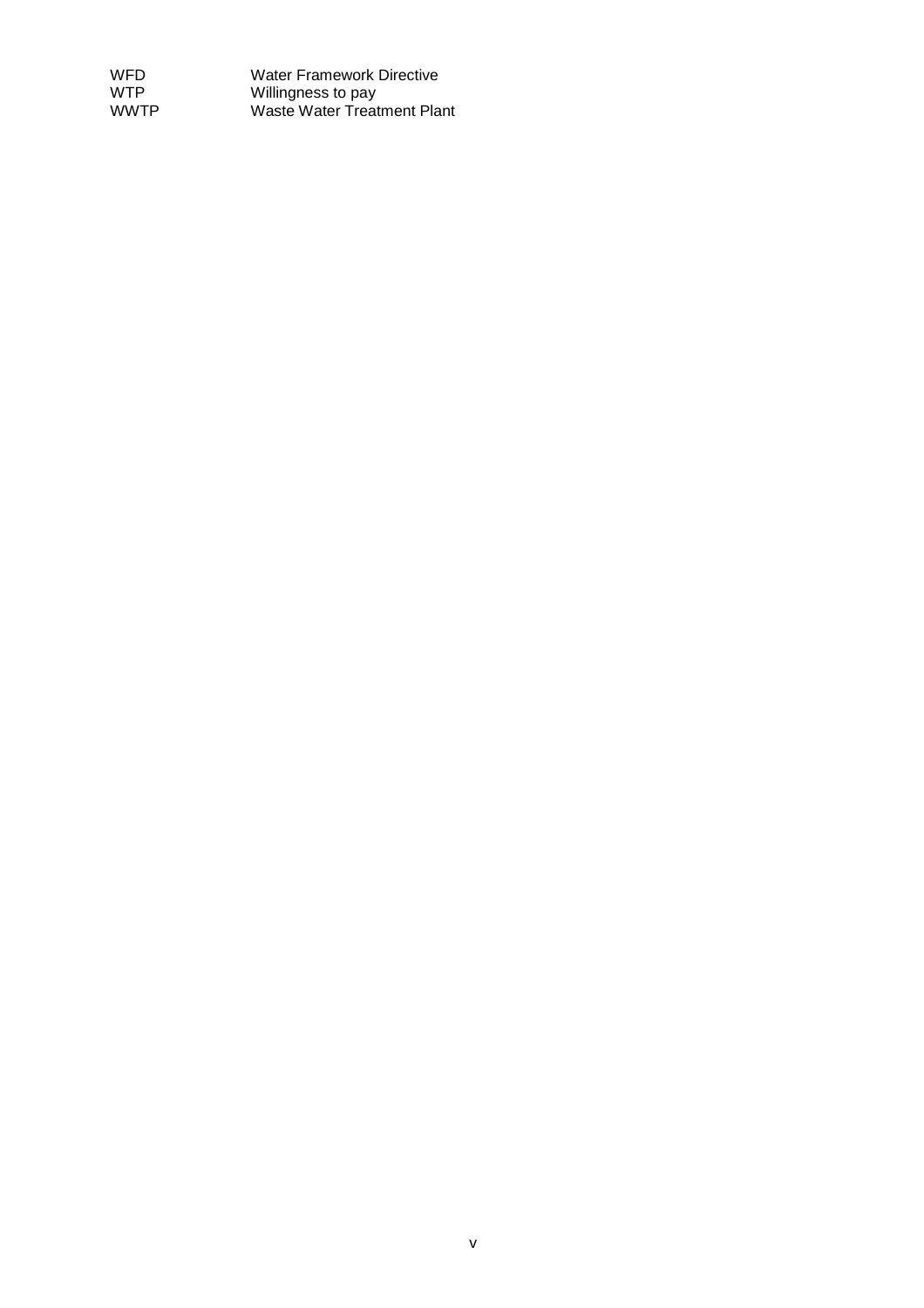# **PROPOSAL FOR A RESTRICTION**

#### **About this report**

In November 2012 the PBT Expert Group agreed with the dossier submitter that octamethylcyclotetrasiloxane (D4) meets the Annex XIII criteria for identification as a persistent, bioaccumulative and toxic (PBT) and very persistent very bioaccumulative (vPvB) substance and decamethylcyclopentasiloxane (D5) meets the criteria for a vPvB substance. Information published in the scientific literature since November 2012 supports the conclusions reached by the PBT Expert Group. As a contribution to this restriction proposal, the Member State Committee (MSC) confirmed that both substances meet the Annex XIII vPvB criteria in an opinion issued in May 2015 at the request of the Executive Director of ECHA, pursuant to Article 77(3)(c) of the REACH Regulation.<sup>1</sup>

Experience with PBT/vPvB substances has shown that they give rise to specific concerns based on their potential to accumulate in the environment and cause effects that are unpredictable in the long-term and are difficult to reverse (even when emissions cease). Therefore, the risk from PBT/vPvB substances cannot be adequately addressed in a quantitative way (e.g. by derivation of risk characterisation ratios) and a qualitative risk assessment should be carried out (see Annex I/6.5 of the REACH Regulation). Emissions and subsequent exposure, in the case of a PBT/vPvB substance, can be considered as a proxy for unacceptable risk. $2$ 

Both D4 and D5 are high tonnage substances; D4 has been registered in the 100,000 to 1,000,000 tonne band and D5 in the 10,000 to 100,000 tonne band. They are mainly used as monomers for silicone polymers, but also have a direct use in personal care products (PCPs), cleaning products and a range of other uses detailed in Section B.9.3. Their presence as intentional constituents or impurities in a very wide variety of consumer products means that they have significant potential for environmental release.

A review of the evidence, covered in Section B.4, shows that emissions of D4 and D5 to air are unlikely to result in significant redeposition to surface waters or the terrestrial environment. Therefore, whilst releases to air can be significant and result in long-range transport to remote regions, they are unlikely to provide a significant route of exposure for biota. The key concerns for D4 and D5 relate to their persistence and accumulation in the aquatic environment, and so the aim of this restriction is to reduce releases to surface waters.

The exposure scenarios in the REACH Chemical Safety Reports (CSRs) were assessed to identify those with waste water releases. Updated estimates of EU emissions of D4 and D5 in the EU were then collated from stakeholders (including the REACH Registrants and Cosmetics Europe<sup>3</sup>). The relative contributions of the different applications to the total EU emissions were evaluated, so that risk management could be focussed on those applications that lead to the greatest risk to surface waters. Wash-off PCPs account for the majority of the D5 emitted to waste water at this scale. Releases of D4 from wash-off PCPs are much smaller, but D4 is included in this

 1 http://echa.europa.eu/about-us/who-we-are/member-state-committee/opinions-of-the-msc-adoptedunder-specific-echa-s-executive-director-requests<br><sup>2</sup> This deseier anly espeidare massures to prote

This dossier only considers measures to protect the environment and does not consider measures to protect human health. D4 and D5 do not meet the criteria for identification as substances of very high concern (SVHC) on human health grounds and a review of other human health risks has not been performed for this report.

<sup>3</sup> The main European trade body for the PCP industry.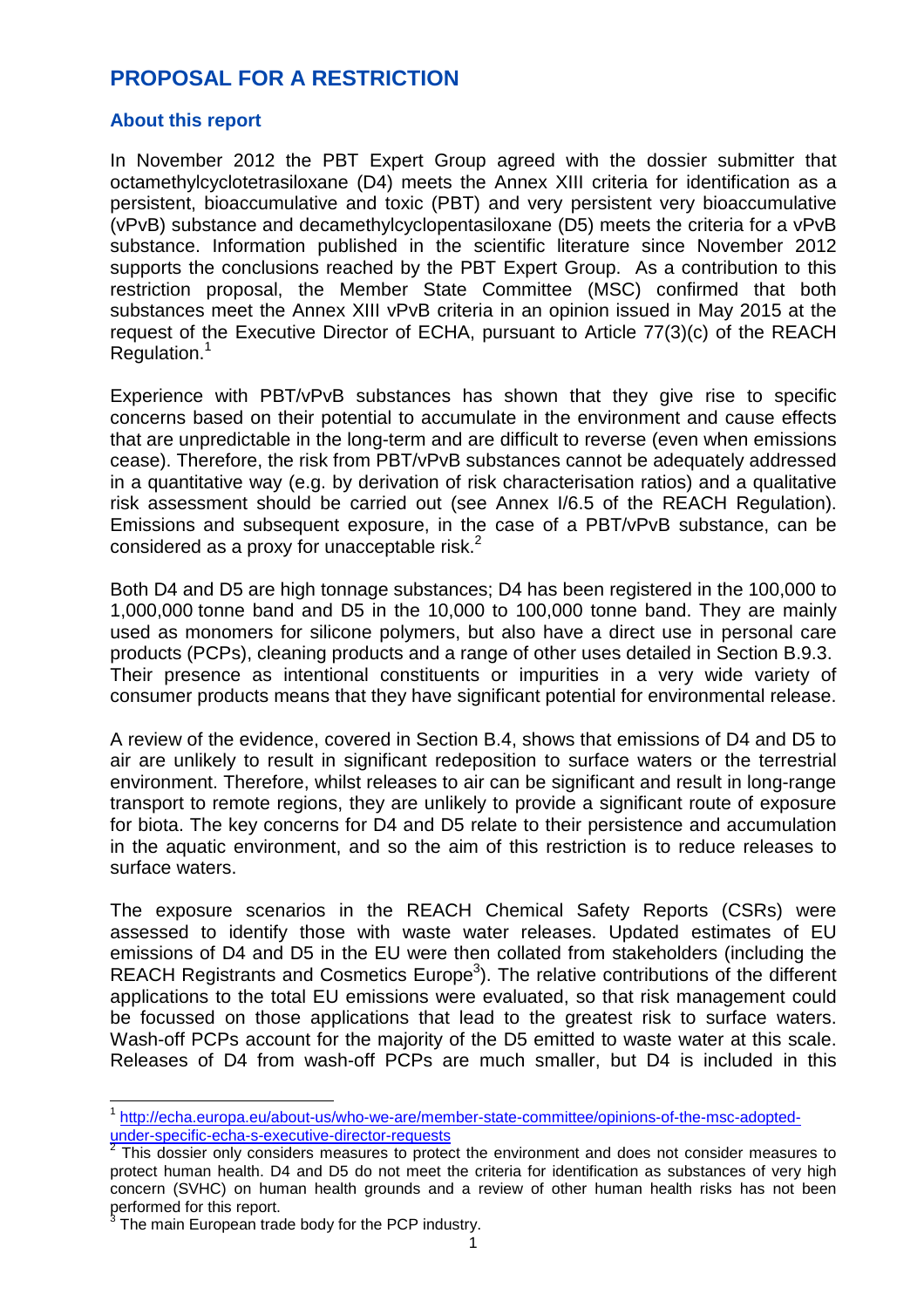restriction as a contribution to its emission reduction and to prevent substitution of D5 with D4.

This proposal builds on a UK national assessment (EA, 2009a&b), a formal dossier submitted to ECHA under the REACH transitional measures (EA, 2013a&b), and a Canadian assessment (Government of Canada, 2008a&b; BoR, 2011) for each substance. For readability, the report is concise, with full details provided in Appendices (or the MSC opinion and its supporting documents) where relevant. Since the dossier discusses data for two different substances, the text for each is distinguished by different colours for clarity (purple for D4 and blue for D5).

Note: In this report, "EU-wide" or "the EU" also covers the European Economic Area (EEA), unless stated otherwise.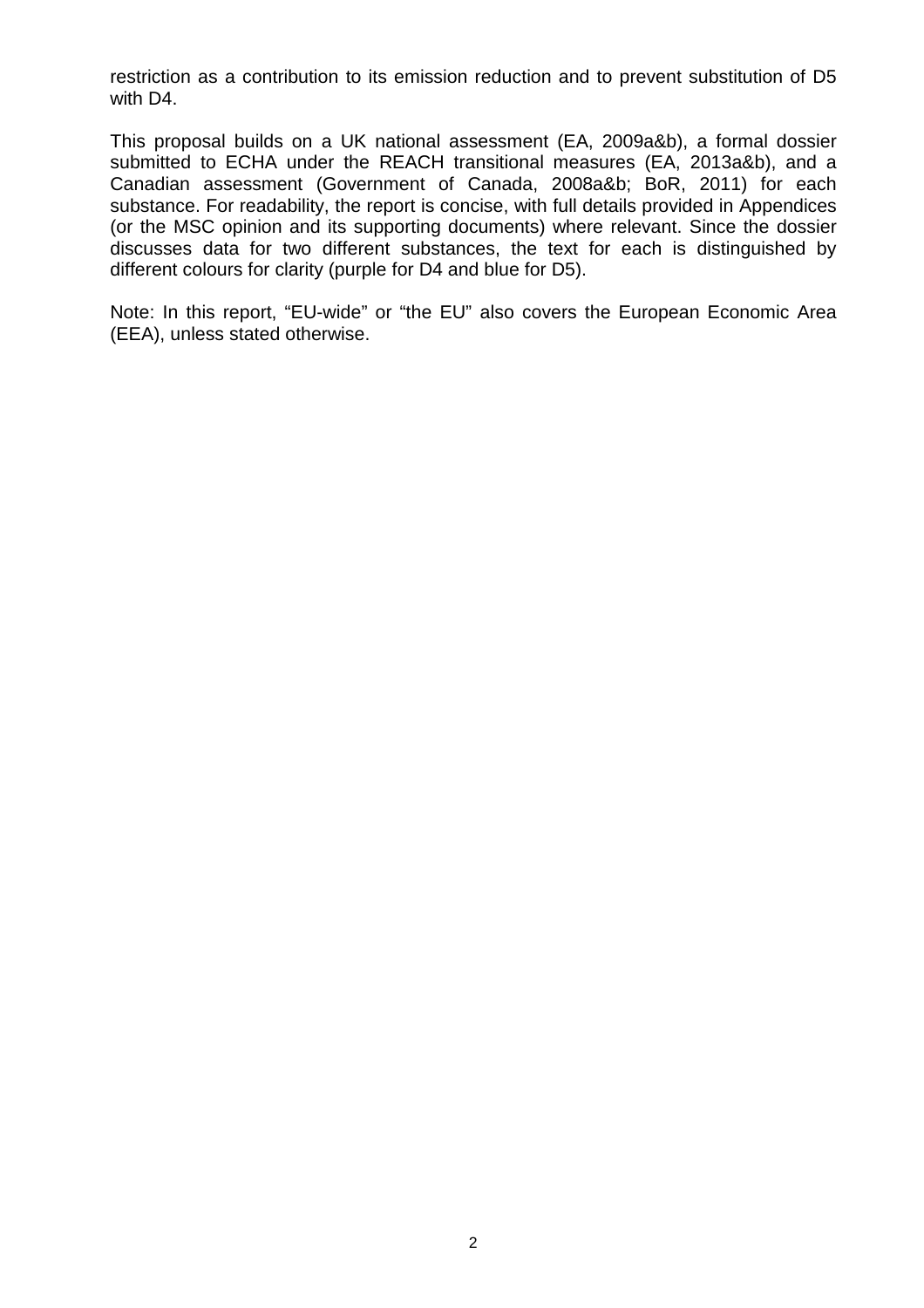# **A. Proposal**

# **A.1 Proposed restriction(s)**

# **A.1.1 The identity of the substance(s)**

| <b>Substance Name:</b>    | Octamethylcyclotetrasiloxane                       |
|---------------------------|----------------------------------------------------|
| <b>IUPAC Name:</b>        | 2,2,4,4,6,6,8,8- octamethylcyclotetrasiloxane      |
| EC Number:                | 209-136-7                                          |
| <b>CAS Number:</b>        | 556-67-2                                           |
| Molecular Formula:        | $C_8H_{24}O_4Si_4$                                 |
| <b>Substance Name:</b>    | Decamethylcyclopentasiloxane                       |
| <b>IUPAC Name:</b>        | 2,2,4,4,6,6,8,8,10,10-decamethylcyclopentasiloxane |
| EC Number:                | 208-764-9                                          |
| <b>CAS Number:</b>        | 541-02-6                                           |
| <b>Molecular Formula:</b> | $C_{10}H_{30}O_5Si_5$                              |

# **A.1.2 Scope and conditions of restriction(s)**

This is the proposed wording of the restriction.

| Designation of the substances, of<br>the group of substances or of the<br>mixture |    | Conditions of the restriction                                                                                                                                                                                                                                                                                                                                                                                                                                                                    |  |
|-----------------------------------------------------------------------------------|----|--------------------------------------------------------------------------------------------------------------------------------------------------------------------------------------------------------------------------------------------------------------------------------------------------------------------------------------------------------------------------------------------------------------------------------------------------------------------------------------------------|--|
| a) Octamethylcyclotetrasiloxane<br>EC Number: 209-136-7<br>CAS Number: 556-67-2   |    | 1. Shall not be placed on the market or used in<br>concentrations equal to or greater than 0.1% by weight<br>of each in personal care products that are washed off in<br>normal use conditions.                                                                                                                                                                                                                                                                                                  |  |
| b) Decamethylcyclopentasiloxane<br>EC Number: 208-764-9<br>CAS Number: 541-02-6   | 2. | Personal care products shall be taken to mean any<br>substance or mixture intended to be placed in contact<br>with the various external parts of the human body<br>(epidermis, hair, nails, lips and external genital organs)<br>or with the teeth and the mucous membranes of the oral<br>cavity with a view exclusively or mainly to cleaning<br>them, perfuming them, changing their appearance<br>and/or correcting body odours and/or protecting them or<br>keeping them in good condition. |  |
|                                                                                   | 3. | Normal<br>determined<br>be<br>by packaging<br>use<br>may<br>instructions, indicating the purpose of the product and<br>how it is to be used.                                                                                                                                                                                                                                                                                                                                                     |  |
|                                                                                   | 4. | This restriction shall come into force on DD/MM/YY [at<br>least 2 years after publication in the Official Journal].                                                                                                                                                                                                                                                                                                                                                                              |  |
|                                                                                   | 5. | By DD/MM/YY [ten years after entry into force] the<br>Commission shall carry out a review of the other<br>sources of these substances to investigate whether any<br>further emission reduction measures are necessary. On<br>the basis of this review, the Commission shall, if<br>appropriate, present a legislative proposal to extend the<br>restrictions in paragraph 1.                                                                                                                     |  |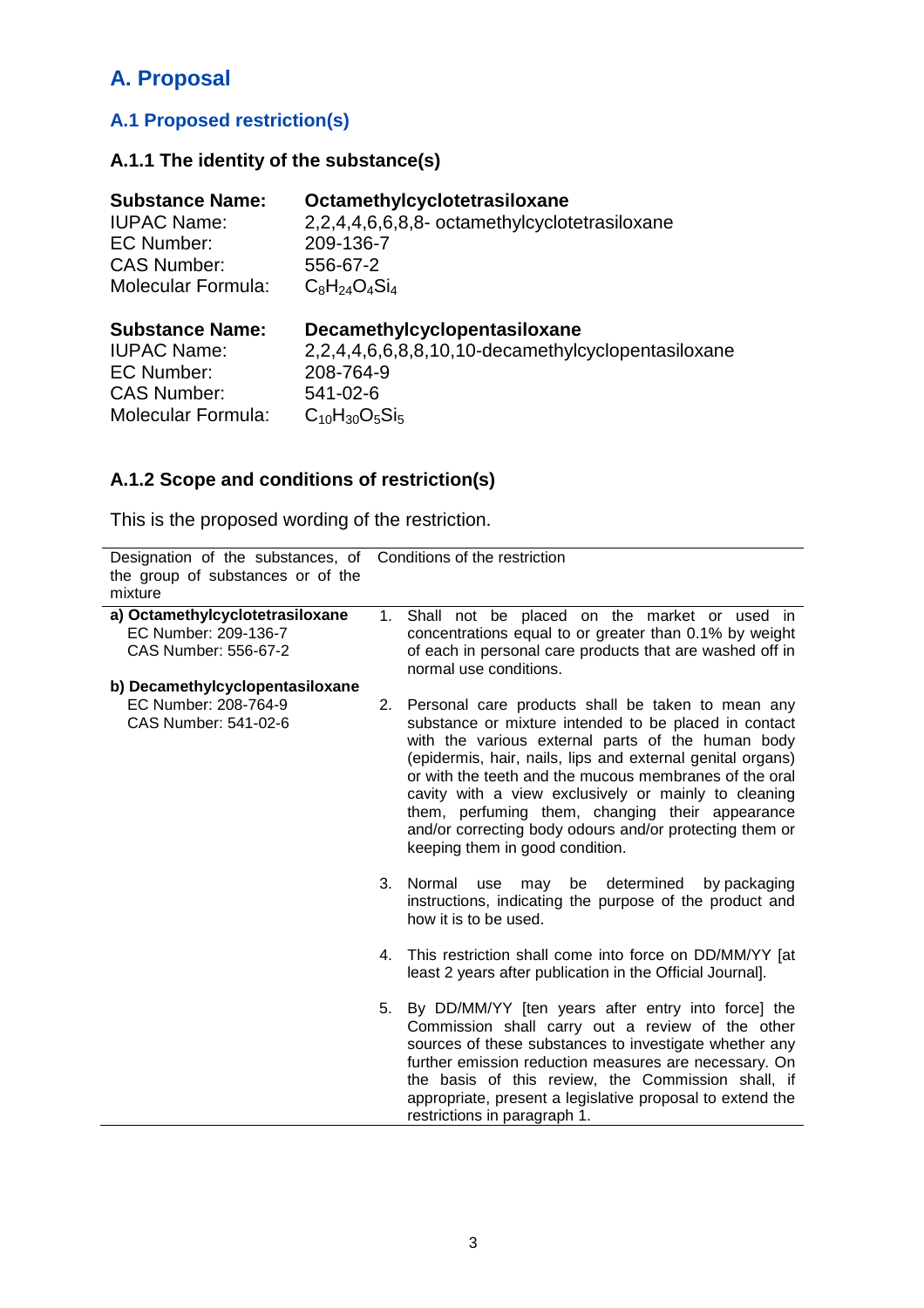This proposal covers personal care products that are intended to be washed off the hair or body with water within a few minutes of application, with the rinsate discharged to waste water. It is not intended to cover therapeutic shampoos since they are normally left on overnight.

## **A.2 Targeting**

The proposal is based on the risks posed by the PBT/vPvB properties of D4 and D5, taking account of their environmental partitioning behaviour which results in a large fraction of emissions residing in the atmosphere, where effects on biota are unlikely.

The exposure assessment comprises a summary of relevant waste water emissions, partitioning behaviour in wastewater treatment plant (WWTP) and monitoring data. Predicted No Effect Concentrations (PNECs) have not been calculated, as the risks of PBT/vPvB substances cannot, in general, be assessed quantitatively.

## **A.3 Summary of the justification**

#### **A.3.1 Identified hazard and risk**

The hazards and risks of the use of D4 and D5 are summarised as follows:

- D4 meets the definition of a PBT and a vPvB substance and D5 meets the definition of a vPvB substance in accordance with Annex XIII of the REACH Regulation.
- As set out in Section B.9.3.7, relevant uses result in total EU releases to waste waters of around <20 tonnes/year of D4 and <1,000 tonnes/year of D5.

#### **A.3.2 Justification that action is required on a Union-wide basis**

The primary reason to act on a Union-wide basis is to effectively reduce aquatic environmental exposure to D4 and D5 across all EU Member States. European-wide measures to minimise emissions are appropriate because products containing D4 or D5 produced in one Member State may be transported to and used in other Member States. In addition, one EU Member State may receive D4 or D5 emissions arising from other Member States. This means that it is appropriate to consider EU-wide measures for risk reduction. This offers the most effective way to implement controls efficiently and uniformly within the EU.

In addition, Union-wide action is proposed to avoid trade and competition distortions, thereby ensuring a level playing field in the internal EU market as compared to action undertaken by individual Member States.

#### **A.3.3 Justification that the proposed restriction is the most appropriate Unionwide measure**

#### Effectiveness in reducing the identified risks

The REACH Registrants have not identified D4 or D5 as meeting the PBT/vPvB criteria due to their interpretation of the available bioaccumulation data, and therefore have not identified any specific risk management measures (RMMs) to take account of these properties in their CSRs. Failure to recommend appropriate RMMs means that there is no intention to reduce current environmental emissions (and therefore risks).

The proposed restriction is predicted to reduce surface water emissions of D4 and D5 by around 78 per cent and 97 per cent, respectively, compared to the baseline. During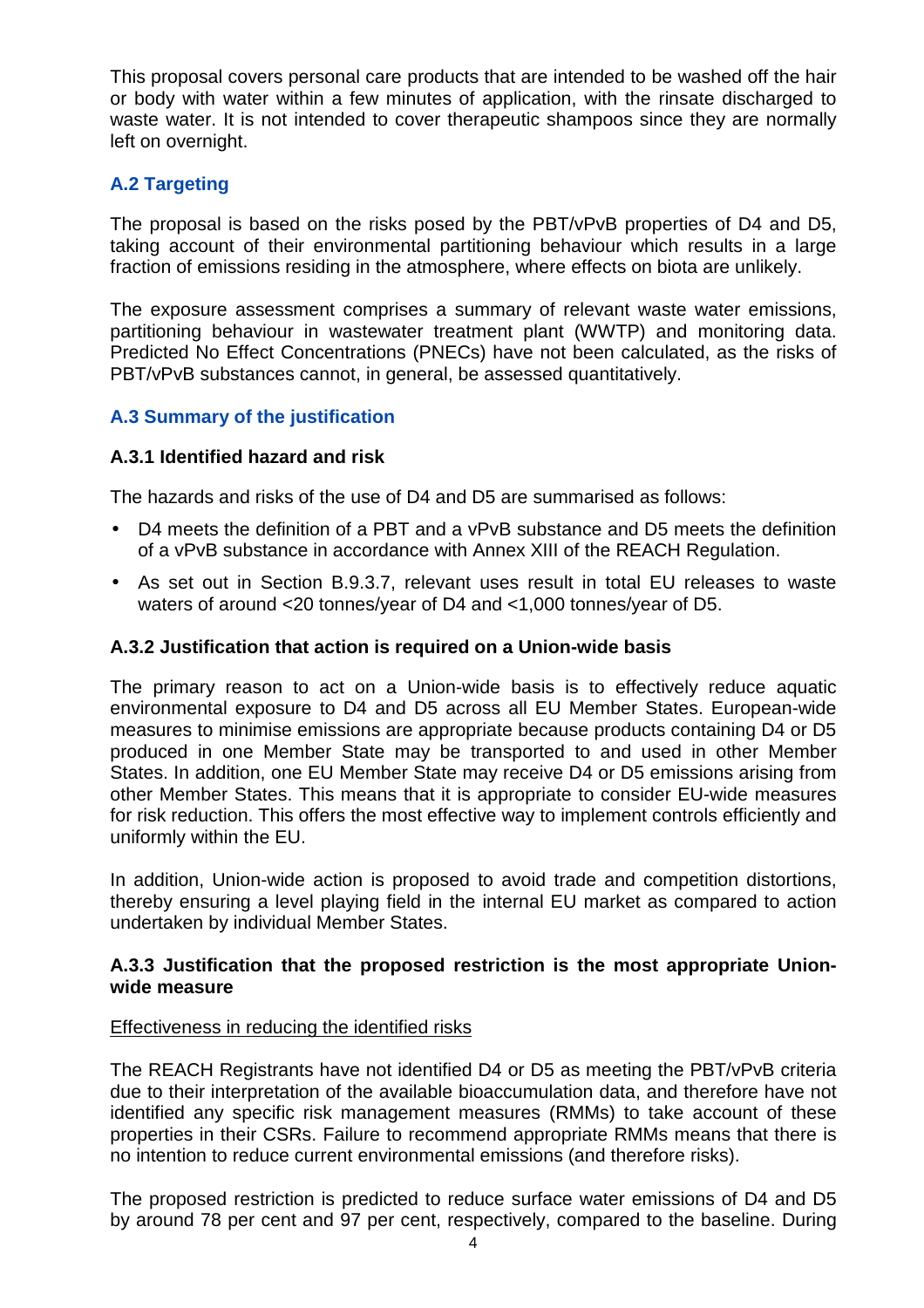public consultation additional tonnage data was submitted, using this data the predicted reductions of surface water emissions are broadly supportive of these estimates. Surface water concentrations are likely to decline rapidly as a result (to levels close to the current limits of analytical detection).

#### Proportionality to the risks

The proposed restriction is likely to affect both production decisions for the manufacturers of wash-off PCPs containing D4/D5 (through its impact on costs and revenues) and consumption decisions for consumers (through its impact on costs and revenues). Assuming that reformulation is completely successful in replacing the washoff PCPs containing D4/D5, the aggregate cost of reformulation ranges from €7.6-42 million and €23-61 million per year under a 5- or 2-year compliance period, respectively. If reformulation was only partly (50%) successful, the costs range from  $€53-87$  million and €68-106 million per year under a 5- or 2-year compliance period, respectively. Environmental (and other) benefits arise from the reduction in potential risks associated with accumulation of D4/D5 in the aquatic environment. The aggregate environmental benefits to the EU population from reductions in the accumulation of wash-off PCP's containing D4/D5 are conservatively estimated at around €0.65 billion. Comparing benefits and costs, it is clear that the benefits of the restriction significantly outweigh the costs. Moreover, the proposed restriction appears to be relatively cheap, when the costeffectiveness is compared with previous measures to control similar substances under REACH. It is also clear that when considered in terms of the affordability of the proposed restriction to consumers of wash-off PCPs, the impact would be minor.

#### Practicality, including enforceability

Although no single substance appears to be capable of providing all of the benefits of D4 and D5 in wash-off PCPs, around 64% of wash-off PCPs (by sales volume) do not contain D4 or D5. Data provided by industry also suggests that most new wash-off PCP formulations will not contain D4 or D5. It is therefore clear that substitution is technically and economically feasible in general for this product type, although the efficacy of PCPs containing D4/D5 compared to those that do not is unknown.

A concentration limit of 0.1 per cent w/w is proposed to enhance the enforceability of the restriction. Analytical methods to verify this concentration are well established, although an EU-standardised method is not available.

#### Monitorability

Monitoring of the proposed restriction will be carried out through regular enforcement activities for PCPs. Existing mechanisms, such as the labelling requirements of the Cosmetics Regulation, should help to identify relevant PCPs for targeted analysis.

Environmental monitoring of the receiving environment (including WWTP influent and effluent) would provide further evidence about whether the restriction is having the desired effect.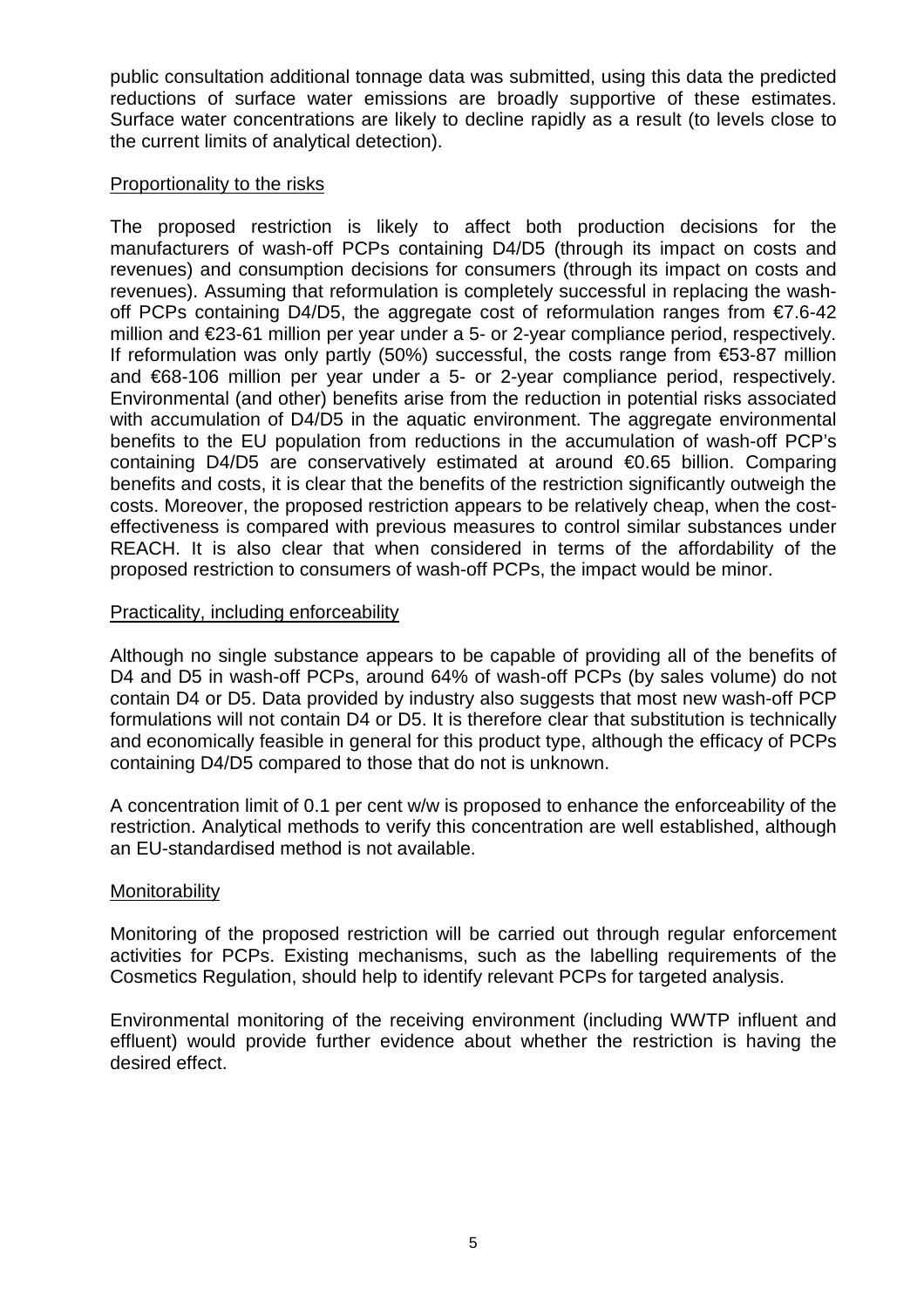# **A.4 Uncertainties**

Environmental concentrations: The exposure assessment is based on several assumptions, in particular:

- An estimate of the amount of D4 and D5 used in wash-off and leave-on PCPs based on the results of a survey for the CSR; it is possible that some minor downstream users were missed.
- The level of release of the substances from wash-off PCPs to waste water.
- The assumption that air emissions are less important than aquatic emissions.
- The removal efficiency in WWTP.
- The general level of WWTP connectivity across Europe.

The predicted concentrations of D4 and D5 in surface waters are reasonably consistent with the measured concentrations reported in the limited number of available monitoring studies (i.e. they lie within the same range), which suggests that the emission scenarios developed to describe the baseline emission scenario are sufficiently reliable.

Cost estimates: Costs were estimated based on uncertain assumptions regarding the number of PCPs affected, the costs of reformulation, and the baseline levels of reformulation that would be undertaken in the absence of the restriction.

Benefit estimates: The main component of the benefits estimate (associated with environmental improvements from the reduction in emissions of D4 and D5) is based on a novel and original valuation study based on "Willingness to Pay". Although the results of this study are uncertain in a number of respects, they provide order of magnitude indications of the size of such benefits.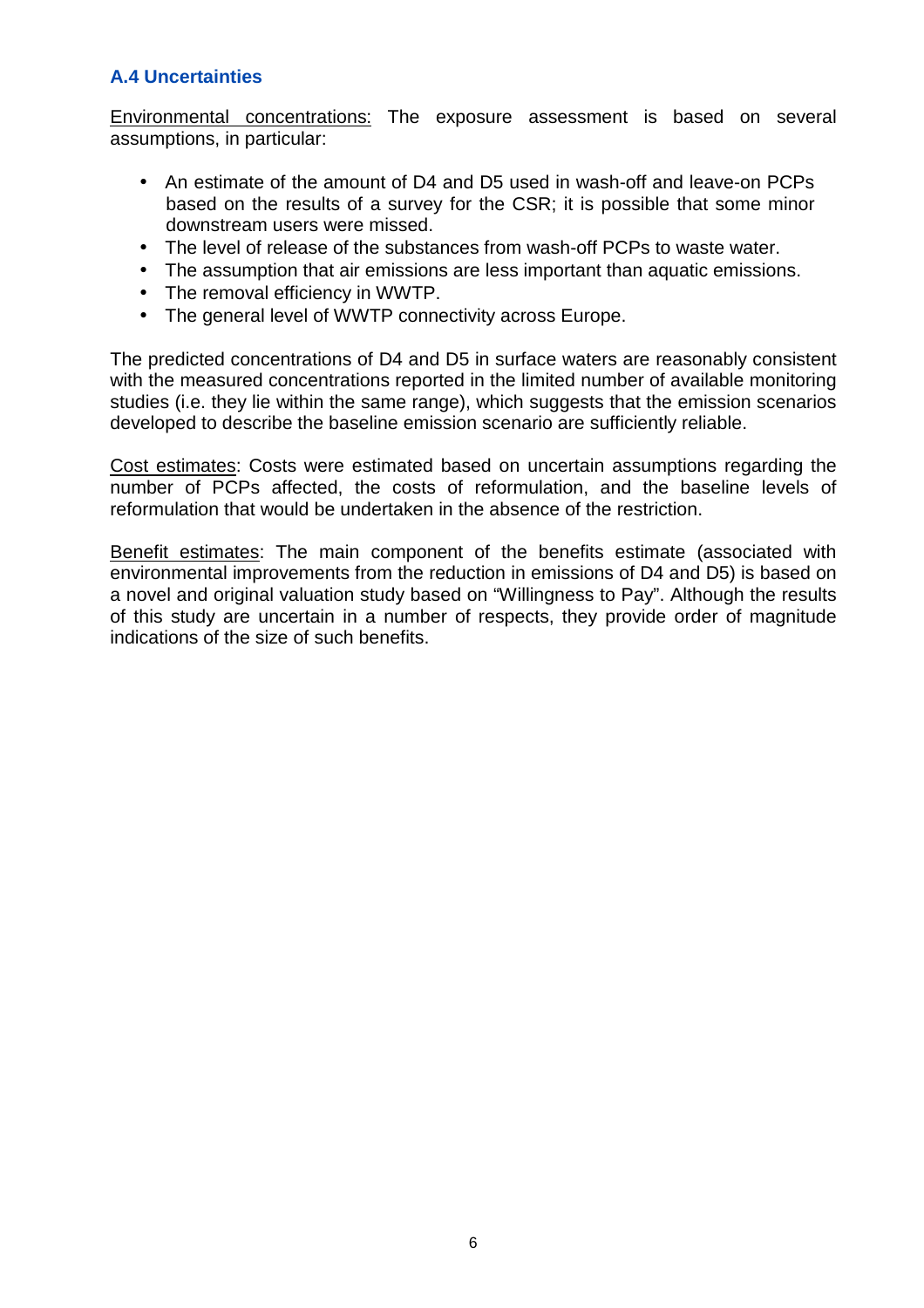#### **B. Information on hazard and risk**

#### **B.1 Identity of the substance(s) and physical and chemical properties**

Commercial mixtures are available that intentionally contain both substances along with others, and they may also be present as impurities in cyclic and linear siloxane substances as well as polymers. Given this complexity, the restriction focuses on their presence in final products at a particular concentration limit, regardless of source.

#### **B.1.1 Name and other identifiers of the substance(s)**

| Name:                      | Octamethylcyclotetrasiloxane                 |
|----------------------------|----------------------------------------------|
| <b>EC Number:</b>          | 209-136-7                                    |
| <b>CAS Number:</b>         | 556-67-2                                     |
| <b>IUPAC Name:</b>         | 2,2,4,4,6,6,8,8-octamethylcyclotetrasiloxane |
| <b>Molecular Formula:</b>  | $C_8H_{24}O_4Si_4$                           |
| <b>Structural Formula:</b> |                                              |



Molecular Weight: 296.62 g/mole Synonyms (and registered trade names):

Cyclic dimethylsiloxane tetramer, Cyclen D4/OMCTS, Cyclen D4/OMCTS WN, Cyclomethicone, Cyclotetrasiloxane, octamethyl-, Cyclotetrasiloxane, D4, Dow Corning 244, KF 994, DC 344, DC 244, Dow Corning 344, NUC silicone VS 7207, Oel Z020, OMCTS, SF 1173, Tetramere D4/OMCTS, Tetramere D4/OMCTS Silbione, TSF 404, Volasil 244 and VS 7207.

The abbreviation D4 is used for the substance throughout this dossier.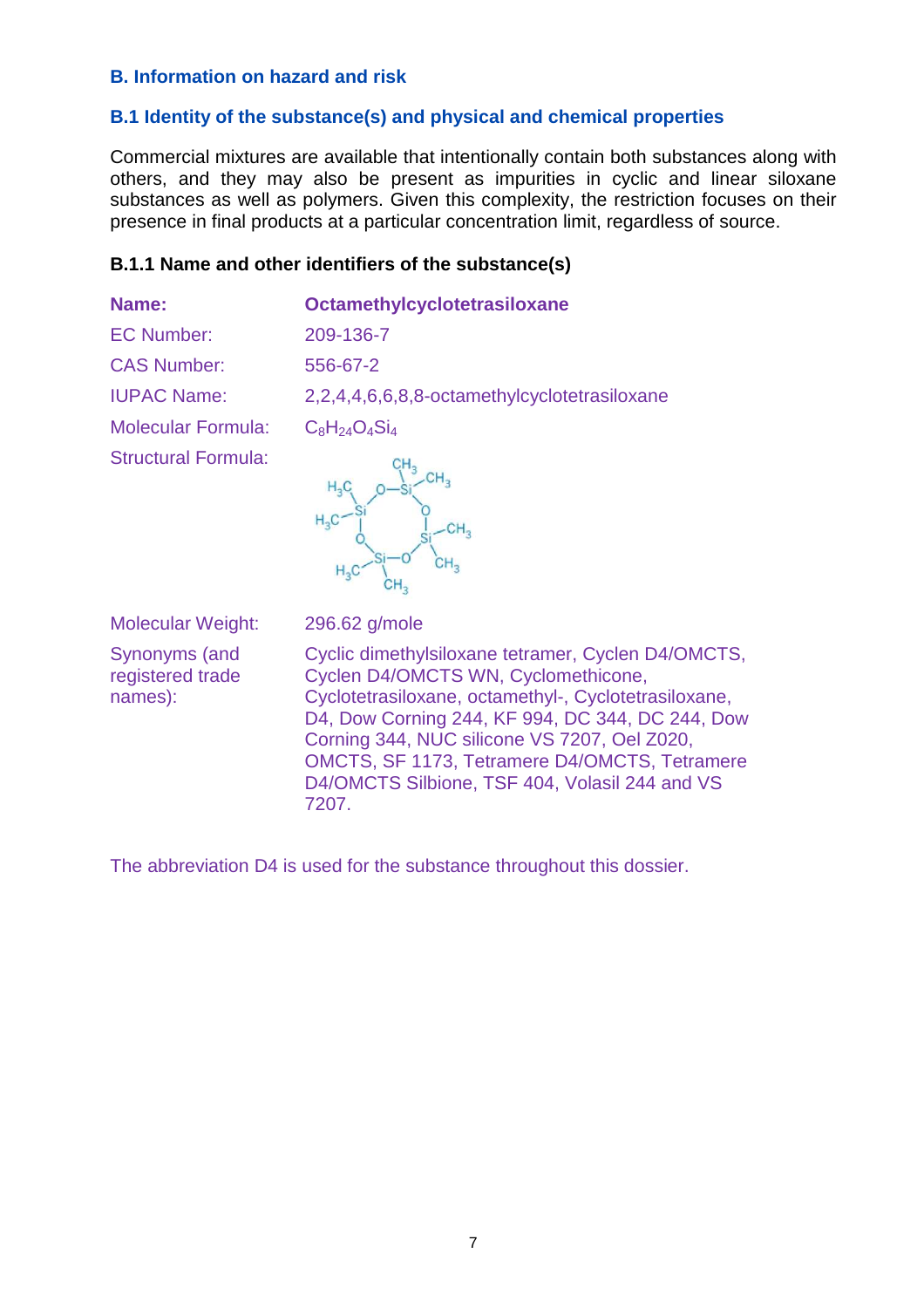#### **Name: Decamethylcyclopentasiloxane**

EC Number: 208-764-9 CAS Number: 541-02-6 Molecular Formula: C<sub>10</sub>H<sub>30</sub>O<sub>5</sub>Si<sub>5</sub> Structural Formula:

IUPAC Name: 2,2,4,4,6,6,8,8,10,10-decamethylcyclopentasiloxane



Molecular Weight: 370.77 g/mol

Synonyms (and registered trade names):

2,2,4,4,6,6,8,8,10,10-decamethyl-1,3,5,7,9,2,4,6,8,10 pentaoxapentasilecane, 2,2,4,4,6,6,8,8,10,10 decamethyl-1,3,5,7,9,2,4,6,8,10 pentoxapentasilecane, 30535\_FLUKA, 4-04-00- 04128 (Beilstein Handbook Reference), 444278\_ALDRICH, 541-02-6, BRN 1800166, C10H30O5Si5, CCRIS 1328, Cyclic dimethylsiloxane pentamer, Cyclopentasiloxane, decamethyl-, and the control of the Decamethylcyclopentasiloxane, DECAMETHYLCYCLOPENTASI LOXANE, Dimethyl-siloxane pentamer, Dow Corning 245, Dow Corning 245 fluid, EINECS 208-764- 9, HSDB 5683, KF 995, LS-58254, NCGC00163981-01, NUC silicone VS 7158, Polydimethylsiloxane, SF 1202, Silicon SF 1202, Union Carbide 7158 silicone fluid and VS 7158

The abbreviation D5 is used for the substance throughout this dossier.

#### **B.1.2 Composition of the substance(s)**

D4 is a monoconstituent substance. Octamethylcyclotetrasiloxane is the main constituent, typically present at concentrations ≥80% w/w. Small amounts of impurities can include other cyclic siloxanes, including D5.

D5 is a monoconstituent substance. Decamethylcyclopentasiloxane is the main constituent, typically present at concentrations ≥80% w/w. Small amounts of impurities can include other cyclic siloxanes, including D4.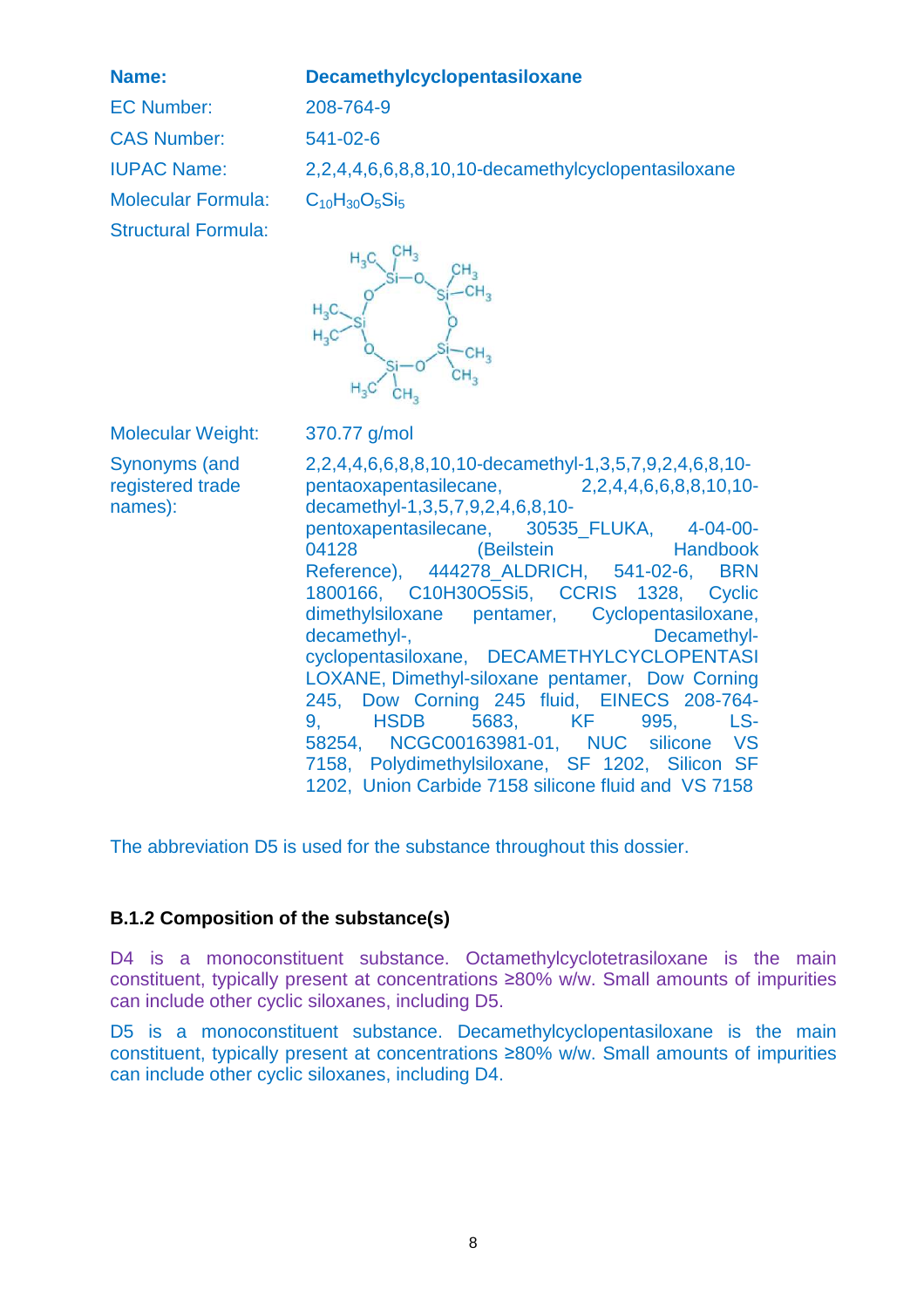## **B.1.3 Physicochemical properties**

Data in Table 1 were obtained from the public registration information on the ECHA dissemination website<sup>4</sup> (date of access 9 September 2014). An assessment of these data was included in the MSC opinion.

| <b>Property</b>                                                       |                                                                                                                                                                                                         | <b>Value</b>                                                                                                                                                                                               | <b>Comments</b>                                                                                                                                                                                                                                                                                                        |  |
|-----------------------------------------------------------------------|---------------------------------------------------------------------------------------------------------------------------------------------------------------------------------------------------------|------------------------------------------------------------------------------------------------------------------------------------------------------------------------------------------------------------|------------------------------------------------------------------------------------------------------------------------------------------------------------------------------------------------------------------------------------------------------------------------------------------------------------------------|--|
|                                                                       | D <sub>4</sub>                                                                                                                                                                                          | D <sub>5</sub>                                                                                                                                                                                             |                                                                                                                                                                                                                                                                                                                        |  |
| Physical state at 20 ℃<br>and 101.3 kPa                               | Liquid                                                                                                                                                                                                  | Liquid                                                                                                                                                                                                     |                                                                                                                                                                                                                                                                                                                        |  |
| Vapour pressure                                                       | 132 Pa at 25 °C                                                                                                                                                                                         | 33.2 Pa at 25 °C                                                                                                                                                                                           | Derived from a temperature-<br>vapour pressure correlation<br>using critically evaluated data<br>(see EA (2009a&b) for further<br>discussion).                                                                                                                                                                         |  |
| Water solubility                                                      | 0.056 mg/L at 23 $\mathbb{C}$                                                                                                                                                                           | 0.017 mg/L at 23 ℃                                                                                                                                                                                         | Varaprath et al. (1996) (slow-<br>stirring method)                                                                                                                                                                                                                                                                     |  |
| n-Octanol/water<br>partition coefficient<br>$(K_{OW})$                | 6.49 ( $log_{10}$ value) at<br>$25 \text{ }^{\circ}\text{C}$                                                                                                                                            | $8.02$ (log <sub>10</sub> value) at<br>$25 \text{ }^{\circ}\text{C}$                                                                                                                                       | <b>OECD Test Guideline 123</b><br>(slow-stirring method)<br>Original report not reviewed<br>by the dossier submitter;<br>considered 'reliable without<br>restriction' by the Registrants.<br>EA (2009a&b) discussed the<br>preliminary findings from this<br>study and found them to be<br>consistent with other data. |  |
| Henry's Law constant                                                  | 12 $atm.m3/mol$ at<br>21.7 °C<br>$[1.21 \times 10^6 \text{ Pa.m}^3]$<br>moll                                                                                                                            | 33 atm.m <sup>3</sup> /mol at<br>$24.6 \text{ }^{\circ}\text{C}$<br>$[3.34 \times 10^6 \text{ Pa.m}^3]$<br>moll                                                                                            | Non-standard syringe method<br>for simultaneous<br>measurement of $K_{OW}$ , $K_{OA}$ and<br>$K_{AW}$ .                                                                                                                                                                                                                |  |
| n-Octanol/air partition<br>coefficient $(KOA)$<br>Air/water partition | 4.22 ( $log_{10}$ value) at<br>24 °C cited in CSRs<br>(no data on public<br>website)<br>[4.34 (log <sub>10</sub> value)]<br>at 25 °C cited in EA<br>$(2009a)$ ]<br>$2.69 \pm 0.13$ (log <sub>10</sub> ) | 4.96 ( $log_{10}$ value) at<br>24 °C cited in CSRs<br>(no data on public<br>website)<br>$[5.07$ (log <sub>10</sub> value) at<br>25 ℃ as cited in EA<br>$(2009b)$ ]<br>$3.13 \pm 0.13$ (log <sub>10</sub> ) | Original report not reviewed<br>by the dossier submitter;<br>considered 'reliable with<br>restrictions' by the Registrants<br>as it was not conducted to<br>GLP. EA (2009a&b)<br>discussed the preliminary<br>findings from this study and                                                                             |  |
| coefficient $(K_{AW})$                                                | value) at 21.7 ℃                                                                                                                                                                                        | value) at 24.6 $\degree$                                                                                                                                                                                   | found them to be consistent<br>with other data.                                                                                                                                                                                                                                                                        |  |

# **Table 1 Summary of physicochemical properties for D4 and D5**

 4 http://echa.europa.eu/web/guest/information-on-chemicals/registered-substances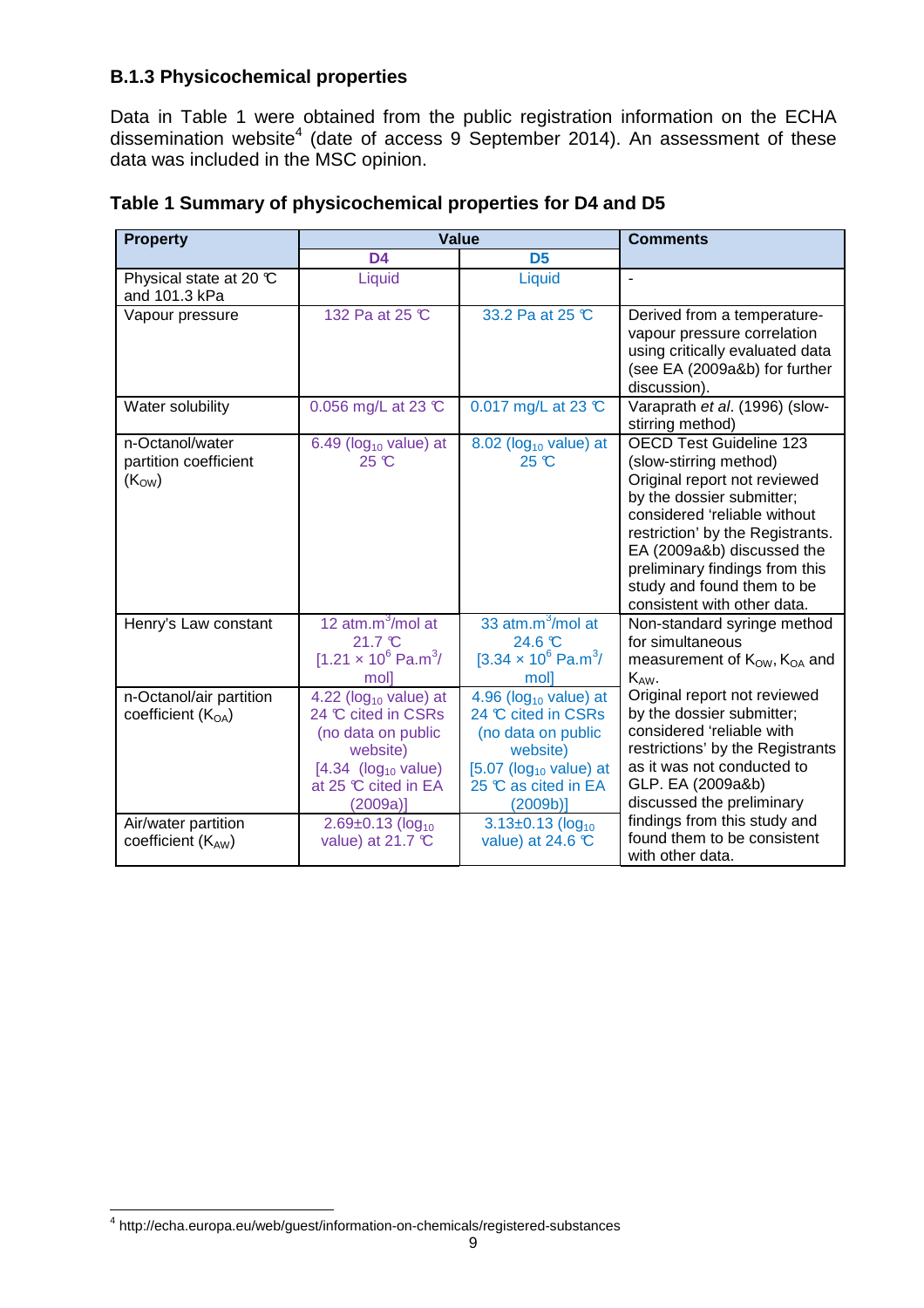#### **B.2 Manufacture and uses**

#### **B.2.1 Manufacture, import and export**

According to the ECHA dissemination website, the registered tonnage band for D4 is 100,000 – 1,000,000 tonnes/year, and there are eight Registrants (with ten registration numbers). The registered tonnage band for D5 is 10,000 – 100,000 tonnes/year, and there are seven Registrants (with nine registration numbers). The actual quantity produced or supplied by each company is confidential. The Registrants are listed in Table 2.

#### **Table 2 REACH Registrants**

| Company                                   | Location           | D4 | D5 |
|-------------------------------------------|--------------------|----|----|
| <b>Bluestar Silicones France S.A.S</b>    | France             |    |    |
| Chemical Inspection & Regulation          | Ireland            |    | ×  |
| <b>Service Limited</b>                    |                    |    |    |
| Dow Corning Europe S.A.                   | <b>Belgium</b>     |    |    |
| Dow Corning Limited                       | United Kingdom     |    |    |
| <b>KCC Europe GmbH</b>                    | Germany            |    |    |
| Momentive Performance<br><b>Materials</b> | Germany            |    |    |
| GmbH                                      |                    |    |    |
| Shin-Etsu Silicones Europe BV             | <b>Netherlands</b> |    |    |
| <b>Wacker Chemie AG</b>                   | Germany            |    |    |
| _______                                   |                    |    |    |

Source: ECHA dissemination website, accessed on 08/04/2015

The production process has been described by EA (2009a&b). D4 and D5 are prepared commercially by the hydrolysis of dichlorodimethylsilane. This process forms a mixture of linear oligomeric siloxanediols and cyclosiloxanes (commonly called "cyclics"). The hydrolysate is split by flash distillation to separate the more volatile cyclics. These cyclics contain around 70 – 80% D4 and 15 – 20% D5, together with smaller amounts of hexamethylcyclotrisiloxane (D3), dodecamethylcyclohexasiloxane (D6) and higher homologues. The cyclics mixture is then fractionally distilled. D3 is removed as a volatile component and D4 and D5 of very high purity are then isolated as the main cut.

The "hydrolysate" produced is always a mixture of cyclic and linear siloxanes and the distribution between the two classes of material may not reflect commercial needs. Techniques have, therefore, been developed to convert linear siloxanes to cyclics and vice versa. D4 and D5 produced by this method are often of higher purity than that obtained directly by hydrolysis of dichlorodimethylsilane, which can in turn be used to prepare higher purity polymers.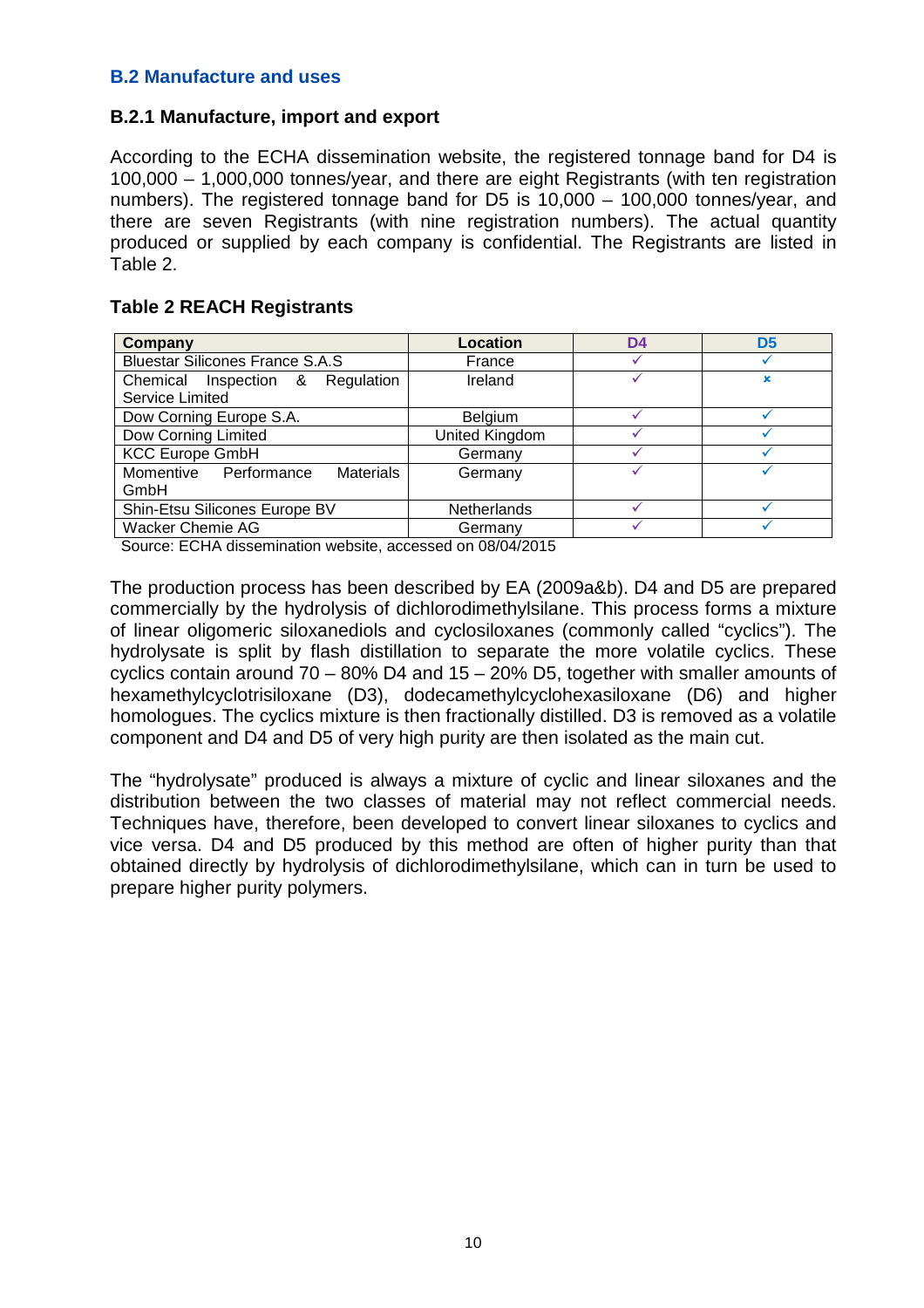#### **B.2.2 Uses**

The REACH Registrants identify a wide variety of uses in their CSRs, as indicated in Tables 3-5.

#### **Table 3 Registered uses for both substances**

| <b>Exposure Scenario</b>                                              | <b>Comment</b>                                                                           |  |  |
|-----------------------------------------------------------------------|------------------------------------------------------------------------------------------|--|--|
| Use as a monomer in the production of silicone                        | On either the manufacturing site or by downstream                                        |  |  |
| polymers, resins and other organosilicon<br>substances*               | users                                                                                    |  |  |
| Use in electronics applications                                       | Potting agents, sealants and adhesives<br>on.<br>electronic substrate                    |  |  |
| Use in coatings                                                       | Paints and resins as a solvent                                                           |  |  |
| Use of personal care products (PCPs)                                  |                                                                                          |  |  |
| Use of household care products in industrial<br>settings <sup>+</sup> | Cleaning products such as detergents, waxes and<br>polishes (e.g. car cleaning products) |  |  |
| Use as a laboratory agent                                             | Intermediate in the synthesis of silicone based<br>chemicals                             |  |  |
| Formulation and use of lubricants and release<br>agents               | Lubricant oils and mould release agents                                                  |  |  |

Note: \* Emission scenarios combined as 'chemical intermediate off-site'

+ Emission scenarios combined as 'household products use by general public'

#### **Table 4 Registered uses for D4 only**

| <b>Exposure Scenario</b>             | Comment                              |  |
|--------------------------------------|--------------------------------------|--|
| I Use in non-metal surface treatment | Production of surface treated silica |  |

#### **Table 5 Registered uses for D5 only**

| <b>Exposure Scenario</b>                                | <b>Comment</b>                                                           |
|---------------------------------------------------------|--------------------------------------------------------------------------|
| Dry cleaning                                            | Used as a replacement for perchloroethylene in dry<br>cleaning processes |
| Formulation of medical adhesives and<br>pharmaceuticals |                                                                          |
| Processing aid in the pulp manufacturing<br>industry    |                                                                          |

The major use of these substances is as a feedstock for the production of silicone polymers. These silicone fluids, elastomers, gels and resins in turn have a very wide range of uses, including as rubber; elastomers for coatings and sealants; antifoams; flow and/or gloss improvers in alkyd paints and varnishes; softening, waterproofing and wetting agents in textile manufacturing; components of polishes and other surface treatment formulations; lubricants, greases, anti-adhesion coatings and mould release agents; paper coatings; hydraulic, dielectric and heat transfer fluids; and consumer products such as personal, household, and automotive care products (Ashford, 1994; Chandra, 1997). The polymers may also be modified with additional functional groups, with a myriad of other applications. Onsite intermediate and polymerisation uses the vast majority of D4, with less than 5% being used in PCPs. The use of D5 in PCPs is approximately a quarter of the total volume manufactured, most of the remainder is used as an intermediate and in polymerisation, with the remaining uses being much smaller (Reconsile Consortium, 2014 a&b).

The total worldwide production of silicone polymers is above 1,000,000 tonnes/year (EA, 2009a&b).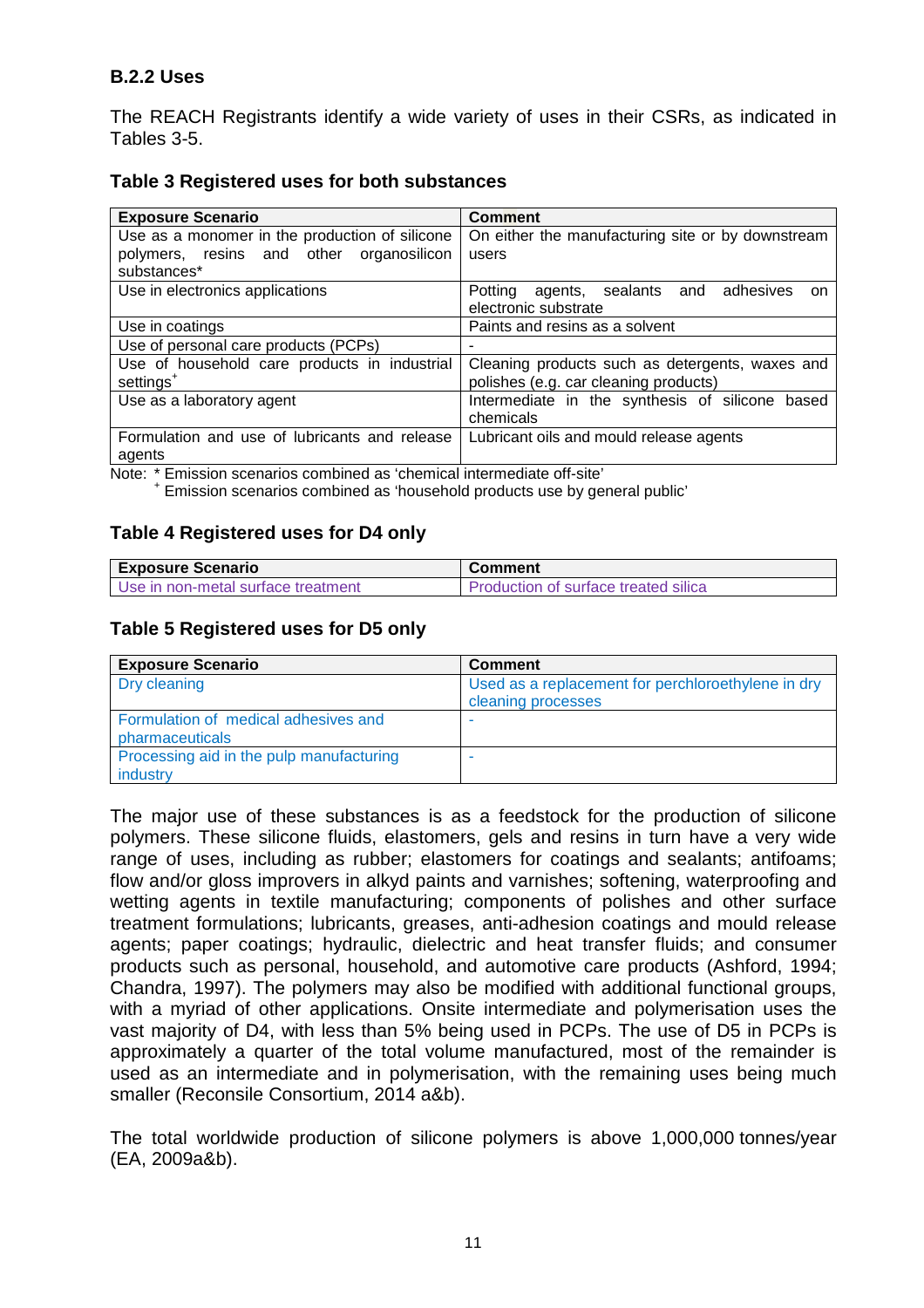The focus of this restriction is on the direct use of D4 and D5 in personal care products (PCPs). The Cosmetic Toiletry and Perfumery Association (CTPA) have indicated that the cyclic siloxanes perform three main functions in PCPs – as hair-conditioning agents, as skin-conditioning agents (emollient), and as solvents (EA 2009a&b).

D4 and D5 are used in two distinct types of PCP that lead to very different emissions to the aquatic environment:

- Leave-on products, such as
	- a. Skin care products (e.g. leave-on moisturiser);
	- b. Products intended for application to the lips;
	- c. Foundation;
	- d. Make-up products for the face and eyes;
	- e. Make-up removing products for the eyes (impregnated wipes or applied with cotton wool/tissue);
	- f. Deodorants and antiperspirants;
	- g. Sun protection products;
	- h. Products for tanning without the sun;
	- i. Hair care products (e.g. leave-in conditioner, mousse and gel); and
	- j. Other PCPs including sub-categories of nail products and manicure preparations, cleaning wipes, baby wipes.
- Wash-off products, such as
	- a. Skin care products (e.g. oils for use in the bath or shower);
	- b. Make-up removing products (e.g. facial cleanser, scrub and mud masks);
	- c. Hair care products (e.g. shampoo and wash-off hair conditioner);
	- d. Shower gels; and
	- e. Other PCPs including shaving foam, glide gel and lubricant.

Figure 1 shows the typical concentrations of D4 and D5 in a range of personal care products from an EU survey carried out in 2011 (Dudzina et al., 2014). The sample numbers are small, so their representativeness is unknown.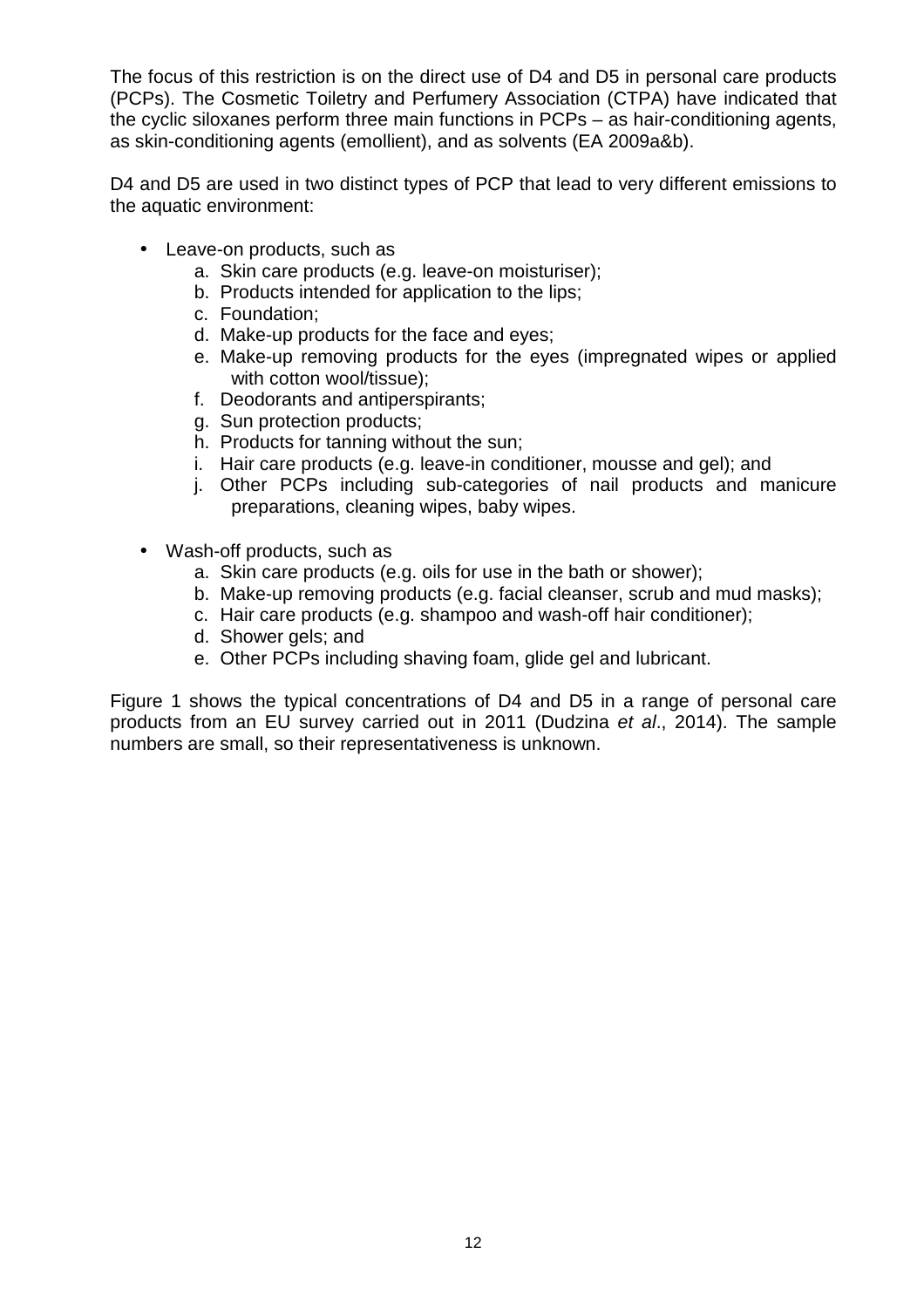

#### **Figure 1 Concentrations of D4 and D5 in personal care products in the EU (from Dudzina et al., 2014)**

Note The boxes in the plot represent the interquartile range. The right and left edges of the box indicate the 75th and 25th percentile of the data set, respectively. The ends of the horizontal lines indicate the maximum and minimum values observed. Solid and dashed coloured lines link the medians and means of the individual substance concentrations found in different product categories, respectively. D5 has the highest mean and median concentrations in every category. Indicative maximum concentrations of D5 in EU cosmetic and personal care products are given in Appendix B.4.

## **B.2.3 Uses advised against by the Registrants**

No uses are advised against by the Registrants.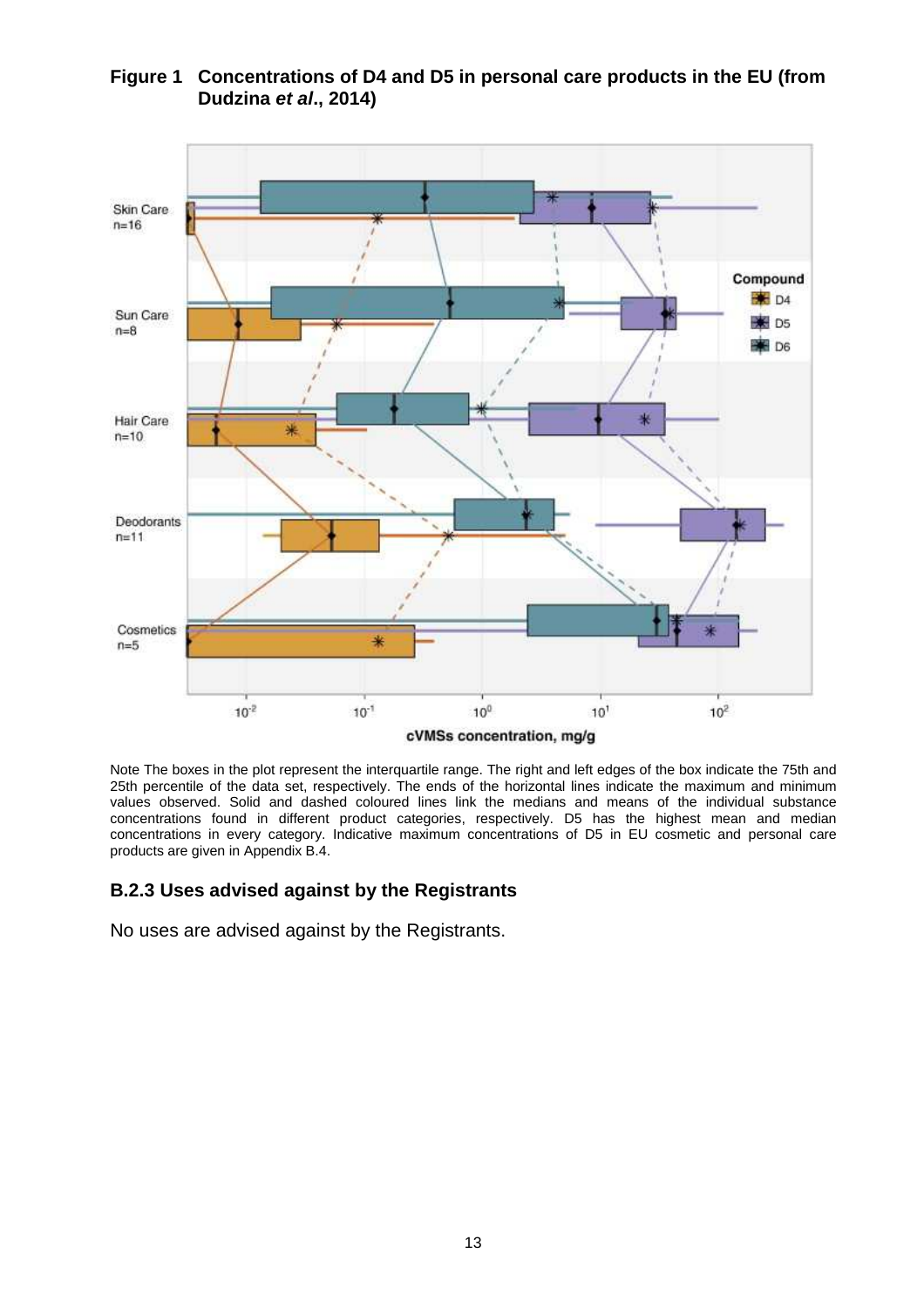## **B.3 Classification and labelling**

#### **B.3.1 Classification and labelling in Annex VI of Regulation (EC) No 1272/2008 (CLP Regulation)**

Only D4 has a harmonised classification as described in Table 6.

#### **Table 6 Harmonised hazard classification of D4**

| Index no.    | <b>International Chemical</b>        | <b>Classification</b>                                |                                                                 |  |
|--------------|--------------------------------------|------------------------------------------------------|-----------------------------------------------------------------|--|
|              | <b>Identification</b>                | <b>Hazard Class &amp;</b><br><b>Category Code(s)</b> | Hazard statement code(s)                                        |  |
| 014-018-00-1 | Octamethylcyclotetrasiloxane<br>(D4) | Repr. 2                                              | H361f: Suspected of damaging<br>fertility                       |  |
|              |                                      | Aquatic<br>Chronic 4                                 | H413: May cause long lasting<br>harmful effects to aquatic life |  |

The harmonised classification is based on a water solubility below 1 mg/L and a lack of ready biodegradation and log  $K_{OW} > 3$ . The 2nd ATP to the CLP Regulation should result in a more stringent environmental classification since the lowest reliable aquatic chronic NOEC is around 4.4 µg/L (equivalent to Aquatic Chronic 1 (H410)). The M-factor would be 10.

Self-classifications have also been notified to ECHA for D4 as follows:

| Not classified (2 notifiers)         |  |  |
|--------------------------------------|--|--|
| Flammable 3 (1,535 notifiers)        |  |  |
| Aquatic Chronic 1 (13 notifiers)     |  |  |
| Aquatic Chronic 2 (43 notifiers)     |  |  |
| Acute Toxicity 1 (1 notifier)        |  |  |
| <b>Acute Toxicity 3 (1 notifier)</b> |  |  |
| <b>Acute Toxicity 4 (1 notifier)</b> |  |  |

Self-classifications have also been notified to ECHA for D5 as follows:

Not classified (2,211 notifiers) Aquatic Chronic 4 (106 notifiers) Acute Toxicity 3 (46 notifiers) Eye Irritant 2 (31 notifiers) Skin Irritant 2 (26 notifiers) STOT SE 3 (2 notifiers)

The reasons for these differences have not been investigated by the dossier submitter. Information contained in the CLP Inventory is not necessarily accurate, complete or up to date and has not been reviewed or verified by ECHA or any other regulatory authority. The database is refreshed every two weeks with new or updated CLP notifications from manufacturers and importers.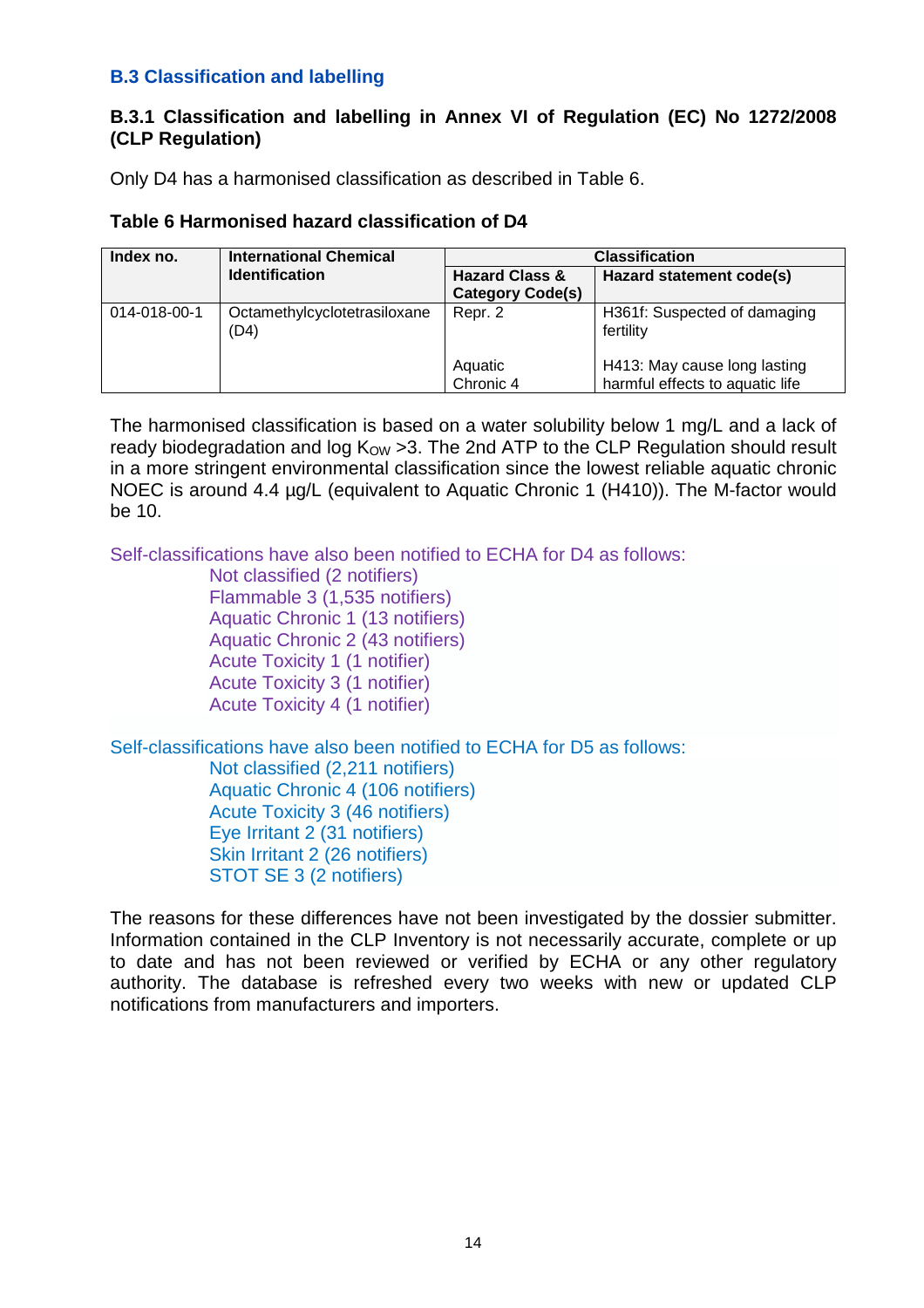#### **B.4 Environmental fate properties**

The key environmental fate characteristics relevant to this restriction proposal are behaviour in water (especially consideration of removal in wastewater treatment plant (WWTP)) and behaviour in the atmosphere (especially consideration of the potential for D4 and D5 to redeposit to surface water and land following release to air). Only a brief summary of the degradation and bioaccumulation properties is given in this section as they have already been confirmed at EU level in the MSC opinion and supporting documents<sup>5</sup>.

### **B.4.1 Degradation**

Table 7 provides a summary of key degradation information for D4 and D5 as presented in the CSRs (see EA, 2009a&b and EA, 2013a&b for further details).

| Compartment | <b>Degradation half-life</b>                                                                                                  |                                                                                                                  | <b>Comment</b>                                                                                                                                                                                                                                                                                                                                                                                         |  |
|-------------|-------------------------------------------------------------------------------------------------------------------------------|------------------------------------------------------------------------------------------------------------------|--------------------------------------------------------------------------------------------------------------------------------------------------------------------------------------------------------------------------------------------------------------------------------------------------------------------------------------------------------------------------------------------------------|--|
|             | D4                                                                                                                            | D <sub>5</sub>                                                                                                   |                                                                                                                                                                                                                                                                                                                                                                                                        |  |
| Air         | ca. 14 days                                                                                                                   | ca. 10.4 days                                                                                                    | Both substances react with<br>atmospheric hydroxyl radicals <sup>6</sup> .<br>Reactions with other atmospheric<br>photo-oxidants are likely to be<br>negligible, although might be<br>enhanced in the presence of mineral<br>aerosols and ozone.                                                                                                                                                       |  |
| Water       | Hydrolysis:<br>• 16.7 days at pH 7<br>and 12 $\mathcal{C}$<br>• 2.9 days at pH 8<br>and $9 \, \text{C}$                       | <b>Hydrolysis:</b><br>• 315 days at pH 7<br>and 12 $\mathcal{C}$<br>• 64 days at pH 8<br>and $9^\circ$           | The cited values are extrapolated<br>from the measured data in EA<br>(2009a&b). The conditions are<br>considered to represent typical<br>freshwater and marine environments,<br>respectively. The substances are<br>poorly soluble in water, and hydrolysis<br>might be attenuated by adsorption to<br>dissolved organic matter and<br>particulates.<br>Neither substance is readily<br>biodegradable. |  |
| Sediment    | 242 days at 24 °C<br>in aerobic sediment<br>(longer in anaerobic<br>sediment)                                                 | $>1,200$ days at<br>24 °C in aerobic<br>sediment<br>(longer in anaerobic<br>sediment)                            | Depends on sediment organic carbon<br>content and pH. Much longer half-<br>lives are predicted using multi-media<br>models and from monitoring.                                                                                                                                                                                                                                                        |  |
| Soil        | <b>Estimated to be</b><br>around $4.1 -$<br>5.3 days for<br>temperate soils at a<br>relative humidity of<br>50 to 90 per cent | <b>Estimated to be</b><br>around 0.08 days<br>for temperate soils<br>at a relative<br>humidity of 32 per<br>cent | A standard simulation study is not<br>available. Degradation is inhibited by<br>increasing moisture content, with no<br>degradation expected at 100 per cent<br>relative humidity. Degradation may<br>therefore be rapid in some situations,<br>but much slower in others.                                                                                                                             |  |

**Table 7 Summary of measured degradation half-life data for D4 and D5** 

 5 http://echa.europa.eu/about-us/who-we-are/member-state-committee/opinions-of-the-msc-adopted-under-specificecha-s-executive-director-requests

 $^6$  The calculation assumes an average atmospheric hydroxyl radical concentration of 5×10<sup>5</sup> molecule/cm $^3$  and a measured rate constant of 1.55 $\times$ 10<sup>-12</sup> cm<sup>3</sup>/molecule/s.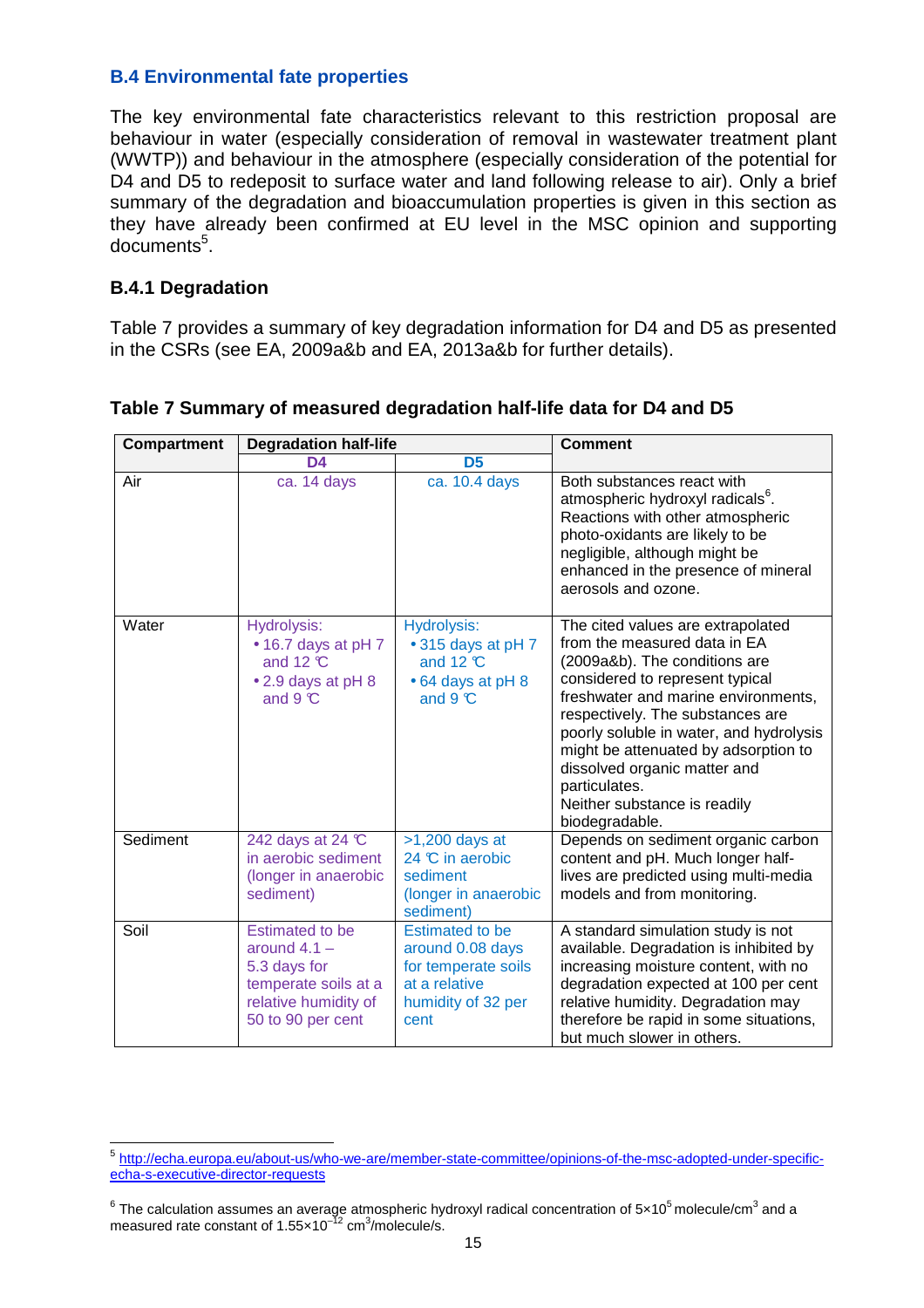D4 and D5 are both poorly soluble in water, volatile and adsorb strongly to organic carbon (see Sections B.1.3 & B.4.2.1). These are important properties for assessing overall environmental persistence, as examined in various modelling studies (for example, Whelan (2009a,b,c&d)). The modelling is limited by a lack of sensitivity analysis, but in general terms, it predicts a relatively short persistence in the water column (due to volatilisation and hydrolysis (the latter being more important for D4)), which depends on temperature. Loss processes may be attenuated by adsorption to organic carbon and a significant proportion is expected to distribute to sediment where persistence may be much higher (depending on a number of site-specific factors including pH, water depth, temperature, sediment deposition rate, concentration of particulate and dissolved organic carbon, rate of sediment burial and re-suspension, etc.).

Reaction products in all compartments are expected to be silanols (e.g. dimethylsilanediol). These are more hydrophilic than the parent substances, and will therefore be removed from the atmosphere by wet deposition (either adsorbed onto particulates or dissolved), and undergo further degradation in the environment to ultimately form carbon dioxide and silicic acid and/or silica.

# **B.4.2 Environmental distribution**

## **B.4.2.1 Adsorption potential**

A reliable experimental study is available for both substances over a range of conditions for three different soils. The mean log  $K_{\text{oc}}$  (organic carbon-water partition coefficient) from the adsorption isotherm experiments was 4.22 for D4 (Miller, 2007) and 5.17 for D5 (Durham, 2007). This is equivalent to a  $K_{oc}$  of 1.7 x 10<sup>4</sup> L/kg for D4 and 1.5 x 10<sup>5</sup> L/kg for D5. A lower log K<sub>oc</sub> value (mean: 3.86) was measured for D4 using activated sludge samples. A higher log  $K_{oc}$  value (mean: 6.16, range: 5.8-6.33) was measured for D5 with filtered river water samples. No effect of ageing has been found on adsorption in tests with soils and sediments.

It is therefore likely that D4 and D5 will adsorb strongly to organic matter in sewage sludge, sediment and soil. The very low water solubility and high volatility also indicate that leaching from soil is not expected to be a significant process in the environment.

## **B.4.2.2 Behaviour in wastewater treatment plant (WWTP)**

Based on the values for vapour pressure and mean  $K_{OC}$  summarised in Section B.1.3 and B.4.2.1, respectively, and assuming that the substances are not readily biodegradable<sup>7</sup>, the overall removal in a 'typical' WWTP predicted using SimpleTreat modelling within EUSES 2.0.3 is around 96 per cent (i.e. about 48% to air and 48% to sludge) for D4 and around 95 per cent (i.e. about 22% to air and 73% to sludge) for D5.

These predictions are similar to the removal of the substances in a pilot-scale municipal activated sludge wastewater treatment plant measured by Parker et al. (1999), i.e. 86 and 96 per cent removal for D4 and D5, respectively (summarised in EA, 2009a&b). The overall mass balance in the experiment was generally low so the results are somewhat uncertain.

The predicted degree of removal is consistent with WWTP monitoring studies for D5 (summarised in Appendix B.1). The range of removal efficiency at 31 WWTP $^8$  with

 7 Some studies suggest that anaerobic biodegradation could occur in the WWTP (e.g. Xu et al., 2013).

 $^8$  One further WWTP had higher effluent levels than influent, so has been ignored in this analysis.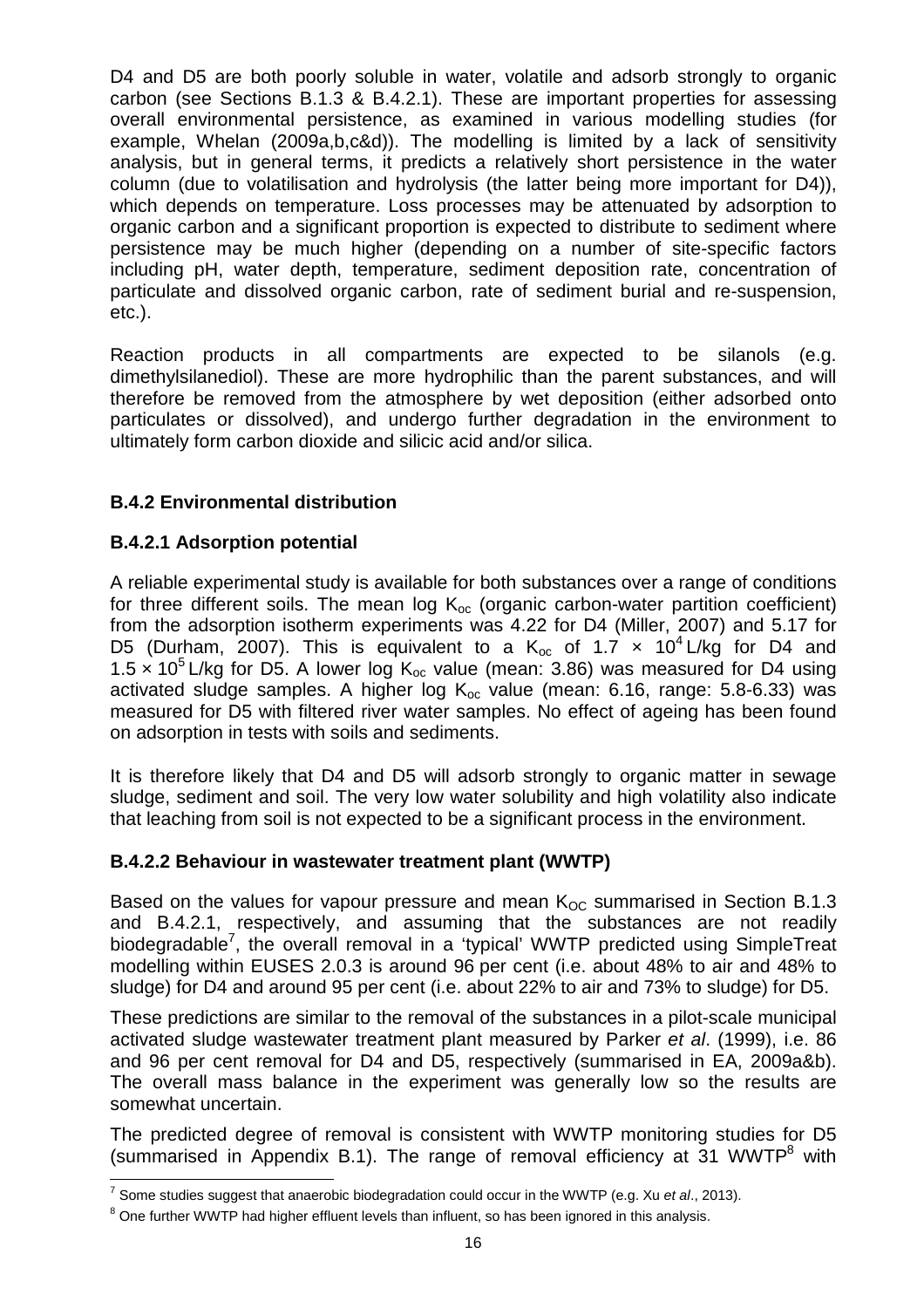discrete concentrations reported for both influent and effluent above the limit of analytical detection was 28.9–99.7 per cent, with seven WWTP achieving less than 90 per cent removal. The median removal efficiency was 95.8 per cent, which is comparable to the SimpleTreat prediction. The arithmetic mean removal efficiency was 90.4 per cent.

The data set for D4 includes a larger number of censored values so it is more difficult to draw reliable conclusions. The range of removal efficiency at eleven WWTP with discrete concentrations reported for both influent and effluent above the limit of analytical detection was 13.3 – 99.7 per cent, with three WWTP achieving less than 96 per cent removal. The median removal efficiency was 97.4 per cent, which is slightly higher than the SimpleTreat prediction. The arithmetic mean removal efficiency was 82.8 per cent.

The initial influent concentration and treatment type both have a major effect on the final WWTP effluent concentration, with the lowest removal efficiencies observed at WWTPs that only perform primary treatment<sup>9</sup>. The vast majority of studies have only considered the concentrations in the WWTP influent and effluent, so the relative importance of volatilisation and sludge adsorption cannot be established. However, as no significant differences are observed in the removal efficiencies of secondary and tertiary treatment, volatilisation during the aeration stages of wastewater treatment appears to be an important WWTP removal process for these substances.

Based on this information, all of the modelling in this dossier assumes that the release of D4 and D5 to surface water from a municipal WWTP is 4 per cent and 5 per cent, respectively, of the influent concentration (i.e. the overall level of removal is assumed to be slightly higher for D4 than D5, at 96 and 95 per cent, respectively). Although removal rates might be lower or higher at individual WWTPs, these values are considered to be broadly representative. They are the same as those assumed in the REACH CSRs for a 'standard' WWTP involving surface aeration (Reconsile Consortium, 2014a&b), although the CSRs also take into account a higher removal rate of 98.6 per cent for WWTP that use bubbling.

## **B.4.2.3 Atmospheric behaviour**

Both substances are very volatile (with a Henry's Law constant of 1.21  $\times$  10<sup>6</sup> Pa.m<sup>3</sup>/mol at 21.7  $\mathbb C$  for D4 and 3.34  $\times$  10  $^6$  Pa.m<sup>3</sup>/mol at 24.6  $\mathbb C$  for D5, respectively; see Section B.1.3). They can therefore volatilise rapidly from water and soil. For example, the volatilisation half-life from water is estimated to be 2 hours for D5 in a model river (assuming a river depth of 1 m, a current velocity of 1 m/s, and a wind velocity of 5 m/s) and 183 hours in a shallow lake (assuming that the lake has a depth of 1 m, a current velocity of 0.05 m/s, and a wind velocity of 0.5 m/s), using the USEPA EPI estimation program. Volatilisation half-lives for D5 are estimated to be one day for agricultural soil and half a day for grassland soil using the methods outlined in the REACH Guidance. The corresponding half-lives for D4 are slightly shorter.

D4 and D5 also have relatively long atmospheric half-lives (see Section B.4.1), and combined with their volatility, this means that the major portion of the environmental burden will reside in the air. For example, Kim & Kozerski (2011) carried out distribution modelling for D5 using the Equilibrium Criterion (EQC) multimedia fugacity level III (steady state dynamic) model<sup>10</sup>. A scenario that involved a standard release rate of

 9 For example, in Canada, the removal efficiency was up to 98% for higher tier (e.g., secondary) waste water treatment processes, but as low as 90% in a lagoon in the winter time (Wang et al., 2013a).

<sup>&</sup>lt;sup>10</sup> The modelling assumed a temperature of 25 °C, a va pour pressure of 33.2 Pa, a Henry's Law constant of 33 atm.m $^3$ /mol, a log K<sub>OW</sub> of 5.17, a K<sub>OC</sub> of 1.48×10<sup>5</sup> L/kg and a BCF of 13,300 L/kg. The degradation half-lives were assumed to be 166 hours in air, 1,691 hours in water, 302 hours in soil and 74,400 hours in sediment.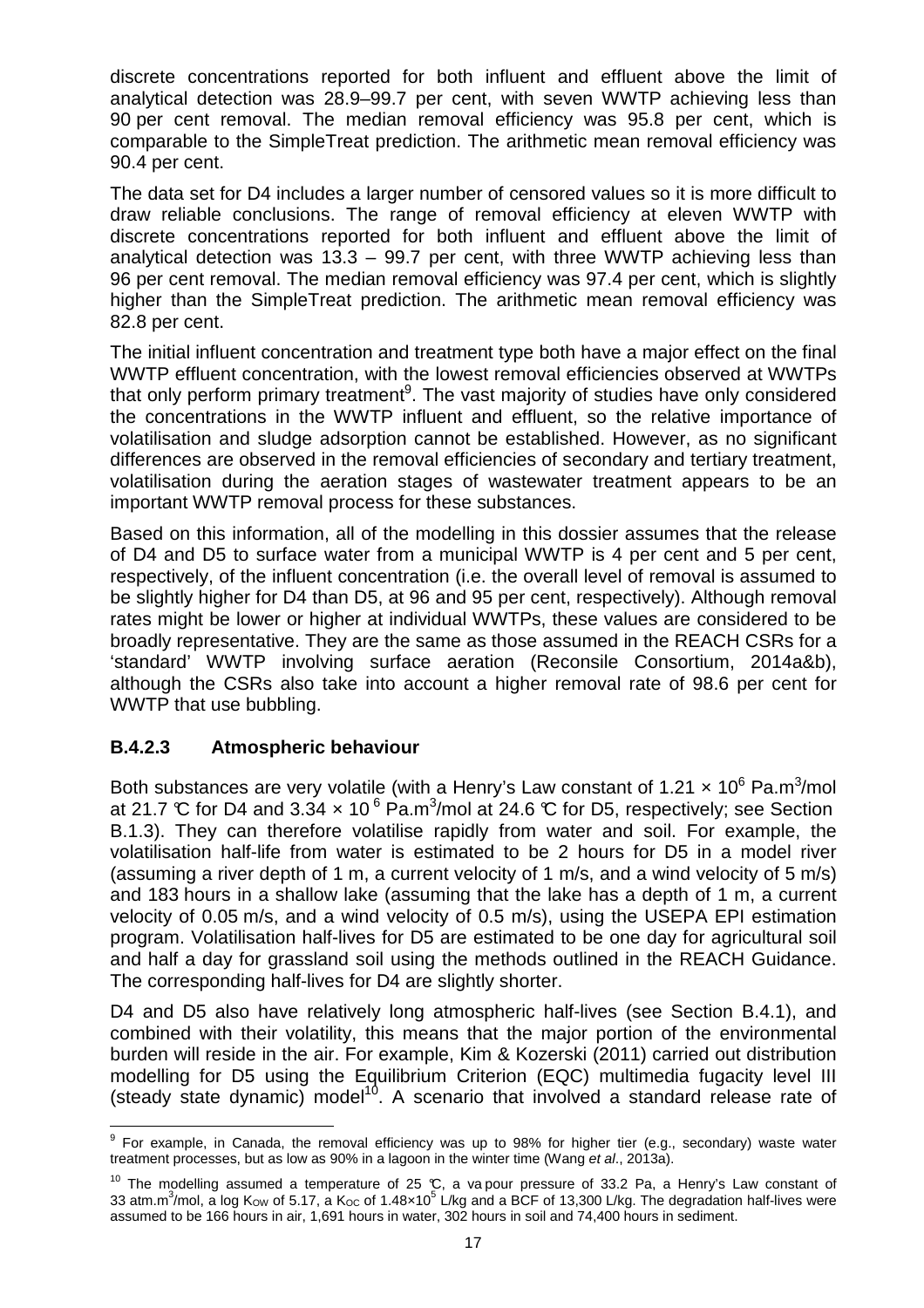950 kg/hour to air, 5 kg/hour to water and 45 kg/hour to soil was considered to be realistic. Most of the total mass of D5 in the system was distributed between air (73.5 per cent of the total steady state mass) and sediment (23.9 per cent of the total steady state mass). The sensitivity analysis indicated that the  $K_{OC}$  was the dominant factor controlling the total variability associated with the mass distribution and advection time, and half-life in air was the dominant factor controlling the total variability associated with reaction loss. The emission rate to water was also identified as an important parameter affecting the predicted fate, distribution and transport of D5.

Due to their propensity to reside in the air compartment and their long atmospheric halflives, D4 and D5 also have the potential to undergo long-range transport to remote regions via the atmosphere. Several modelling studies have been performed (summarised in EA, 2009a&b and EA, 2013a&b), which suggest that the travel distance is high (several thousand kilometres). Monitoring data in locations truly remote from human activity are very sparse, but the available data tend to support the predictions. For example, Genualdi et al. (2011) detected D5 in air at concentrations in the range  $0.14 - 4.0$  ng/m<sup>3</sup> at five Arctic locations (Ny-Ålesund, Norway; Storhofdi, Iceland; Barrow, United States; Alert, Canada; and Little Fox Lake, Canada). Krogseth et al. (2013) detected mean D5 concentrations (± standard deviation) in Arctic air of 0.73±0.31 ng/m<sup>3</sup> in late summer and 2.94±0.46 ng/m<sup>3</sup> in early winter, at Svalbard<sup>11</sup>. The results were broadly in line with modelling predictions which suggest that concentrations in the Arctic are higher during winter (when the duration and intensity of sunlight exposure is low), with variation in levels explained by the seasonality of hydroxyl radical concentrations. D4 concentrations in the samples were up to 0.95 ng/m<sup>3</sup> in late summer and up to 2.13 ng/m<sup>3</sup> in early winter, although the reliability of these findings is uncertain as they were similar to levels found in storage control samples. Follow-up studies at the Zeppelin Observatory, Svalbard during 2013 and 2014 reported similar results (NILU, 2014 & 2015).

An important aspect of the atmospheric behaviour of these substances is that due to their high Henry's Law constants, they have a low potential for subsequent deposition to surface media in remote regions. Public comments submitted by CES-Silicones Europe in response to this restriction proposal (comment #1416) include a paper specifically addressing atmospheric deposition (CES, 2015) including a summary of a Japanese expert workshop on long range transport potential (Xu, 2014, in CES, 2015) and a related poster presented to SETAC (Xu, 2015 [ABST]). Key information is summarised below – the focus of most of the studies is on D5 but similar conclusions can be drawn for D4 (which is more volatile and less adsorptive).

- Whelan et al. (2004) assessed the atmospheric fate of D4 and its degradation products using a simple equilibrium-partitioning model to investigate the relative rates of removal by reaction with hydroxyl radicals and atmospheric deposition. Although the model included several gross simplifications, making it unsuitable for giving accurate absolute predictions of concentrations, the findings suggest that the parent siloxane occurs mainly in the vapour phase, with relatively small amounts associated with the water and particulate phases. The findings of the paper are equally applicable to D5.
- Whelan (2009d) used the CoZMo-POP model set up with environmental parameters consistent with the Baltic Proper to investigate the fate of D5 in a freshwater–marine continuum. A net deposition of D5 from air to the open sea was predicted during the winter period (between September and April) which

 $\overline{\phantom{a}}$ <sup>11</sup> The site's altitude means that most of the time it is above the local inversion layer, limiting the influence of local sources (such as from nearby Ny-Ålesund).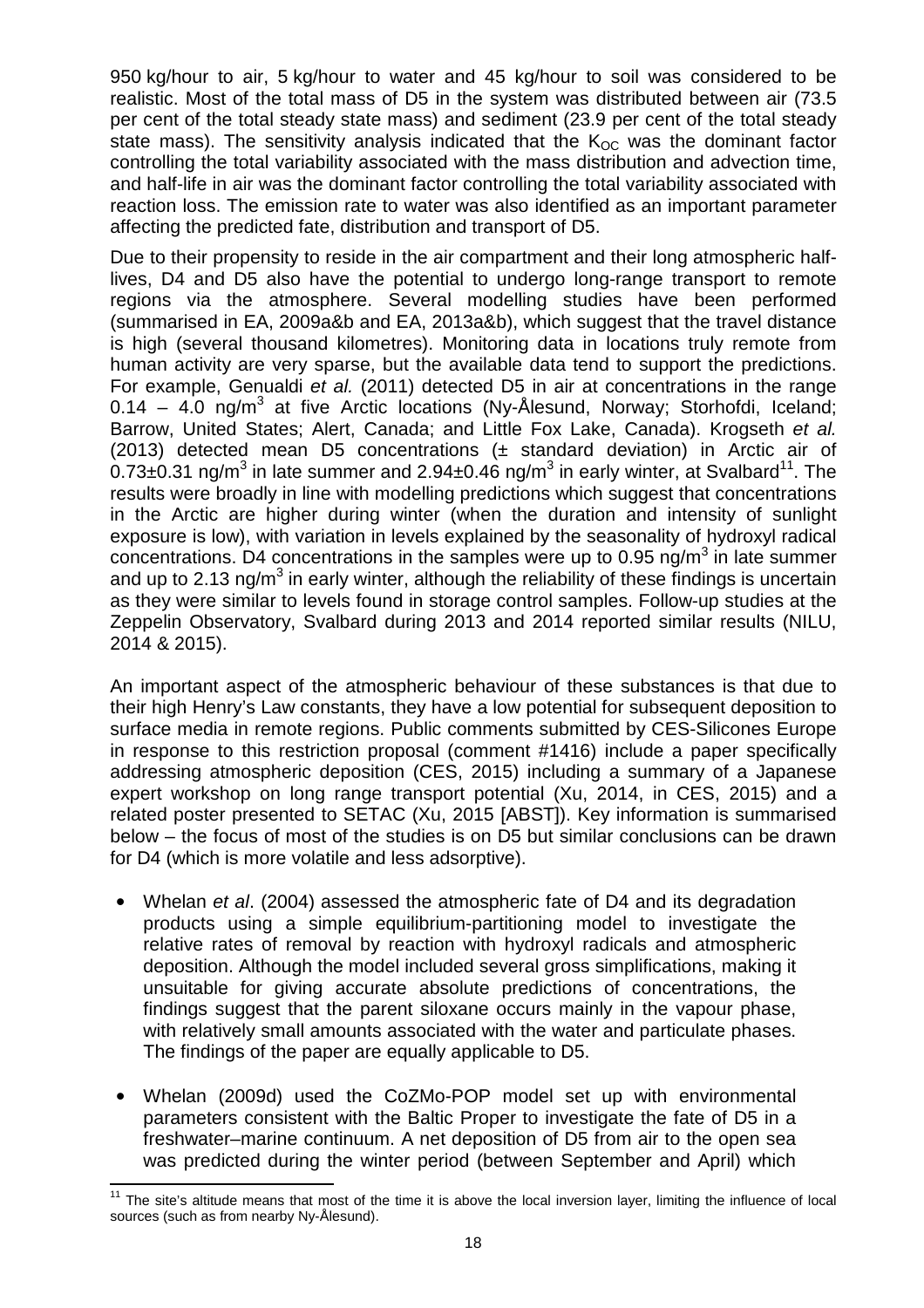was dependent on the assumed emission distribution to air, water and soil. However, the total predicted net deposition was very low (of the order of 0.004 per cent of the total emission).

• Xu & Wania (2013) analyzed the global environmental fate, latitudinal distribution, and long range transport of D4 and D5 using two multimedia chemical fate models (the OECD  $P_{OV}$  and LRTP Screening Tool, version 2.1.2 and the GloboPOP model) using the best available physicochemical properties as inputs and known persistent organic pollutants (POPs) and highly persistent volatile organic chemicals ("fliers") as references. Transfer Efficiency (TE) indicates the efficiency of transfer from a source region to a remote region. Both D4 and D5 had a TE (1.6 x 10<sup>-2</sup>% and 6.8 x 10<sup>-3</sup>%, respectively) well below the reference value (≥2.25%) used to define the chemical domain for ''POP-like'' substances. In addition, the Arctic contamination potential (ACP) values after 10 years of continuous emission (under both a realistic release scenario and 100% emission to air) was in the range of  $5 \times 10^{-6}$  to  $5 \times 10^{-5}$ %, which is very small (4–5 orders of magnitude lower than those of the three reference POPs under the same release scenario). The conclusion was that although D4 and D5 can travel a substantial distance in the atmosphere, they have little potential for deposition to surface media in remote regions.

Expanding on this theme, CES (2015) highlighted that the TE values of D4 and D5 are much smaller than those of acetone and methanol using the OECD Screening Tool under both uniform and urban scenarios. The values were lower under the urban release scenario, where release rates are proportional to the population density of the urban centre (which is a better scenario for substances with a significant use in consumer products). CES (2015) also report calculations performed by Xu (2014) using the OECD GloboPOP model which indicate that D4 and D5 can reach steady state within one year of release, and that air concentrations decrease significantly from the source to remote regions for D4 and D5.

• CES (2015) indicate that for a model environment in which air in the troposphere (6,000 m) is in equilibrium with soil, the ratio between the mass distribution in soil ( $M<sub>S</sub>$ ) and air ( $M<sub>A</sub>$ ) can be calculated using the following equation, valid at any environmentally relevant temperatures:

 $M_S/M_A = \rho_s \times f_{OC} \times (V_S/V_A)(K_{OC}/K_{AW})$ where  $V_S$  = soil volume, cm<sup>3</sup>  $V_A$  = air volume, cm<sup>3</sup>  $\rho_{\rm s}$  = soil density (1.3 g/cm<sup>3</sup>)  $f_{\rm OC}$  = fraction of organic carbon (2%)

The percentage soil distribution for D5 (i.e. mass in soil divided by the total mass in the soil and air compartments in the remote region) was estimated as follows (the fractions are lower for D4):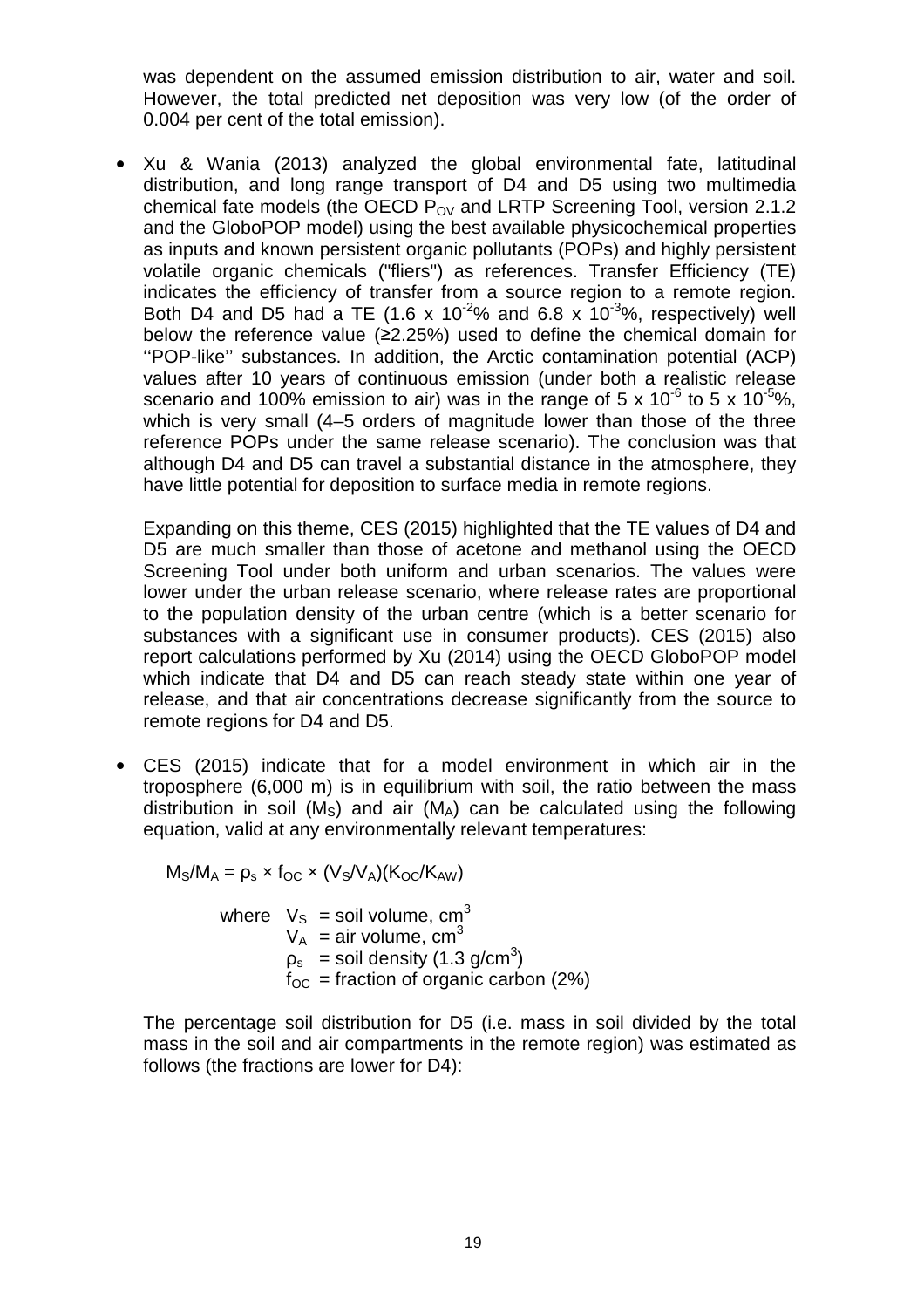| Air temperature (C) | Soil depth |       |
|---------------------|------------|-------|
|                     | 5 cm       | 25 cm |
| $-10$               | 0.07%      | 0.37% |
| 0                   | 0.03%      | 0.15% |
| 10                  | 0.01%      | 0.07% |
| 20                  | 0.01%      | 0.03% |
| 30                  | 0%         | 0.02% |

Based on monitored air concentrations in the Arctic, the estimated soil concentration arising from deposition from air would not be detectable using current analytical methods. This highlights the importance of the high  $K_{AW}$  and relatively low  $K_{OA}$  (i.e.  $K_{OC}/K_{AW}$  ratio) values of these substances.

- Xu (2015) [ABST] presented the results of further modelling analyses. This suggests that in Arctic air-plant-soil systems, the fraction of D5 deposited to surface media will be in the order of 0.05% at 25 °C and 0.1% at 0 °C. For an Arctic air-aquatic system, the deposition is predicted to be in the order of 0.1% at 25 ºC and 1% at 0 ºC.
- McLachlan et al. (2010) compared measured D5 concentrations in ambient air at a rural site in Sweden (collected daily between January and June 2009) with predicted concentrations using an atmospheric circulation model (Danish Eulerian Hemispheric Model) parameterized using emissions estimates and physical chemical properties determined in laboratory experiments. The good agreement between the measured and modeled concentrations suggests that D5 is effectively removed from the atmosphere via phototransformation and that atmospheric deposition has little influence on the atmospheric fate. Similar conclusions were drawn by MacLeod et al. (2011) using the BETR Global 2.0 model.
- The possibility of deposition of D5 from the atmosphere was considered at an expert panel workshop (Global Silicones Counsel, 2009). Vapour condensation was considered to be irrelevant as this can occur only when the concentration in air exceeds the concentration corresponding to the saturated vapour pressure at any given temperature, and the concentrations of D5 predicted in Arctic air are many orders of magnitude lower that the saturated vapour pressure. Similarly, wet gaseous deposition at temperatures above 0  $\mathbb C$  was not considered to be a significant process due to the high air-water partition coefficient for D5. Wet and dry deposition via organic and mineral aerosols was also thought to be insignificant as, although D5 has a high log  $K_{\text{oc}}$  so may be expected to partition to such aerosols, the aerosol/air partition coefficients for D5 are not sufficiently large to offset the low concentrations of such aerosols in the atmosphere (i.e. a significant flux of D5 to surface media would not be expected). In addition, some mineral aerosols are known to catalyse transformation.

The potential for deposition of D5 at or below 0  $\mathbb C$  adsorbed onto the surface of snow crystals was also considered. It was concluded that the snow-air partition coefficient for D5 is relatively small, so the maximum concentration of D5 adsorbed by snow would be around 1 per cent of the total amount in the air compartment (assuming a very high snow area index $12$ ; for more compacted snow, the concentration of D5 was predicted to fall). It is important to note that

j  $12$  Snow area index is the vertically integrated surface area of snow crystals.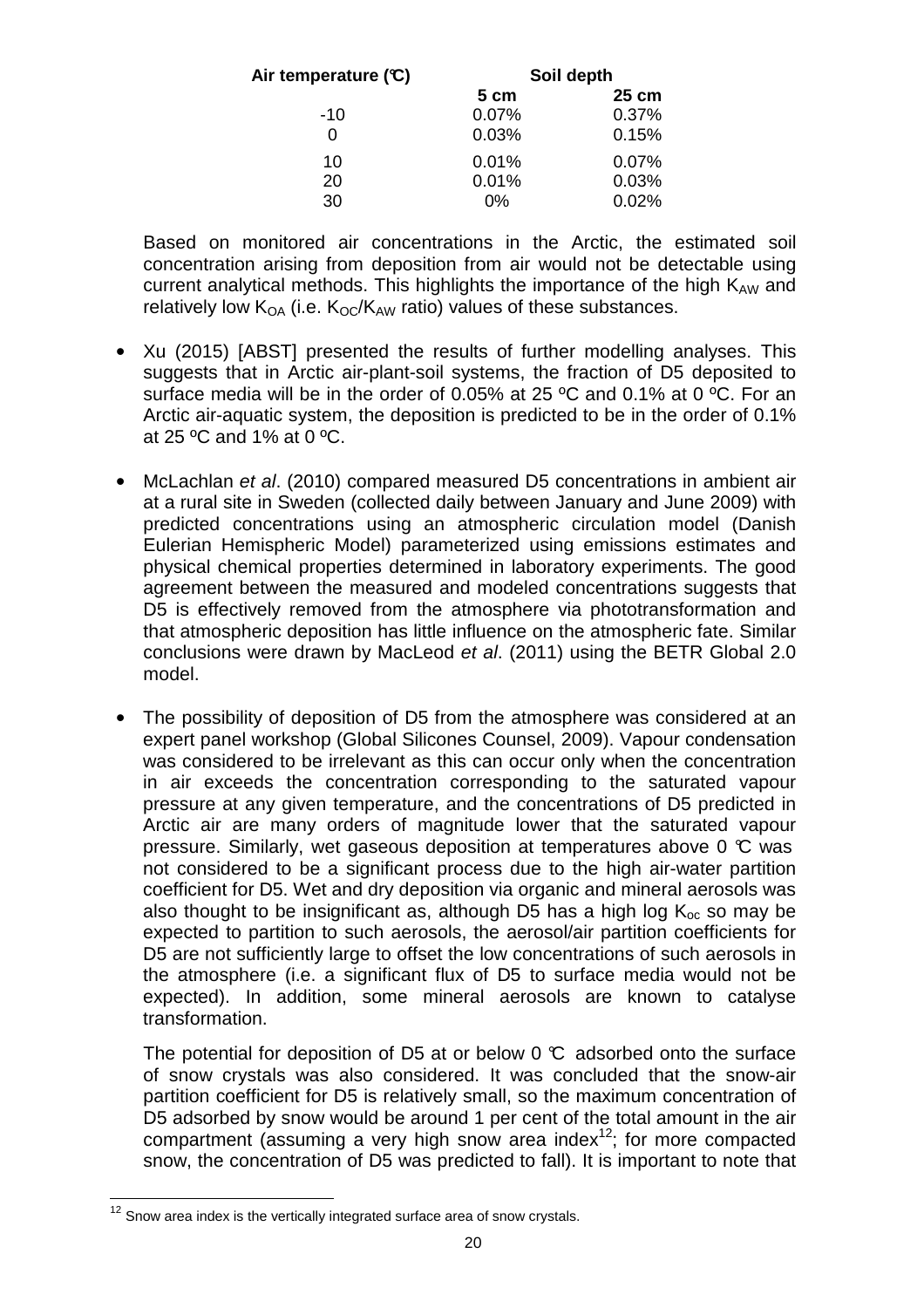the D5 deposited in snow is only temporarily stored in the deposited snow. As the snow melts, the majority of D5 will volatilise.

Overall, the expert panel workshop concluded that the ultimate deposition of D5 from the atmosphere to surface media is unlikely to be significant. A similar conclusion is justified for D4.

The Arctic climate is highly variable but characterized by long, cold winters and short, cool summers. Winter temperatures range from about −40 to 0 °C (with an average of around −34 °C), and winter temperatur es can drop below −50 °C over large areas. Summer temperatures range from about −10 to +10 °C (with an average of around  $+3$  to  $+12$  °C), with some land areas occasionally exceeding 30 °C. The available information therefore does not permit a detailed consideration of deposition in the Arctic because the focus is on temperatures towards the higher end of those experienced.

- Biota monitoring studies provide indirect evidence that atmospheric deposition is unlikely to lead to significant food chain exposure. For example:
	- o D5 levels in one species of fish were below the limit of quantification (LoQ) of 0.6 ng/g wet weight (ww) in Swedish lakes that only receive input from the atmosphere, in contrast to fish sampled from lakes with WWTP effluent input (Kierkegaard et al., 2013; this study did not investigate D4 levels).
	- $\circ$  Very low D5 concentrations (<1 ng/g ww) were also reported for another fish species from remote Swedish lakes (Kierkegaard et al., 2010).
	- o Borgå et al. (2013a&b) collected seven samples of two fish species from a remote Norwegian lake. D4 concentrations were below the LoQ in all samples analysed (<10 or <40 ng/g lipid depending on species). D5 was present below the LoQ in the single sample of one fish species (< 20 ng/g lipid), but was detected in five out of six samples of the other at a mean concentration (±standard error) of 39±14 ng/g lipid. Wet weight concentrations will be lower.
	- $\circ$  Campbell (2010)<sup>13</sup> measured concentrations of D5 in various species sampled in 2008 and 2009 from areas around Bjørnøya (Svalbard) in the Arctic. The most remote site was considered to be Liefdefjorden (~79°34'N 12°44'E), which has no human settlements but does receive frequent visits from cruise ships during the summer months. D5 was not detected in zooplankton (n≤9; limit of detection (LoD): 0.68-1.77 ng/g ww), the bivalve Chlamys islandies (n=4; LoD: 1.83-2.36 ng/g ww), the bivalve Mya truncata (n=2; LoD: 2.18-2.46 ng/g ww) or the bivalve Serripes groenlandica (n=2; LoD: 1.98-2.12 ng/g ww). It was detected at 3.26 ng/g ww in one of two shrimp (Latin name not stated) samples (LoD: 1.9 ng/g ww) and in 8 out of 18 samples (though this may refer to subsamples of a smaller number of actual samples) of fish liver (Sculpin Latin name not stated) in the range  $0.72 - 2.9$  ng/g ww (LoD: 0.68-1.77 ng/g ww). The detected concentrations were close to the LoD.

j  $13$  Similar (or the same) results are reported by Warner et al. (2010).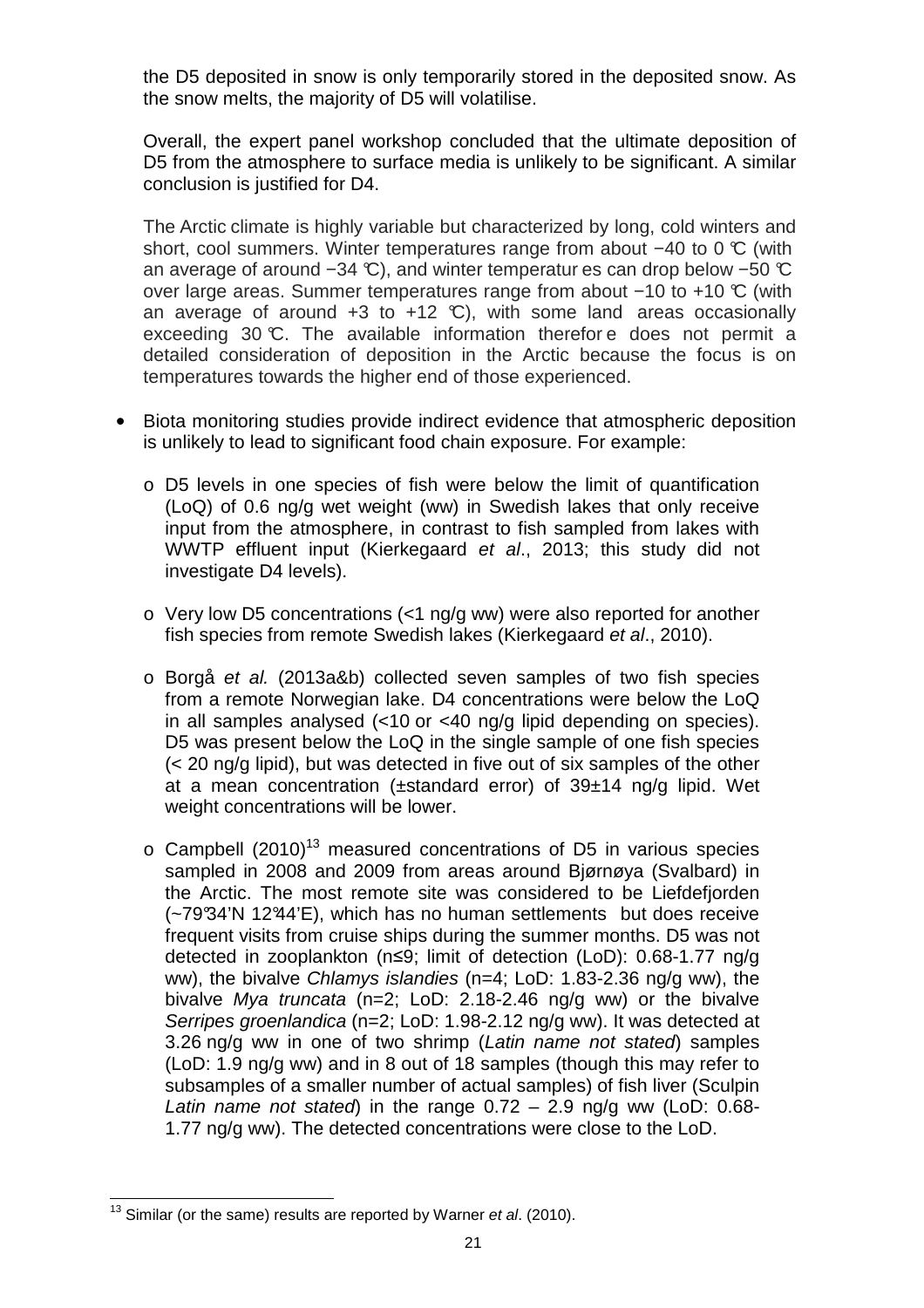Samples were also collected from areas with human settlements (Kongsfjorden<sup>14</sup>, ~78°55'N 11°54'E and Adventfjorden, ~78°13'N 15°40'E; there is a waste water outfall in Adventfj orden). D5 was not detected in 15 marine sediment samples from Kongsfjorden but was detected in 9 out of 15 marine sediment samples (range: 0.57 – 3.91 ng/g ww) at Adventfjorden (LoD: 0.47 – 2.36 ng/g ww), confirming a local emission source there. D5 was detected in all samples of Sculpin liver from Adventfjorden, in the range  $6.9 - 345$  ng/g ww (n≤16). In addition, it was detected in all samples of Atlantic Cod (Gadus morhua) liver, in the range  $13 - 110$  ng/g ww (n≤11).

- o Evenset et al. (2009) investigated D5 concentrations in Polar Cod (Boreogadus saida) from remote regions around Svalbard (Liefdefjorden, Billefjorden and close to Moffen). D5 was detected in all liver samples in the range  $6.9 - 19.1$  ng/g ww  $[18 - 55$  ng/g lipid] (n=6), and 4 out of 5 whole fish samples in the range  $<$ 2.5 – 5.1 ng/g ww [ $<$ 74 – 128 ng/g lipid].
- $\circ$  Kaj et al. (2005b) included several "background" locations<sup>15</sup> as part of a monitoring campaign in six Nordic countries during 2004/2005. The exact nature of the sites is not described. D4 or D5 were not detected in surface water or sediment at any of these sites (LoDs for D5 were below 0.1 µg/L for water and in the range 0.1-10 ng/g dw for sediment (exact limits are not provided)). In contrast, D5 was detected at approximately 2.5 µg/m<sup>3</sup> in air at Sepstrup Sande, Denmark (value read from a graph). It is not clear whether seabird eggs (Fulmar, Black Guillemot and Herring Gull) from Sweden and the Faroe Islands were all sampled from background sites, but D4 and D5 were not detected. D4 was not detected in any fish liver sample. D5 was not detected in fish livers from the two freshwater<sup>16</sup> background sites or from four of six marine<sup>17</sup> background sites (the LoD was around 0.5 ng/g ww). At the other two marine sites the D5 concentration was in the range 10 – 40 ng/g ww.
- o Sanchís et al. (2015a) reported detection of D4 and D5 in samples of soil (n=11), vegetation (lichen, moss, grass) (n=17), phytoplankton  $(n=11)$  and krill *Euphausia superba*  $(n=11)$  collected in the Antarctic during 2009. Mean D5 concentrations were 33.0 (range: <LoD – 110) ng/g dw for soil, 18.5 (range:  $\langle$ LoD – 55.4) ng/g dw for vegetation, 3.24 (range: 0.30 – 27) ng/g dw for phytoplankton and 36.6 (range: 21.3 – 63.1) ng/g dw for krill. Soil concentrations directly correlated with the fraction of soil organic carbon. The study authors suggested that snow

 $\overline{\phantom{a}}$ <sup>14</sup> The report also provides information for biota samples from Kongsfjorden or Liefdefjorden, without stating which. Given this uncertainty these data are not provided here.

<sup>15</sup> The background sites specifically identified in the report are: Denmark - air - Sepstrup Sande, surface water and sediment – Kattegat, biota - marine fish from two areas of the Wadden Sea and the North Sea: Norway - surface water and sediment - Lake Bergsjøen, Lake Røgden, and Færder in the Outer slofjord, biota - marine fish from Farsund near Lista on the Norwegian South coast; Sweden: sediment - Baltic Sea (Ö Gotlandsdjupet, Ö Landsorts djupet), biota - eggs from herring gull (Larus argentatus) – location not stated; Faroe Islands - biota - freshwater fish from lake á Mýranar; marine fish from Mýlingsgrunnurin and Kaldbaksfjord (although the text states that this fjord is known to be influenced to some degree by pollution).

Arctic Char and Brown Trout.

<sup>&</sup>lt;sup>17</sup> The species are not specified, but include Eelpout, Flounder, Cod, Sculpin and Dab.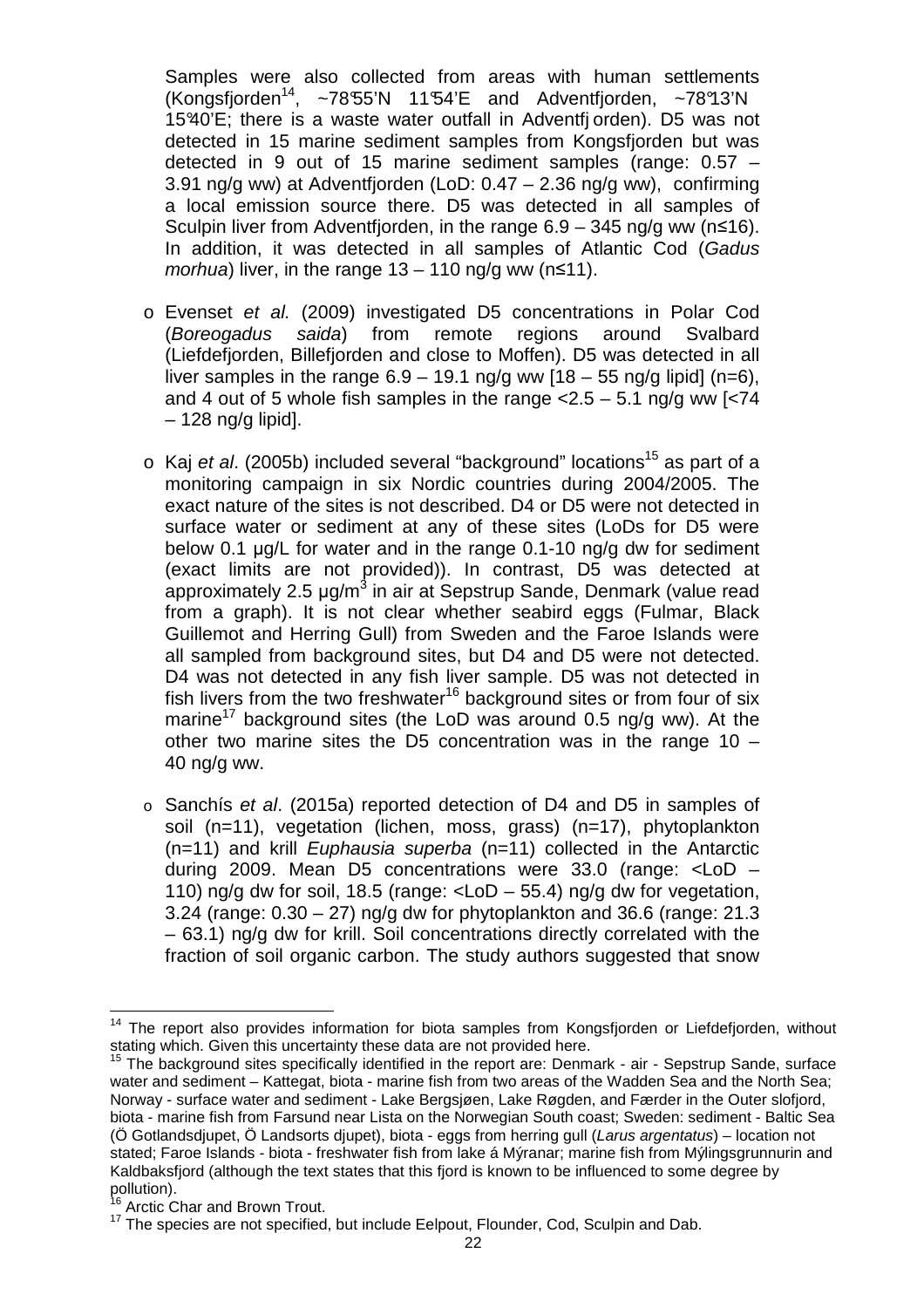scavenging from the atmosphere could be a significant process in the Antarctic.

However, the validity of the study methodology and the credibility of the conclusions have been questioned by other researchers (Warner et al., 2015; Mackay et al., 2015), based on:

- The unexpected nature of the findings. Siloxanes are mostly  $(>95%)$  released in the Northern Hemisphere<sup>18</sup>. Soil concentrations (e.g. up to 110 ng/g dw for D5) were similar to or greater than those from agricultural soil in Canada and Spain with known histories of biosolid amendment. Biota concentrations (e.g. up to 63 ng/g dw for D5) were similar to those found in European water bodies directly impacted by waste water effluent. The surface media concentrations correspond to estimated atmospheric concentrations that significantly exceed those in urban environments in North America.
- The possibility of sample contamination. For example, the apparently long time between sampling and analysis (possibly several years) could have resulted in contamination during storage or sample handling for other studies. In addition, limitations were identified in sample collection, processing and quality control, including a suggested lack of appropriate field blanks/spikes, inappropriate laboratory matrix blanks, and possible exposure of samples to contaminated laboratory air.
- Uncertainties in data processing, e.g. inappropriate statistical techniques and inconsistencies between the paper and supporting information.

In response, Sanchís et al. (2015b) provided some clarifications about sampling methodology, indicating that samples had been sealed at the point of collection (with the exception of phytoplankton, which had lower concentrations in any case), and had not been used for other studies. They point out that the sampled soils are very different from temperate soils, with poor structure and an organic fraction containing lichen, animal residues and penguin faeces. Indeed, it is suggested that penguin faeces could be a major source of the substances in the soils with the highest concentrations. The authors concluded that future work should focus on the field determination of D4/D5 concentrations in snow, depositional fluxes, and their snow scavenging ratios. The dossier submitter agrees, and considers that the findings should be confirmed by a further study before they can be considered reliable.

It should be noted that the number of samples is small (e.g. only three fish from each lake in the Kierkegaard et al. (2013) study), so the representativeness of the findings is unknown. In addition, some of the lakes are not far from rural habitation, so there is a possibility for some local contamination (e.g. from swimming or other outdoor activity). Biota concentrations in remote areas of Svalbard are likely to be due to atmospheric deposition, although some local

 $\overline{\phantom{a}}$  $18$  CES (2015) report calculations performed by Xu (2014) using the OECD GloboPOP model that indicates that a fraction of D4 and D5 released in the Northern Hemisphere can reach the Arctic atmosphere, but not the Antarctic atmosphere due to limited mixing.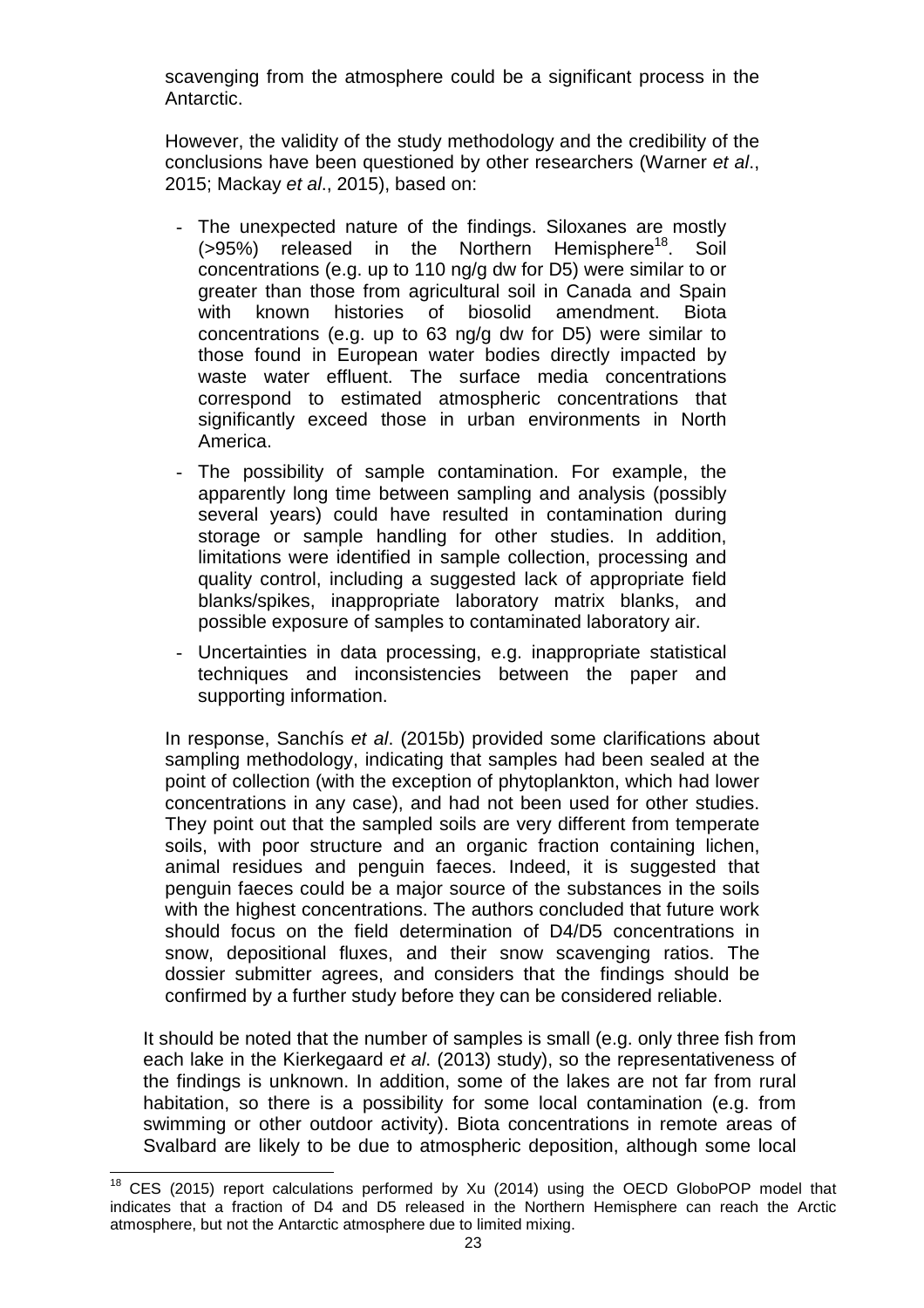contamination from visiting cruise ships cannot be completely ruled out (the substances may be present in textile surface coatings as well as silicone greases used in engines). N.B. Concentrations in biota arising solely from air emissions are related to all uses of the substances, not just PCPs.

• The lead REACH Registrant (CSR Section 10.20.3.1: Factors affecting regional PEC values) indicates that the amount of release to air has a negligible effect on concentrations in water or sediment.

Environmental risks from exposure via air are likely to be low:

- Bioaccumulation potential in air-breathing organisms is a function of both  $K_{\text{OW}}$ and  $K_{OA}$  (Kelly et al., 2004). Physiologically-based pharmacokinetic modelling based on a comprehensive experimental data set (e.g. Andersen, 2005) shows that metabolism and exhalation are important mechanisms for elimination, and that the rapid clearance by these two routes means that D4 and D5 are unlikely to accumulate significantly in mammals following inhalation exposure. No information is available for plants, birds, reptiles, amphibians or air-breathing invertebrates.
- In terms of direct risks, the CSRs use a DNEL of 13 and 17.3  $mg/m<sup>3</sup>$  for longterm inhalation exposure for D4 and D5, respectively, to show that risks to humans in occupational and consumer settings are likely to be low (RCRs << 1). On the other hand, a draft opinion from the SCCS (2015) considers that the aggregate human exposure to D5 via both oral and inhalation routes from the use of cosmetic products is not safe due to the contribution of body lotion and hair styling aerosols containing high concentrations. This has been challenged by industry stakeholders, and is not yet a final conclusion. Even so, air concentrations in the environment will be much lower than those in the immediate vicinity of a user of cosmetics.

On this basis, non-human organisms in the environment are unlikely to experience direct effects following inhalation exposure.

• Abiotic effects are also unlikely. For example, degradation of D4 and D5 in the atmosphere does not lead to the formation of ground-level ozone (EA, 2009a&b).

## **B.4.2.4 Overall summary**

D4 and D5 are poorly soluble in water, volatile and adsorb strongly to organic matter in WWTP, sediment and soil. They are not rapidly degraded, and have long environmental half-lives in sediment in particular. WWTP are usually efficient at removing them from waste water (especially if there is an aeration step, when a significant portion of the removal will be to air). Once in the atmosphere, they can be transported long distances, and have been detected in remote regions. However, they are expected to remain in the atmosphere until degraded, and their potential for deposition to surface water and land is generally very low.

For this reason, the dossier submitter considers that emissions to atmosphere are less relevant to the risk management of these substances than aquatic emissions. This is an important element of this restriction proposal, although it should be noted that air emissions are substantial (e.g. EA (2009b) estimated that 14,814 tonnes/year of D5 may be emitted to air from the use of PCPs alone).

Although the typical removal efficiency in WWTP is very high, a small percentage of the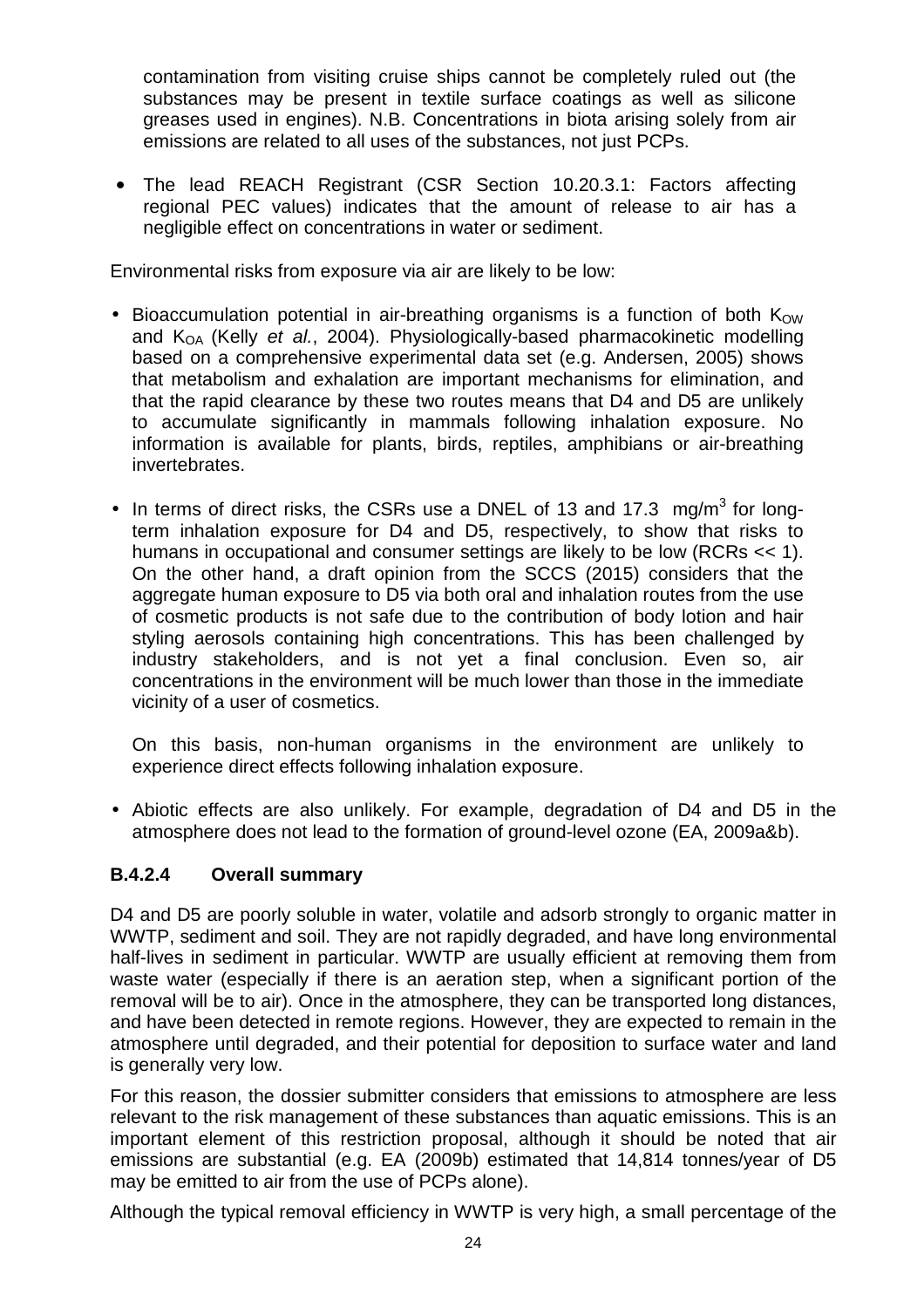influent concentration is likely to remain in effluent, and in some cases waste water might not be treated in a WWTP. The magnitude of the surface water emissions is estimated in Section B.9.3.

# **B.4.3 Long range transport**

As noted in Section B.4.2.3, there is potential for both D4 and D5 to be transported long distances in the atmosphere. However, surface re-deposition potential is believed to be of relatively low significance. Long-range transport through the marine environment is likely to be less relevant given these substances' overall volatility, hydrolytic instability at normal pH values of the marine environment and removal to sediment.

## **B.4.4 Bioaccumulation and transformation**

A summary of key bioaccumulation data for D4 and D5 is presented in Table 8.

| <b>End point</b> | D <sub>4</sub>      | D <sub>5</sub>          | <b>Comment</b>                        |
|------------------|---------------------|-------------------------|---------------------------------------|
| Fish             | ≥11,495 L/kg        | $>10,000$ L/kg          | These are the highest reliable        |
| bioconcentration |                     |                         | BCFs reported (for parent             |
| factor           |                     |                         | substance).                           |
| Fish dietary     | $0.5 - 4.6$         | $0.6 - 3.9$             | The actual value depends on the       |
| biomagnification |                     |                         | treatment of the data. The highest    |
| factor           |                     |                         | values take account of fish growth,   |
|                  |                     |                         | lipid normalisation and kinetic       |
|                  |                     |                         | approaches.                           |
| Trophic          | Most studies        | <b>Trophic</b>          | Several field studies are available.  |
| magnification    | indicate trophic    | magnification may       | The findings should be treated with   |
| factor           | dilution, but BMFs  | occur in some food      | caution as they are complicated by    |
|                  | are above 1 in some | webs whereas            | a range of factors (such as           |
|                  | food webs or        | trophic dilution        | migratory behaviour of the species    |
|                  | feeding             | occurs in others.       | sampled, difficulties in establishing |
|                  | relationships       | <b>BMFs are above 1</b> | trophic position and feeding          |
|                  |                     | for some feeding        | relationships, concentration          |
|                  |                     | relationships.          | gradients in water and/or sediment,   |
|                  |                     |                         | and measurement limitations, etc.).   |

**Table 8 Summary of bioaccumulation data for D4 and D5**

In laboratory dietary experiments, fish achieved D4 concentrations of up to 100 mg/kg ww, and D5 concentrations of up to 111 mg/kg ww. Field studies show that both substances can be found in aquatic food webs at many locations, including top predatory fish, birds and mammals, with the highest levels close to sources of emission. Concentrations of D4 are generally relatively low with many non-detects (which may be a consequence of its relatively minor use in emissive applications), but some samples contain up to a few tens of microgram per kilogram ww, and concentrations in the range 0.1 – 0.9 mg/kg ww have been reported in tissues of some fish species. For D5, concentrations have been reported up to 1-3 mg/kg ww.

The bioaccumulation potential for D4 and D5 in mammals appears to be much lower than may be expected based on their fish BCF or log  $K_{OW}$  alone, particularly in relation to inhalation exposure. This relates to the more rapid elimination kinetics (via respired air given the high  $K_{AW}$  value) and more rapid metabolism in rodents compared with fish. The pharmacokinetic behaviour of D4 and D5 in mammals exposed via oral routes is complex and does not appear to be as well understood as the inhalation and dermal routes. Although it is likely that rapid metabolism and/or excretion does occur, both substances are expected to be available for storage in lipid compartments.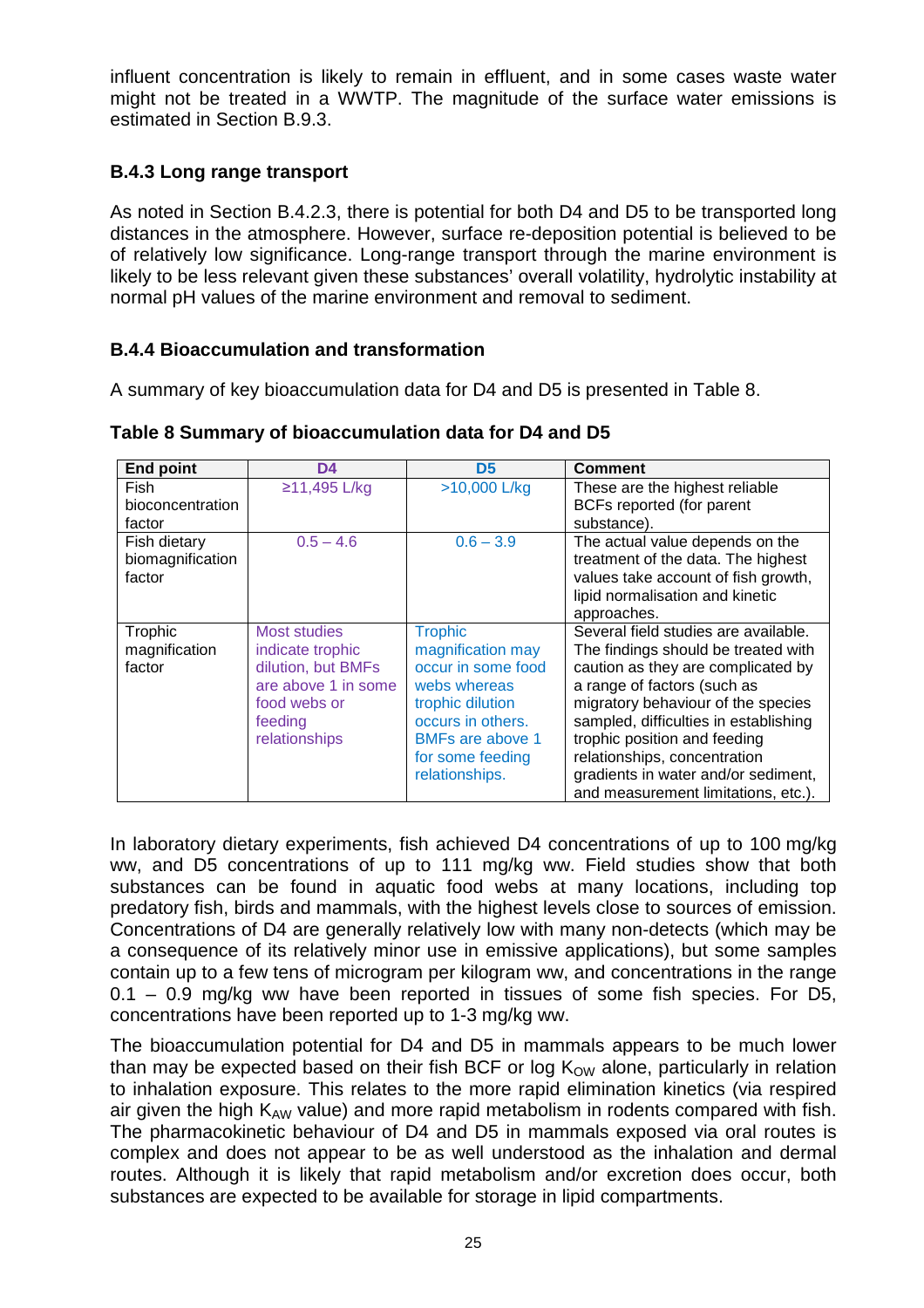#### **B.5 Human health hazard assessment**

Human health considerations for the constituents of rinse-off PCPs are regulated under EU cosmetics legislation, which limits the consumer use of substances with particular human health-related hazardous properties.

The following information is relevant for the T criterion of the PBT assessment, which has not been assessed by the MSC. Derived No Effect Levels (DNELs) are not relevant for the purposes of this restriction proposal. The text is taken from two previous regulatory reviews by the dossier submitter (EA, 2009a&b), and does not take account of new toxicological studies that may have been performed since then.

#### **B.5.1 Human health hazards of D4**

As mentioned in Section B.3, D4 has a harmonised human health classification under Regulation (EC) No. 1272/2008, as follows:

- Hazard class and category: Repr. 2.
- Hazard statement: H361f: Suspected of damaging fertility.

The classification arises from mammalian studies via inhalation exposure, and a summary of relevant data is provided below for information (and comparison with D5).

The effects of D4 on fertility were examined in two range-finding studies, male and/or female cross-over studies, and 'phased female' studies, as well as in a two-generation study (Holson et al., 1995, 1996, 1997a, 1997b; Stump et al., 1997, 1998, 1999, 2001). In these studies, male and/or female Sprague Dawley rats were exposed by whole-body vapour inhalation to D4 at concentrations that ranged from 70 to 700 ppm for six hours per day, seven days per week. The general protocol for each study was similar and included exposure for at least 28 or 70 days prior to mating, and exposure to females continued in some studies throughout gestation and lactation.

The major findings in females exposed to 500 ppm or more were statistically significant treatment-related decreases in the number of corpora lutea, number of uterine implantation sites, total number of pups born, and mean live litter size (Holson et al., 1995, 1996, 1997a; Stump et al., 1998, 2001). These effects are likely to be interrelated.

The mean live litter size in the 700 ppm exposure group was consistently 60–70 per cent of the control values. At 500 ppm, litter size was around 80–90 per cent of control values and at 300 ppm in the two-generation study the litter size was 89.5 per cent of control in the F1 generation and 92 per cent of control in the F2 generation (Stump et al., 2001). Although the mean live litter size was reduced, the number of live births as a percentage of the total number of pups born compares with control values in each case.

No effects on the number of uterine implantation sites, the litter size, or the mean live litter size occurred in male cross-over studies in which males were mated to unexposed females (Holson et al., 1997b; Stump et al., 1997). Exposure to D4 did not affect sperm production, motility, or morphology, nor did it result in either weight or histopathological changes of male reproductive or accessory sex organs. It is therefore concluded that the effects on litter size are not male mediated.

In addition to the studies described above in which animals were exposed to D4 throughout pre-mating, mating, gestation, and lactation, studies in which female rats were exposed during selected phases of the reproductive cycle (Stump et al., 1998,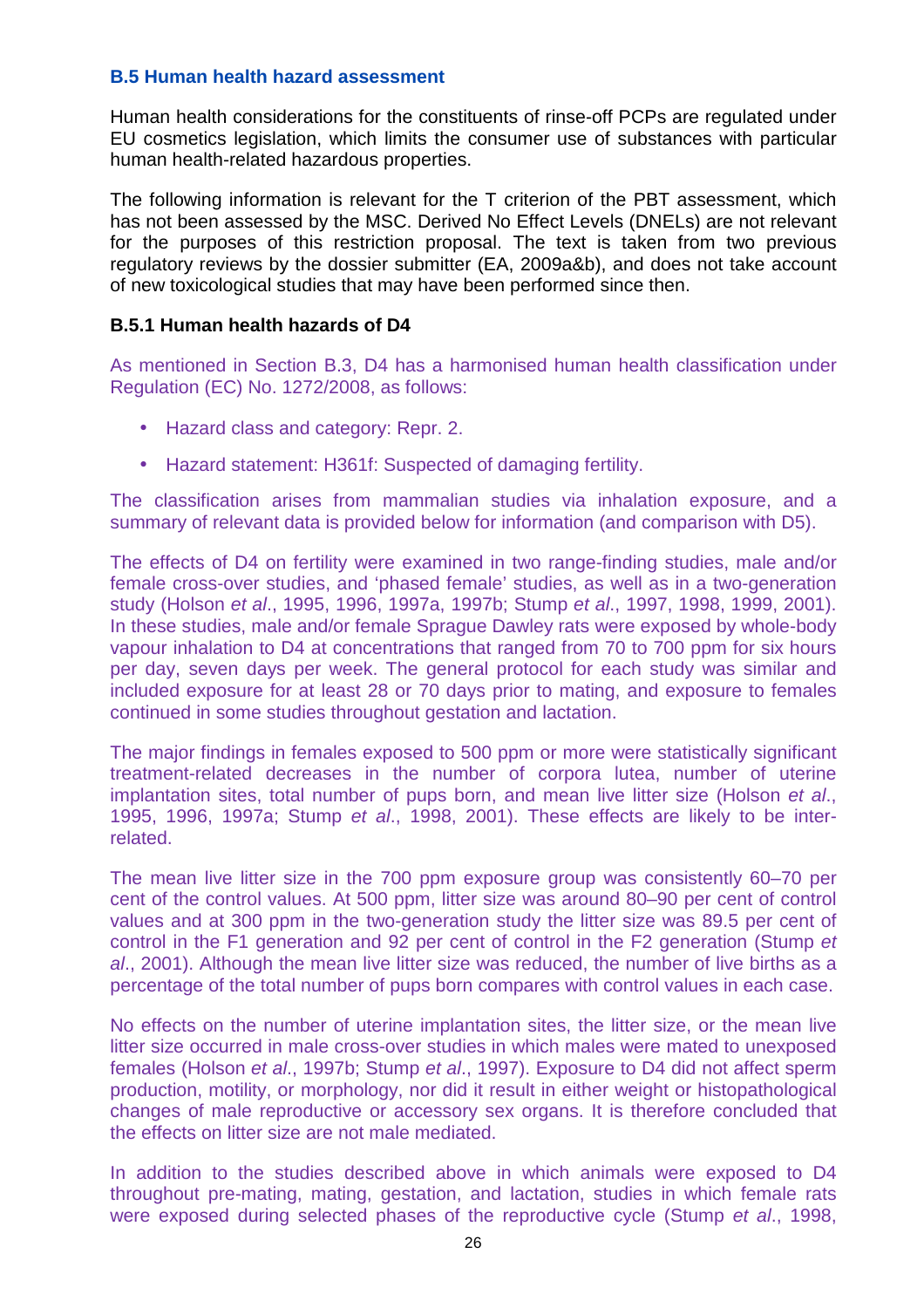1999) were conducted. These were designed to identify the critical portions of the reproductive cycle in female Sprague Dawley rats during which exposure to D4 must occur for the litter size to be affected.

The first of these studies involved exposure of separate groups beginning (Stump et al., 1998):

- at least 28 days prior to mating and continuing through to gestation day 19 (overall phase);
- 31 days prior to mating and stopping three days prior to mating (ovarian phase);
- three days prior to mating and continuing to gestation day three (fertilisation phase) or between gestation days two and five (implantation phase).

In both the overall phase and the fertilisation phase the numbers of corpora lutea, uterine implantation sites, and foetuses were reduced, along with an increase in preand post-implantation loss. There was no effect on fertility parameters in females exposed during the ovarian or implantation phases, which suggest that the key events occur during the three days before and after mating.

This critical period was confirmed in the subsequent study in which groups of females were exposed to 700 ppm D4 six hours per day for single days or groups of days that covered a period from four days before mating to gestation day three (Stump et al., 1999). Only in the group exposed for six days before and three days after mating were the numbers of corpora lutea and implantation sites reduced. Also, the number of small implantation sites in this group substantially increased. Numbers of corpora lutea were not affected in rats exposed once on days four, three, two, or one before mating. However, there was a treatment-related reduction in pregnancy rate in females exposed on day one prior to mating. The ovaries from this group had a normal complement of corpora lutea, but only 65 per cent of females with evidence for mating became gravid compared to 90 per cent or more in all other groups.

That no effect in females exposed to D4 prior to, but not during, the critical window surrounding mating is observed indicates that it is reversible. In September 2006 specialised experts discussed the mechanism and relevance for human health of these findings in the context of classification and labelling. These experts were of the opinion that the mechanism behind the reproductive effects of D4 could be relevant to human health.

The NOAEL for this effect is 300 ppm, on the basis of a two-generation study that showed a reduction in live litter size at is around 10 per cent or less compared to controls (the reduction was 10–20 per cent at the next concentration, 500 ppm).

This the key reproductive effect of D4. The effects of D4 on fertility via oral or dermal routes have not been studied.

#### Other potentially relevant effects

This information is included for comparison with the data set for D5. Full details are provided in EA (2009a).

The effects of repeated exposure to D4 have been studied by all relevant routes. Inhalation of D4 causes respiratory tract irritation in rats. The key systemic effect is liver enlargement and associated hypertrophy caused by phenobarbital-type enzyme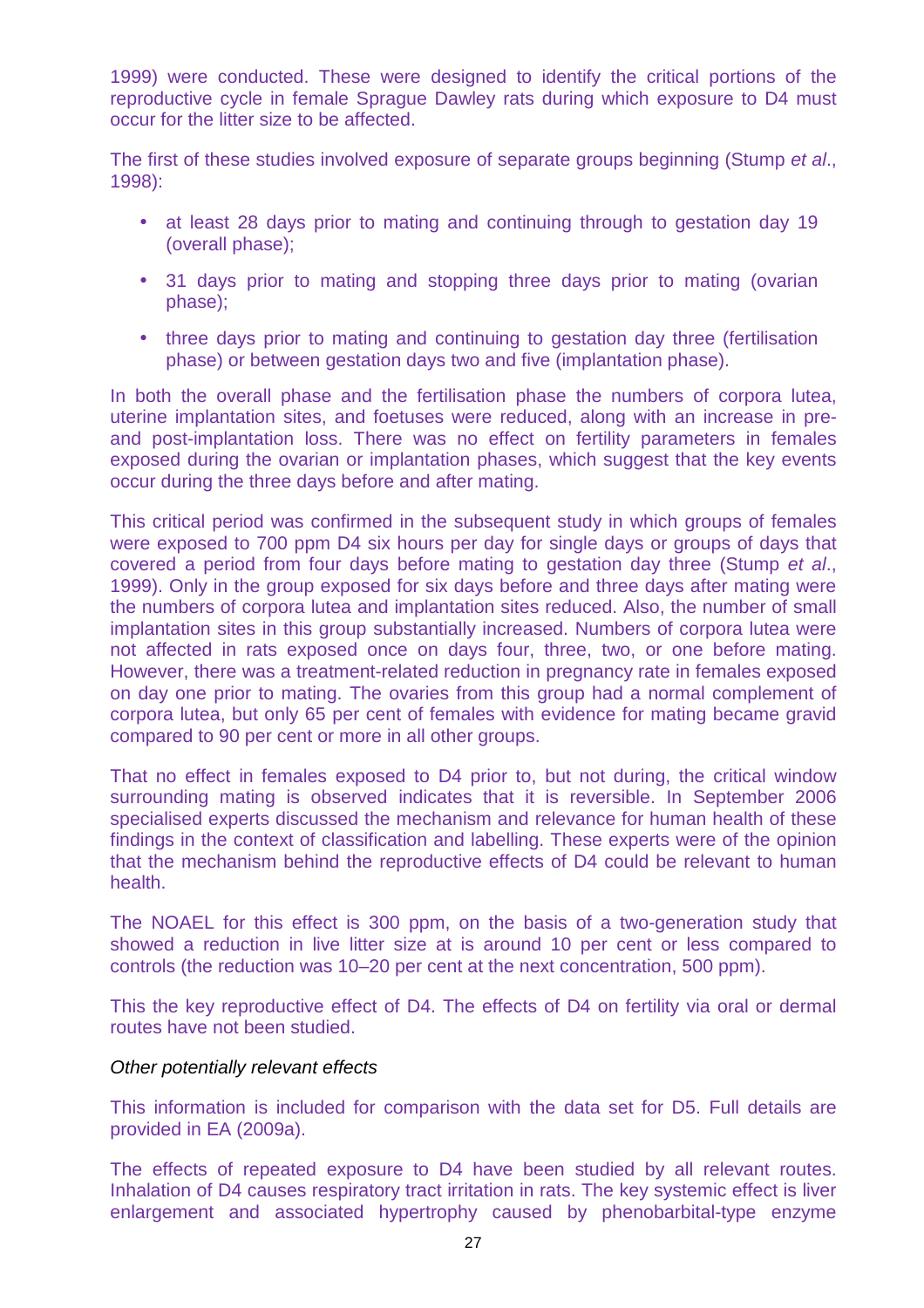induction. Liver enlargement occurs after both oral and inhalation exposures in rats. As increases in liver weight greater than 10 per cent lie just outside the range of normal human variation, any such increases are considered adverse to health. Furthermore, very large increases in liver size can compress other abdominal organs, and enzyme induction can alter the normal response to other xenobiotics. An inhalation NOAEL of 5 ppm (60 mg/m<sup>3</sup>) is identified on the basis of a 90-day study that shows a 14 per cent increase in liver weights at 10 ppm (121 mg/m<sup>3</sup>). An oral NOAEL of 25 mg/kg/day is identified on the basis of a 17 per cent increase in liver weight at 100 mg/kg/day in a 14 day gavage study in rats. The relevance of the liver effects for wildlife population sustainability is unclear.

No adverse effects are reported in rabbits given dermal doses of up to 96 mg/kg/day for three weeks – this is the highest dose tested.

D4 does not have mutagenic potential either *in vitro* or *in vivo*.

EA (2009a) discusses a carcinogenicity study for D4 in which F344 rats were exposed to 10, 30, 150, or 700 ppm, six hours per day, five days per week for up to two years (Battelle Toxicology Northwest, 2004). The only neoplastic finding associated with exposure to D4 is uterine endometrial adenoma and adenocarcinoma. Uterine adenomas were found in 11 per cent (4 in 35) of females at 700 ppm. The adenomas were accompanied by an increased incidence of endometrial epithelial hyperplasia that affected 80 per cent (28 in 35) rats compared to 19 per cent (11 in 58) in controls. One endometrial adenocarcinoma also arose in a female rat exposed to 150 ppm for 12 months with a recovery period of 12 months, as did one endometrial adenoma in a female rat exposed to 30 ppm for 12 months and allowed the same recovery period. Endometrial epithelial hyperplasia also occurred in this group, but there was no clear dose relationship. No uterine adenomas were reported in animals culled after 12 months of exposure or in concurrent control groups. It seems inconsistent that treatment-related tumours can occur at 30 ppm and 150 ppm in animals exposed for 12 months and allowed a 12-month recovery period, and yet no tumours occurred in animals exposed to this regime at 700 ppm and none in those exposed to 30 ppm or 150 ppm for 24 months. Equally, it is difficult to dismiss the tumours since they are of the same type as the treatment-related ones that occurred at 700 ppm. On this basis it is assumed that these tumours are treatment-related.

Mechanistic studies indicate that the endometrial tumours arise because D4 acts as a dopamine agonist (CES, 2005). By maintaining dopaminergic inhibition of prolactin secretion, female reproductive senescence is delayed, which leads to prolonged stimulation of the endometrium and eventually to tumours. Differences in the reproductive ageing process between humans and rodents render this mechanism irrelevant to humans (CES, 2005). It is not clear whether tumours that occur after D4 exposure are relevant to other species exposed via the food chain. However, because the carcinogenic effect occurs late in life, it is not an effect that influences the sustainability of a population. It is therefore not necessary to take the carcinogenicity of D4 into account for PBT assessment.

Developmental toxicity studies by the inhalation (up to 700 ppm) and oral (up to 1,000 mg/kg/day) routes have been conducted in rats. In each study there was evidence for maternal toxicity at the upper end of the dose range, but no evidence for any adverse developmental effects caused by D4.

[No relevant data are available for birds.]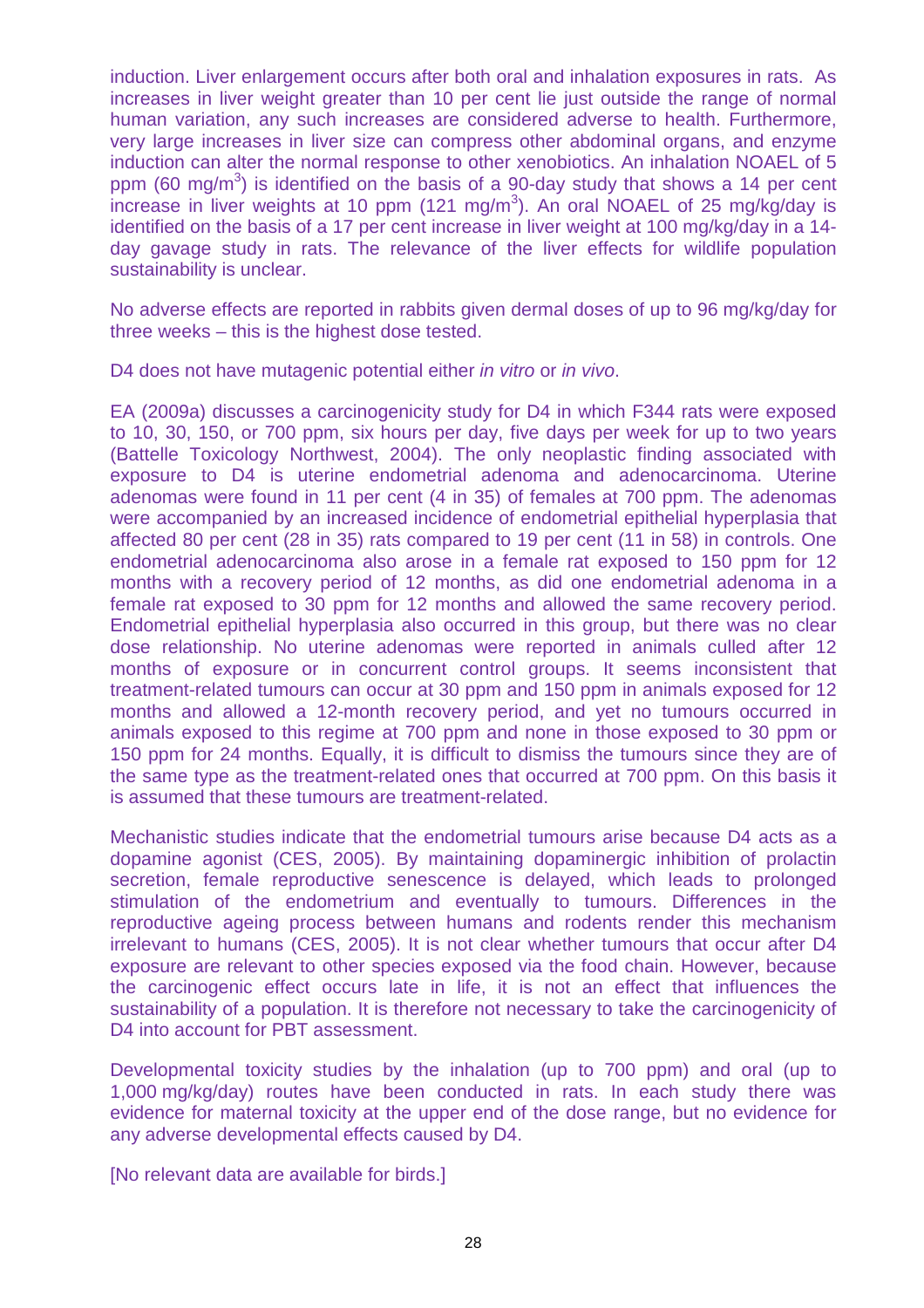#### **B.5.2 Human health hazards of D5**

As mentioned in Section B.3, D5 is not classified for human health effects under Regulation (EC) No. 1272/2008 on the basis of carcinogenicity, mutagenicity, reproductive toxicity or specific target organ toxicity.

The dossier submitter notes that a draft opinion has been issued by the Scientific Committee on Consumer Safety (SCCS, 2015), which concludes that the use of D5 in cosmetic products is safe for human health, with the exception of use in body lotion and hair styling formulations, and in those product forms that can give rise to lung exposure of the consumer through inhalation (e.g. aerosols, pressurised sprays, powders, etc.). This is based on maximum concentrations in the finished products. Such products are not subject to this restriction proposal, but any further controls arising under the Cosmetics Regulation will help to reduce environmental emissions. In addition, SCCS (2015) recommends that the purity of D5 in cosmetic products put on the market should be > 99% (due to health concerns about D4).

#### Other potentially relevant effects

This information is included for comparison with the data set for D4. Full details are provided in EA (2009b).

Inhalation of D5 causes respiratory tract irritation in rats at 75 ppm and above in repeat dose studies. A NOAEL of 25 ppm for this effect was identified in a 90-day study. No adverse effects are reported in repeated dermal dosing studies at concentrations of up to 1,600 mg/kg/day, the highest dose tested in any study. In relation to systemic effects, the main concern is liver enlargement and associated hypertrophy caused by phenobarbital-type enzyme induction. A NOAEL of 28 ppm  $(435 \text{ mg/m}^3)$  was identified for the inhalation route from a 90-day study in rats and a LOAEL of 25 mg/kg/day was identified for the oral route from a 14-day study in rats, based on a 13 per cent increase in liver weight. Although a consistent NOAEL could not be identified for liver enlargement after oral exposure, the inhalation NOAEL of 28 ppm equates to an extrapolated oral NOAEL of 19 mg/kg/day, which is below the oral LOAEL of 25 mg/kg/day. Although this NOAEL is very close to the LOAEL, it is an appropriate endpoint as the adverse effects seen at the LOAEL are marginal. No functional or histopathological changes appear to accompany the liver weight change, and as for D4, the relevance of the liver effect on wildlife population sustainability is unclear.

D5 is not considered to have mutagenic potential either in vitro or in vivo.

D5 appears to have caused uterine tumours in F344 rats following repeated daily inhalation exposure. The mode of action appears to be not relevant to humans; it might be relevant to other vertebrate species but further information is lacking. As these tumours appeared late in life, such an effect, even if it were to occur in the environment, would not be expected to influence population sustainability.

No adverse effects on fertility were seen in the two reproductive toxicity studies conducted for D5 via the inhalation route up to 160 ppm  $(2,496 \text{ mg/m}^3)$ , the maximum concentrations achievable. This concentration is lower than the NOAEL for fertility effects identified for D4 and, given the structural similarities between D4 and D5, it is possible that positive findings might be obtained for D5 if higher systemic doses could be achieved (e.g. following oral dosing). However, it should be noted that administration of D5 by the oral route results in a different kinetic profile than administration by inhalation, with more D5 being bound and not available for interaction with tissues. On this basis, reproductive toxicity is of concern but a conclusion cannot be drawn on the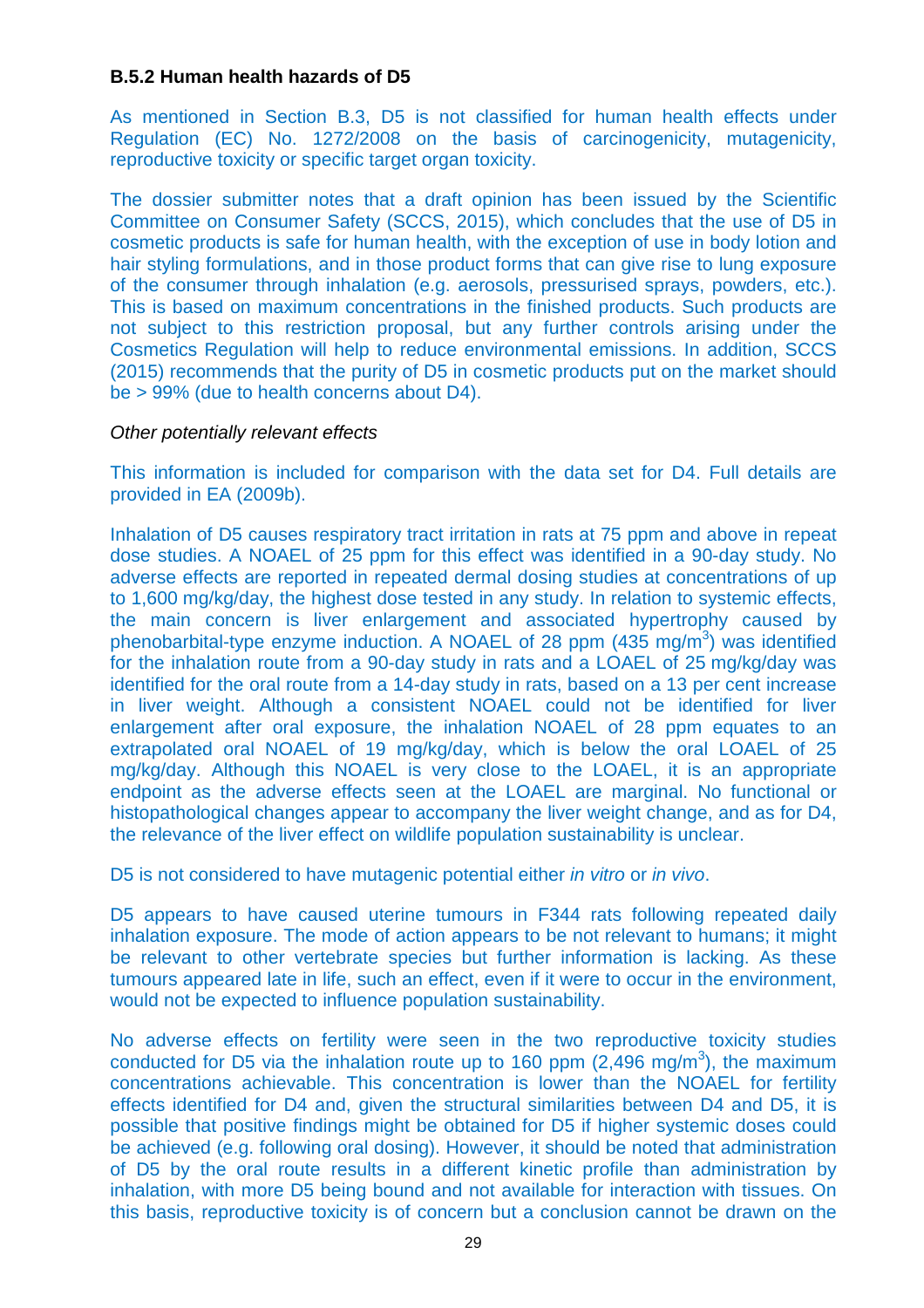basis of the available data. The highest dose tested of 160 ppm can be adopted as a surrogate for a NOAEL (equivalent to an extrapolated oral NOAEL of 105 mg/kg/day).

[Although the following study is not relevant for human health, it is for wildlife, and so is mentioned here. The CSR indicates that D5 did not cause treatment-related effects in an OECD TG 206 reproduction test using Japanese Quail (Coturnix coturnix japonica) at concentrations up to 1,000 mg/kg feed. (The dossier submitter has not evaluated the original test report.)]

#### **B.6 Human health hazard assessment of physico-chemical properties**

Not relevant since the dossier concerns environmental rather than human health risks.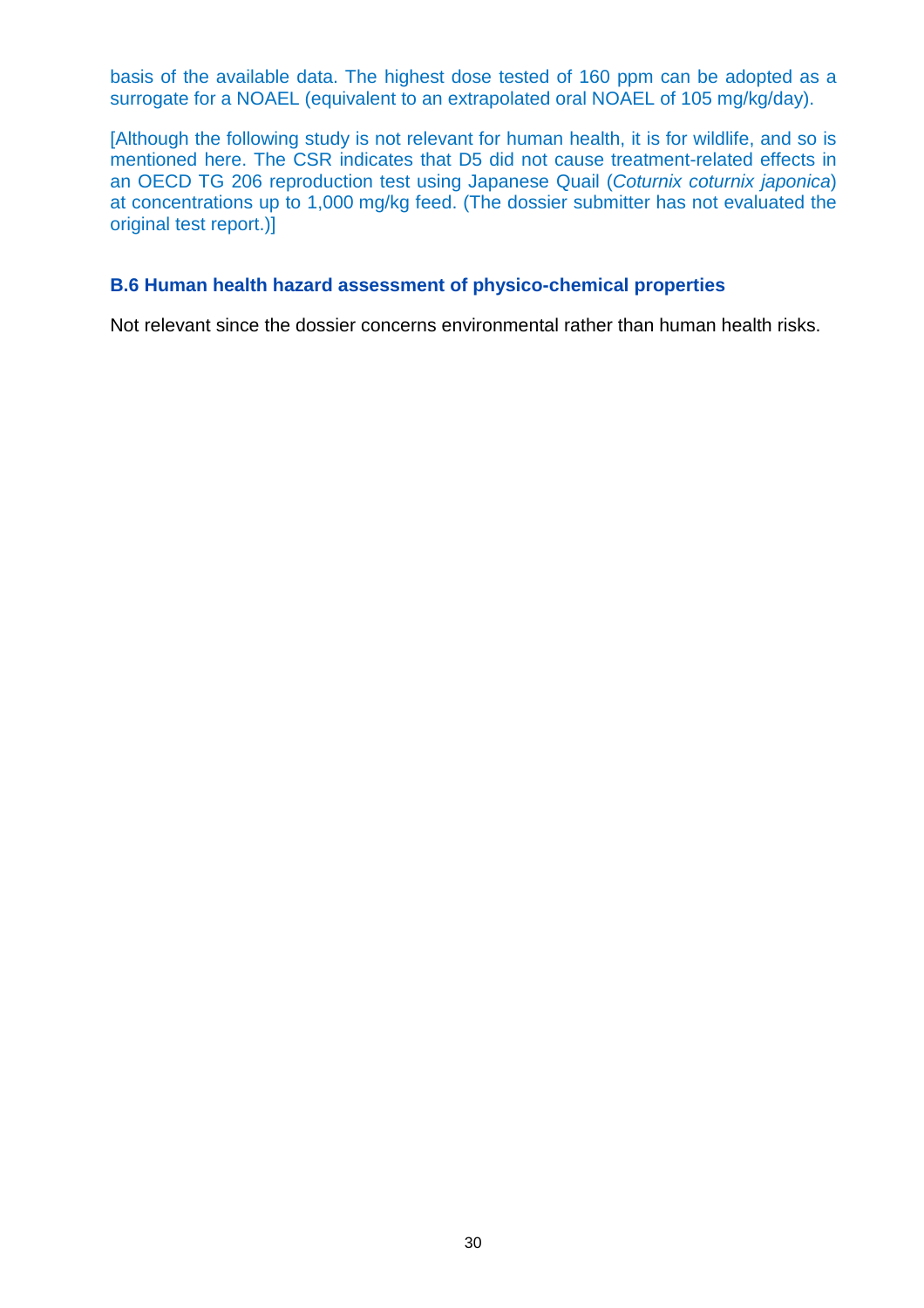#### **B.7 Environmental hazard assessment**

The following information is relevant for the T criterion of the PBT assessment, which has not been assessed by the MSC. Detailed study summaries are only provided for the key studies.

N.B. PNEC derivation is not relevant for PBT/vPvB substances (see Section B.8), since risk management is based on the premise that it is not possible to reliably identify a safe level of emission.

#### **B.7.1 Environmental hazards of D4**

Many of the available studies were carried out using modified test systems (e.g. with no headspace) to address the inherent problems of testing D4 (low water solubility, high volatility).

D4 is not toxic to fish when they are exposed for short durations (e.g. up to 96 hours) at concentrations up to the solubility limit in the test media. However, it causes toxicity in fish over longer exposure durations. Sousa et al. (1995) performed several experiments with Rainbow Trout (Oncorhynchus mykiss):

- In a prolonged acute toxicity test, 20 per cent mortality was observed at an exposure concentration of 6.9 µg/L, and the 14-day NOEC was 4.4 µg/L. Additional studies indicated that smaller fish appear to be more sensitive to D<sub>4</sub> than larger fish.
- In contrast, a NOEC of ≥4.4 µg/L was obtained from a long-term (93-day) fish early life stage toxicity study (this was the highest concentration tested and no adverse effects were observed). It cannot be ruled out that effects might have been observed at higher concentrations (as suggested by the prolonged acute test).

Generally, a longer-term test with early life stages is preferable to a prolonged acute test for the purposes of chronic toxicity assessment. However, the two studies did not overlap in test concentration, so the true level of toxicity to fish over the long-term is unclear. Overall, the long-term NOEC for fish is assumed to be around  $4 - 6 \mu g/L$ , although there is some uncertainty in the actual value and the reasons for the differences between the two studies. It is noted that this substance causes effects on mammalian fertility (see Section B.5.1), and no data are available to determine whether it affects fish reproduction.

D<sub>4</sub> is not toxic to aquatic invertebrates when they are exposed for short durations at concentrations up to the solubility limit in the test media. Following longer exposure, D4 does cause toxicity. The key study is:

• Sousa et al. (1995) carried out a 21-day reproduction study with Daphnia magna using a flow-through system with no head space (to minimise loss of D4 through volatilisation). The D4 tested was >99 per cent pure and stock solutions of the substance were prepared by slow-stirring dilution water with a floating layer (approximately 6 mm thick) of D4. This method of stock-solution preparation gives reproducible results and can achieve a maximum concentration of ca. 15 µg/L in hard freshwater. Five exposure concentrations were used (measured concentrations were 1.7, 1.8, 4.2, 7.9, and 15 µg/L).

This study showed a statistically significant ( $p = 0.05$ ) reduction in the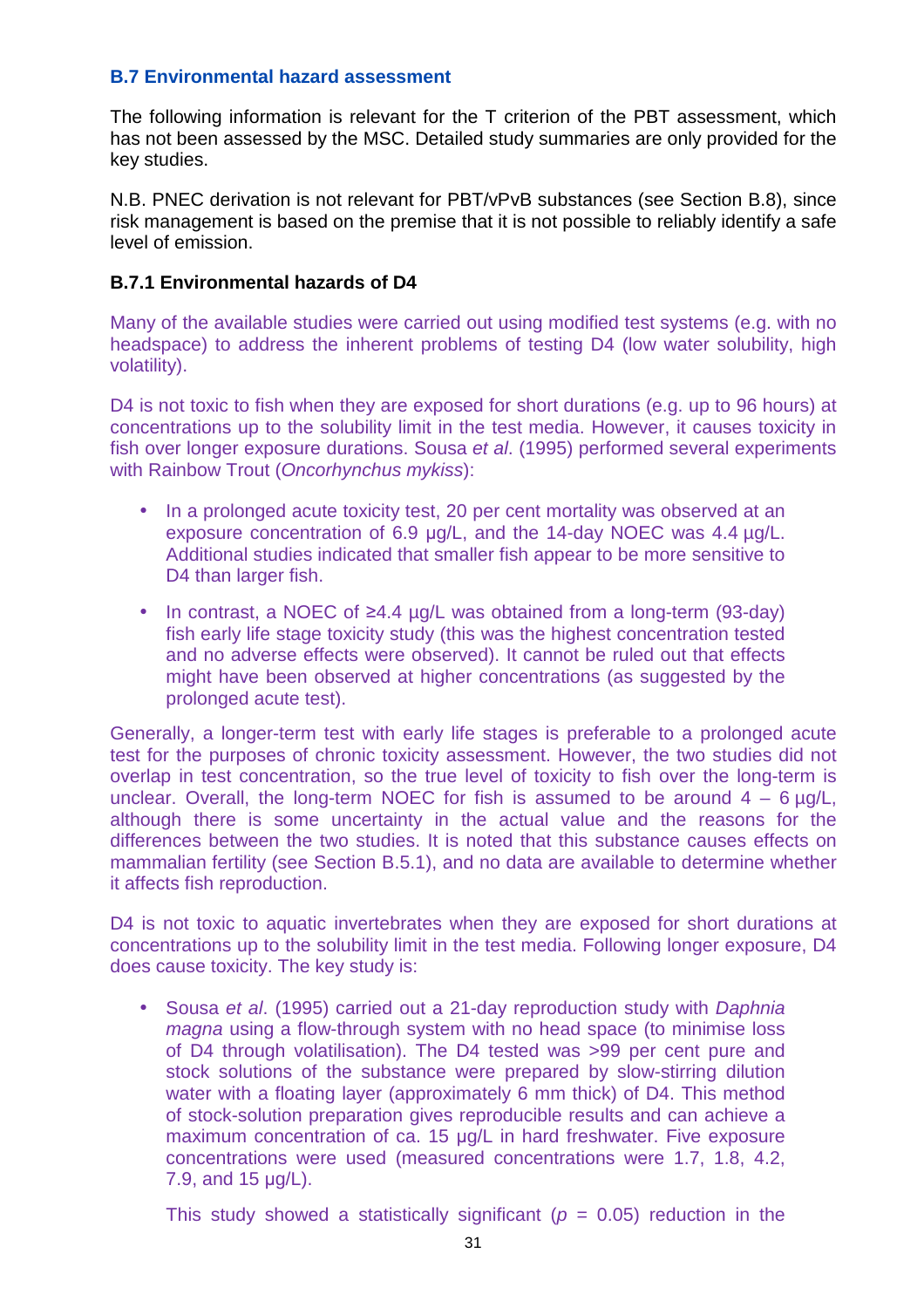survival at the highest concentration tested (survival in the 15 µg/L was 77 per cent) compared with the control population (survival was 93 per cent) after 21 days. The 21-day NOEC<sub>survival</sub> was therefore 7.9 µg/L.

For the reproduction endpoint, the mean cumulative number of offspring per female daphnid was 111 in the control, 107, 92, 123, 151, and 167 in the 1.7, 1.8, 4.2, 7.9 and 15 µg/L treatment groups, respectively. There were no statistically significant ( $p = 0.05$ ) differences between the control response and the treatment response in the 1.7, 1.8, and 4.2 µg/L groups, but the mean cumulative number of offspring per female was significantly higher in the 7.9 µg/L treatment group than in the control groups (the data for the 15 µg/L treatment group were not included in the statistical analysis as a reduction in daphnid survival occurred in this group). Therefore it is concluded that concentrations of D4 ≤7.9 µg/L do not adversely affect the reproduction of *D. magna*.

No reliable laboratory data are available on the toxicity of D4 to algae but consideration of QSAR data in EA (2009a) suggests that algae should not be more sensitive to D4 than fish or invertebrates.

Long-term sediment toxicity studies are available for three species (Chironomus riparius, Ch. tentans and Lumbriculus variegatus). The lowest NOEC is <0.73 mg/kg dry weight, obtained in a 28-day study with *Lumbriculus variegatus* (Krueger et al., 2009) (although a higher NOEC of 13 mg/kg dry weight was found for this species in a second study (Picard,  $2009$ )<sup>19</sup>. If the results are normalised to a standard organic carbon content of 5 per cent, the NOEC<sub>standard</sub> is <1.5 mg/kg dry weight. For comparison with pelagic organisms (assuming that the effects occur due to exposure via pore water), the equivalent pore water concentration is estimated to be around <2 µg/L using the methods outlined in the REACH Guidance. This value is well below the solubility limit of the substance in pure water.

No terrestrial organism toxicity test data are available for D4. The Registrants use a category approach to fill the data gaps but this has not been reviewed for the purposes of this report.

### **B.7.2 Environmental hazards of D5**

D5 is not acutely toxic to fish at concentrations up to its solubility limit in test media. Two standard guideline fish early life stage (FELS) studies have been performed:

• Lee (2009) performed an OECD TG 210 toxicity test using Rainbow Trout (Oncorhynchus mykiss) with an overall duration of 90 days (30 days to hatch and 60 days post-hatch). The D5 used had a purity of 99.16 per cent and stock solutions were prepared in dimethylformamide. The test was carried out using a flow-through system. The flow rate provided 7.7 aquarium volumes per day (90 per cent replacement time) up to day 75. On day 75 it was found that the exposure concentrations were lower than expected (possibly owing to the increased biomass present in the aquarium by this time point) and so the flow rate was increased to provide around 15 aquarium volumes per day (90 per cent replacement time of 4 hours) for the remainder of the study. The dilution water used was well water with hardness in the range 38 to 60 mg/L as CaCO<sub>3</sub> and a pH in the range  $6.3$  to 7.3. The test was carried out at a

j <sup>19</sup> Original test reports have been reviewed by Environment Canada but not the dossier submitter.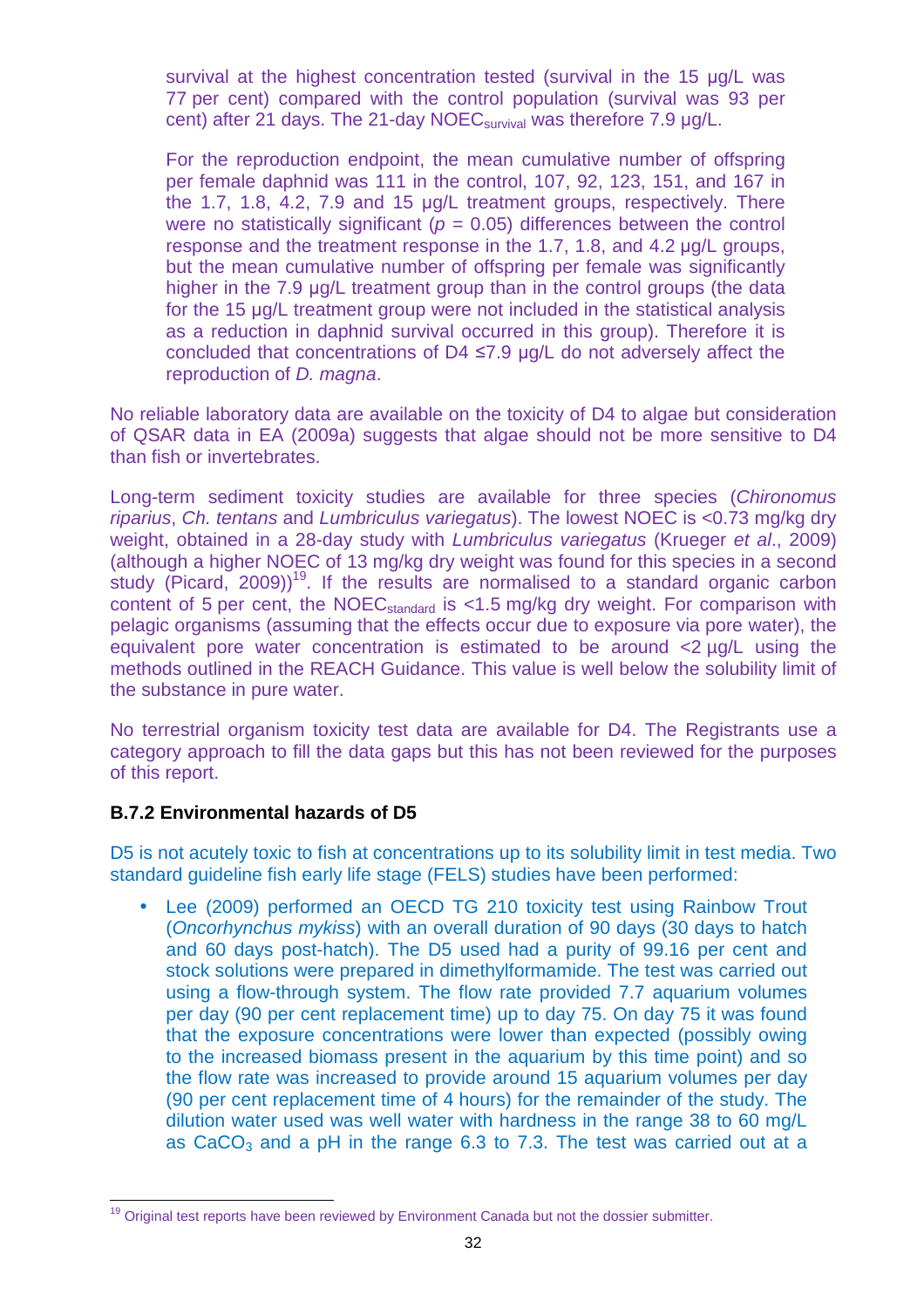temperature of 12  $\mathbb{C} \pm 2 \mathbb{C}$  and the dissolved oxyge n concentration was found to be in the range 6.6 to 11 mg/L throughout the test.

A total of five test concentrations (nominally 17, 8.5, 4.3, 2.1 and 1.1 µg/L) were tested along with a control and solvent control (containing 0.034 mL/L of dimethylformamide). Four replicates were used for each treatment and control group. At the start of the test, each replicate consisted of 30 fertilized eggs (the eggs were approximately 1.25 hours old (post-fertilization) at the start of the test). The fertility of the exposed eggs was assessed on day 19 of the study and the percentage hatch was determined on day 30 of the study (at this time no more than 10 per cent unhatched viable embryos remained in any replicate). The post-hatch phase of the study was carried out using 15 embryos/larvae (these were selected on day 19 of the study in order to assure unbiased thinning of the larvae at the completion of hatch). The larvae were fed three times daily from day 9 post-hatch. The test was terminated at 60 days post-hatch. At this time point the percentage larval survival was determined, along with mean larval weight and length.

During the course of the test, samples of water were collected and analysed for the concentration of D5 present. The mean (±standard deviation) concentrations of D5 determined in the five exposure groups were 14±2.3, 7.8±1.3, 4.0±0.67, 2.0±0.35 and 0.92±0.16 µg/L, which represented 82 to 95 per cent of the nominal concentrations.

No statistically significant difference (95 per cent level of certainty) was found between the control response and solvent control response for any endpoint considered, and so the responses from the treatment groups were compared with the pooled control group.

The mean embryo viability determined on day 19 of the test was in the range 68 to 81 per cent, which was consistent with the laboratory's expectation and historical performance. The mean per cent hatch determined on day 30 of the study was found to be 82 per cent in the control and 89 per cent in the solvent control (pooled control was 86 per cent). The mean per cent hatch in the D5 treatment groups was in the range 83 per cent to 94 per cent and these values were not statistically significantly different from the pooled control. Therefore no treatment-related effects on hatching success were evident in this study.

The mean per cent normal larvae in the control and solvent control at the end of the hatching period (day 30) were both 98 per cent. The mean per cent normal larvae in the D5 treatment groups was in the range 93 to 99 per cent. No statistically significant differences were evident between the treatment groups and the pooled control groups. Therefore no treatment-related effects on the per cent normal larvae were evident.

At the end of the test (60 days post-hatch), the mean larval survival in the control group and solvent control group was 92 per cent and 90 per cent respectively (the pooled control was 91 per cent). The mean larval survival in the treatment groups was in the range 90 per cent to 92 per cent, which were not statistically significantly different from the pooled control group. Therefore no treatment-related effects on larval survival were evident.

The mean total length of larvae on day 60 post-hatch was 52.5 mm in the control group and 52.1 mm in the solvent control group (the pooled control group was reported to be  $52.1 \text{ mm}^{20}$ . The mean total lengths of larvae in the

t

 $^{20}$  This value appears to be an error. Based on the raw data given in the test report, the mean larval length in the pooled control group should be 52.3 mm; this does not affect the conclusions of the study. This has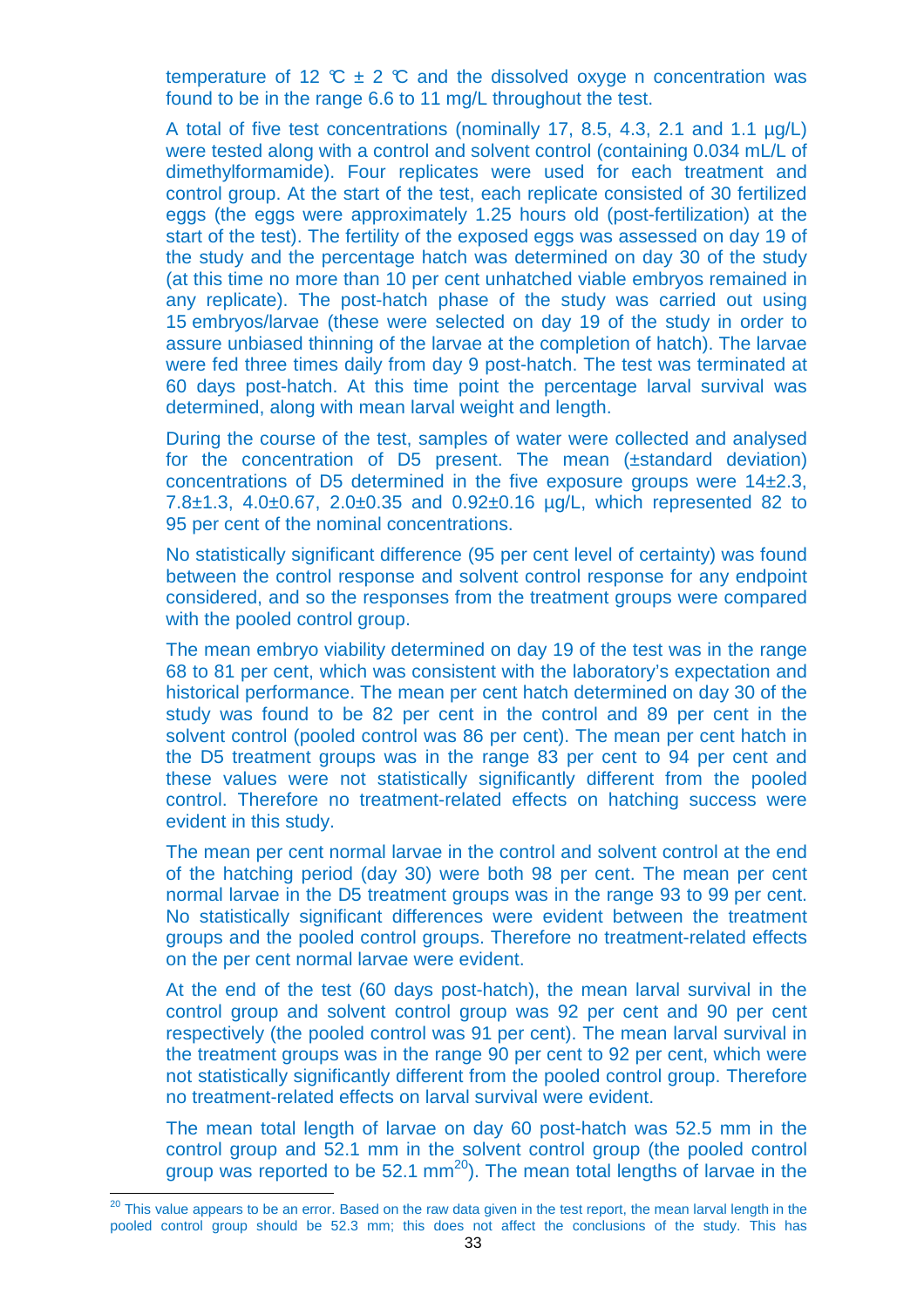treatment groups were in the range 51.2 mm to 52.0 mm, which were not statistically significantly different from the pooled control group. Similarly no statistically significant differences were found in the mean dried weight at day 60 post hatch of the treatment groups compared with the pooled control group. The mean dried weight of the larvae was 0.239 g in the control group and 0.238 g in the solvent control group (pooled control 0.239 g). The mean dried in the treatment groups was in the range 0.236 g to 0.246 g.

Overall, this study is of good quality (valid without restrictions). The overall 90-d NOEC is ≥14 µg/L, the highest concentration tested.

• Parrott et al. (2010) performed a FELS test with the egg to embryo-larval stages of Fathead Minnow (Pimephales promelas), over a total exposure period of 65 days (approximately five days in the egg stage and 60 days in the larval to juvenile stages). A total of five nominal D5 concentrations were used in the test (1.25, 2.64, 5.59, 11.8 and 25.0 µg/L). The test system was a flow-through system and a solvent (dimethyl sulphoxide) was used to prepare the stock solutions. The concentration of solvent in the exposure tank was 20  $\mu$ L/L. A control and solvent control were run in each case.<sup>21</sup>

Four replicates were used for each exposure level, with thirty eggs in each replicate at the start of the test. The key time points during the study were at day 28 post hatch, where the fish were thinned to 18 per replicate, and day 48 post hatch, where the fish were thinned to 12 per tank.

The concentration of D5 in the water was determined analytically at intervals during the study. The concentrations measured were found to be consistent over the entire exposure period, and the mean concentrations measured were 0.253, 0.815, 1.68, 3.63 and 8.66 µg/L at the five treatment levels.

No significant adverse effects were found between any of the treatment groups and the control groups for any of the endpoints monitored in the study (egg survival, percentage hatch, and survival, length weight and condition factor of the fish at days 28, 48 and 60 post hatch). There was a statistically significant increase in the condition factor in the two highest exposure groups compared to the control groups by day 60 post hatch but this was not considered to be an adverse effect.

Overall the study is considered to be of good quality (valid without restriction). The 60-d NOEC is ≥8.66 µg/L, the highest concentration tested.

l

subsequently been confirmed by CES (2010).

<sup>&</sup>lt;sup>21</sup> The first trial was carried out using nominal concentrations between 2.5 and 50 µg/L but was terminated at days 18 and 19 post-hatch owing to poor control survival (thought to result largely from the use of some inferior eggs in the experiment). A second trial using the same nominal exposure concentrations was also terminated early (on days 11 and 13 post-hatch) when a malfunction in the water filtration system resulted in a large number of larval deaths. The concentration of solvent in the exposure tank was 40 µL/L for both trials.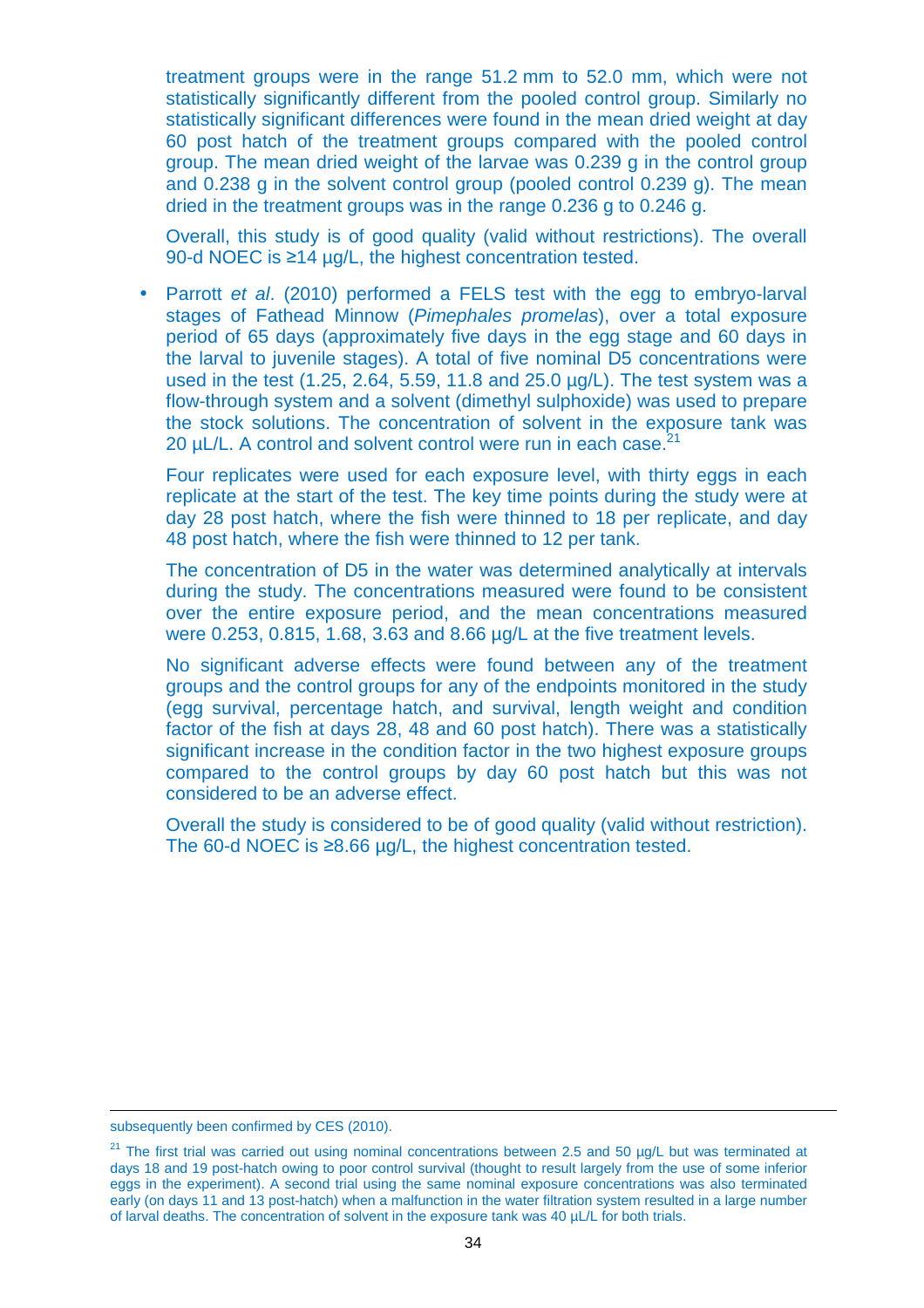It is therefore concluded that D5 is not toxic to fish early life stages. No data are available to determine whether it affects fish reproduction.

D5 is not toxic to *Daphnia magna* in either short-term studies or a 21-day reproduction study:

• A reliable unpublished chronic Daphnia reproduction study (full details of which are reported in the CSRs) was carried out under static renewal conditions (the test solution was renewed every 24 hours) using sealed vials with no headspace to minimise loss of D5 from volatilisation. The substance tested was <sup>14</sup>C-labelled D5 with a radiochemical purity of 100 per cent. A total of five exposure concentrations were tested (the time-weighted mean measured concentrations were determined as 1.0, 1.7, 3.5, 7.2, and 15 µg/L). A control and solvent control (acetone at a concentration of 0.1 mL/L) were also used. No significant ( $p = 0.05$ ) differences were seen in the response of the two control groups, and no significant differences were seen between any of the treatment groups and control groups for parent survival (95 per cent the pooled controls; 100 per cent in all treatment groups), mean cumulative number of offspring released per female (146 in the pooled controls, 138–150 in the treatment groups), or growth of the parent [as measured by both mean body length (4.99 mm in the pooled controls, 4.99–5.05 in the treatment groups) and dry weight (1.12 mg in the pooled controls, 1.15–1.20 in the treatment groups)].

Therefore the 21-day NOEC from this study is ≥15 µg/L, the highest concentration tested.

D5 is not toxic to algae:

• A reliable unpublished OECD TG 201 algal toxicity study with Pseudokirchneriella subcapitata is summarised in the CSRs (a second study is of uncertain reliability because the actual exposure concentrations are unclear, and the test system appears to have been an open static system, which means loss by volatilisation may have occurred). The test was carried out using sealed containers with no headspace (sodium bicarbonate was added to the test medium to ensure sufficient algal growth; the control response was satisfactory). A single test concentration of D5 was used (the initial mean measured concentration was 12 µg/L) and the test substance was added to the medium as a solution in acetone. No effects were seen on either growth rate or biomass. The 72-hour NOEC was therefore determined as ≥12 µg/L. This result is based on the initial measured concentration of D5 in the test. No information on concentrations of D5 at other time points during the test was given. $^{22}$  It is assumed that this concentration was effectively the solubility limit in the test media).

Long-term sediment toxicity studies are available for four species (Hyalella azteca, Chironomus riparius, Caenorhabditis elegans and Lumbriculus variegatus), although the test for one of the species (Ca. elegans) is of questionable validity. The lowest NOECs from these studies are 70 mg/kg dry weight for Ch. riparius (Krueger et al., 2008) and 62 mg/kg dry weight for H. azteca (Norwood et al., 2010). If the results are normalised to a standard organic carbon content of 5 per cent, the lowest NOEC<sub>standard</sub> is 109 mg/kg dry weight for Ch. riparius. For comparison with pelagic organisms (assuming that the effects occur due to exposure via pore water), the equivalent pore water concentration is estimated to be around 0.014 mg/L using the methods outlined in the REACH

t <sup>22</sup> Environment Canada (2008) indicates that the concentration had fallen to ca. 2  $\mu$ g/L at the end of the test. This would give a mean exposure concentration over the 96-hour period of 7 µg/L.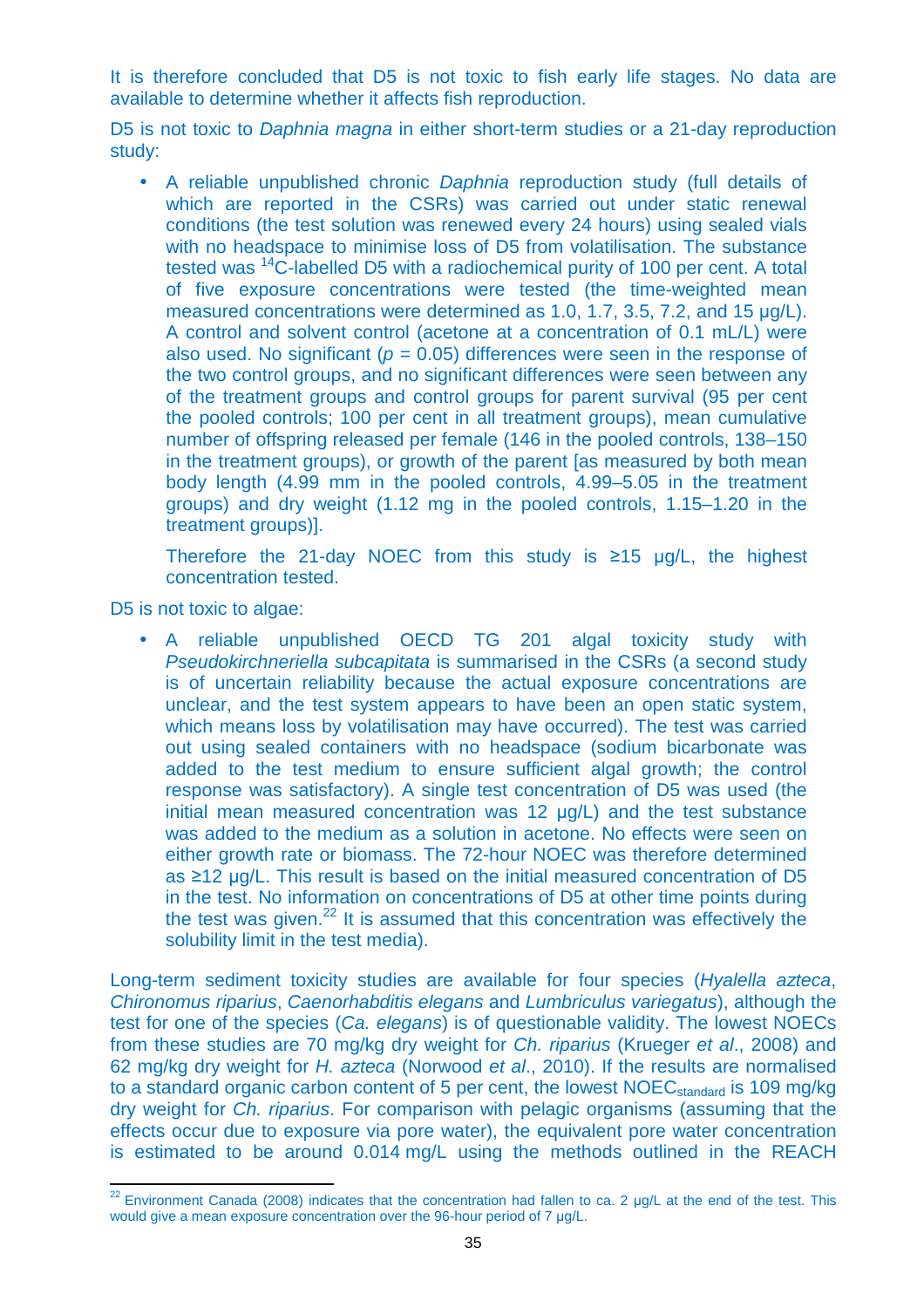Guidance. This value is close to the solubility limit for D5 in pure water (0.017 mg/L at  $23 \text{ }^{\circ}C$ ).

D5 has been shown to cause effects in long-term toxicity tests on two plant species (barley Hordeum vulgare and durum wheat Triticum durum), springtails Folsomia candida and earthworms Eisenia andrei. The affected plants are monocots; no significant effects were noted with two dicot species (red clover Trifolium pretense and radish Raphanus sativus) (Soil Toxicology Laboratory, 2010; Velicogna et al., 2012). The lowest reported  $IC_{50}$  was 209 mg/kg dry weight (dw) for barley (individual dry mass of barley roots after 14 days; other effects were noted at higher concentrations on shoot and root length). The organic carbon content of the soil used in the test was not given and so it is not possible to normalise the reported effect concentrations to a standard organic carbon content of 2 per cent, nor is it possible to estimate the equivalent pore water concentration at these exposure levels.

The results are based on the initial concentration of D5 in soil. Significant loss through volatilisation would be expected in the test system used and so the actual exposure concentrations (and hence effect concentrations) may be significantly lower than those based on the initial concentration.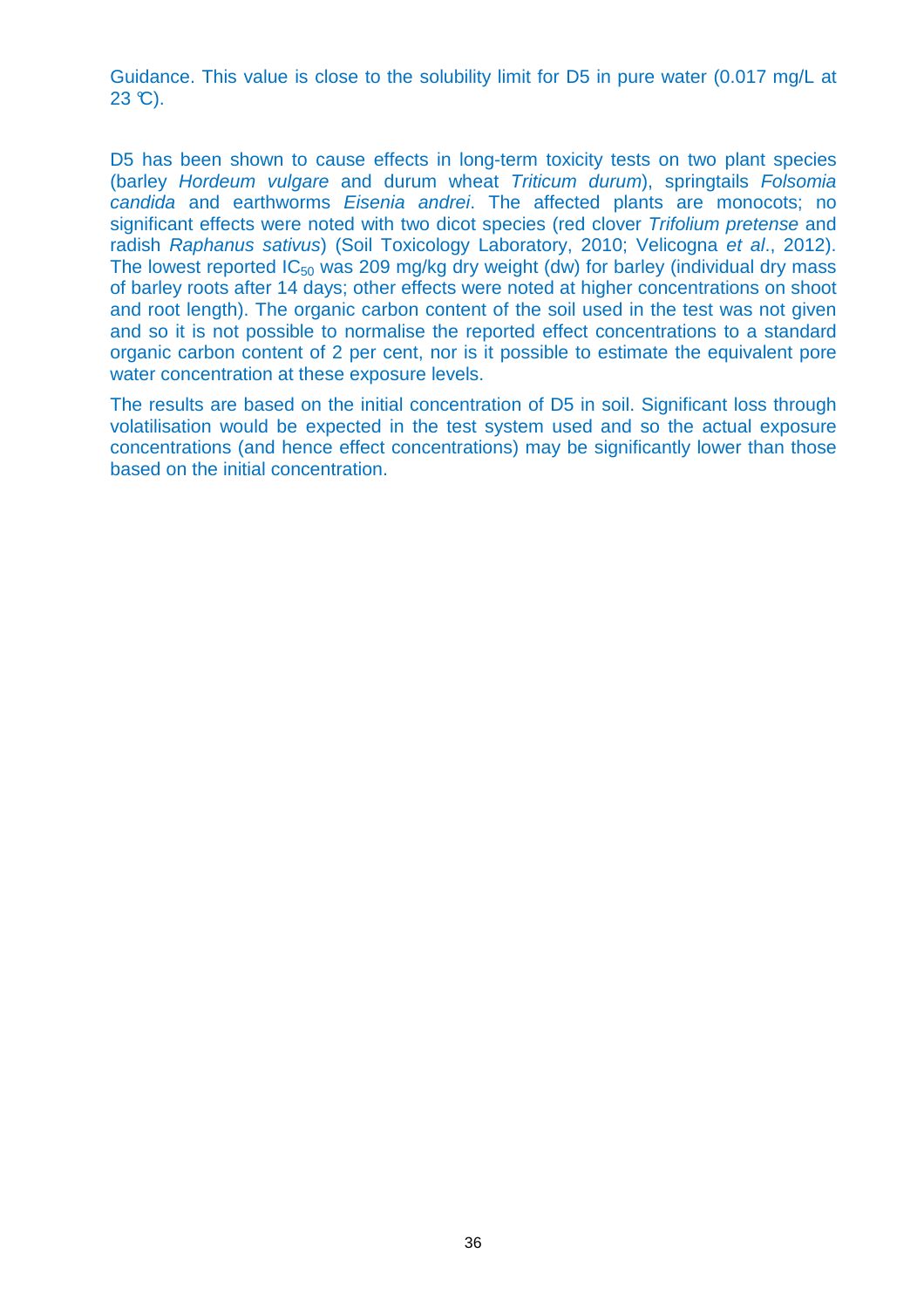### **B.8 PBT and vPvB assessment**

In May 2015 the MSC unanimously agreed that both D4 and D5 are very persistent and very bioaccumulative (vPvB) substances<sup>23</sup>. The MSC was not asked to consider the T criterion.

**Persistence:** A substance is considered to be persistent (P) if it has a degradation halflife >60 days in marine water or >40 days in fresh or estuarine water, or >180 days in marine sediment or >120 days in freshwater or estuarine sediment or soil. A substance is considered to be very persistent (vP) if it has a half-life >60 days in marine, fresh or estuarine water, or >180 days in marine, freshwater or estuarine sediment, or soil.

**Bioaccumulation:** A substance is considered to be bioaccumulative (B) if it has a bioconcentration factor (BCF) >2,000 L/kg or very bioaccumulative (vB) if it has a BCF >5,000 L/kg. REACH Annex XIII also allows a weight of evidence approach.

**Toxicity:** A substance fulfils the toxicity criterion (T) when:

- the long term no observed effect concentration (NOEC) for marine or freshwater organisms is less than 0.01 mg/L (10 µg/L); or
- the substance is classified as carcinogenic (category 1A or 1B), mutagenic (category 1A or 1B) or toxic for reproduction (category 1A, 1B or 2); or
- there is other evidence of chronic toxicity, as defined by the classifications STOT (repeated exposure), category 1 (oral, dermal, inhalation of gases/vapours, inhalation of dust/mist/fume) or category 2 (oral, dermal, inhalation of gases/vapours, inhalation of dust/mist/fume, according to Regulation (EC) No 1272/2008.

## **B.8.1 PBT/vPvB assessment of D4**

### **Persistence**

D4 is not readily biodegradable. Although it can hydrolyse in pure water with a relatively short half-life (e.g. 16.7 days at pH 7 and 12 °C), it is highly adsorptive to organic matter in suspended solids, sediment and soils, and this adsorption may limit the rate of hydrolysis in natural waters. A conclusion about overall persistence in natural waters cannot be drawn in the absence of definitive data.

In freshwater sediment, D4 has a degradation half-life of the order of 242 – 365 days at 24 °C, expected to be longer at lower temperatures. Persistence in sediment is also supported by the sediment core data from Lake Pepin, USA.

The available data do not allow a reliable soil degradation half-life to be derived.

It is therefore concluded that D4 meets the Annex XIII criteria for both a persistent (P) and a very persistent (vP) substance in sediment (a decision cannot be made for water or soil).

j <sup>23</sup> http://echa.europa.eu/about-us/who-we-are/member-state-committee/opinions-of-the-msc-adopted-under-specificecha-s-executive-director-requests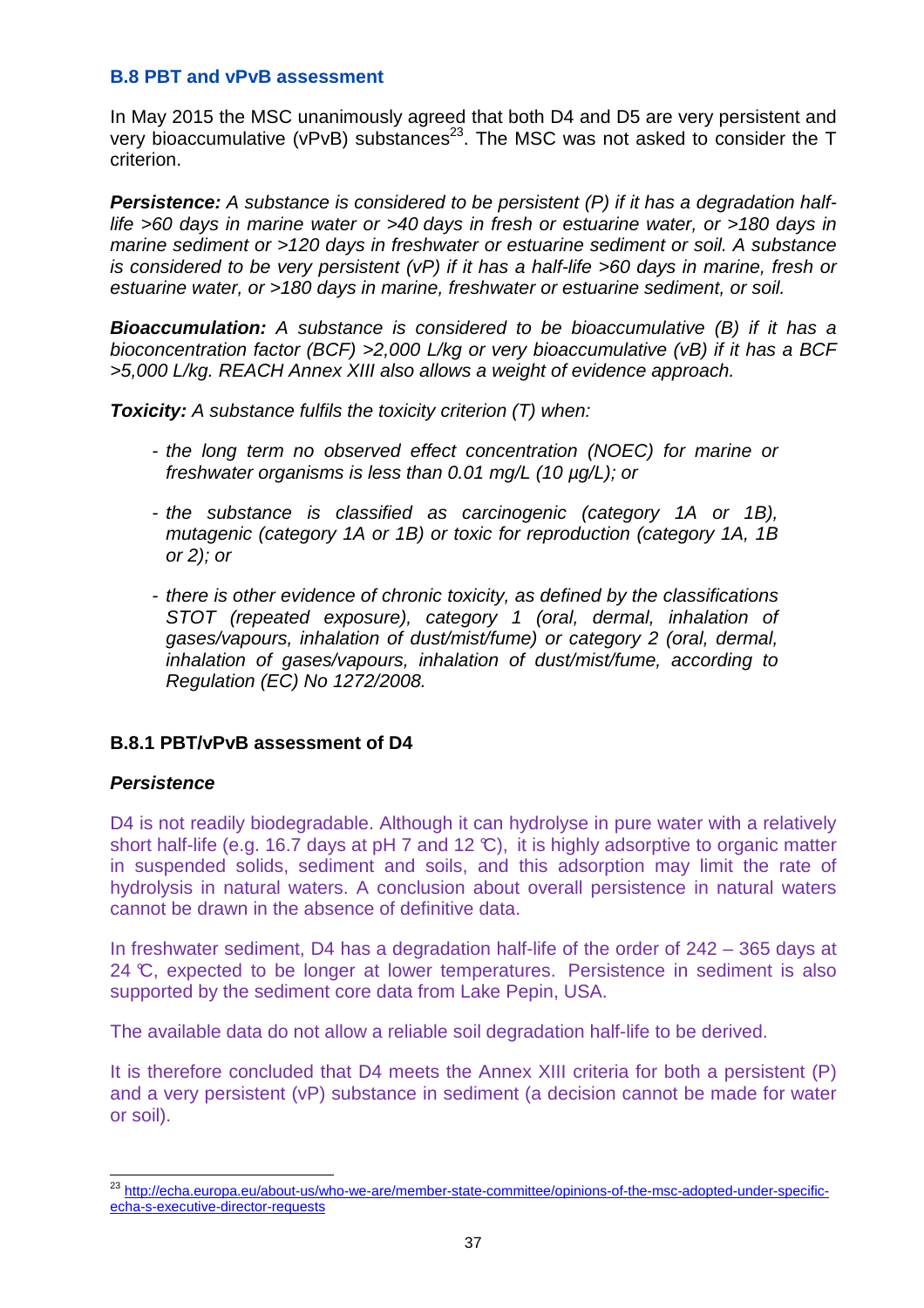### **Bioaccumulation**

The key data for D4 are a measured fish BCF >10,000 L/kg, which clearly meets the Annex XIII criteria for B and vB.

In addition, a BMF above one (up to 4.6) has been reported in fish dietary studies, leading to significant whole body concentrations (up to 100 mg/kg ww).

Field studies typically show that trophic dilution is occurring in many aquatic food webs. However, there may be biomagnification between some parts of the food web, and there is unequivocal evidence that D4 can be found in a wide range of organisms (particularly fish and aquatic invertebrates but also birds and mammals) throughout aquatic food chains, including top predators. Concentrations in both field and laboratory studies are comparable to levels of other substances that are considered to meet the vB criteria. Although accumulation in air-breathing mammals is expected to be lower than in other aquatic organisms, the top predator in some food chains may not be air breathing (e.g. sharks, which have not been sampled).

Overall, D4 meets the Annex XIII criteria for both a bioaccumulative (B) and very bioaccumulative (vB) substance based on the fish BCF, supported by the other available data.

### **Toxicity**

D4 has a long-term fish NOEC of around  $4 - 6$  µg/L (although there is some uncertainty in this value) and a long-term  $NOEC_{survival}$  of 7.9  $\mu$ g/L for *Daphnia magna*. Significant toxicity to invertebrates is also apparent in sediment organism studies. In addition, it is classified as toxic to reproduction category 2. Therefore it can therefore be concluded that D4 meets the Annex XIII criteria for toxicity (T) based on both aquatic and mammalian end points.

### **Conclusion**

**D4 meets the REACH Annex XIII criteria for both a PBT and vPvB substance.** 

**D4 is also a vPvB containing substance, as D5 may be present as an impurity above 0.1 per cent w/w (see Section B.8.2).** 

#### **B.8.2 PBT/vPvB assessment of D5**

#### **Persistence**

D5 has a hydrolysis half-life of 365 days at pH 7 and 12 ℃ (freshwater), and 64 days at  $pH$  8 and 9  $\mathbb C$  (marine water), and is not readily bi odegradable. It has a degradation half-life in freshwater sediment of the order of 800-3,100 days at 24 °C, expected to be longer at lower temperatures.

The available data do not allow a reliable soil degradation half-life to be derived.

It is therefore concluded that D5 meets the Annex XIII criteria for both a persistent (P) and a very persistent (vP) substance in water and sediment (a decision cannot be made for soil).

#### **Bioaccumulation**

The key data for D5 are a measured fish BCF >10,000 L/kg, which clearly meets the Annex XIII criteria for B and vB.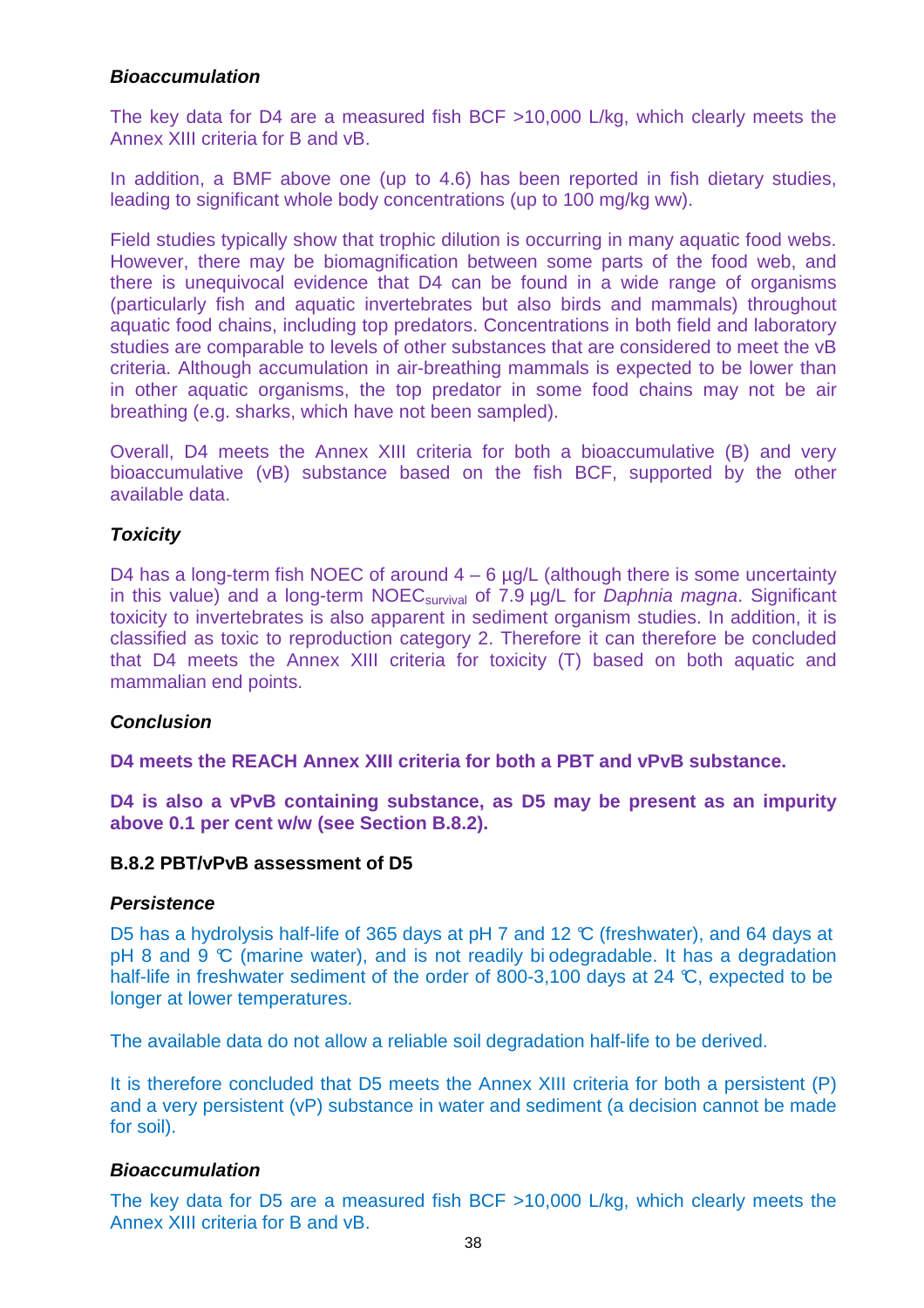In addition, a BMF above one (up to 3.9) has been reported in fish dietary studies, leading to significant whole body concentrations (up to 111 mg/kg ww).

Field studies provide a mixed picture of the bioaccumulation behaviour of D5. It appears that trophic magnification is possible for some pelagic food webs, and BMFs are above one for some fish feeding relationships. There is unequivocal evidence that D5 can be found in a wide range of organisms (particularly fish and aquatic invertebrates but also birds and mammals) throughout aquatic food chains, including top predators. Concentrations in both field and laboratory studies are comparable to levels of other substances that are considered to meet the vB criteria.

Although accumulation in air-breathing mammals is expected to be lower than in other aquatic organisms, the top predator in some food chains may not be air breathing (e.g. sharks, which have not been sampled).

Overall, D5 meets the Annex XIII criteria for both a bioaccumulative (B) and very bioaccumulative (vB) substance based on the fish BCF, supported by the other available data.

### **Toxicity**

The available aquatic toxicity data for fish, invertebrates and algae show that D5 does not cause toxic effects in either short- or long-term studies at concentrations up to (or close to) its water solubility limit. Therefore it can be concluded that D5 does not meet the Annex XIII T criteria based on the available data on its toxicity to pelagic organisms. D5 is toxic to sediment and soil organisms. The calculated pore water concentration in the sediment tests corresponding to the lowest NOEC is around 0.014 mg/L (close to the water solubility limit of the substance), so the sediment data are consistent with the substance not meeting the Annex XIII criteria. It is not possible to carry out the calculation for the available soil toxicity data.

D5 is not classified for human health hazards relevant to the Annex XIII T criteria. No adverse effects have been observed in an avian reproduction test. Other toxic effects (e.g. liver enlargement, increased incidence of uterine endometrial adenomas and adenocarcinomas) may be relevant for wildlife, but are not considered sufficiently adverse to trigger the criteria. There may be a data gap for reproductive effects in mammals following oral exposure.

Overall, D5 is not considered to meet the T criteria on the basis of the available evidence.

### **Conclusion**

**D5 meets the REACH Annex XIII criteria for a vPvB substance.** 

**D5 is also a PBT/vPvB containing substance, as D4 may be present as an impurity above 0.1 per cent w/w (see Section B.8.1).**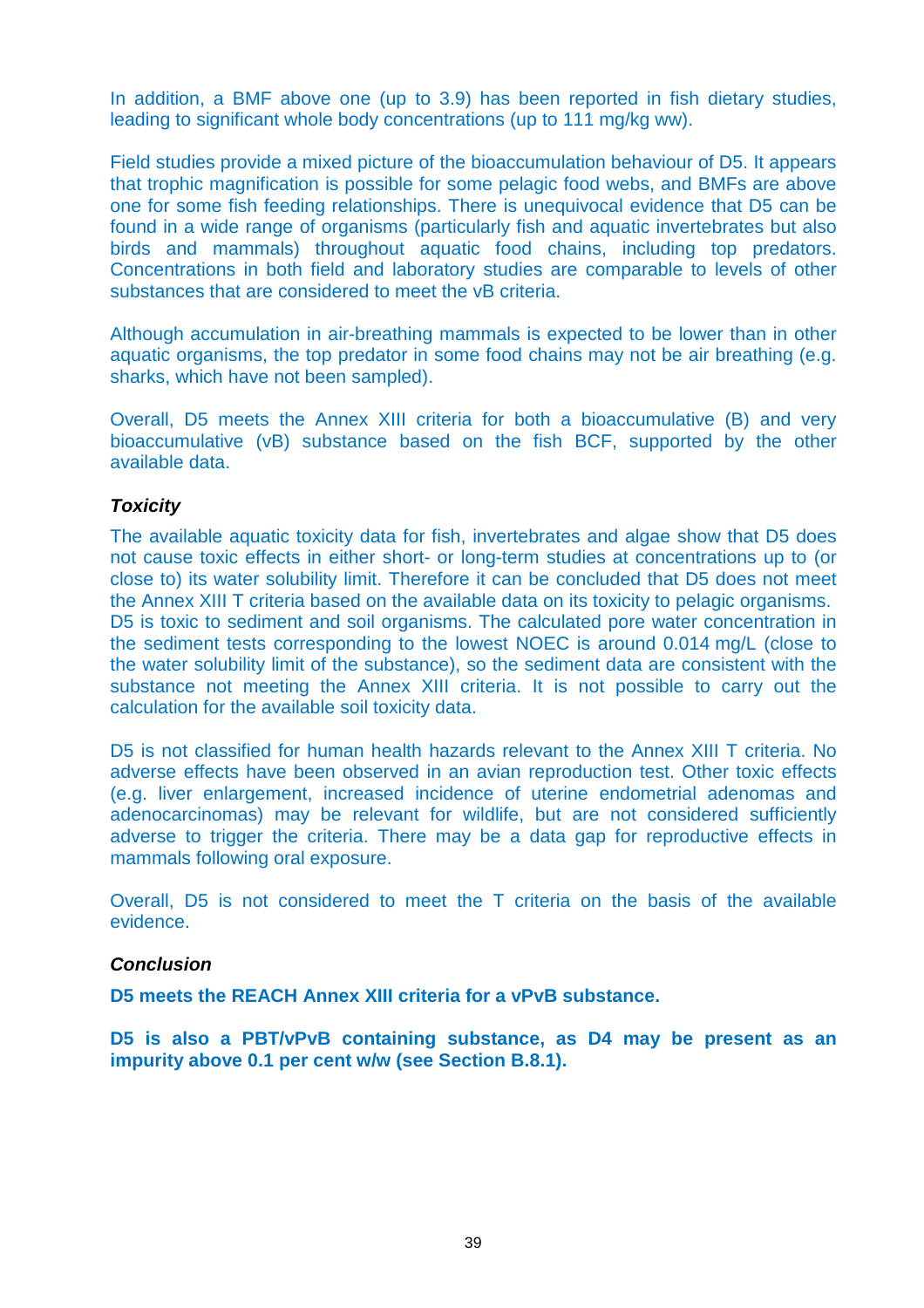#### **B.9 Exposure assessment**

#### **B.9.1 General discussion on releases and exposure**

As described in Section B.4, D4 and D5 partition significantly to air, and re-deposition appears to be a relatively insignificant process. Consequently, air emissions have not been considered, and the exposure assessment is focussed instead on releases to waste water (which are also linked to emissions to land via sewage sludge spreading) and surface water. It is important to note that both D4 and D5 are efficiently removed by many types of WWTP, especially if they have an aeration step (see Section B.4.2.2). Removal efficiency is typically above 95 per cent, and so it is most appropriate to consider surface water (and sediment) concentrations when considering relative levels of risk from different applications (N.B. these substances do not appear to persist in soils).

By far the most significant use of these substances is as chemical intermediates (monomers) in the production of various types of silicone polymers, in which they can remain as residual impurities. These polymers have a very wide range of uses. There is also a relatively small direct use in PCPs and household cleaning products.

The starting point for the exposure assessment was a review of the REACH Registrants' CSRs (as updated in 2014) to identify exposure scenarios with relevant emissions to waste water (Table 9).

| <b>Exposure Scenario</b>                   | <b>D4 CSR</b>            | <b>D5 CSR</b>   | <b>Emission to Air</b><br><b>Emission to</b> |                                       |  |  |
|--------------------------------------------|--------------------------|-----------------|----------------------------------------------|---------------------------------------|--|--|
|                                            | ES no.                   | ES no.          |                                              | waste water                           |  |  |
| Production and use as a chemical           |                          |                 | ✓<br>$\checkmark$ (negligible)               |                                       |  |  |
| intermediate at the same site              |                          |                 |                                              |                                       |  |  |
| Use as a monomer*                          | $\overline{2}$           | $\overline{2}$  | $\checkmark$                                 | $\checkmark$ (negligible)             |  |  |
| Use as a chemical intermediate*            | $\overline{3}$           | 3               |                                              | $\checkmark$ (negligible)             |  |  |
| Use in emulsion polymerisation*            | $\overline{\mathcal{A}}$ | 4               | ✓                                            | (negligible)<br>$\checkmark$          |  |  |
| Use in non-metal surface                   | $\overline{5}$           |                 |                                              | Environmental exposure not assessed   |  |  |
| treatment                                  |                          |                 |                                              | as considered negligible              |  |  |
| Use in electronics applications            | 6                        | $\overline{5}$  |                                              | Environmental exposure not assessed   |  |  |
|                                            |                          |                 |                                              | as considered negligible              |  |  |
| Use in textile applications                | $\overline{7}$           | 6               |                                              | Environmental exposure not assessed   |  |  |
|                                            |                          |                 |                                              | as considered negligible              |  |  |
| General product formulation,               | 8                        | L,              |                                              |                                       |  |  |
| predominantly PCPs                         |                          |                 |                                              |                                       |  |  |
| Industrial use of sealants                 | 9                        | $\overline{7}$  | Environmental exposure not assessed          |                                       |  |  |
|                                            |                          |                 | as considered negligible                     |                                       |  |  |
| Professional use of sealants               | 10                       | 8               | Environmental exposure not assessed          |                                       |  |  |
|                                            |                          |                 | as considered negligible                     |                                       |  |  |
| Use in coatings                            | 11                       | 9               | Environmental exposure not assessed          |                                       |  |  |
|                                            |                          |                 | as considered negligible                     |                                       |  |  |
| Professional and consumer use of           | 12                       | Ĺ,              | Environmental exposure not assessed          |                                       |  |  |
| coatings                                   |                          |                 |                                              | as considered negligible              |  |  |
| Formulation of PCPs (PCPs)                 |                          | 10              |                                              |                                       |  |  |
| Use of PCPs                                | $\mathbf{x}$             | $\overline{11}$ | ✓                                            |                                       |  |  |
| Use of household care products in          | 14                       | 12              |                                              | Environmental exposure 'not relevant' |  |  |
| industrial settings <sup>+</sup>           |                          |                 |                                              |                                       |  |  |
| Professional and consumer use of           | 15                       | 13              | Environmental exposure 'not relevant'        |                                       |  |  |
| washing and cleaning products <sup>+</sup> |                          |                 |                                              |                                       |  |  |
| Professional and consumer use of           | 16                       | 14              | Environmental exposure 'not relevant'        |                                       |  |  |
| polishes and waxes <sup>+</sup>            |                          |                 |                                              |                                       |  |  |
| Dry cleaning                               | ÷.                       | 15              |                                              | Environmental exposure 'not relevant' |  |  |
| Formulation of medical adhesives           |                          | $\overline{17}$ | Environmental exposure 'not relevant'        |                                       |  |  |
| and pharmaceuticals                        |                          |                 |                                              |                                       |  |  |

#### **Table 9 D4 and D5 exposure scenarios (ES) and emissions to air and waste water (Reconsile Consortium 2014a&b)**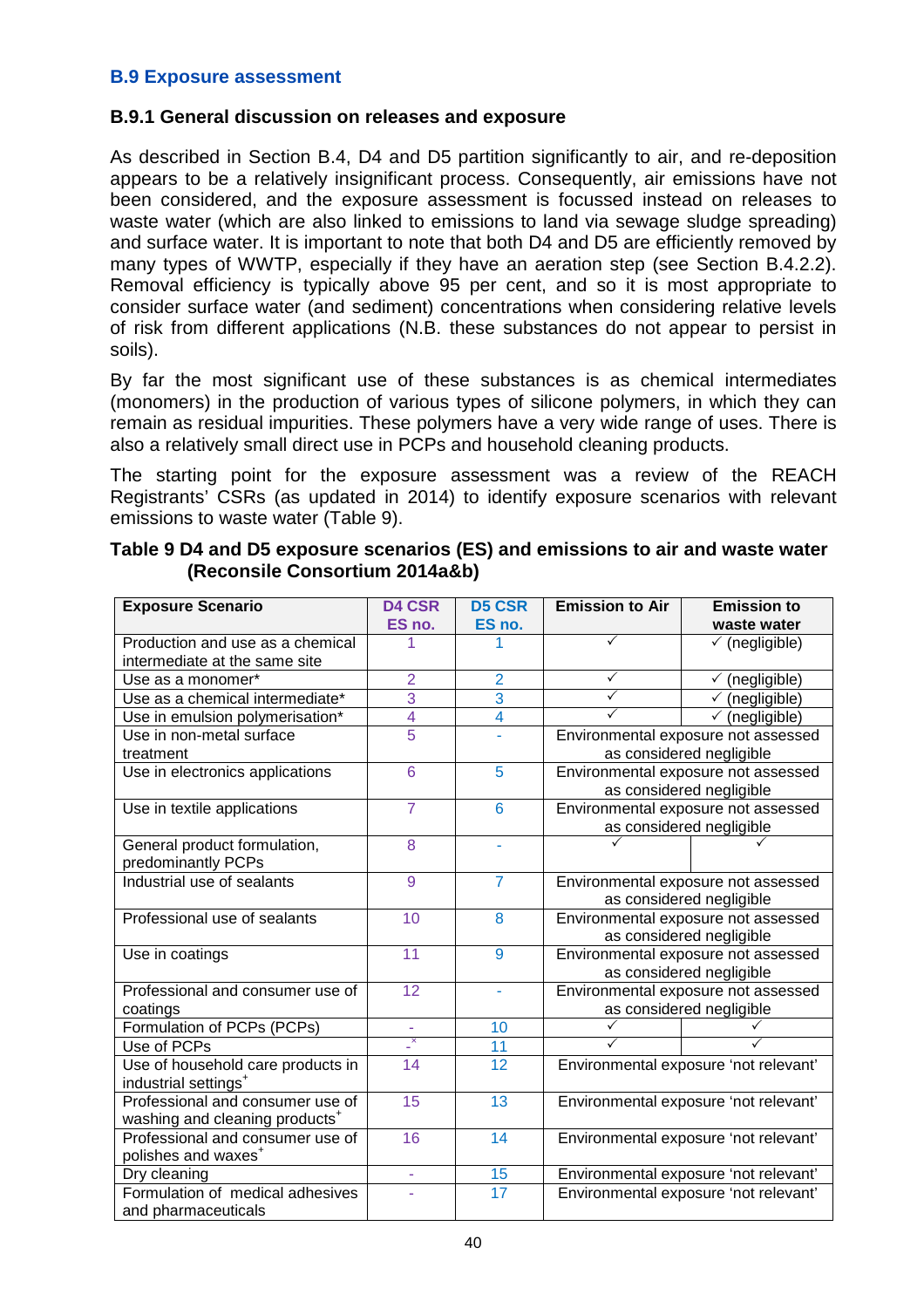| <b>Exposure Scenario</b>           | <b>D4 CSR</b> | <b>D5 CSR</b> | <b>Emission to Air</b>              | <b>Emission to</b>                       |  |  |
|------------------------------------|---------------|---------------|-------------------------------------|------------------------------------------|--|--|
|                                    | ES no.        | ES no.        | waste water                         |                                          |  |  |
| Processing aid in the pulp         |               | 18            | Environmental exposure not assessed |                                          |  |  |
| manufacturing industry             |               |               |                                     | as considered negligible in relation to  |  |  |
|                                    |               |               |                                     | other exposure scenarios <sup>24</sup> . |  |  |
| Use as laboratory agent            | 17            | 19            |                                     | Environmental exposure not assessed      |  |  |
|                                    |               |               |                                     | as considered negligible in relation to  |  |  |
|                                    |               |               |                                     | other exposure scenarios                 |  |  |
| Formulation and use of lubricants  | 18            | 16            |                                     | Environmental exposure 'not relevant'    |  |  |
| and release agents                 |               |               |                                     |                                          |  |  |
| Formulation of household care      |               | 20            |                                     |                                          |  |  |
| products <sup>25</sup>             |               |               |                                     |                                          |  |  |
| D4/D5 present in silicone          | 19            | 21            |                                     |                                          |  |  |
| polymers used in PCPs              |               |               |                                     |                                          |  |  |
| Polymers with residual D4, but     |               |               |                                     |                                          |  |  |
| with environmental emissions to    | 20            |               | ✓                                   | $\boldsymbol{\mathsf{x}}$                |  |  |
| air only                           |               |               |                                     |                                          |  |  |
| D4/D5 present in silicone polymer  |               |               |                                     |                                          |  |  |
| antifoaming agents used in pulp    | 21            | 22            | $\boldsymbol{\mathsf{x}}$           |                                          |  |  |
| and paper industry                 |               |               |                                     |                                          |  |  |
| D5 present in silicone polymer     |               |               |                                     |                                          |  |  |
| antifoaming agents used in         |               | 23            | ×                                   |                                          |  |  |
| detergents                         |               |               |                                     |                                          |  |  |
| D4/D5 present in silicone polymer  |               |               |                                     |                                          |  |  |
| antifoaming agents used in the oil | 22            | 24            | ×                                   |                                          |  |  |
| drilling sector                    |               |               |                                     |                                          |  |  |

Note: \* Emission scenarios combined as 'chemical intermediate off-site'.

 × The lead Registrant removed this exposure scenario from their CSR in 2014. In the 2010 registration, it was identified as ES no. 13.

+ Emission scenarios combined as 'household products use by general public'.

Further details have been provided by both the Registrants (e.g. in socio-economic analysis (SEA) reports) and the cosmetics industry via the EU trade association Cosmetics Europe (formerly COLIPA) (e.g. amounts of D4 and D5 used). Aquatic emissions have subsequently been quantified using this industry information. Given the nature of the hazard and risk, total releases at the regional/continental scales are more relevant than local releases. However, Predicted Environmental Concentrations (PECs) have been estimated for those applications with significant releases to waste water, for comparison with the available monitoring data as a reality check.

Based on the information provided in the CSRs and SEA reports, the following exposure scenarios are considered to have the greatest potential to generate significant aquatic emissions and so were subject to more detailed assessment:

- Formulation of PCPs
- Use of PCPs
- D4/D5 present in silicone polymers used in PCPs
- D4/D5 present in silicone polymer antifoaming agents used in detergents
- D4/D5 present in silicone polymer antifoaming agents used in the pulp and paper industry
- D4/D5 present in silicone polymer antifoaming agents used in the oil drilling  $\sec 10^{-26}$

j <sup>24</sup> The quantification of environmental emissions from this exposure scenario is presented in the SEA report for this sector (AMEC, 2013e).

 $25$  Relabelled ES 25 in AMEC (2013b). Although aquatic emissions are possible, the quantity used is over fifty times lower than that used to formulate PCPs, and since the use of this product type appears to have limited potential for environmental emissions, it is not considered further (details are provided in the confidential appendix).

<sup>&</sup>lt;sup>26</sup> Other uses of silicone polymer-based antifoams exist (e.g. in the food and WWTP industries). This type of product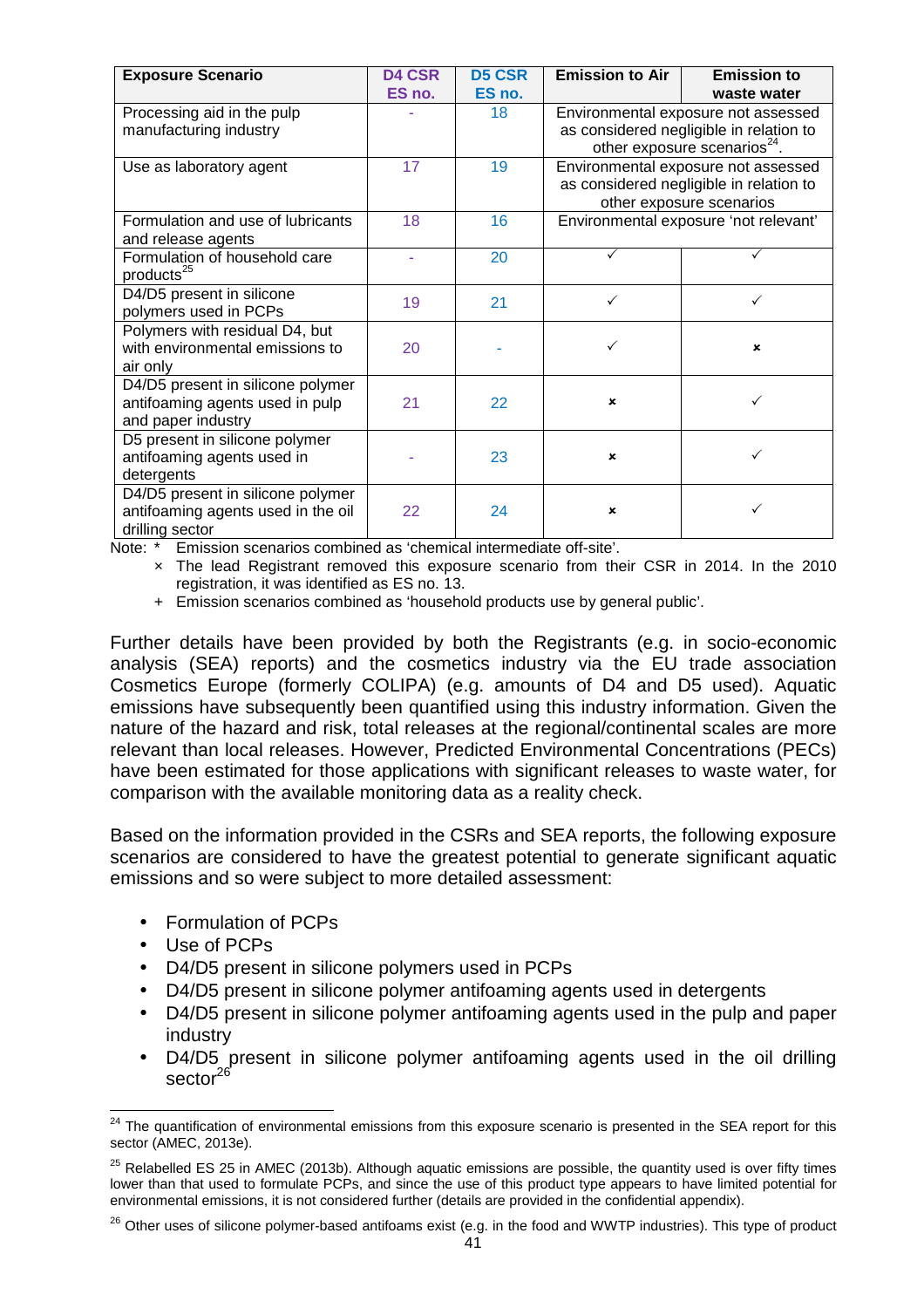Full information is provided later in this section, but Figure 2 (based on Table 10 in Section B.9.3.7) provides an overview of the total releases to surface water that have been identified for the purposes of this dossier. The area of the pie chart indicates the relative emissions for each substance; the amount of D4 is 40 times less than the amount of D5. It is also worth noting that the minor emissions (e.g. leave-on PCP) are sometimes upper limits and are probably even smaller in reality. N.B. The dossier submitter has performed a sensitivity analysis with different tonnage data and assumptions about release rates (See Appendix B.7).

### **Figure 2 Relative contributions to the total emissions of D4 (small circle) and D5 (large circle) to EU surface waters in 2012 (PC: personal care)**



 $\bigstar$  Use affected by the proposed restriction

## **B.9.1.1 Summary of the existing legal requirements**

At present there is no EU legislation that specifically controls the use and/or environmental emissions of D4 or D5.

D4 and D5 are both registered under the **REACH Regulation**. The recommended environmental RMMs are effluent treatment in a WWTP and/or use of air emission abatement equipment (depending on the exposure scenario) to achieve PEC/PNEC ratios below 1, in the judgment of the Registrants. None of the CSRs identifies D4 or D5 as a PBT/vPvB substance, and so the RMMs do not specifically seek to minimise emissions. During Public Consultation the Registrants updated their CSRs to reflect on the MSC opinion about the PBT/vPvB properties, but still conclude that the substances are not PBT and vPvB. The Registrants updated their Risk Management Measures (RMMs) to show which measures are needed to achieve low emissions and/or minimise environmental releases. It is not clear whether the proposed RMMs will reduce all relevant emissions as it appears to be for PCP formulation sites only. This information

i, seems to make a very small contribution to wastewater emissions (see Section B.9.3.4-B.9.3.6). In the absence of data on amounts and impurity content, they have not been considered further.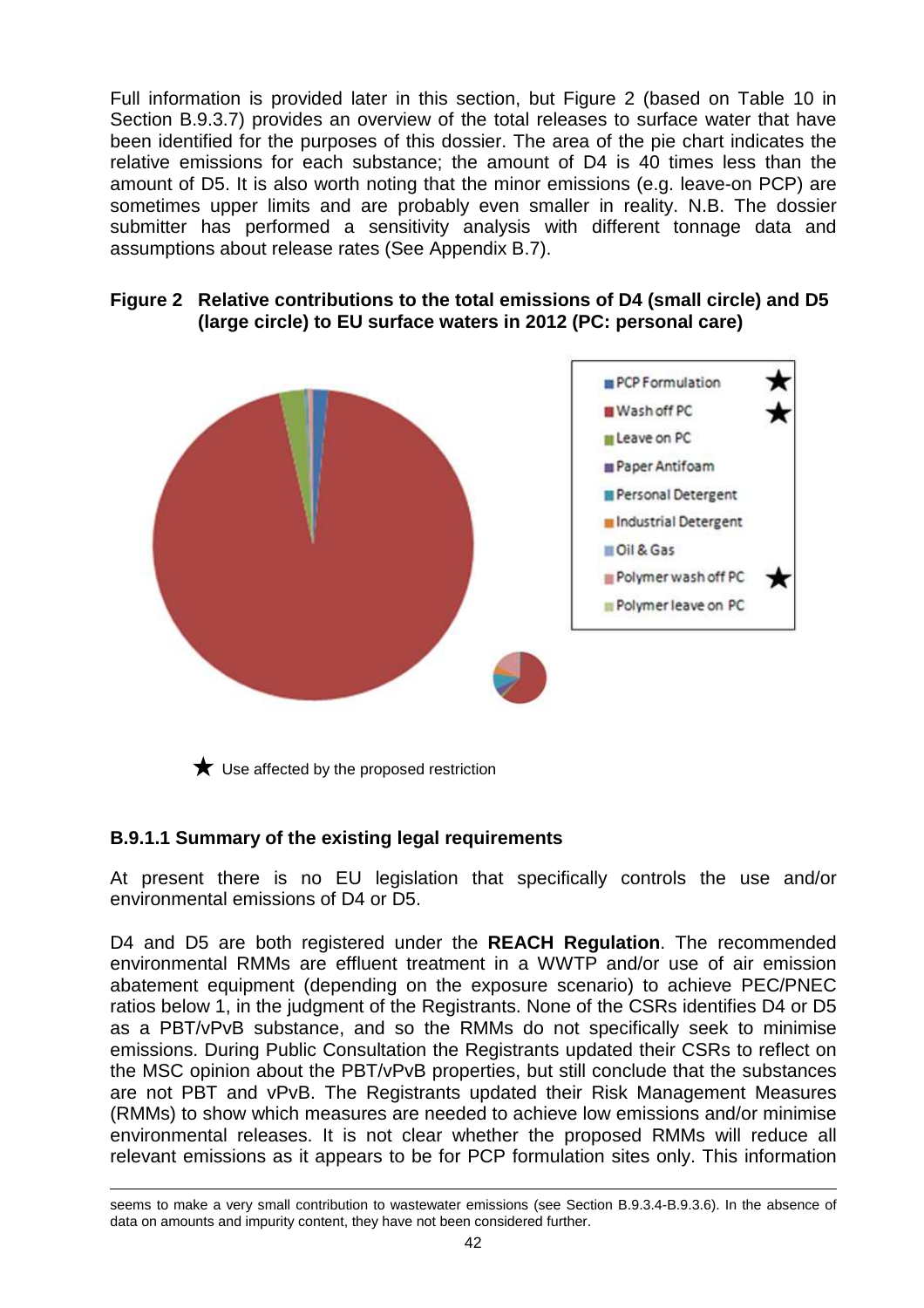can be considered if the need for further risk management is reviewed in due course (in the light of further monitoring data and any voluntary product stewardship).

Sites which manufacture or use D4 or D5 in large quantities (e.g. for the production of polymers and amorphous silica) may be subject to relevant legislation regarding air, land and water quality, in particular the **Industrial Emissions Directive (Directive 2010/75/EC)**. This aims to achieve integrated prevention and control of pollution arising from specific industrial activities, although some sites may be excluded by size considerations. Emission limit values (or equivalent) prescribed by the Member States' Competent Authorities are based on the best available techniques (BAT) without prescribing the use of one specific technique or technology and taking into consideration the technical characteristics of the installation concerned, its geographical location and local environmental conditions. BAT reference (BREF) documents have been developed for different industry sectors. The BREF on organic fine chemicals covers the manufacture of D4/D5 and the formulation of PCPs, but there are no specific handling measures for this type of substance in any part of the life cycle.

**Regulation (EC) No. 1223/2009 (the Cosmetics Regulation)<sup>27</sup> governs the safety of** substances used in cosmetic products from a consumer health perspective. However, environmental safety is explicitly excluded, and subject to the REACH Regulation.

The aim of the **Solvents Emissions Directive 1999/13/EC (as amended by Directive 2004/42/EC)** is to prevent or reduce the direct and indirect effects of emissions of volatile organic compounds (VOC) into the environment, mainly via air, for certain activities. Although D4 and D5 are both VOCs, it appears that none of the uses of D4 fall within scope. D5 is within scope because of its use in dry cleaning, and possibly also because of its use as a cleaning solvent and the manufacture of pharmaceutical products. It should be noted that in contrast to other organic compounds of similar reactivity, the breakdown of D4 and D5 in the atmosphere does not lead to the formation of ground-level ozone.

The **Waste Framework Directive (2008/98/EC)** sets out basic requirements for the management of defined wastes (including waste oils<sup>28</sup>). The classification for D4 under the CLP Regulation could result in any waste mixture containing D4 at a concentration above 2.5% w/w being considered as hazardous waste. However, this legislation has limited applicability to the uses of D4 with the greatest aquatic emissions (i.e. consumer products and waste water emissions from specific industrial applications). Since D5 is not classified under the CLP Regulation for environmental endpoints, any waste mixture containing it would not be considered to be hazardous waste due to its presence.

The **Sewage Sludge Directive (86/278/EEC)** regulates the use of sewage sludge in agriculture, but there are no specific requirements for D4 or D5.

The **Water Framework Directive (2000/60/EC)** has no specific provisions for D4 or D5, but is considered as a risk management option in Section E.

### **B.9.1.2 Summary of the effectiveness of the implemented operational conditions and risk management measures**

The REACH Registrants do not identify either D4 or D5 as a PBT or vPvB substance so

j <sup>27</sup> http://eur-lex.europa.eu/LexUriServ/LexUriServ.do?uri=OJ:L:2009:342:0059:0209:en:PDF

 $28$  This could apply to silicone oils made from D4. Waste waters are excluded from the scope of this Directive to the extent that they are covered by other Community legislation.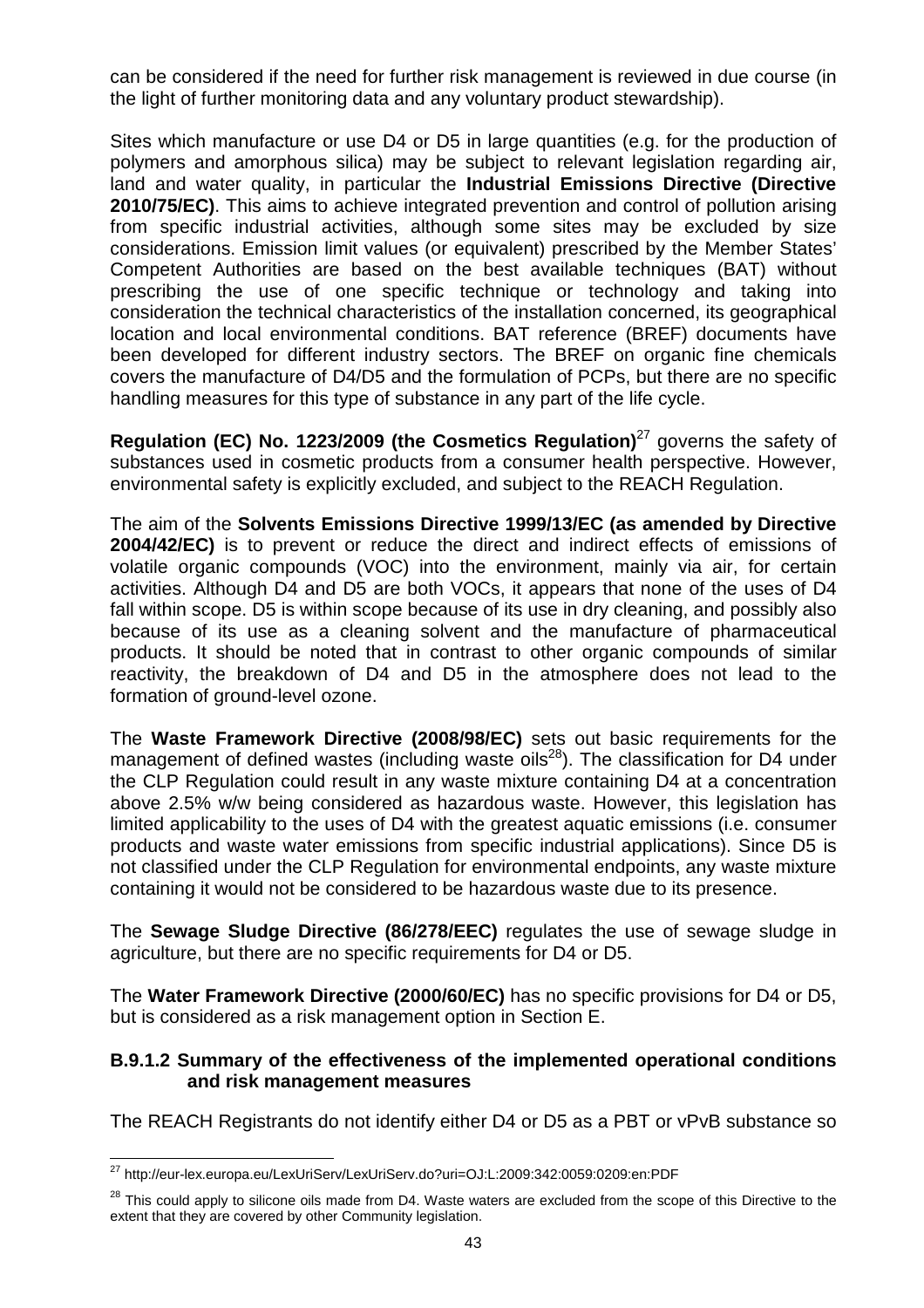do not recommend any specific RMMs to limit emissions, other than an assumption that aquatic discharges will be released to a 'standard' WWTP, with an assumed removal efficiency of 96.4 per cent for D4 and 95.3 per cent for D5. The operational conditions and RMMs are therefore inadequate to ensure that emissions are minimised.

### **B.9.2 Human exposure**

PBT/vPvB assessment requires an identification of the likely routes by which humans and the environment are exposed to the substance (REACH Annex I/4.2). Various sources and pathways are relevant to an assessment of human exposure to D4 and D5, such as exposure from food (e.g. fish), drinking water, inhalation of indoor and outdoor air, ingestion of dust as well direct contact with products containing them. Measured data for assessing human exposure are almost non-existent.

The most significant source of human exposure is likely to be through dermal or oral contact from the use of PCPs by consumers. The assessment of human health risks from this application is exempt from REACH. Under the Cosmetics Regulation (EC) No. 1223/2009, the published Scientific Committee on Consumer Safety (SCCS) opinion is that cyclomethicone (D4, D5 and D6) does not pose a risk for human health when used in cosmetic products (SCCS, 2010) (though a revised opinion is being drafted).

On this basis, no further quantification of human exposure has been performed.

## **B.9.3 Environmental exposure**

This section provides additional detail for those parts of the life cycle that are believed to make the greatest contribution to aquatic emissions, as highlighted in Section B.9.1. Data were provided by Cosmetics Europe and the REACH Registrants<sup>29</sup>. The overall releases are summarised in Tables 10 and 11.

## **B.9.3.1 Formulation of PCPs**

### **Tonnages**

Cosmetics Europe (AMEC (2013f) and subsequent personal communication) performed a member survey to establish the use pattern of D5 in PCPs in the EU-27 during 2012. The data relate to direct use of the substance (i.e. the survey did not consider the amounts of D5 that may be present indirectly as a result of impurities in other substances or polymers). Details of these calculations and the assumptions made are in the confidential appendix. All subsequent figures below are based on the results of this survey, but have been anonymised.

Using the information from the survey the quantities of D4 and D5 was estimated to be up to 25,000 tonnes for D5. For comparison, the REACH Registrants' exposure scenarios are based on a D5 volume of 9,000 tonnes / year for wash-off PCPs and 6,000 tonnes/year for leave-on PCPs, i.e. a total of 15,000 tonnes/year. This is lower than the amount estimated to be used during PCP formulation above based on Cosmetics Europe data. In addition, the amounts assumed to be used in wash-off PCPs by the Registrants is clearly significantly higher (and the amounts in leave-on PCPs lower) than suggested by the downstream user data. Further correspondence with the cosmetics sector suggests that some of this discrepancy may be due to the export of PCPs after they have been formulated, and also that there may be a gradual move by the sector away from the use of D5 in wash-off PCPs in the last couple of years.

 $\overline{a}$ <sup>29</sup> Tonnage information supplied by Cosmetics Europe has been claimed as confidential. Full details are given in a confidential appendix to this report, and the data have been replaced by ranges or limit values in this public report.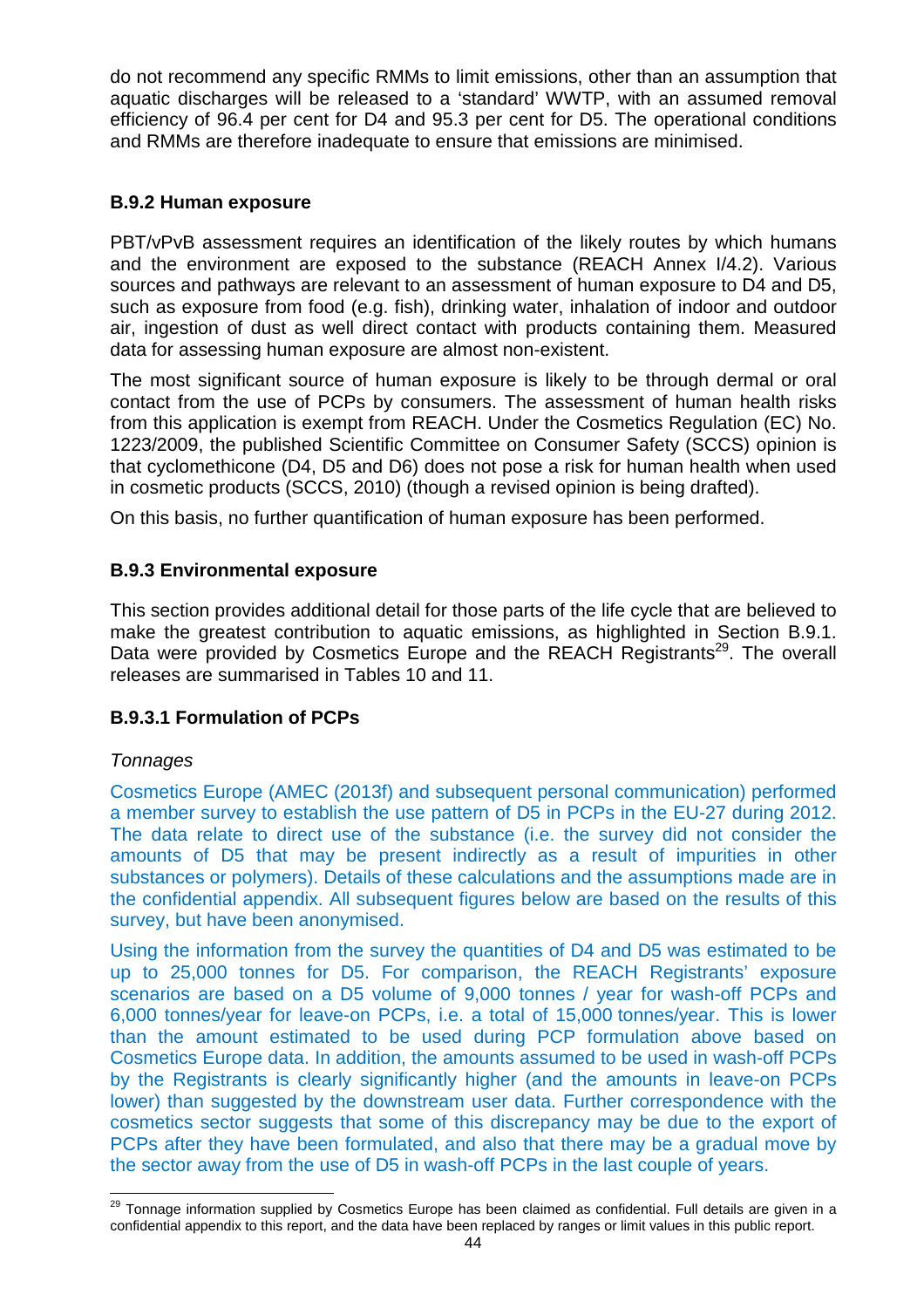In summary, whilst the approach based on market value share might over-estimate the total amounts of D5 directly used in PCPs, in the absence of further information on the indirect sources such as its presence as an impurity in higher molecular weight homologues and other substances, the estimate of **15,000 – 25,000 tonnes/year** of D5 formulated and supplied in PCPs to the EU-27 based on the Cosmetics Europe data was preferred as a reasonable worst case, since the downstream user industry are likely to be more aware of actual volumes used for this purpose than the D5 manufacturers/importers. However, the dossier submitter recognises that there is uncertainty in these figures, as well as the split between wash-off and leave-on PCPs.

#### New information

Non-confidential information submitted by Cosmetics Europe during the Public Consultation (comment #1452) indicates that the supply tonnage of D5 is 750 tonnes in wash-off PCPs and 14,350 tonnes in leave-on PCPs. These figures were agreed between the REACH Registrants (i.e. the substance manufacturers/importers) and Cosmetics Europe, and so should represent a much higher proportion of the overall EU market than the original Cosmetics Europe survey. It is possible that some users still exist that are not covered by these data (e.g. a company importing D5 from outside Europe below 100 tonnes/year does not need to register until 2018; several PCP manufacturers are not members of Cosmetics Europe). However, the amounts are likely to be relatively small, and the data provided are thought to include some tonnage that is subsequently exported. The dossier submitter therefore considers that the new information is likely to be close to the amount of substance actually on the market. It therefore supersedes the tonnage estimates used in the original proposal. This new information has been used for a reanalysis of emissions in the sensitivity analysis reported in Appendix B.7 and will be referred to in the remainder of this document as the "updated" tonnage.

The direct use of D4 in PCPs has been declining rapidly since 2002/3, as it has been substituted by D5 (AMEC (2013f)). There is believed to be very little direct use of D4 in PCPs remaining in the EU (the lead registrant removed this exposure scenario from its CSR in 2014). However, D4 will also be present in PCPs as an impurity in D5 and other substances/polymers (see Section B.2).

The actual quantity of D4 used in PCPs is unknown. The lead Registrant assumes that the total quantity of D4 is 0.015 times  $(1.5\%)^{30}$  that of D5 (from both direct and indirect sources). This is considered to be the most appropriate way to take account of the presence of D4 in PCPs in the absence of specific information.

#### Releases

In the CSRs (Reconsile Consortium, 2014b), emissions from the formulation of PCPs are calculated using an assumption that the majority of sites (60%) have a release factor of 0.09% with the others (40%) having a lower release factor of 0.009%. This is based on the approach adopted by EA (2009a&b), which used site-specific release factors for a number of representative sites $31$ .

j  $30$  This figure was provided by the silicone polymer manufacturers, not the downstream users who make PCPs.

<sup>&</sup>lt;sup>31</sup> A survey of 39 cosmetic formulation sites was reported by the Cosmetic, Toiletry & Perfumery Association (CTPA), including 36 non-UK formulation sites of the major multinational European PCP formulators. This contained sitespecific information (mainly amounts of D5 used and details of the effluent treatment and water flows at the sites). These companies represented around 80 per cent of the total EU PCP market.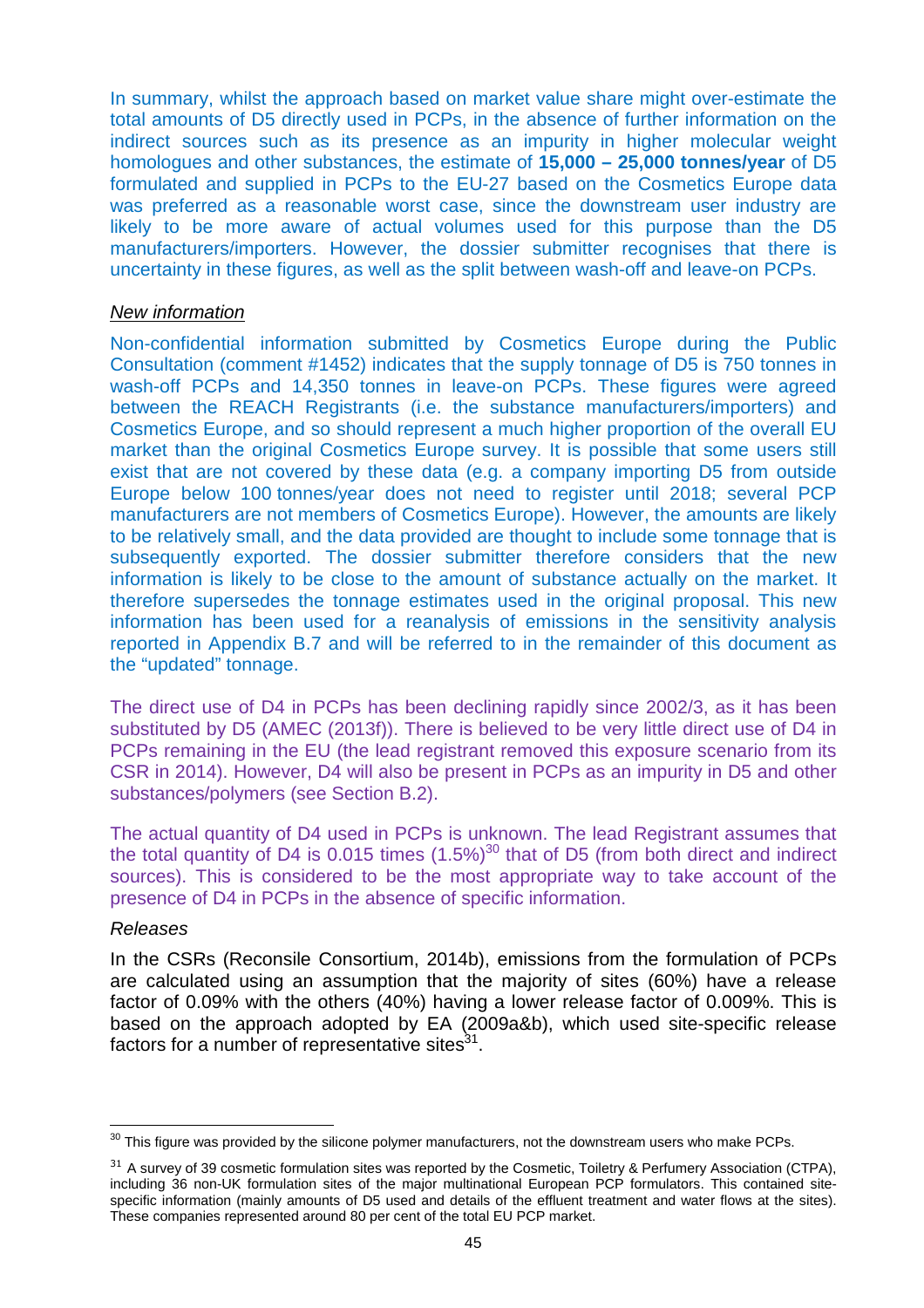Applying these release factors to the annual formulation tonnage calculated above results in an estimated annual wastewater emission of D5 of <25 tonnes at the continental scale (<2.5 tonnes at the regional scale). For comparison, the estimated annual waste water emission on a continental scale according to the CSRs is 8.6 tonnes and 0.86 tonnes at the regional scale.

The estimated annual wastewater emission of D4 of <0.05 tonnes at the continental scale (<0.005 tonnes at the regional scale). For comparison, the estimated annual waste water emission on a continental scale according to the CSRs would be 0.58 tonnes and 0.058 tonnes at the regional scale.

## **B.9.3.2 Direct use of D4 and D5 in PCPs**

As described in Section B.9.3.1, the total amount sold in wash-off PCPs in the EU-27 is assumed to be <1,000 tonnes/year for D5. This is expected to correspond to <15 tonnes/year for D4.

Similarly, the total amount used in leave-on PCPs is <24,000 tonnes/year for D5, which corresponds to <360 tonnes/year for D4. [N.B. This estimate has been superseded in the sensitivity analysis reported in Appendix B.7]

Substitution of D5 in wash-off products may already be underway, as hinted at by the differences in use volumes reported by the producers and their downstream users. Representatives of the cosmetics industry have indicated that of new products placed on the European market between March 2012 and March 2013, only 2% of 2,500 'rinseoff' shampoos and conditioners contained  $D5^{32}$  (AMEC (2013f)). This source does not indicate how many existing PCPs contain D5, and in the absence of further information on expected trends from the industry, no assumptions can be made about the extent to which this would affect the exposure calculations.

### Releases

A small number of studies have examined the potential for D5 to be released following application of PCPs to the human body (full details are provided in Appendix B.2).

Gouin et al. (2013) found that considerably less than 0.1% w/w of the D5 contained in leave-on PCPs such as antiperspirants and deodorants is likely to be available for washing off 24 hours after application. This is explained by the high volatility of the substance. Montemayor et al. (2013) also found that the fraction washed off 8 hours after application was below 0.1% w/w. Assuming that these studies are reasonably representative for all other leave-on PCPs, a release fraction of 0.001 (i.e. 0.1%) to waste water can be assumed for this product type as a reasonable worst case (this will cover use periods of less than 24 hours before washing). Although likely to be an overestimate, this value will also include any substance that deposits on clothing that can subsequently be laundered.

Montemayor et al. (2013) (and HTR, 2011) also investigated waste water releases from a non-spray rinse-off conditioner containing D5. The paper cites a release rate of around 40%, but this is based on an average concentration from loading controls that includes an apparent dosing error. When corrected figures are used, the average release was around 73% (range: 54 – 93%, based on the 95% confidence intervals). It is unclear whether the method accurately mimics the use of the product by the majority of people (e.g. in terms of the amount of product applied or the time the product is left

 $\overline{a}$  $32$  This information is taken from the Mintel Global New Product Database. The geographical category "Europe" includes some countries (e.g. Turkey and Ukraine) that are not part of the EU-27, so this could overestimate use in Europe. However, a search for new products containing cyclomethicone (in which D5 is a significant constituent) has not been performed, so the figure could also be an underestimate.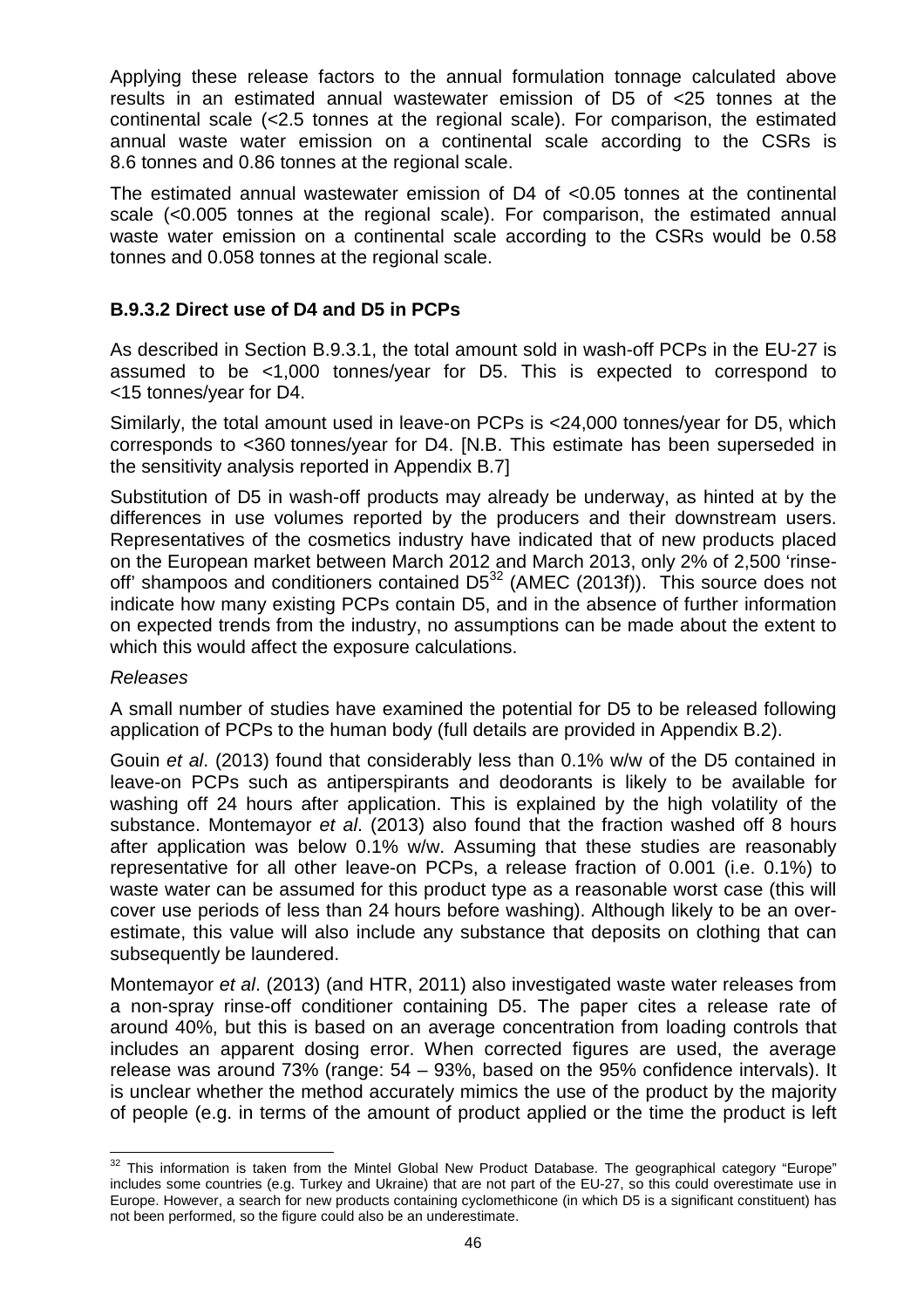on the hair), or the volume/temperature of water normally used to wash hair. The representativeness of this study for this particular product type (considering that only 15 human hair tresses were included) and its applicability to other types of wash-off PCP containing D5 are both unknown.

The published Canadian assessments for D4 and D5 do not specify an environmental release rate for wash-off PCPs (Government of Canada, 2008a&b). However, an Expert Statement from the Canadian Cosmetic Toiletry and Fragrance Association submitted to the Canadian Board of Review for D5 (BoR, 2011) claimed a release to waste water of approximately 40% for PCPs such as hair conditioners that are rinsed off after in-shower use. The dossier submitter has established that this release figure is based on the study of Montemayor et al. (2013) (R van Egmond, pers. comm.), so is incorrect.

It seems likely that some of the D4/D5 in wash-off PCPs may be retained on the hair or body, and there is some evidence to suggest that there may be losses due to volatilisation for some products that are intended to be left on for a few minutes before wash-off (as indicated by Montemayor et al., 2013). However, it is uncertain what proportion of wash-off PCPs is intended to be left on for several minutes in the shower or whether the majority of consumers actually use them in this way. The reasonable worst case assumption in the absence of reliable quantitative data for relevant product types is that all wash-off PCPs are entirely released to waste water in normal use, i.e. the release fraction is 1.00 (100%). This is consistent with the assumption made in the REACH registrations (Reconsile Consortium, 2014a&b)<sup>33</sup>.

Applying these release rates to the tonnages given above results in a release to waste water of <1,000 tonnes/year for D5 and < 15 tonnes/year for D4 in wash-off PCPs, and ca. <25 tonnes/year for D5 and <1 tonne/year for D4 in leave-on PCPs (the figures for leave-on PCPs may be over-estimates).

### New information

l

Applying these release rates to the updated tonnages results in a release to waste water of 750 tonnes/year for D5 and 11.25 tonnes/year for D4 in wash-off PCPs, and ca. 14 tonnes/year for D5 and <1 tonne/year for D4 in leave-on PCPs (the figures for leave-on PCPs may be over-estimates).

N.B. Following further discussion by the Risk Assessment Committee, the dossier submitter has re-evaluated the release rates from both wash-off and leave-on PCPs to better reflect the range of information available. These are discussed in the sensitivity analysis reported in Appendix B.7.

An additional exposure assessment for the use of D4/D5 in wash-off and leave-on PCPs, performed by the RAC Rapporteurs, is described in Appendix I. The RAC opinion is based on this additional analysis.

 $33$  Previous versions of the CSRs used an estimated D5 release of 60% to waste water and 40% to air (evaporation) during use of wash-off PCPs. This assumption is explained in comment #1431 from the Public Consultation, which includes a report by PFA (2013). This performed some simplistic modelling that attempted to estimate the amount of D5 that may be evaporated during normal use under equilibrium conditions. The variables included the volume of product, the volume of air with which the product equilibrates before any wash down the drain (dependent on time and mode of use), and the "product to air" partition coefficient (estimated as being 10-fold larger than the octanol to air partition coefficient, on the grounds that products will contain a range of ingredients in formulations designed to retain the D5 within the product matrix). The amount of D5 was not a variable. For wash-off products, the key variable was the volume of air that can be considered as the immediate zone of contact around the user. A volume of up to 1 m<sup>3</sup> was assumed ("in line with occupational exposure modelling"). It was found that the fraction released to waste water was most probably in the range 20 to 80%, and that modelling to achieve more than 90% to water required "extreme assumptions about volume of product and air", and was therefore considered unlikely. However, the report does not really provide any further justification for the selection of 60% as the default release rate. Since it is highly unlikely that a product will achieve equilibrium during the short time it will be in use, the dossier submitter does not consider this modelling to be reliable.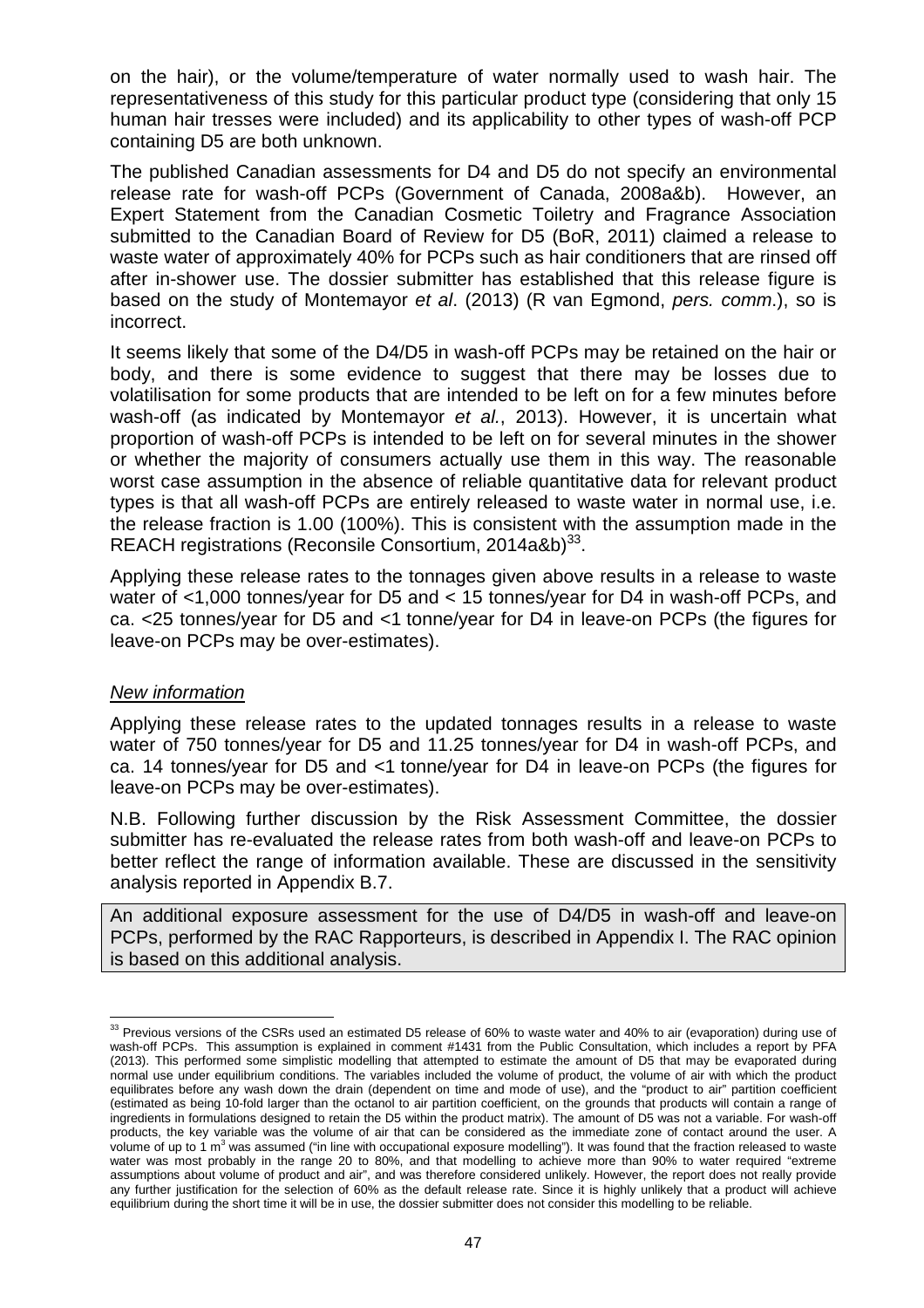## **B.9.3.3 Use of silicone polymers in PCPs**

## **Tonnages**

Silicone polymers (and potentially other substances) used in PCPs can contain D4 and D5 as impurities. The residual concentrations of D4 and D5 in polymers are considered to be similar, based on information received from the Registrants (AMEC, 2013a&b), and these are considered to be available for release to the environment (polymer degradation is not considered to be a significant source of D4 and D5 in the aquatic environment; they will be removed to sludge in WWTP, and they are reported to degrade to dimethylsilanediols in soils, except at high loadings (e.g. Lehmann et al., 1994, 1995 & 2000)). These studies are described in more detail in section B.3.1.3 of Appendix B.

There is much less information available on the use of the polymers compared to the direct use of the substances in PCPs, although several different polymers are thought to be used for various applications. The survey undertaken by Cosmetics Europe did not collect data on the presence of D5 in PCPs due to its presence as an impurity in silicone polymers.

The use of silicone polymers in PCPs has been evaluated by PFA (2012) on behalf of the REACH Registrants. Assuming that 20,000 tonnes of silicone polymer are used in the EU each year, and assuming a maximum concentration of 0.5 per cent w/w for both D4 and D5, the total potential emission is 100 tonnes/year for each substance (PFA, 2012).

In the absence of other information the dossier submitter assumes that the distribution of the use of silicone polymers in PCPs follows the same pattern as the direct use of D5 in PCPs (i.e. ca. 96 per cent for leave-on applications). So, releases to waste water will be ca. 3.5 tonnes/year from wash-off products and ca. 93 tonnes/year for leave-on products, for each substance.

This is an area of remaining uncertainty, but is considered to be the most appropriate approach at present.

## Releases

Release fractions for D4 and D5 within these polymers are considered to be the same as for direct use, i.e. 1.0 for wash-off PCPs and 0.001 for leave-on PCPs. So, releases to waste water will be ca. 4 tonnes/year from wash-off products and ca. 0.1 tonne/year for leave-on products, for both D4 and D5.

## **B.9.3.4 Silicone antifoaming agents for detergents**

The 2010, 2012 and 2014 CSRs do not include any descriptive or quantitative information about this application, which appeared for the first time in an industry SEA in 2013 (AMEC, 2013a,b&c; PFA, 2012).

It appears that the use in detergents is relatively small compared to other sources (just over 3 tonnes/year of D4 and D5 are expected to be present in the polymers as impurities):

• Two-thirds of the silicone polymer antifoaming agents are used in domestic laundry detergents (in which D4 and D5 are present at levels "a lot" less than 0.1% w/w) with 100% release to domestic wastewater (Peter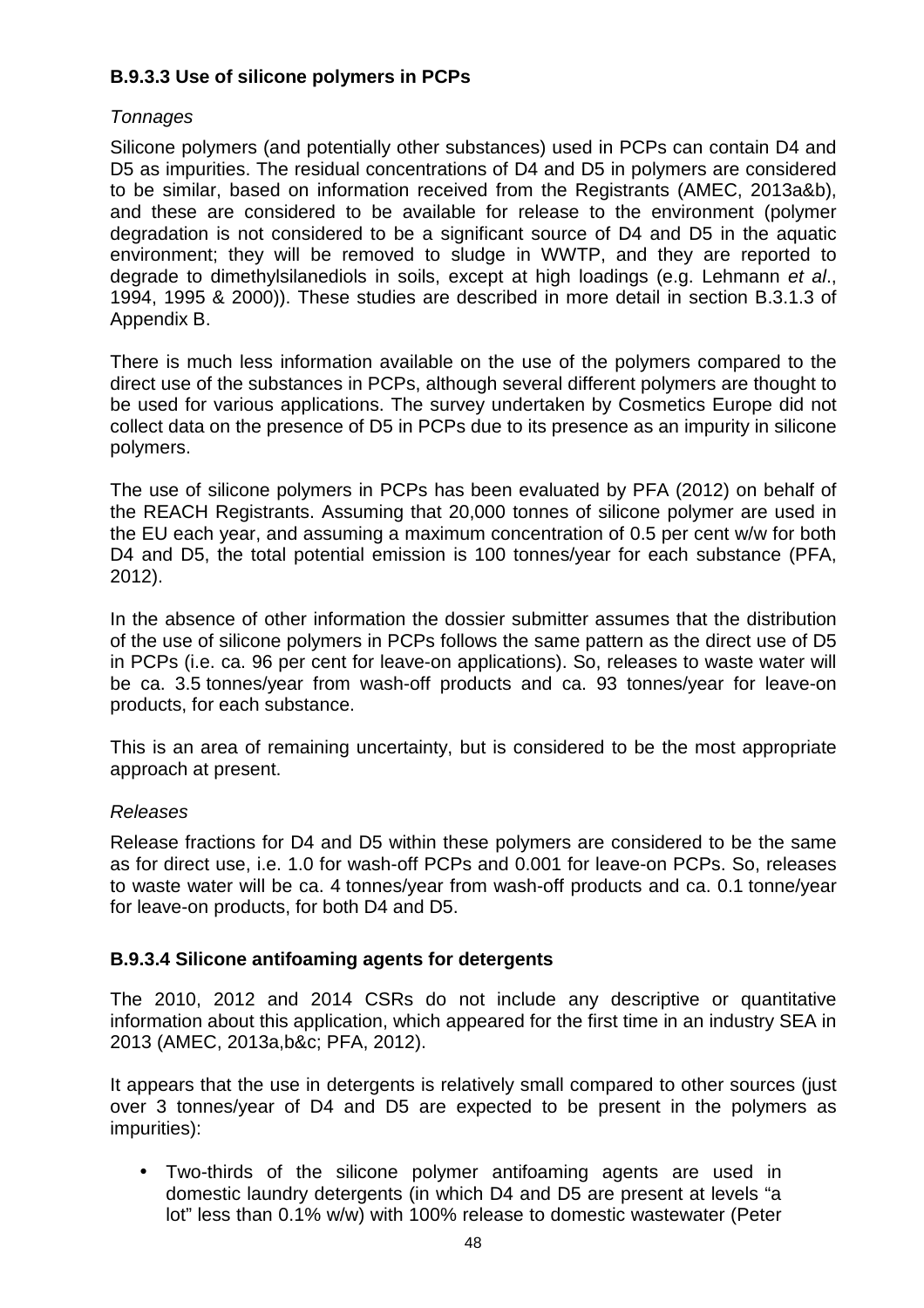Fisk, pers comm.).

-

• The other third is used in the textile industry (with D4/D5 levels <0.01% w/w in the polymer), with the assumption that there is 100% release to wastewater, and treatment equivalent to a municipal WWTP at 90% of sites (i.e. 10% is discharged direct to surface water). This treatment is undertaken to meet local regulation of the activities carried out at the sites. Using the information from industry's SEA, total continental releases of D4 and D5 to wastewater are expected to be 2 tonnes/year for domestic laundry detergents and 1 tonne/year from industrial (textile) detergents.

The resulting contribution to the overall emissions of these substances to surface waters is <1% for D5, and ca. 15% for D4 (emissions of both D4 and D5 are <1 tonne/year). The dossier submitter therefore currently considers these two scenarios to be of low relevance for further risk management.

## **B.9.3.5 Silicone antifoaming agents for the paper/pulp industry**

The CSRs assume that 15,000 tonnes/year of silicone polymer are used as antifoaming agents in pulp processing and paper manufacture. The average D4 and D5 content is 0.15% w/w each, i.e. there are approximately 22.5 tonnes/year each of D4 and D5 (PFA, 2012).

Information provided to the dossier submitter by both the manufacturers of antifoam agents and the operators of pulp mills within the EU indicates that silicone-based antifoams are used in the pulp washing phase of chemical pulp production. The antifoam removes entrained air from within the pulp and surface foam generated during its production.

Chemical pulp is used to produce a high quality product, but with a much lower yield. Over 90% of chemical pulp production is via the Kraft process. Antifoam agents are necessary in this process as excessive foam reduces washing efficiency and can cause overflow from the washing vat, which in extreme circumstances can halt production. According to anecdotal evidence from the industry given via personal communication silicone-based antifoam agents are preferred in most cases to other antifoam agents due to high efficiency, efficacy and better antifoam removal from the pulp.

Addition rates of antifoam products vary between users depending on the process and technical and quality issues. However, due to issues with final product quality, the use of any antifoam is kept to a minimum.

The Emission Scenario Document (ESD) for the pulp, paper and board industry (OECD, 2009) indicates that all materials used for antifoaming should be assumed to be emitted via wastewater. The document indicates that effluents from these processes will at least undergo primary treatment before being discharged either to wastewater or surface water. The primary treated effluents are likely to undergo further biological treatment either on-site or off-site at a municipal WWTP<sup>34</sup>.

<sup>&</sup>lt;sup>34</sup> JS Seaman, Environment Agency (Regulated Industry - Site Based Regulation) (pers. comm.) suggested that 90% of UK paper mill sites would either discharge their wastewater for treatment at a municipal WWTP, or treat it on-site to an equivalent standard. The remaining 10% of sites discharge direct to surface water after onsite treatment.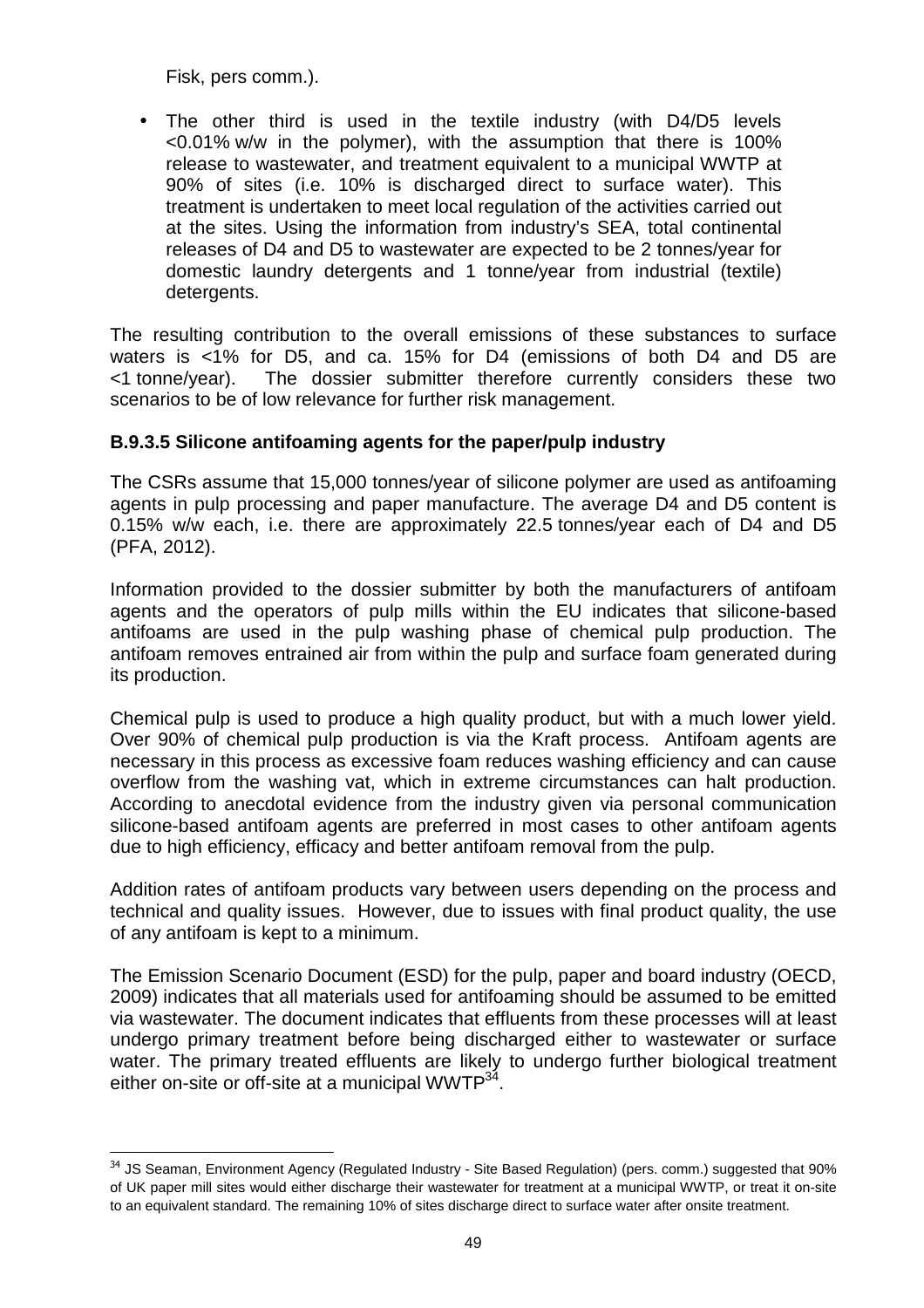The BAT Reference Document (BREF) for the pulp and paper industry (EC, 2015) indicates that use of antifoaming agents ("defoamers") occurs both within the paper making process and also during on-site wastewater treatment (see "Other applications" below). The antifoaming agents are considered to be predominantly discharged in the effluent. D4 and D5 however are much more volatile than the silicone polymers in which they are an impurity. Following information on the operating conditions in the Kraft process provided by the Finnish Safety and Chemicals Agency (responsible for regulating paper mills in Finland) (pers. comm.), it seems unlikely that residual D4 or D5 would be discharged to surface waters because:

- The chemical pulp washing process runs at a temperature of 80-95 °C. Some volatile components (including D4 and D5) are likely to be driven off at this stage. After the washing phase the separated weak black liquor is evaporated into dry matter. The temperature during evaporation rises up to ca. 135 °C. At this stage other volatile components, such as methanol and turpentine are recovered for further processing. Given the relatively high volatility of D4 and D5 it seems likely that they will also be volatilized at this stage and either released to air (with appropriate abatement measures) or present in the distillate as an impurity.
- The concentrated liquor from the evaporation stage is then incinerated at around 1000-1100 <sup>º</sup>C to generate electricity and heat. Any residual silicone polymers/siloxanes would be broken down in this process due to the very high incineration temperature.
- The air emissions containing the volatile components of the process are often controlled by steam stripping and then incineration. This process efficiently mineralizes all organic substances present. Another way to treat the air emissions is to discharge the condensates to the biological WWTP. Once discharged to waste water treatment the removal rate for both D4 and D5 is over 95%.

The relatively low concentration of residual D4 and D5 in silicone antifoams used in the pulp and paper industry suggests a maximum theoretical emission of between 1.5 and 22.5 tonnes/year for each substance, The practice of minimizing the amount used to ensure final product quality, the high temperatures of the pulp washing and evaporation stages causing volatilization of D4/D5, the incineration of liquors and steam-stripped air emissions, and/or the use of on-site and off-site waste water treatment for air emission condensates (leading to over 95% removal), implies that final releases of D4 and D5 to surface water from the paper and pulp industry will be significantly lower than 1 tonne/year for each substance across the whole EU. The actual amount cannot be estimated with certainty due to the lack of confirmatory analytical data for pulp mill effluents.

### **B.9.3.6 Silicone antifoams for the oil/gas industry**

Silicone polymer-based antifoam agents are used to eliminate foam in oil and gas production, refining and processing. In the CSRs, a total potential emission of four tonnes per year of both D4 and D5 was predicted due to their presence as a residual impurity in the polymers at an average concentration of 0.4% w/w in 1,000 tonnes/year of polymer (PFA, 2012). This application was assumed to result in a direct emission of 100% to surface (marine) waters.

• **Use in drilling muds**: The presence of foams slows production and triggers maintenance operations, which is a particular problem on offshore rigs because of the limited space and weight restrictions (AMEC, 2013d). Antifoam agents are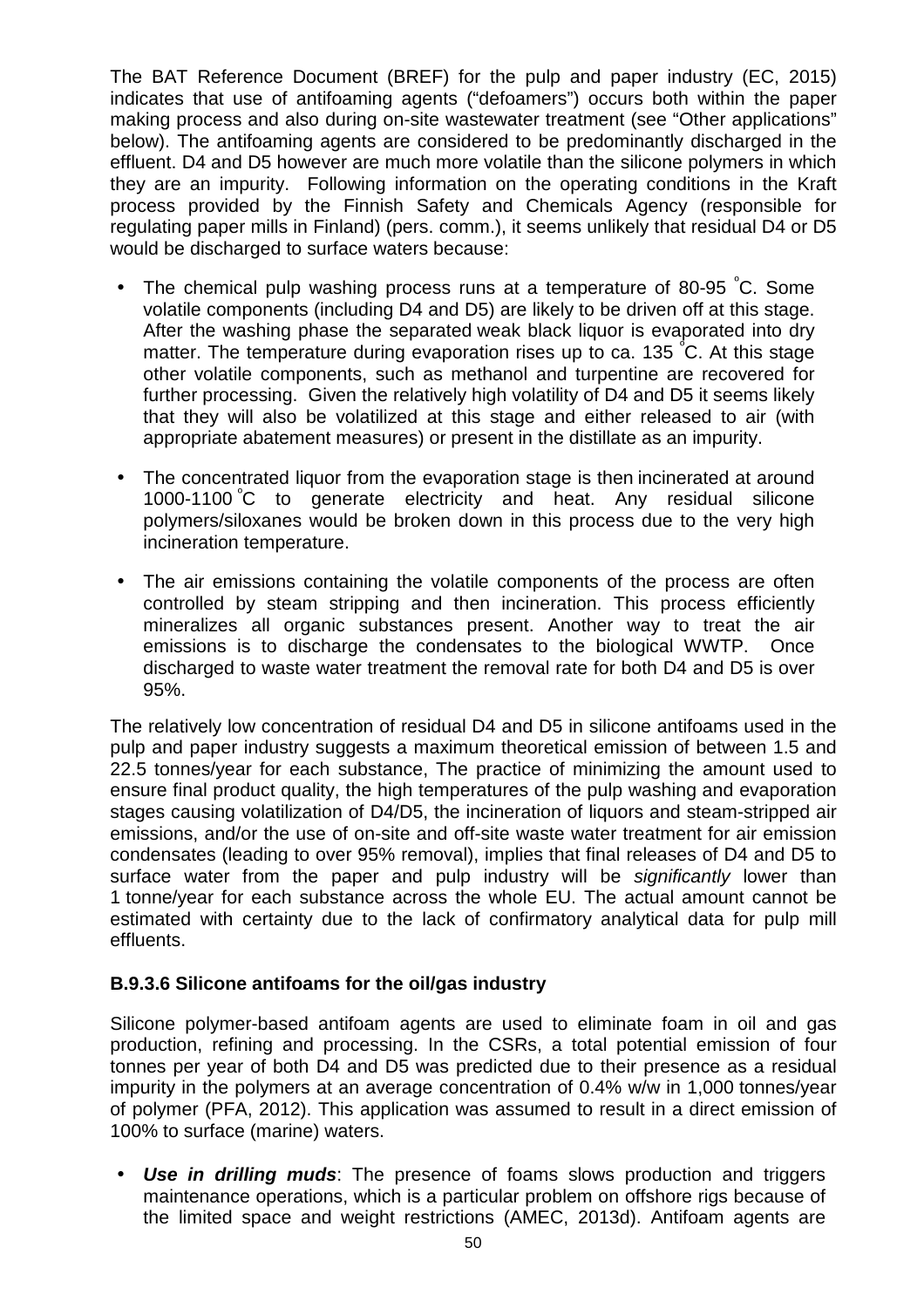added to drilling muds to prevent foaming during separation of the cuttings from the fluid by centrifugation. One major oil producer (Statoil Norway, pers. comm.) has indicated to the dossier submitter that silicone-based antifoam agents were not used for this purpose in their operations in the EU in 2013. Due to the practice of recycling drilling muds following separation of the cuttings back into the well, some residual antifoam may be present in the muds.

- **Use in well cementing**: Silicone-based antifoams are added to low viscosity cements used in well consolidation to remove bubbles from the cement and increase its strength. As the antifoam is added to the cement prior to use in the well, the application is considered by the operators to be well controlled. A small amount may be lost during application of the cement but this is considered minimal and infrequent so this application has not been considered further (Reconsile Consortium and Statoil Norway, pers comm.).
- **Gas-oil separation**: Silicone-based antifoams are mainly used in gas-oil separation to prevent foam occurring during depressurisation (Reconsile consortium). Two main types of silicone polymer – i.e. PDMS (polydimethylsiloxane) and FS (fluorosiloxanes) – are used depending on process conditions and the nature of the gas/oil/water mix. The antifoam products typically contain 5-10% w/w silicone polymer, and the typical dosage of the antifoam products into the crude oil for separation is 5-20 ppm. Given the typical concentration for D4/D5 as an impurity in the silicone polymers (0.15% according to PFA, 2012), the range of residual D4 and D5 present in the crude oil is estimated to be 3 to 38 ppb. (Statoil Norway, pers comm.)

The high octanol-water partition coefficients of D4 and D5 (6.49 and 8.02, respectively, as  $log_{10}$  values) mean that they will partition predominantly to the oil phase (i.e. the concentration in oil will be at least around 1000000 times higher than in water). This oil ends up at refineries, and it has been reported that residual D4 and D5 cause problems in crude oil refining (Reconsile Consortium and Statoil Norway, pers comm.), which is one reason why dosing of antifoams in separation is kept to a minimum.

It is possible that a small amount of D4 and D5 may remain in the waste water produced during separation. Assuming that 4 tonnes/year is a reasonably accurate estimate of the total amount available for release, partitioning with oil should mean that there will be much less than 1 kg/year of each substance in the waste water. This wastewater is cleaned via flotation cells, hydrocyclones or different kinds of centrifuges, if necessary, prior to disposal. Disposal methods for the waste water depend on whether production is on- or offshore, but can include discharge back to the sea (provided the water meets local limits for oil content) or injection into the ground to provide pressure to extract further oil from the well, hundreds or thousands of metres below the ground/sea bed (Statoil Norway, pers. comm.).

In summary, the main source of D4 and D5 emissions from oil and gas operations is likely to be in waste water from gas-oil separation activities, which may undergo further treatment prior to discharge. Given the low dosage rates and the high partitioning of D4 and D5 into the oil phase, the use of silicone polymers in antifoams in the oil and gas industry is not considered to be a significant source of aquatic emissions.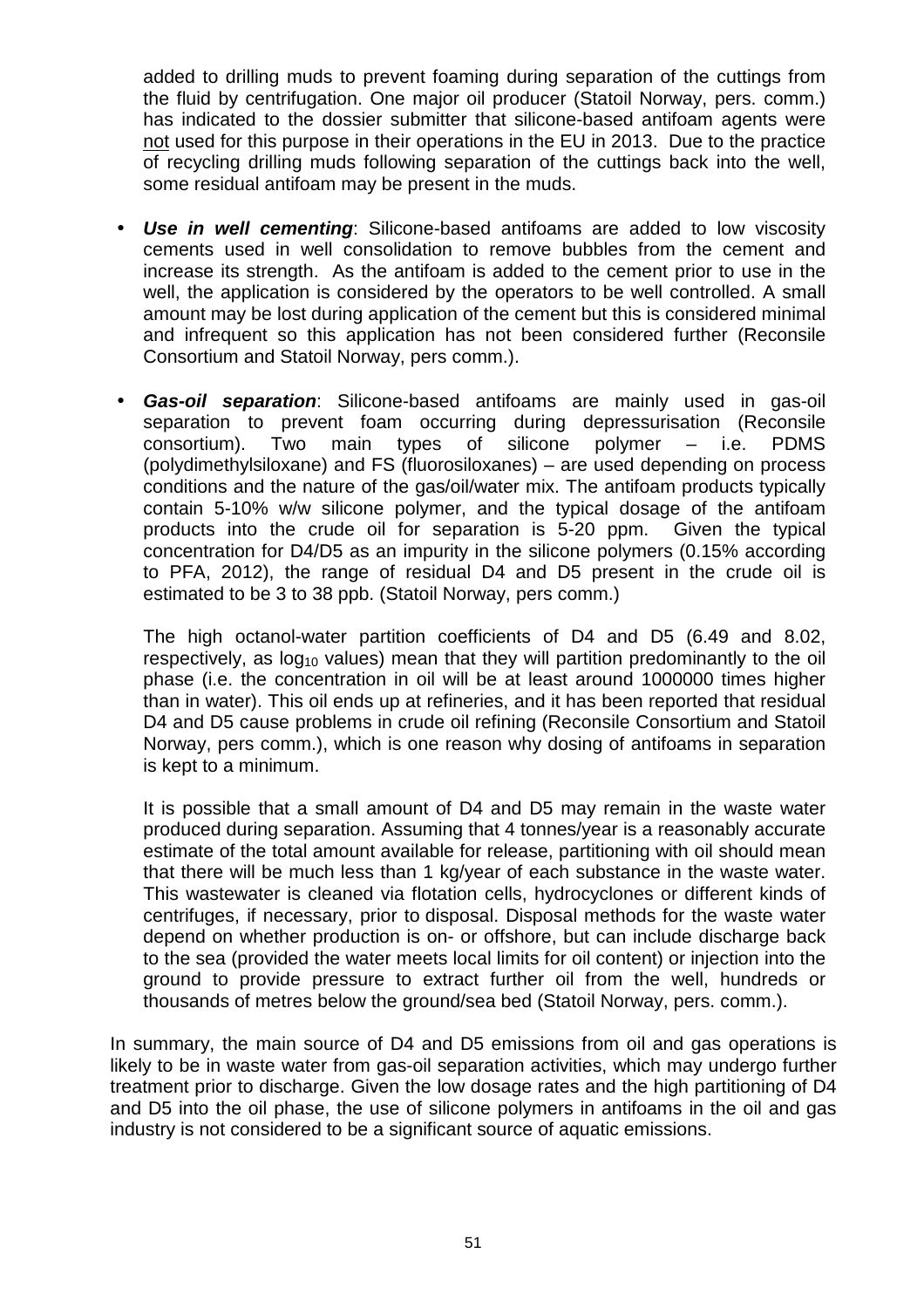## **B.9.3.7 Summary of releases**

The releases estimated in Sections B.9.3.1 to B.9.3.6 are summarised in Table 10. Rather than present total emissions for each application, the releases are presented for both the regional and continental scales to allow subsequent exposure modelling for comparison with monitoring data.

An additional exposure assessment for the use of D4/D5 in wash-off and leave-on PCPs, performed by the RAC Rapporteurs, is described in Appendix I. The RAC opinion is based on this additional analysis.

| <b>Exposure scenario</b>   |          | <b>Substance</b> | <b>Amount on EU</b><br>market<br>(tonnes/year) $35$ | <b>Emission factor</b> | <b>Total EU</b><br>emissions to<br>waste water<br>(tonnes/year) <sup>26</sup> |
|----------------------------|----------|------------------|-----------------------------------------------------|------------------------|-------------------------------------------------------------------------------|
| <b>PCP</b> formulation     |          | D <sub>4</sub>   | $375$                                               | 60% at 0.0009          | < 0.25                                                                        |
|                            |          | D <sub>5</sub>   | $<$ 25,000                                          | 40% at 0.00009         | $25$                                                                          |
| Direct use of              | Wash-off | D <sub>4</sub>   | $<$ 15                                              | 1.0                    | $<$ 15                                                                        |
| D4/D5 in PCPs              |          | D <sub>5</sub>   | $<$ 1,000                                           |                        | $<$ 1,000                                                                     |
|                            | Leave-on | D <sub>4</sub>   | $<$ 360                                             | 0.001                  | <0.36                                                                         |
|                            |          | D <sub>5</sub>   | $<$ 24,000                                          |                        | $24$                                                                          |
| Use of PCPs                | Wash-off | D <sub>4</sub>   | 3.47                                                | 1.0                    | 3.47                                                                          |
| containing                 |          | D <sub>5</sub>   | 3.47                                                |                        | 3.47                                                                          |
| silicone                   | Leave-on | D <sub>4</sub>   | 92.5                                                | 0.001                  | 0.1                                                                           |
| polymers<br>(indirect use) |          | D <sub>5</sub>   | 92.5                                                |                        | 0.1                                                                           |
|                            |          |                  |                                                     |                        |                                                                               |
| Use of antifoaming agents  |          | D <sub>4</sub>   | $\overline{2}$                                      | 1.0                    | $\overline{2}$                                                                |
| in domestic detergents     |          | D <sub>5</sub>   | $\overline{2}$                                      |                        | $\overline{2}$                                                                |
| Use of antifoaming agents  |          | D <sub>4</sub>   | 1                                                   | 1.0                    |                                                                               |
| in industrial detergents   |          | D <sub>5</sub>   |                                                     |                        |                                                                               |
| Use of antifoaming agents  |          | D <sub>4</sub>   | $\leq 1$                                            | 1.0                    | $\leq 1$                                                                      |
| in the paper/pulp sector   |          | D <sub>5</sub>   | $\leq 1$                                            |                        | $\leq 1$                                                                      |
| Use of antifoaming agents  |          | D <sub>4</sub>   | 0.001                                               | 1.0                    | 0.001                                                                         |
| in oil and gas drilling)   |          | D <sub>5</sub>   | 0.001                                               |                        | 0.001                                                                         |

## **Table 10 Summary of exposure scenarios contributing to aquatic emissions of D4 and D5 at the continental scale**

These data were used to estimate continental scale emissions to surface waters, assuming 80% connectivity to WWTP and WWTP removal efficiencies of 96% for D4 and 95% for D5 (with the exception of use of antifoaming agents in oil and gas extraction, which is assumed to be mainly discharged direct to marine waters). The results are presented in Table 11.

### New information

The total amounts released to waste water based on the updated tonnages and the release assumptions made in the original proposal are 750 tonnes for D5 from wash-off PCPs and 14 tonnes from leave-on PCPs. Using a refined release rate of 73% for wash-off PCPs as discussed in Section B.9.3.2, the amount of D5 released is reduced to 547 tonnes. This refined release rate is based on the average release rate for washoff PCPs from Montemayor et al. (2013) as discussed in Section B.9.3.2.

The relative contribution of each use to the overall emissions to surface waters is presented as a pie chart in Section B.9.1. The use of these substances in the PCP

 $\overline{a}$  $35$  The data for PCP applications have been anonymised using limit values (the actual figures are provided in the confidential appendix to this report).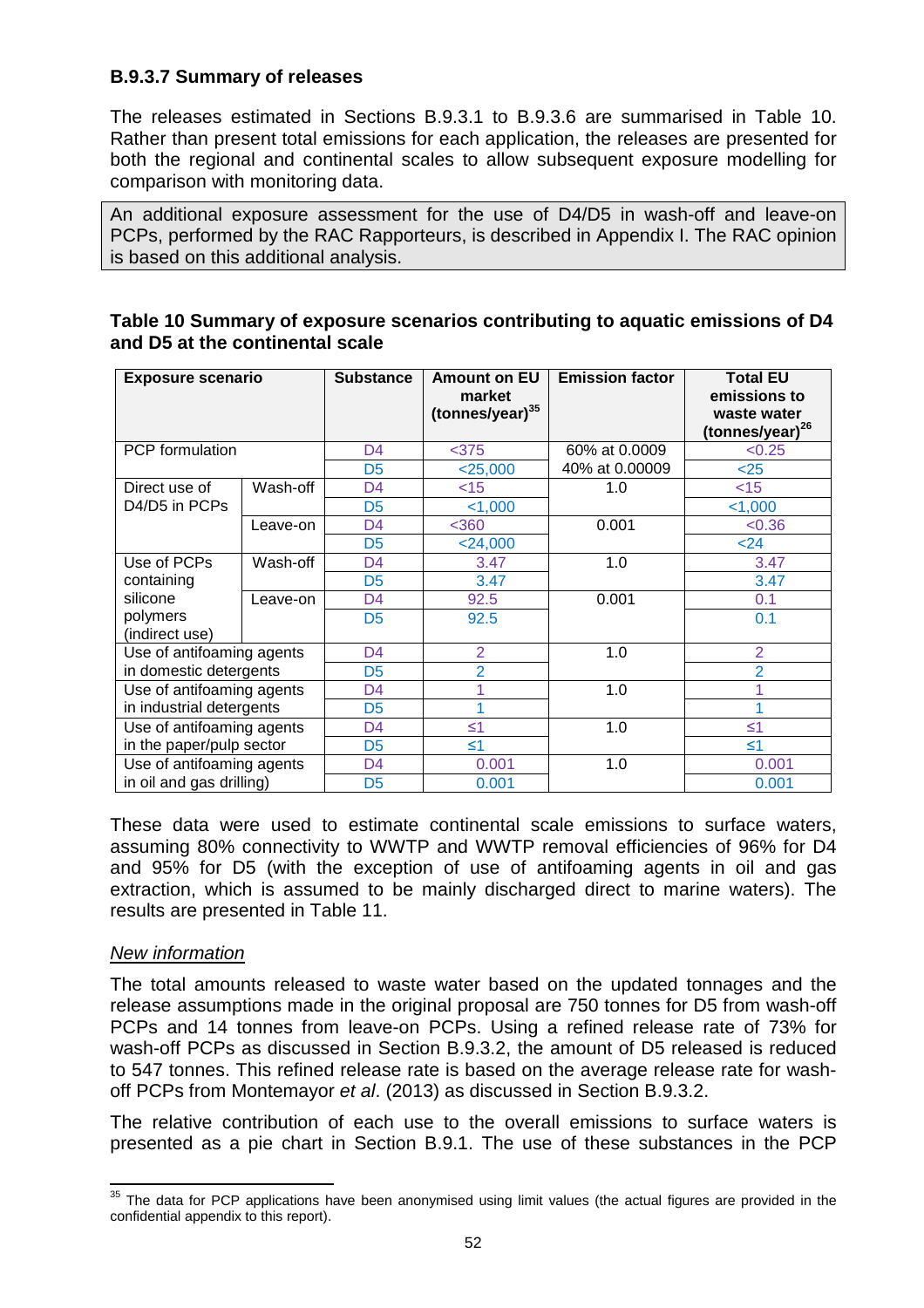sector accounts for 99.5 per cent of D5 and 80 per cent of D4 emissions to the aquatic environment. The contribution of wash-off PCPs is 97 per cent for D5 and 78 per cent for D4. This is the most significant sector and the one being considered in the restriction proposal.

| <b>Application</b> |                                            | <b>Percentage of total</b><br>D4 emission | <b>Percentage of total</b><br><b>D5 emission</b> |  |
|--------------------|--------------------------------------------|-------------------------------------------|--------------------------------------------------|--|
|                    | <b>PCP</b> formulation                     | 1.8                                       | 2.8                                              |  |
| Direct use         | Wash-off PCP                               | 59.9                                      | 93.8                                             |  |
|                    | Leave-on PCP                               | 1.6                                       | 2.5                                              |  |
|                    | Wash-off PCP                               | 16.8                                      | 0.4                                              |  |
|                    | Leave-on PCP                               | 0.5                                       | 0.0                                              |  |
| Indirect           | Antifoaming agent for domestic detergent   | 9.7                                       | 0.2                                              |  |
| use                | Antifoaming agent for industrial detergent | 4.9                                       | 0.1                                              |  |
|                    | Antifoaming agent for pulp/paper           | 4.9                                       | 0.1                                              |  |
|                    | Antifoaming agent for oil & gas            | 0.0                                       | 0.0                                              |  |
| <b>Total</b>       |                                            | 100                                       | 100                                              |  |

**Table 11 Estimated total emissions of D4 and D5 to surface waters<sup>36</sup>**

## New information

The relative contributions based on the updated tonnages (and revised release rates) are broadly similar and do not change the conclusions (see the sensitivity analysis reported in Appendix B.7 for further details).

The contribution of silicone antifoams in detergents to overall emissions to surface waters is <1 per cent for D5 and ca. 15 per cent for D4, although the magnitude is the same for both substances. This scenario is therefore currently of low relevance in the context of this restriction proposal, and could be addressed through voluntary action by the relevant industrial stakeholders to reduce the level of impurities in the silicone antifoams.

The contribution of silicone antifoams in the pulp and paper sector to overall emissions to surface waters is <1 per cent for D5 and ca. 5 per cent for D4, although the magnitude is the same for both substances. This scenario is therefore currently of low relevance in the context of this restriction proposal, and could be addressed through voluntary action by the relevant industrial stakeholders to reduce the level of impurities in the silicone antifoams.

The contribution of silicone antifoams in the oil and gas sector to overall emissions to surface waters is negligible.

## **B.9.3.8 Comparison of release estimates with monitoring data**

## Estimation of surface water concentrations

As the release estimates are built on a number of assumptions, it is relevant to compare the resulting predicted environmental concentrations (PECs) with available monitoring data as a reality check. Given that the consumer and professional use of PCPs is by far the largest contributor to overall emissions for both D4 and D5, for simplicity this is the only part of the life cycle considered for this purpose.

j  $36$  The emissions data are provided in the confidential appendix.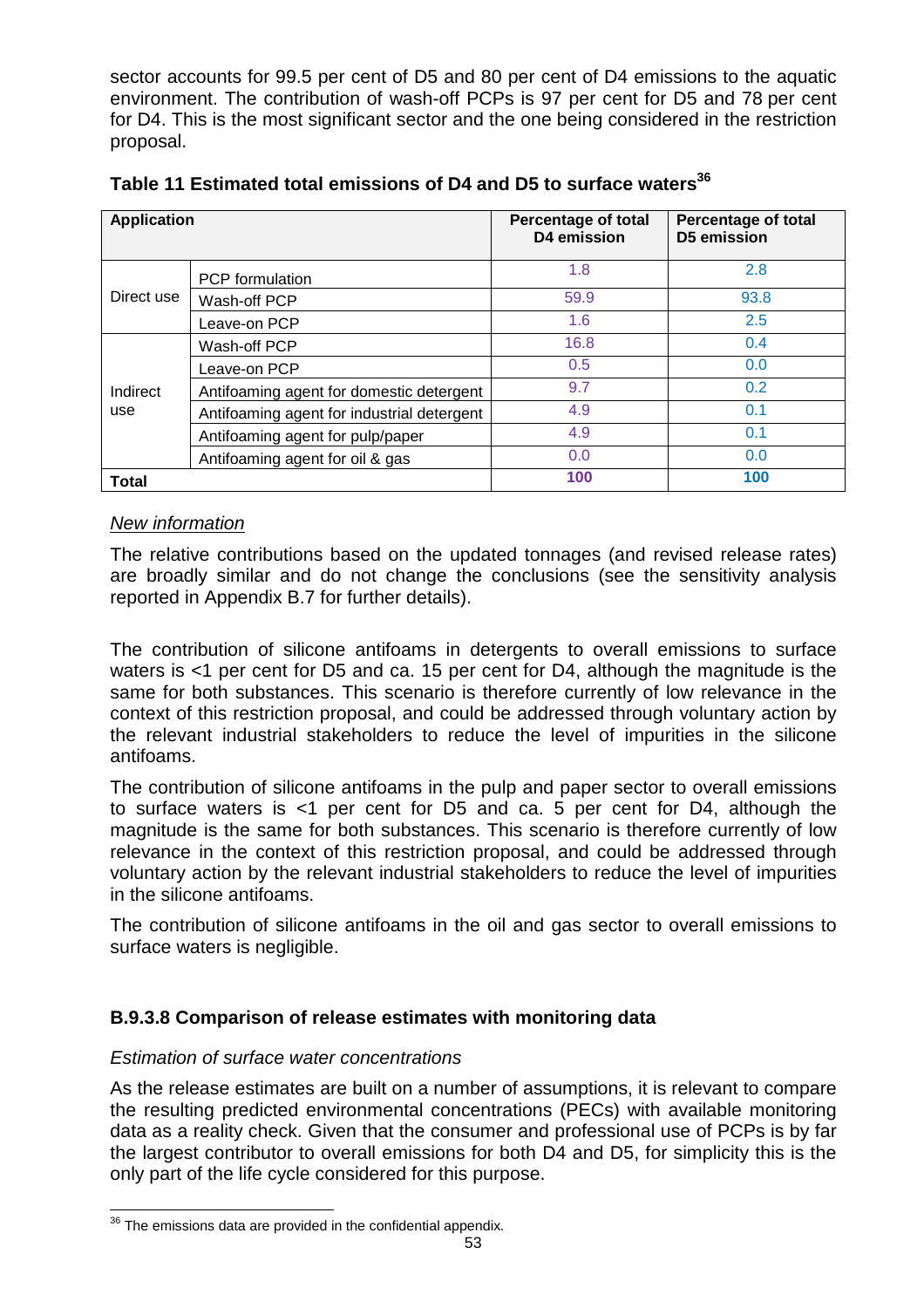The total amount of PCPs released to waste water at the continental scale is <20 tonnes/year for D4 and <1,000 tonnes/year for D5 (from direct wash-off and leave-on and polymer wash-off and leave-on scenarios) (Table 10).

As it is likely that the use of PCPs is spread evenly across the EU, regional releases are most relevant, and these are assumed to be 10 per cent of the overall emissions to waste water<sup>37</sup>, i.e. <2 tonnes/year for D4 and <100 tonnes/year for D5. Release is assumed to occur over 365 days a year, and the region has a population of  $2 \times 10^7$  inhabitants (ECHA, 2012). There is therefore a release to waste water of ca. 0.22 mg/capita/day for D4 and ca. 12 mg/capita/day for  $D5^{38}$  from the use of PCPs (including direct uses and impurities in polymers). A 'standard' WWTP in the EU is assumed to serve a population of 10,000 inhabitants, with a flow rate of 2,000  $m^3/d$ . ECHA (2012) recommends using an additional factor of 4 to take into account geographical or temporal peaks in use and release of a substance.

PECs for D4 and D5 have been calculated using the EUSES v2.1 environmental exposure model. PECs for surface freshwater (total and dissolved concentrations) and freshwater sediment are shown in Tables 12 and 13 for D4 and D5, respectively.

#### **Table 12 Continental and regional PECs for D4**

| <b>PEC</b>                       | <b>Continental</b> | <b>Regional</b> | Local <sup>39</sup> |
|----------------------------------|--------------------|-----------------|---------------------|
| Surface water (total) (ng/L)     | 0.21               |                 | 22.64               |
| Surface water (dissolved) (ng/L) | ).21               |                 | 22.64               |
| Sediment (µg/kg wet weight (ww)) | 0.11               | 0.95            | 8.39                |

### **Table 13 Continental and regional PECs for D5**

| <b>PEC</b>                       | <b>Continental</b> | Regional        | Local <sup>40</sup> |
|----------------------------------|--------------------|-----------------|---------------------|
| Surface water (total) (ng/L)     |                    |                 | .237                |
| Surface water (dissolved) (ng/L) |                    |                 | .237                |
| Sediment (µg/kg ww)              |                    | 52 <sup>4</sup> | 3.985               |

The calculations demonstrate that sediments are an important sink for D5 in the aquatic environment (due to its high hydrophobicity; D4 is more volatile).

#### New information

Assuming a lower release rate of 73% for wash-off PCPs and the updated tonnage the results in PECs for D5 of the same order of magnitude (i.e. around 1 µg/L for surface waters and 3  $\mu$ g/kg ww for sediment at the local scale)<sup>41</sup>.

Comparison with measured concentrations

j  $37$  It is noted that the Registrants used 5% for the regional emissions, based on a specific environmental release category. The dossier submitter has not assessed whether this is an appropriate value to replace the default value (10%) recommended in the ECHA guidance.

<sup>&</sup>lt;sup>38</sup> The annual average consumption of D5 in PCPs in Canada was reported as 0.10 kg/capita/year or 283 mg/capita/day (Canadian Siloxane D5 Board of Review, 2011). The annual average exposure of D5 in PCPs in Canada was reported as 0.02 kg/capita/year or 53.7 mg/capita/day (Canadian Siloxane D5 Board of Review, 2011). This covers both wash-off and leave-on PCPs. The lead Registrant derived a use figure of 0.024 kg/capita/year for wash-off products (based on an indicative total use of approximately 9,000 tonnes) in the EU. Assuming 100% release, this is equivalent to 66 mg/capita/day.

 $39$  This figure is a total of all the PCP uses; both wash-off and leave on.

 $40$  This figure is a total of all the PCP uses; both wash-off and leave on.

<sup>&</sup>lt;sup>41</sup> The surface water PECs are 80 ng/L and 917 ng/L at the regional and local scales, respectively. The sediment PECs are 387 µg/kg ww and 2,953 µg/kg wwat the regional and local scales, respectively.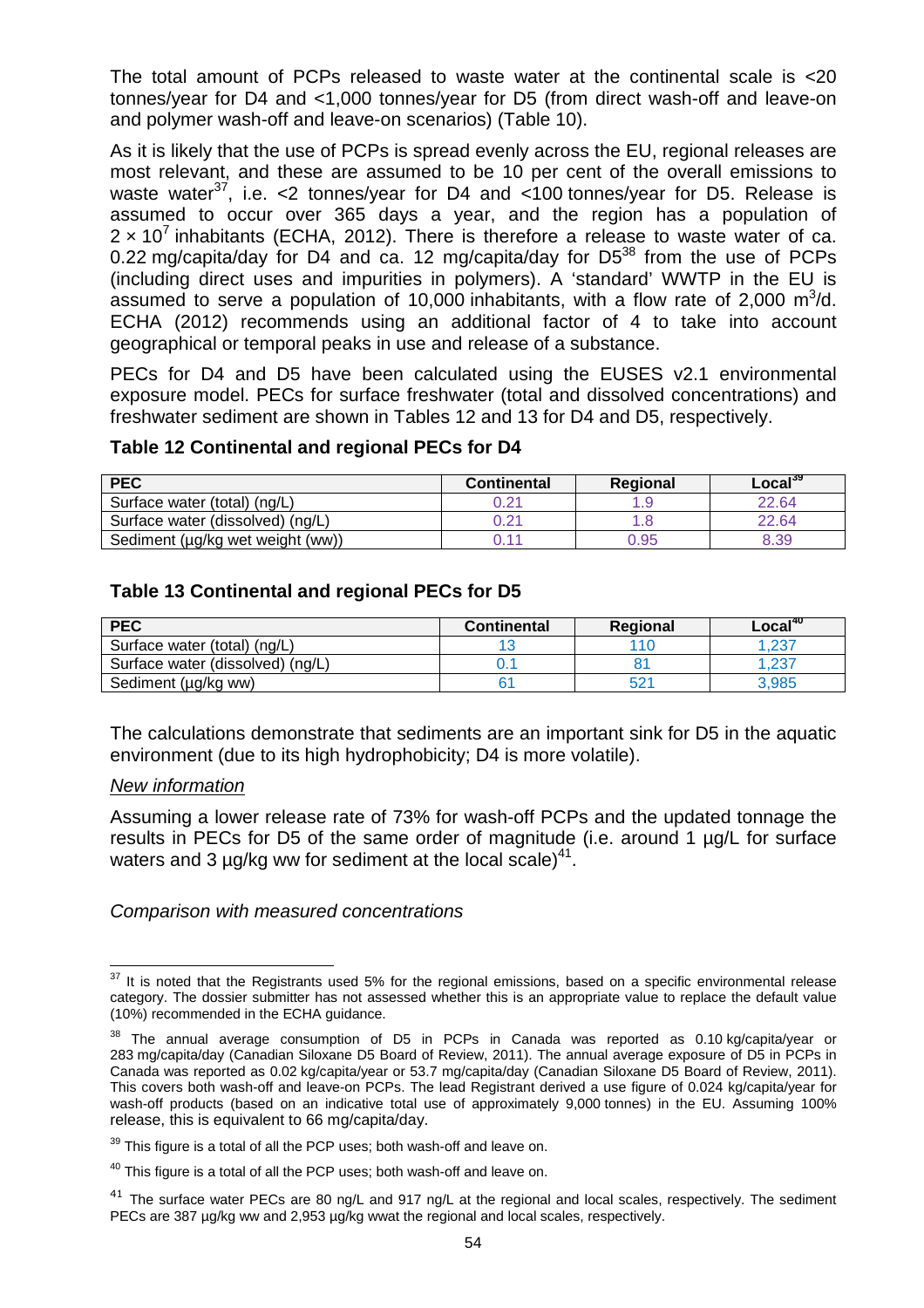There are relatively few reliable measurements for either D4 or D5 in the European surface freshwater environment from recent years. However, where measurements have been made they have generally been in waters receiving WWTP effluents (see Appendix B.3 for further details). It is important to note that the measured data might not fully reflect the emission scenario that has been modelled (which is based on recent tonnage information). In addition, it is often unclear whether sampling points are broadly equivalent to the location, population size and level of dilution that has been modelled<sup>42</sup>. The treatment type and dissolved organic matter content of the influent will also affect removal efficiency, and the results also sometimes exceed the measured solubility in pure water, which provides an additional complication. Direct comparison of the PEC with the monitoring data is therefore inappropriate and only broad statements can be made.

D5 concentrations in receiving waters have been reported for 15 sites from three studies. Wang et al. (2013a) collected samples in Canada, so their findings might not be directly comparable with the EU (e.g. due to differences in wastewater treatment practice and environmental conditions). However, given the scarcity of data they are considered to be broadly representative, as uses of PCPs containing these substances are likely to be similar in North America and Europe (as suggested by the per capita usage/release amounts mentioned in Section B.9.3.8). Sparham et al. (2008) collected samples from the River Great Ouse and the River Nene in the UK and Kaj et al. (2005b) collected samples from the Nordic countries. Limits of detection were in the order of 10 – 15 ng/L, and D5 was detected in approximately half of the samples. The highest concentration reported is over 1 µg/L (1,000 ng/L), although the majority of the measured results were between 30 and 300 ng/L.

The predicted regional concentration in freshwater is approximately 100 ng/L, which is consistent with the measured D5 concentrations at a number of sites that were receiving WWTP effluents. The predicted local concentration in freshwater is approximately 1,237 ng/L, which is close to the upper end of the monitored range. The reasons for this are unclear, but there is more discussion on this in the sensitivity analysis in Section B.9.4.

D4 concentrations in receiving waters have been reported for 13 sites from two studies (Wang et al., 2013a and Kaj et al. 2005b, with samples taken from Canada and the Nordic countries, respectively). At almost half of these sites the D4 concentrations in the water were below the limit of detection of 4.5 ng/L (4 sites), or 30 ng/L (2 sites); the remaining seven sites had D4 concentrations ranging from 10 to 23 ng/L. The predicted regional concentration in freshwater is approximately 2 ng/L, which is below the limit of detection for half of the sites. However, measured concentrations are approximately one order of magnitude higher at other sites, which presumably reflects the higher usage of D4 in PCPs in previous years compared to now. The predicted local concentration in freshwater is approximately 20 ng/L, which is within the monitored range.

A larger number of measurements have been reported for the sediments of rivers receiving WWTP effluents (64). Direct comparison with predicted concentrations is not possible, because the levels depend on the organic carbon content of the sediment (and conversion from wet weight to dry weight, where necessary, requires knowledge of the actual water contents of the sediments). Sites could also be influenced by a number of sources, some of which could be historical and no longer relevant (which is important given the persistence of these substances in sediment).

D5 concentrations were not quantifiable at approximately three quarters of the sites. The median reported sediment concentration was 0.04 mg/kg dw, which is lower than

 $\overline{\phantom{a}}$  $^{42}$  The local surface water PEC represents the concentration at the edge of the effluent mixing zone of a "standard" WWTP serving a population of 10,000, with the effluent diluted by a factor of ten.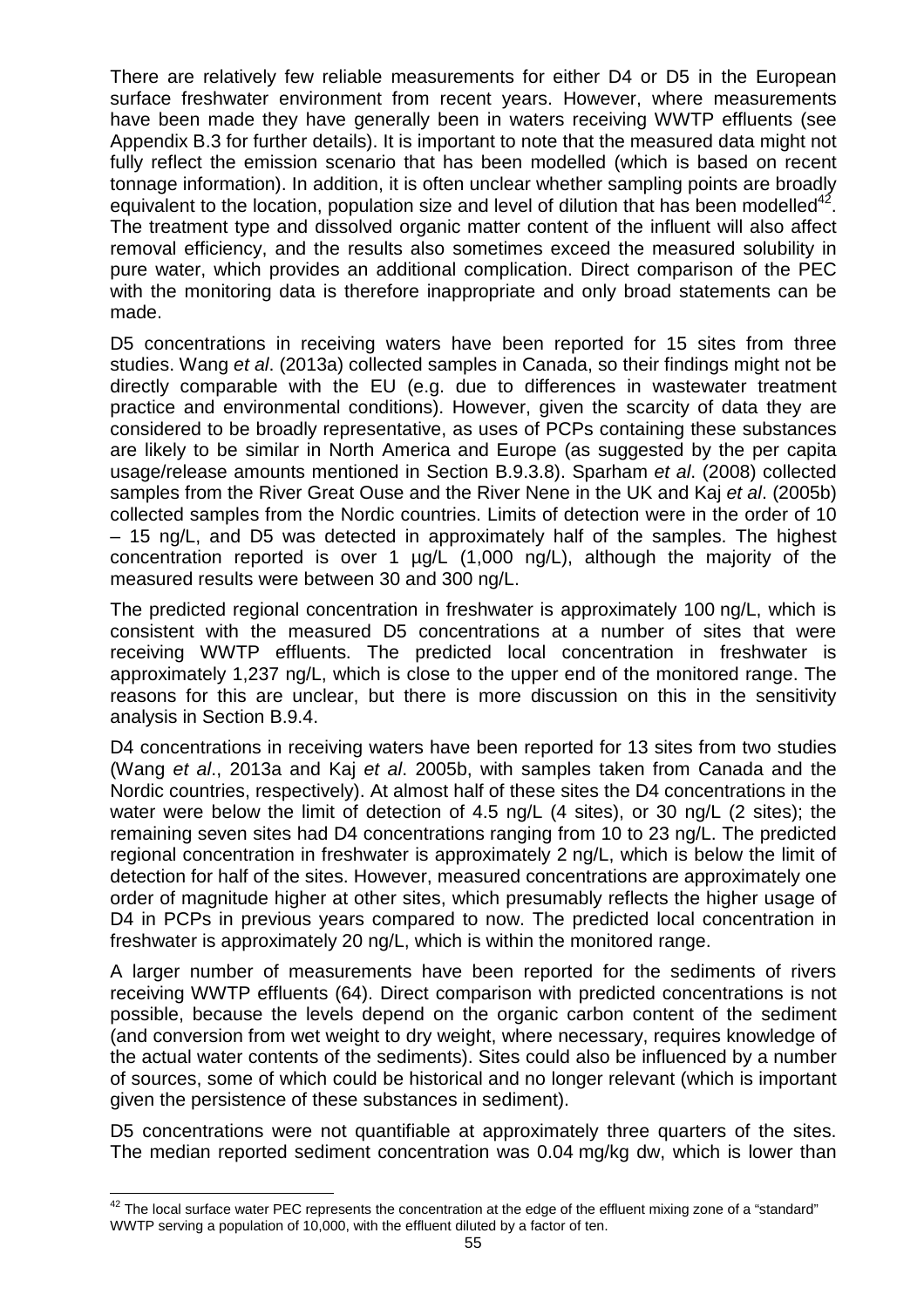the regional predicted concentration for D5 in sediment of approximately 0.25 mg/kg dw (0.5 mg/kg ww). The  $75<sup>th</sup>$  percentile concentration of 0.225 mg/kg dw is also lower, but much closer to the predicted concentration, which suggests that the prediction lies within the range of observed concentrations.

A similar situation is also seen for the measured and predicted concentrations of D4 in the sediments of rivers which receive WWTP effluents. D4 was detectable in approximately half of the samples (limit of detection 1.5 to 22 µg/kg dw), although the median measured concentration was below the limit of detection of 22 µg/kg dw. This is consistent with the predicted regional D4 concentration in sediment of approximately  $0.5 \mu$ g/kg dw (1  $\mu$ g/kg ww).

In conclusion, the predicted concentrations of D4 and D5 in the freshwater environment are comparable to the measured concentrations observed in the limited number of available monitoring studies. This suggests that the emission scenarios that they are based on are fairly reliable. Both measurements and model predictions indicate that sediments are an important sink for D4 and D5 in the environment.

### New information

The predicted concentrations calculated using the revised tonnages and release rates are broadly similar and do not change the conclusions (see Appendix B.7 for further details).

## **B.9.4 Sensitivity analysis**

There are a number of uncertainties in the exposure assessment, and these can be considered on a qualitative or quantitative basis depending on the level of information available. The overall calculation is as follows:

Release to waste water  $=$  tonnage used in wash-off PCPs x percentage release to water during PCP use/100 Release to surface water = [release to waste water x WWTP release fraction to water x percentage WWTP connection rate/1001 + Irelease to waste water  $x$  (100 – percentage WWTP connection rate/100)]

The variables are therefore:

• Tonnage used in wash-off PCPs [assumed: < 1,000 tonnes/year]: As discussed in Section B.9.3, the tonnage is uncertain, but has been based on the best available information. There appears to be a gradual downward trend in use in wash-off PCPs, although the driver for this is unclear and if regulatory pressure were removed, an increase could occur. There is insufficient information to allow a quantitative uncertainty analysis to be performed, but any percentage change in the tonnage would affect the release to waste water in direct proportion.

The updated tonnage has been used in a refined assessment as detailed in the sensitivity analysis reported in Appendix B.7. Whilst this reduces much of this uncertainty it does not necessarily eliminate it entirely.

• Percentage release to water during PCP use [assumed: 100%]: The assumption of 100% is clearly a worst case, and in practice it is likely to be lower (one study suggesting around 75% for one product type; see Section B.9.3.2). However, exactly how much lower will depend on the releases from different product types,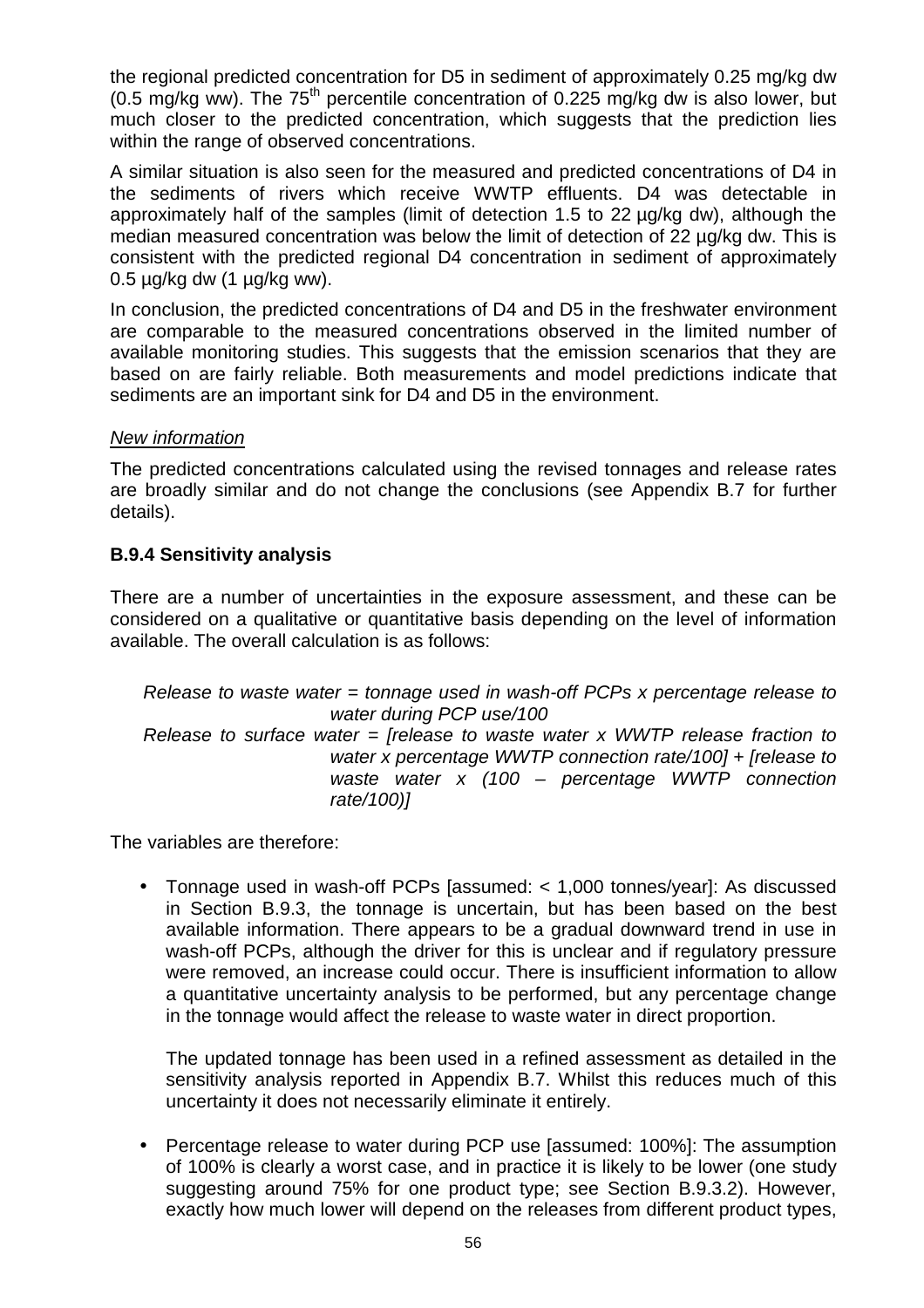and their relative use volumes. This information is not currently available. As for tonnage, any percentage reduction in release during PCP use will be directly proportional to the change in release to waste water.

As discussed in the sensitivity analysis reported in Appendix B.7, a refined assessment using a release rate of 73% for wash-off PCPs has been performed following discussions at the Risk Assessment Committee. Modified release rates for leave-on PCPs have also been considered.

- WWTP release fraction to water [assumed: ca. 0.05 for both substances]: As explained in Section E.1.1, there could be improvements in WWTP efficiency that could lead to an even higher level of removal than currently assumed. However, the available information does not allow this to be modelled and the costs are also unknown. It is also possible that some losses to air could occur within the sewerage network before the waste water arrives at the WWTP, but there is no reliable information available to assess the relevance of this.
- Percentage WWTP connection rate [assumed: 80]: As explained in Section E.1.1, there is likely to be a general improvement in WWTP connectivity in urban areas in future years, which should reduce the amount of substance released direct to surface water untreated, which is a significant fraction of the overall amount. For example, a 10% improvement in connectivity is predicted to lead to a 40% reduction in surface water emissions.

This qualitative uncertainty analysis suggests that the releases used in this dossier may be slightly over-estimated, although the actual level of over-estimation cannot be established with any confidence. The dossier submitter has performed some further calculations based on the limited amount of WWTP influent concentration data available (see the sensitivity analysis reported in Appendix B.7). These lend additional support to the notion that wash-off PCPs are the most significant contributor to aquatic emissions, but also suggest some over-estimation of overall releases. The overall emissions to surface waters should decline by a significant percentage over time as WWTP connectivity is improved.

#### **B.9.5 Other sources**

There are no known natural sources of D4 and D5.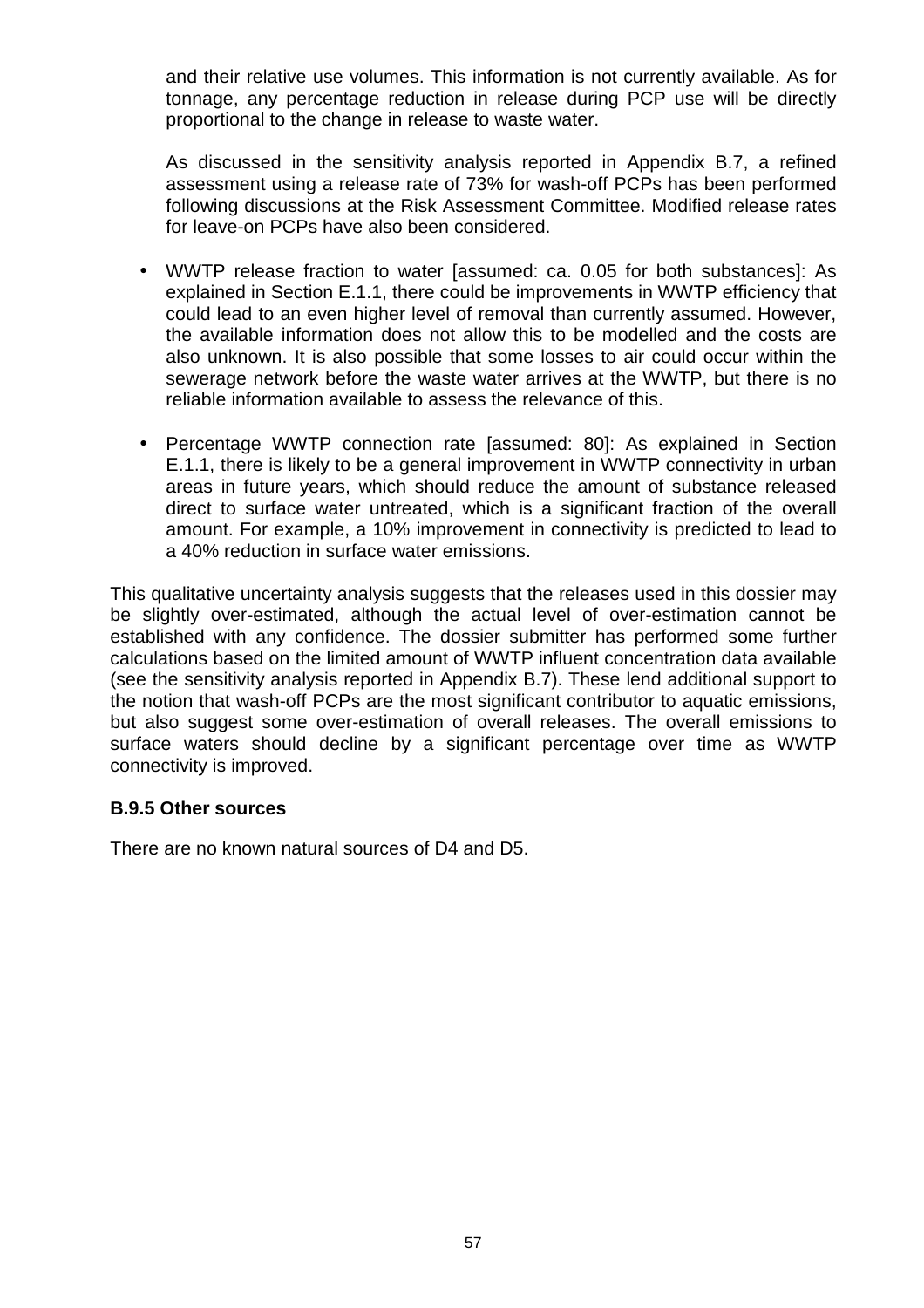### **B.10 Risk characterisation**

The key concern for D4 and D5 is their PBT/vPvB properties, which are a surrogate for unpredictable long-term exposure and effects in the environment, including in remote regions and long-lived species. In general, the risks of PBT/vPvB substances to the environment or to humans via the environment cannot be adequately addressed in a quantitative way by deriving PNECs due to the high level of uncertainty (e.g. over the relevance of laboratory studies for such long-lived substances). Therefore, a qualitative risk assessment has been carried out.

Exposure/emissions are used as a proxy for risk for PBT/vPvB substances when considering the cost-effectiveness and proportionality of the proposed restriction (Section E and F). A detailed analysis of releases and exposure potential is provided in Section B.9, with the findings presented in Tables 10 (for waste water) and 11 (for surface waters).

## **B.10.1 Human health**

Humans can be exposed to D4 and D5 in food (e.g. fish), drinking water, indoor and outdoor air (including dust) and by direct contact with products containing them. The most significant source is likely to be through dermal or oral contact from the use of PCPs by consumers. Under the Cosmetics Regulation (EC) No. 1223/2009, the published Scientific Committee on Consumer Safety (SCCS) opinion is that cyclomethicone (D4, D5 and D6) does not pose a risk for human health when used in cosmetic products (SCCS, 2010) (though a revised opinion is being drafted). On this basis, no further quantification of human health risk has been performed. However, by reducing risks for the environment, risks should also be reduced for people exposed via the environment.

### **B.10.2 Environment**

D4 and D5 are both manufactured in the EU, and also imported as substances (on their own or in mixtures) and in articles. They are released from the formulation and processing stage ("production"), the service life of products and articles and from the waste stage (recycling, landfilling and incineration). These substances partition significantly to air, and re-deposition appears to be a relatively insignificant process. The focus is therefore on releases to the aquatic environment, since this is where the environmental risks are likely to be greatest (controls on aquatic emissions will also reduce emissions to land via sewage sludge spreading).

Since a PNEC is not relevant, no risk characterisation ratios can be produced.

The total releases to EU surface waters are estimated to be 4.7 tonnes/year for D4 and 205 tonnes/year for D5, respectively. The use of D4 and D5 in PCPs is widespread, so emissions can be expected across the EU and they can be found in aquatic biota in many locations. Releases from the use of wash-off PCPs are estimated to contribute 95 per cent of the total emissions for D5 (195 tonnes/year), and 63 per cent for D4 (ca. 3 tonnes/year). This use is considered to represent the greatest level of environmental risk for these substances.

Monitoring data are not sufficiently complete to allow any analysis of trends in environmental levels, but provide some support that the estimated releases are reasonably realistic.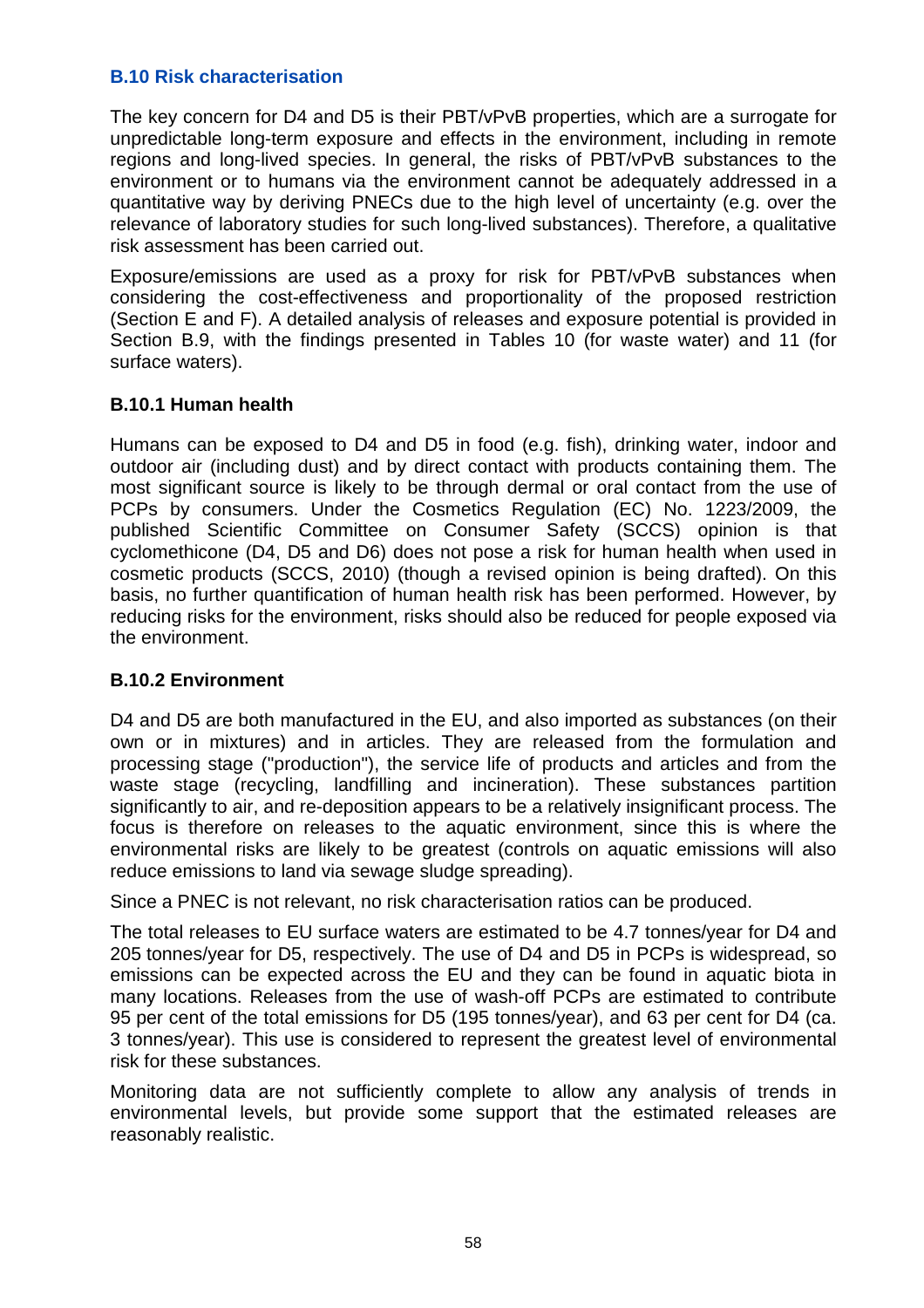### **B.11 Summary on hazard and risk**

The hazard and risk of the use of D4 and D5 as an ingredient or impurity in wash-off PCPs are summarised as follows:

- D4 meets the definition of a PBT/vPvB substance in accordance with Annex XIII of the REACH Regulation, and thereby fulfils the criteria in Articles 57(d) and (e) of REACH.
- D5 meets the definition of a vPvB substance in accordance with Annex XIII of the REACH Regulation, and thereby fulfils the criteria in Articles 57(e) of REACH.
- Environmental exposure of D4 and D5 is widespread, and the recommendations in the REACH Registrants' CSRs are inadequate to minimise emissions.
- Air emissions are not considered to be of concern, but risks arise from surface water emissions, which are currently estimated at <5 tonnes/year for D4 and  $<$ 500 tonnes/year for D5, respectively, as the EU baseline<sup>43</sup>.
- Total emissions to wastewater are predominantly associated with the use of washoff PCPs (78 per cent for D4 and 97 per cent for D5), rather than other product types. This use is considered to represent the greatest level of environmental risk for these substances, especially as releases from some of the other uses might be overestimated.

j  $43$  The actual emission figures are provided in the confidential appendix.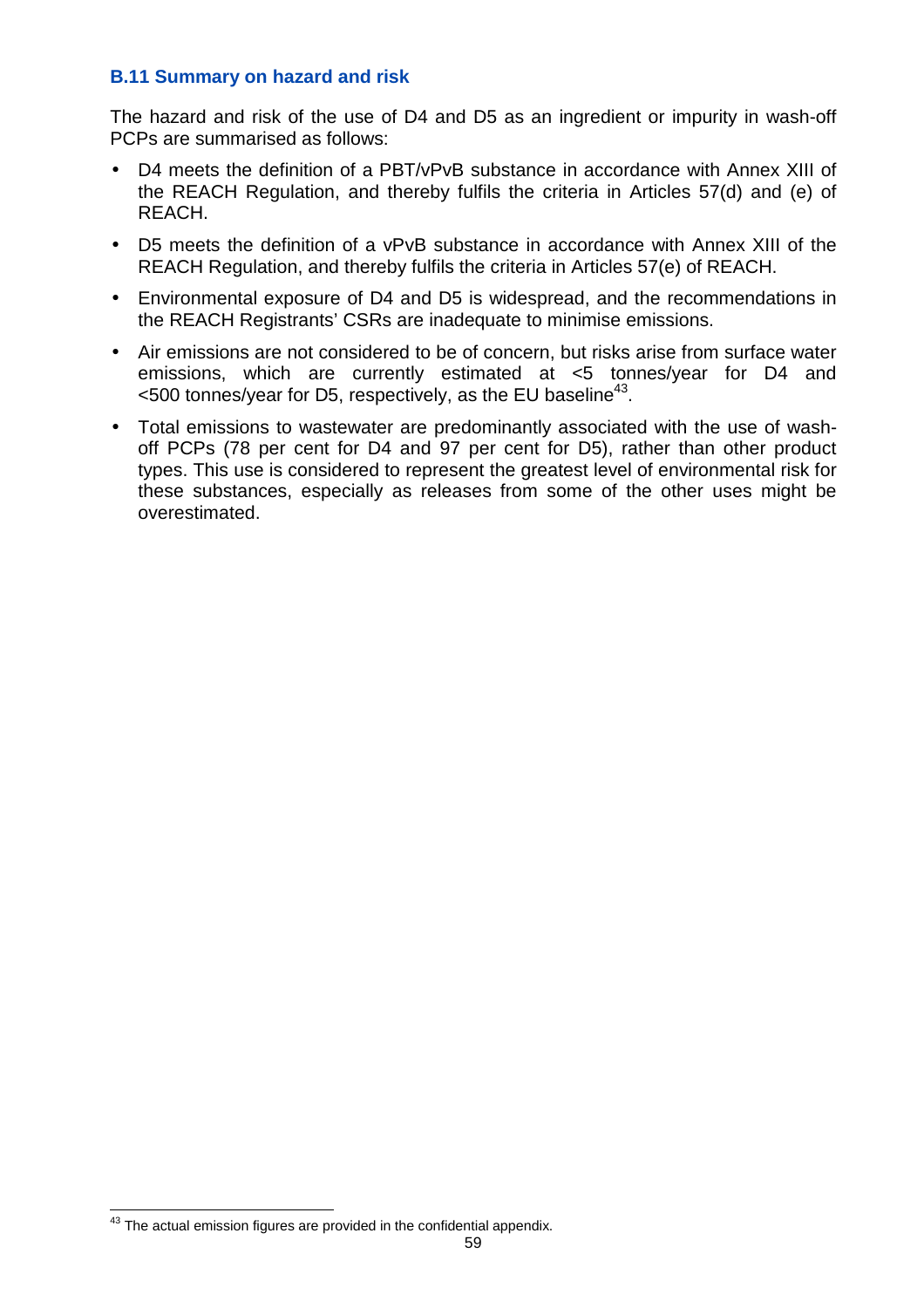## **C. Available information on alternatives**

## **C.1 Identification of potential alternative substances and techniques**

This assessment focuses on the technical and economic feasibility of alternative substances to D4 and D5 in wash-off PCPs. The dossier submitter has not attempted to address different techniques by which the end-result of using wash-off PCPs could be produced.

Stakeholder consultation (AMEC, 2013h) identified up to around thirty substances that could potentially be used as alternatives to D4 and D5 in  $PCPs<sup>44</sup>$ . It is clear that this list is not fully comprehensive and it was also constrained by an apparent focus on substitution for leave-on, rather than wash-off, products.

## **C.2 Assessment of alternatives**

The detailed assessment of potential alternatives is presented in Appendix C.

## **C.2.1 Availability of alternatives**

No information has been provided by stakeholders about the future availability of potential alternatives. Therefore, market availability was assessed by checking registrations under REACH. Alternatives for which registration has been completed were considered to be commercially available, and the tonnage band indicates the relative level of supply. Substances without a registration can be considered to be less readily available in the quantities required for the wash-off PCP market, although they may still be used or could become significant in the longer term. It should be noted that polymeric potential alternatives are unlikely to be registered but may be available in significant amounts.

## **C.2.2 Human health risks related to alternatives**

Human health considerations for the constituents of wash-off PCPs are regulated under EU cosmetics legislation, which constrains the consumer use of substances with particular human health-related hazardous properties. This section therefore focuses on environmental hazard classification under the CLP Regulation and (potential) PBT/vPvB properties (although information on human health classification is included in Appendix C for completeness). The data were obtained from public information on the ECHA website.

## **C.2.3 Environment risks related to alternatives**

Conclusions on the environmental properties of potential alternatives are summarised in Table 14. Some of these substances will shortly be undergoing Substance Evaluation under REACH, and another is subject to a PBT screening analysis. Definitive hazard property information is also unavailable in some cases. Therefore, no definitive conclusions on their hazard profile can be reached for the time being.

## **C.2.4 Technical and economic feasibility of alternatives**

Conclusions on the technical and economic feasibility of potential alternatives are summarised in Table 14.

j  $44$  D5 is currently the principal substitute for D4 in PCPs, and this was not considered.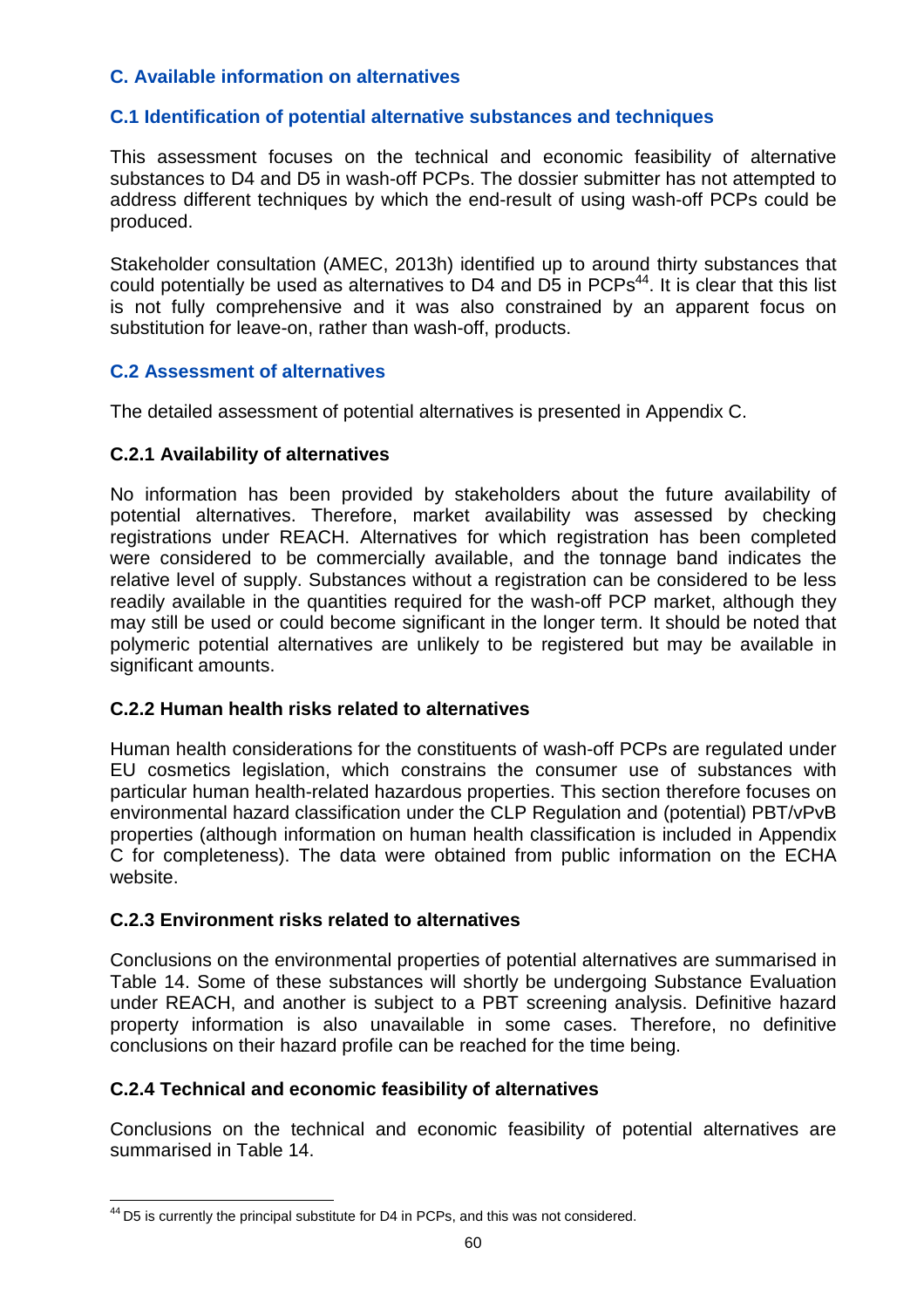Colipa-CTPA (2011a) states that D5 is preferred for PCPs because it:

- acts as a hydrophobic solvent/dispersant for silicone polymers and other PCP ingredients,
- has high skin compatibility, and is tasteless, odourless and colourless,
- evaporates very easily from hair and skin (in a matter of hours at room temperature, or more quickly with hair dryers),
- has low surface tension, allowing it to spread rapidly on skin and hair (and thereby deliver other PCP ingredients in a uniform manner), and
- has low chemical reactivity in acidic or aqueous products, can withstand processing temperatures up to 80 ºC, and provides a product shelf-life of up to three years.

The dossier submitter presumes that D4 offers similar benefits. In addition, D4 and D5 have excellent packaging compatibility and low ozone-formation potential.

AMEC (2013h) provides further information about the technical feasibility of alternatives, although this is almost entirely related to leave-on PCPs. They indicate that there is no single individual substance that can act as a universal one-for-one drop-in replacement for D4 or D5 in all PCPs in which they are currently used. For some products, a mixture of two or more substances may be required to provide a similar level of functionality. Nevertheless, products containing D4 and/or D5 only account for about 36% of PCPs in terms of EU market value. More importantly, only around 4% of the D4/D5 used in this sector is actually used in rinse-off<sup>45</sup> PCPs. Therefore it is clear that no major wash-off PCP group (shampoos, conditioners, shaving products, etc.) is completely dependent on their presence. It also means that there are many wash-off PCPs available that can deliver the intended function (e.g. hair washing) without containing D4 or D5.

The composition of PCPs that have been reformulated to remove D4 and D5 is likely to vary significantly between product groups. It is also complicated by the large range of concentration that may be used in a particular type of PCP. For example, the D4/D5 concentration in wash-off hair care products ranges from 0.1 to 75% w/w (the higher value is for a small number of products; the median is actually 2% w/w). Individual formulations might also be subject to trade secrecy. This makes it difficult to analyse alternative substances in terms of their technical and economic feasibility. It seems likely that reformulation would require more time and effort than if it were simply the replacement of D4/D5 by one single ingredient, especially as the success of any particular PCP depends on consumer satisfaction. The time needed for reformulation may also vary between companies and product types.

On the other hand, product diversity in the wash-off PCP sector is high, with a large amount of product turnover as new brands and formulations are brought to the market. According to EC (2008), around 20 – 30% of PCPs are reformulated every year (although much of this might involve minor modifications). As mentioned above, the major wash-off PCP groups are not completely dependent on the presence of D4 or D5. The main trade associations have known about UK government interest in regulating the use of these substances for a number of years, so individual companies will almost certainly have been investigating different reformulation strategies, and some may already have removed D4 and D5 from their products. The PCP industry has been aware of pressure to find substitutes for D4 and D5 since at least 2009, as indicated by stories in the trade press<sup>46</sup>. Indeed, a number of wash-off PCPs are now advertised as

 $\overline{\phantom{a}}$  $^{45}$  See Section E for an explanation of how this term differs from "wash-off".

<sup>&</sup>lt;sup>46</sup> For example, http://www.personalcaremagazine.com/Story.aspx?Story=9021 (dated November 2011),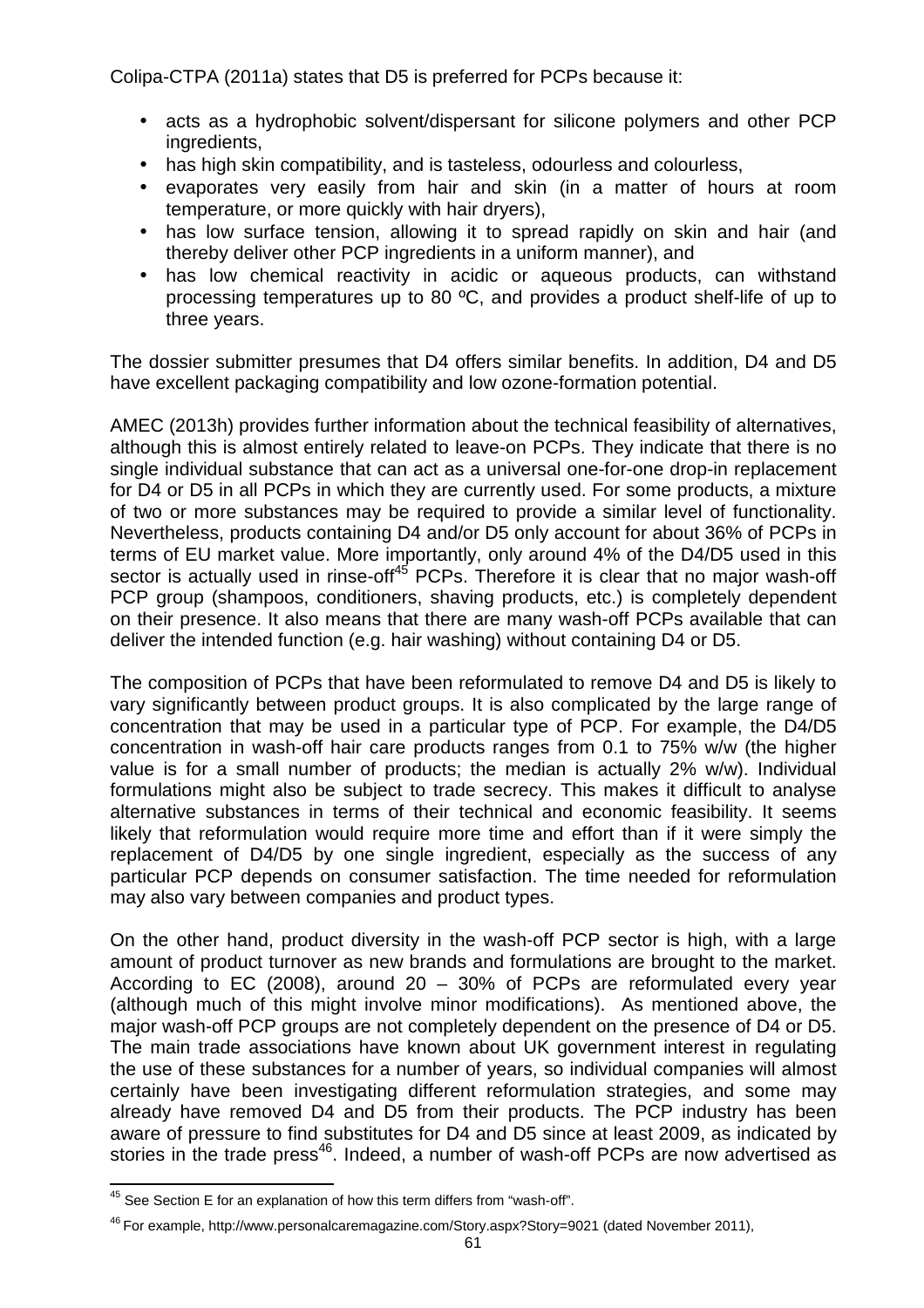'silicone-free', although it is not clear if this relates to specific silicon-containing substances (e.g. polymers). Market trends are also a factor.

Most of the potential alternatives identified in AMEC (2013h) are available on the market, but it is not known whether they would be available in sufficient quantities to replace D4 and D5 in wash-off PCPs.

The assessment of economic feasibility is also limited by lack of information on relative prices and required loading rates (i.e. concentration needed to achieve the functional requirement) of the alternatives. The dossier submitter obtained price-related information mainly from AMEC (2013h), supplemented by marketing literature and to some extent internet market places (alibaba.com). It has not been possible to confirm the prices presented in the internet market places. Substitution cost calculations and cost-effectiveness estimates ( $\epsilon$  per kg of emission reduced) are presented in Section F based on a range of assumptions regarding required 'use ratio' loading rates. Information is not available about changes to production processes.

## **C.3 Conclusions**

At present, stakeholder input suggests that there are generally no drop-in one-for-one replacements for D4 and D5 in the wash-off PCPs that currently contain them. A range of potential alternatives have been identified which may contribute to technical solutions for some wash-off PCP types. Their relative environmental concerns vary, and in some cases hazard property data are incomplete or subject to ongoing regulatory scrutiny. Whilst some have potential (as yet unconfirmed) concerns about PBT properties, the intrinsic properties of others appear to be of less environmental concern than D4 and D5.

In general, many alternatives appear to be more costly and/or less available than D4 or D5, but this is not necessarily the case for all. There is insufficient information to provide a relative ranking of technical and economic feasibility of the potential alternatives (e.g. in terms of required loadings, prices and the potential research and development activities or process changes needed). However, it appears likely that the supply volume of key alternatives would increase, with a reduction in price accordingly. It is also important to bear in mind that products containing D4 and/or D5 only account for a small percentage of the wash-off PCP market in the EU, and no major wash-off PCP group (shampoos, conditioners, shaving products, etc.) is completely dependent on their presence.

In summary, whilst the market reaction to the removal of D4 and D5 from wash-off PCPs cannot be predicted with certainty for the time being, the dossier submitter considers that substitution is both technically and economically feasible for many PCPs (although some specific products might be no longer viable), and could already have started. This conclusion is subject to revision in the future should additional reliable information on the intrinsic properties and/or technical and economic feasibility of alternative substances become available.

i, https://pubs.acs.org/cen/coverstory/89/8918cover.html (dated May 2011) and http://www.surfatech.com/pdfs/D5%20Article.pdf (dated 2009).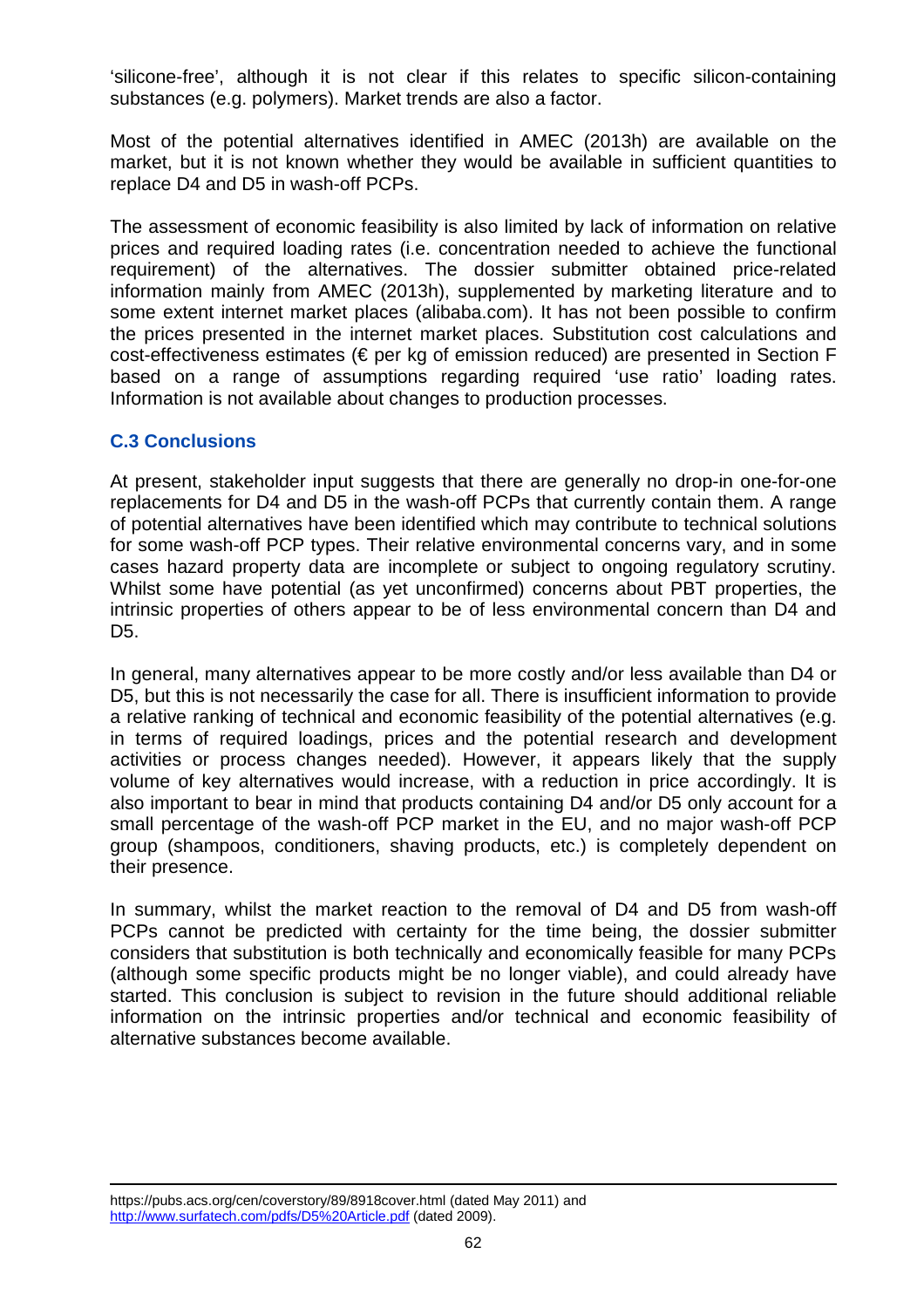## **Table 14 Conclusion on the environmental hazard profile of some potential alternatives to D4 and D5 and their technical and economic feasibility for use in wash-off PCPs**

| No.            | <b>Substance</b>                                                                                                                                                                             | <b>CAS No.</b>                                                                         | <b>REACH</b> | <b>Environmental hazard profile</b> |                                                                                                | <b>Technical</b>                                                              | <b>Economic</b>                                                                      |
|----------------|----------------------------------------------------------------------------------------------------------------------------------------------------------------------------------------------|----------------------------------------------------------------------------------------|--------------|-------------------------------------|------------------------------------------------------------------------------------------------|-------------------------------------------------------------------------------|--------------------------------------------------------------------------------------|
|                |                                                                                                                                                                                              |                                                                                        | registered?  | <b>CLP</b>                          | <b>PBT</b>                                                                                     | feasibility                                                                   | feasibility                                                                          |
|                | Linear volatile methylsiloxanes, including PDMS,<br>dimethicone, L2, L3, L4, L5, etc. [N.B. this covers a<br>range of substances and polymers sharing a<br>common structural repeating unit] | 107-46-0, 107-<br>51-7, 141-62-8,<br>141-63-9, 9006-<br>65-9, 9016-00-6,<br>63148-62-9 | Y            | Aq Ac 1 (L2),<br>otherwise NC       | $L2 - L5$ are on<br>CoRAP due to PBT<br>concerns; polymeric<br>substances may<br>contain D4/D5 | Y; may require<br>changes in the<br>production process<br>due to flammability | Higher price,<br>though some<br>similar; some may<br>be supplied in lower<br>amounts |
| $\mathfrak{p}$ | Dodecamethylcyclohexasiloxane (D6)                                                                                                                                                           | 540-97-6                                                                               | Y            | <b>NC</b>                           | Potential vPvB but<br>awaiting data;<br>contains D4/D5                                         | Y                                                                             | No information, but<br>likely to be similar<br>to D4/D5                              |
| 3              | Ethyl methicone                                                                                                                                                                              | 63148-54-9                                                                             | N            |                                     | Potential PBT<br>concerns, but<br>requires further<br>analysis                                 | $Y$ ?                                                                         | No information                                                                       |
| 4              | Neopentylglycol diheptanoate                                                                                                                                                                 | 68855-18-5                                                                             | Y            | $\overline{NC}$                     | N                                                                                              | Possibly?                                                                     | No information, but<br>supplied in lower<br>amounts                                  |
| 5              | PPG-3 benzyl ether ethylhexanoate                                                                                                                                                            | 1073606-36-6                                                                           | N            | <b>NC</b>                           | ${\sf N}$                                                                                      | Y for some types                                                              | No information                                                                       |
| 6              | Isodecyl neopentanoate                                                                                                                                                                       | 60209-82-7                                                                             | Y            | Aq Chr 1                            | $\mathsf{N}$                                                                                   | Y for some types?                                                             | Higher price;<br>supplied in lower<br>amounts                                        |
| $\overline{7}$ | Dicaprylyl carbonate                                                                                                                                                                         | 1680-31-5                                                                              | N            | Aq Ac 1?<br>Aq Ch 1?                | $\overline{N}$                                                                                 | Possibly?                                                                     | Higher or similar<br>price; supplied in<br>lower amounts                             |
| 8              | Dicaprylyl ether                                                                                                                                                                             | 629-82-3                                                                               | Y            | $\overline{NC}$                     | $\mathsf{N}$                                                                                   | Y for some types, in<br>combination with<br>other substances                  | No information, but<br>supplied in lower<br>amounts                                  |
| 9              | Hydrogenated polydecene.                                                                                                                                                                     | 68037-01-4                                                                             | Y            | $\mathsf{N}$                        | Some constituents<br>are potentially vPvB<br>- further analysis<br>needed                      | Possibly in<br>combination with<br>other substances?                          | No information, but<br>supplied in higher<br>amounts                                 |

Key: Y – Yes; N – No; Aq Ac – Aquatic Acute; Aq Ch – Aquatic Chronic; NC – not classified

Note: a) Even if technically feasible, it should be noted that the characteristics of a specific PCP may change if the alternative is used.<br>b) Price differences are categorised as lower, similar or higher. The price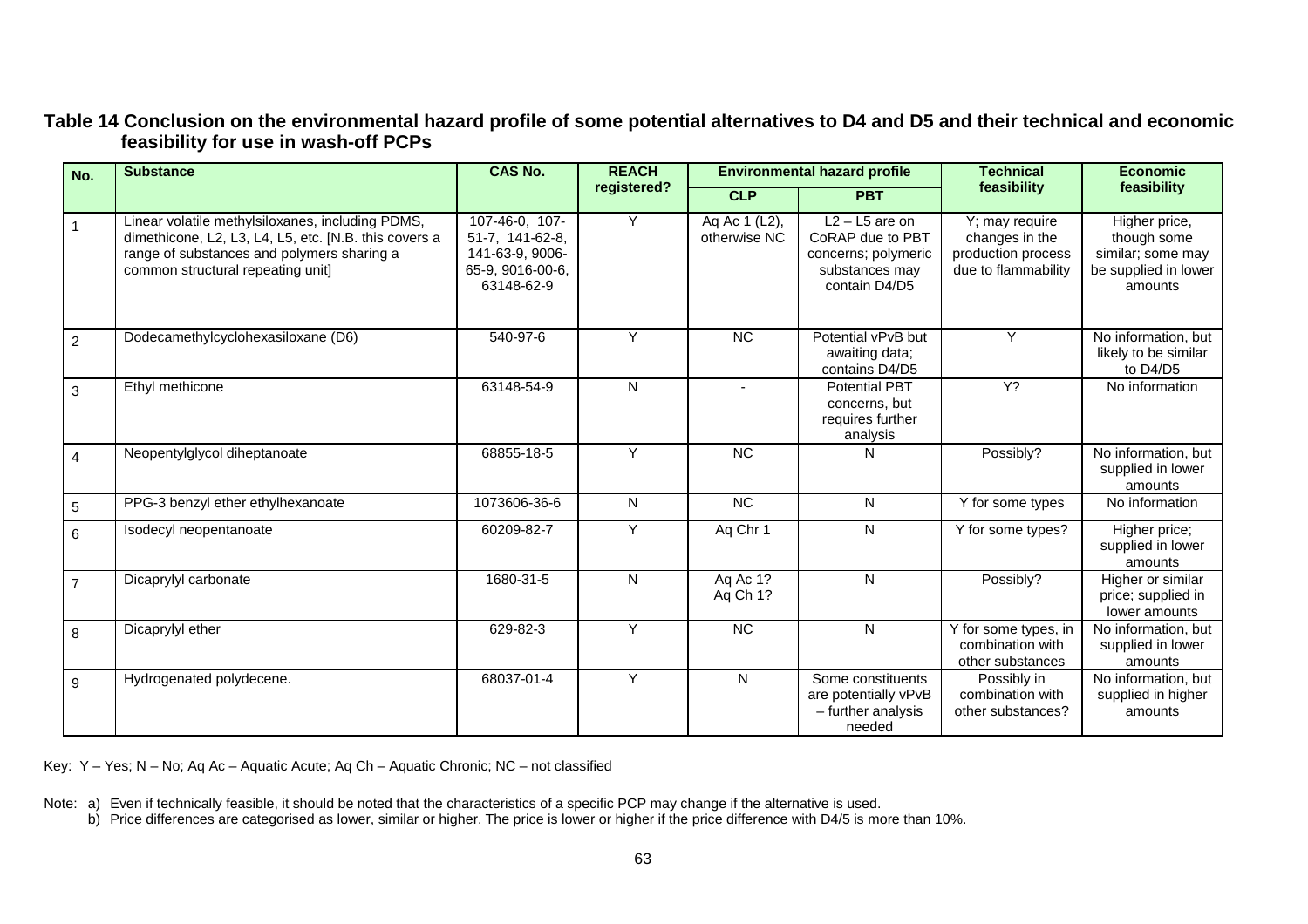### **D. Justification for action on a Union-wide basis**

#### **D.1 Considerations related to human health and environmental risks**

As discussed in Section B.8, D4 has PBT and vPvB properties and D5 has vPvB properties. They can also undergo long-range transport via the atmosphere (although as explained in Section B.4.2.3, this is not considered likely to lead to significant redeposition to surface media). They therefore have a high potential for long-term exposure to the aquatic environment (and humans via the aquatic environment). REACH calls for minimisation of emissions and exposures of substances with PBT/vPvB properties as far as technically and practically possible (recital 70). Existing risk management measures recommended by the REACH Registrants do not seek to minimise releases. The substances are widely used in rinse-off PCPs throughout the EU, and risks may therefore arise in all EU Member States.

#### **D.2 Considerations related to internal market**

The underlying socioeconomic rationale for risk management action is that a burden to society from the marketing and use of D4 and D5 exists, as the private (industry) costs of D4 and D5 use do not fully reflect the cost to society (through damage [external costs] to the environment – see Section F).

There is a need to act on a Union-wide basis due to the fact that D4 and D5 and their related products and applications are traded between EU Member States. Goods must be allowed to flow freely to maintain the single internal market, and so it is not appropriate for any individual Member State to take actions concerning the placing on the market or use of D4 and D5. Proposing measures to control the marketing and use of D4 and D5 at EU level ensures a "level playing field" so that no enterprise gains a competitive advantage due to its location in any particular Member State.

EU-level intervention is also desirable due to the non-excludable nature of PBT and vPvB emissions. EU Member States may be exposed to D4 and D5 emissions arising in neighbouring countries, regardless of action to reduce D4 and D5 use within their borders (due to the long environmental half-life).

No other EU Member State has stated an intention to propose risk management action for these substances at the EU level.

#### **D.3 Other considerations**

Having an EU-wide regulation could facilitate communication of legal requirements between all relevant actors. In particular, this could help with supply chains including importers from outside the EU.

#### **D.4 Summary**

The primary reason to act on an EU-wide basis is the protection of the aquatic environment from the adverse effects of D4 and D5. Furthermore, the fact that D4 and D5 and their related products and applications need to circulate freely to enhance the proper functioning of the internal EU market stresses the importance of EU-wide action.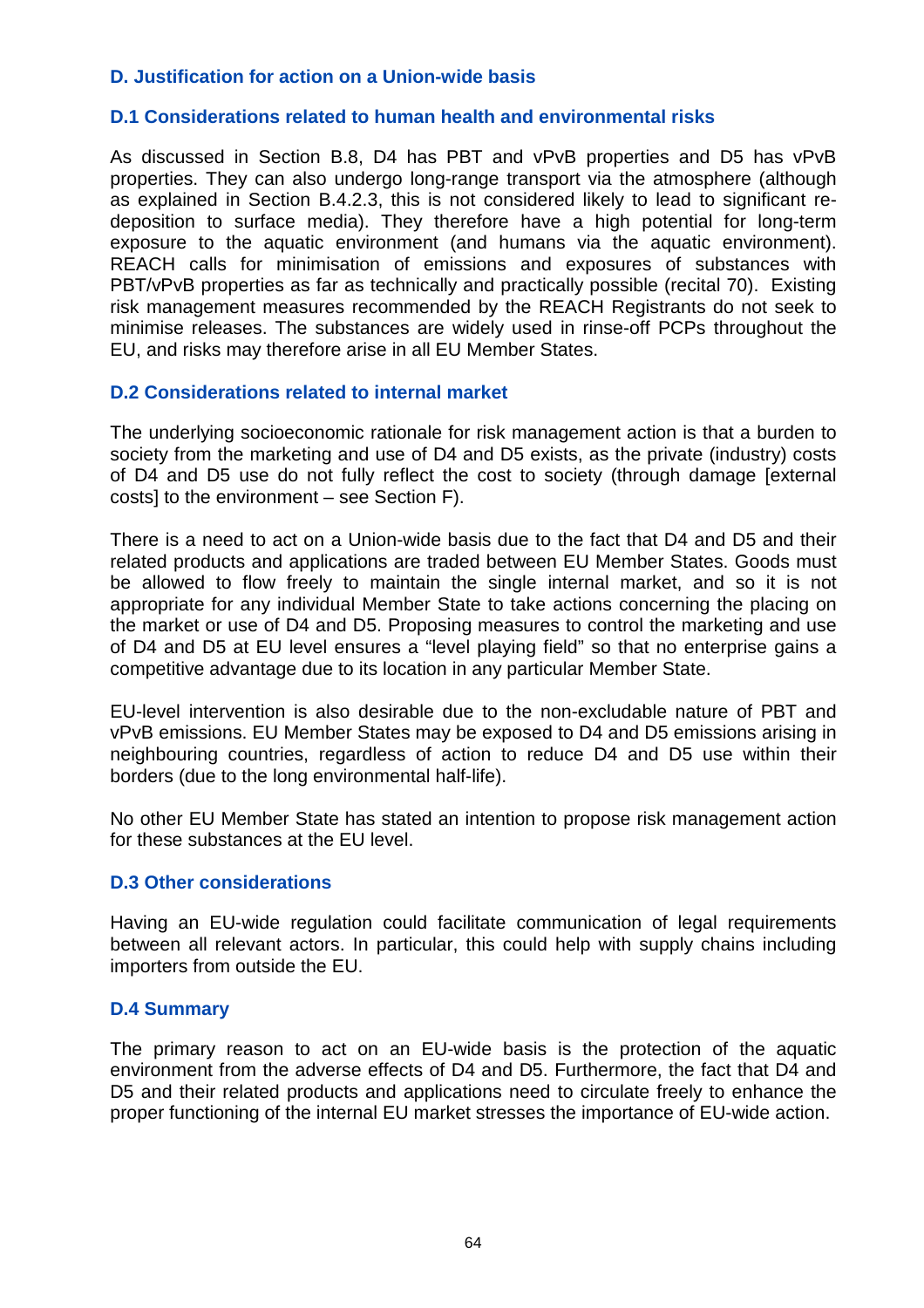# **E. Justification why the proposed restriction is the most appropriate Union-wide measure**

This section provides justification that the proposed restriction is the most appropriate Union-wide measure to minimise the environmental risks from D4 and D5. It gives an assessment of the effectiveness, practicality and monitorability of the proposed restriction as well as of other risk management options.

#### **E.1 Identification and description of potential risk management options**

#### **E.1.1 Risk to be addressed – the baseline**

D4 has PBT and vPvB properties and D5 has vPvB properties. Both are very persistent substances, so there is potential for long-term impacts some distance from the sources of release. Existing risk management measures recommended by the REACH Registrants do not ensure the minimisation of releases to water of D4 and D5 from some of its uses. The releases are widely distributed in the European environment.

As explained in Section B.9.3.7, use in PCPs is expected to be the biggest source of releases to waste water. When considering releases to surface water from all sources, wash-off PCPs account for 78% for D4 and 97% for D5, respectively. Table 11 in Section B.9.3.7 (see also the confidential appendix) provides estimates of annual emissions to surface water from different types of PCPs. The total annual emissions to surface water from PCP uses are estimated to be <5 tonnes for D4 and <500 tonnes for D5. Of this, wash-off PCPs (in which the substances may be present as either an intentional component or unintentional impurity) are predicted to be the most significant source of emissions to surface water for this product type, i.e. >95% for both substances. The releases from leave-on PCPs are relatively much smaller, and may also be over-predicted (as explained in Section B.9.3.2). Consequently, the focus of this proposal for EU-wide measures to minimise environmental risks is on wash-off PCPs. Preventing release to water from direct use in wash-off PCPs would reduce releases to surface waters by at least 70 per cent for D4 and 95 per cent for D5.

It should also be noted that these exposure estimates will be affected by future improvements in WWTP connection rate and/or sewage treatment technology. The applicability and removal efficiency of available abatement options has been assessed for both industrial processes and sewage treatment (see Appendix B.1). The vast majority of industrial installations which have discharges of D4 and D5 to wastewater operate biological WWTP which function in a very similar manner to a municipal WWTP. A wide range of removal efficiencies are observed for WWTP (as summarised in Section B.4.2.2), and this is likely to be due to site-specific factors regarding the configuration of the plant, including retention times. This assessment already assumes a high level of WWTP removal efficiency (ca. 95%) based on monitoring evidence, even though there are examples of WWTP with much lower efficiencies. Improvements in removal efficiency (for example more general use of enhanced aeration) could make a difference to surface water emissions, but in the absence of detailed information about the level of treatment at the various WWTP analysed, this cannot be modelled with any certainty. Establishing the costs of upgrading existing WWTP is very difficult. It will depend on the starting point (i.e. actual levels in sewage influent / effluent), the end point (i.e. the 'target' concentration in receiving waters), the removal rates provided by additional treatment technologies, and how many WWTP would need improvement (as well as the size of populations they serve). None of these is known with any certainty for D4 and D5. However, the main driver for improving removal efficiencies [of harmful chemicals] at WWTP is the Water Framework Directive (WFD). The costs of several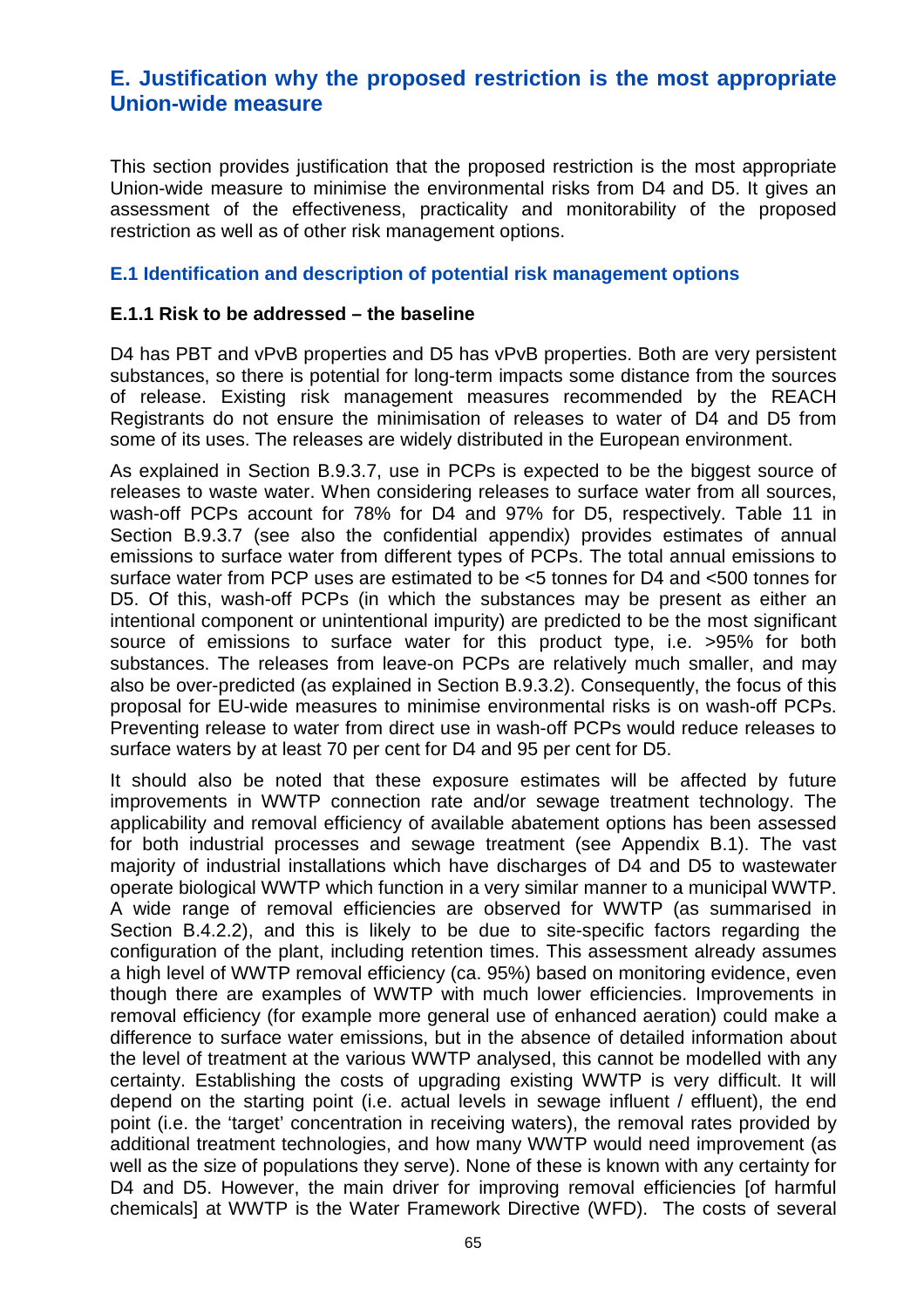'enhanced' treatment options (nitrifying tertiary filters, nitrifying sand filters, reedbeds, granular activated carbon and microfiltration/reverse osmosis (MF/RO)) have been considered as part of investigations into improving removal of certain Water Framework Directive priority substances in the UK (UKWIR, 2014). For substances such as DEHP, PAHs and PBDEs, cost estimates for improvements at an arbitrary 400 WWTP (of mixed size) were in the region of  $\epsilon$ 1.2 billion to  $\epsilon$ 20 billion depending on the technology (with the greatest cost associated with MF/RO); the average cost was around €3 billion. Data held by the European Environment Agency suggest that there are around 20,000 WWTP in the  $EU^{47}$ so WWTP upgrade costs across the EU could be significant. On this basis, improvements in WWTP efficiency are not considered further.

The Urban Wastewater Treatment Directive (91/271/EC) requires that treatment is in place for centres of population with greater than 2,000 inhabitants. The ultimate overall extent of wastewater treatment for a particular Member State will therefore depend on how urbanised the population is. The change from 80% of sewage being treated (current risk assessment default) to 90% of sewage being treated (which is more typical of the current situation in countries such as the UK and Germany) would be expected to result in a reduction in D5 emissions of approximately 40%<sup>48</sup>. Improvements in urban WWTP connectivity are therefore likely to lead to some emission reduction even if no regulatory action were taken. However, this would still leave 60% of the emissions unaffected. In addition, the overall level of improvement actually achieved in practice and the associated timescale are very difficult to predict, and may vary by Member State. Therefore the baseline has not been adjusted to take this information into account. N.B. The REACH CSRs assume a WWTP connection rate of 90% for the whole of Europe, citing Statistical Office of the European Communities (EUROSTAT) data for 15 EU Member States (Reconsile Consortium, 2014a&b).

## **E.1.2 Proposed restriction**

### **E.1.2.1 Scope**

The proposed restriction concerns placing on the market and use of wash-off PCPs containing greater than 0.1% w/w D4 or D5. This will include the formulation of products for subsequent export outside the EU.

The Cosmetics Regulation uses the term "rinse-off" for products that are washed off, but including wipe-off products such as baby wipes. As wipe-off products do not normally lead to aquatic emissions it was not considered appropriate to include them within the restriction and therefore the term "wash-off" has been used and defined within the restriction wording in Section A. This restriction proposal is not intended to address therapeutic shampoos, such as for head lice treatment. Compared to other products, these are likely to be a very insignificant source as the product is intended to be left on the hair overnight before washing, so a large proportion of the D5 would evaporate before washing.

Although other uses contribute to waste water emissions, they are much less important than wash-off PCPs, as indicated in Section B.9.3.7. Given the uncertainties associated with the release estimates (particularly from leave-on PCPs), and the consequences of voluntary activities by the industry (see Section E.1.3.2), the dossier submitter recommends that a review period is included in the restriction wording so that further regulatory action can be considered if trends in environmental concentrations following

 $\overline{\phantom{a}}$ <sup>47</sup>http://www.eea.europa.eu/data-and-maps/uwwtd/waste-water-infrastructure/urban-waste-water-treatment-plants <sup>48</sup> A further improvement in wastewater treatment coverage to 95% would result in a reduction of D5 emissions of about 60% compared to the estimate provided in this report.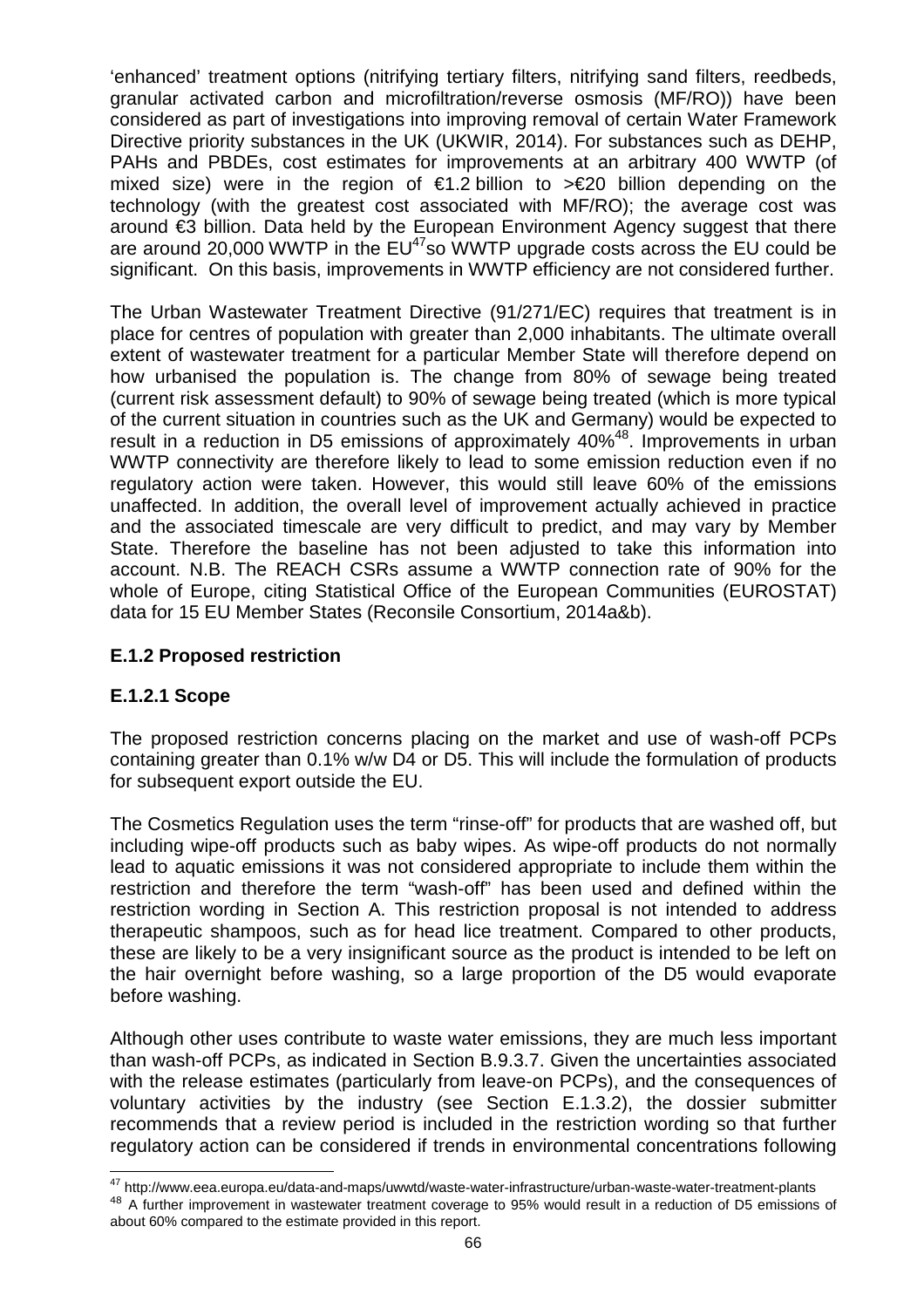the introduction of the restriction indicate the need.

## **E.1.3 Other Union-wide risk management options than restriction**

## **E.1.3.1** Other legislative measures<sup>49</sup>

The supply of D4 and D5 onto the European market is within the scope of REACH. In particular, REACH would appear to be the primary mechanism that could be used to apply controls on imported goods. The following elements of REACH have the potential to address the issues with D4 and D5:

- An update to the existing registration dossiers
- Authorisation (including candidate listing)

Since the risks arise principally from emissions to waste water, the Water Framework Directive is also relevant.

## **Registration under REACH**

The REACH Registrants should (in theory) update their CSRs to indicate that D4 and D5 are PBT/vPvB substances, together with recommended RMMs to specifically minimise emissions (although what these might be is unclear). This could include the identification of uses that are no longer supported. This will not necessarily take account of socio-economic factors, so a downstream user could still send a notification to ECHA for their use even if it is not supported by the Registrants, so this would not necessarily have the desired effect. In addition, the Registrants are only legally obliged to consider the tonnage that they supply individually, not collectively. Therefore whilst this risk management option has the potential to make a significant impact on environmental emissions, it is not guaranteed.

## **REACH Authorisation (including candidate listing)**

D4 and D5 have PBT and/or vPvB properties so are considered to meet the Article 57(d) and (e) criteria for identification as a Substance of Very High Concern. They are supplied in high tonnages and used as an additive in a variety of consumer products. They would therefore seem to meet the relevant criteria as candidates for inclusion in Annex XIV. Candidate Listing triggers hazard communication requirements, although this is of limited usefulness in terms of emission reduction. Inclusion on Annex XIV would set a sunset date beyond which the substances would no longer be allowed to be used without an authorisation, provide pressure to find substitutes and allow companies that wish to carry on using the substances to apply for authorisation on the basis of socio-economic need. Nevertheless, there are some additional considerations to bear in mind:

i) The principal use of the substances is as chemical intermediates in the production of various silicone polymers. Authorisation does not apply to this use. To address potential risks from the presence of these substances as impurities in the polymers would require either restriction or separate listing of the polymers on Annex XIV. The latter option seems disproportionate given the very large amounts of polymer supplied, the

j <sup>49</sup> The Cosmetics Regulation (EC) No. 1223/2009 provides a means of restricting a chemical for use in PCPs, but only on the basis of human health risks, whereas the concern here is in relation to potential environmental effects. It is therefore not considered relevant in this context.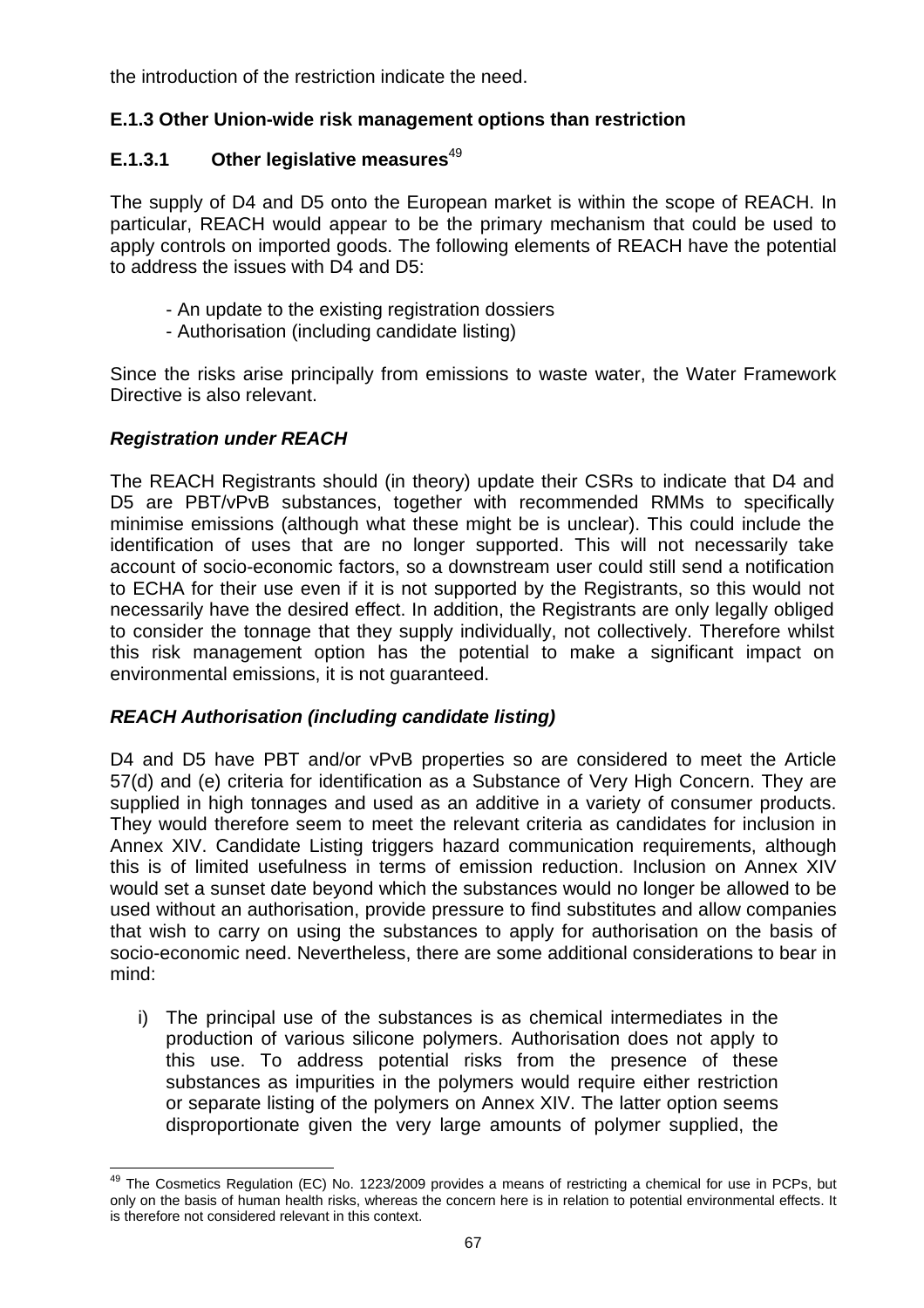diversity of uses and the fact that many polymers may contain the substances below 0.1% w/w.

- ii) Candidate listing could have a black-listing effect, creating commercial pressure to move away from the use of both substances in any application. This dossier shows that most areas of use are judged to be of low environmental risk and therefore such a move would be unnecessary, particularly if it involved replacement with less well-understood substances with the potential to be equally or more harmful<sup>50</sup>.
- iii) Modelling in the lead Registrant's CSR suggests that reductions in D4 and D5 concentrations in water and sediment can be achieved by reducing emissions to water but would not be affected significantly by reducing emissions to air. A requirement for Authorisation would capture any use, regardless of the threat posed, and therefore provides a somewhat blunt tool to address the relevant risks in this case.
- iv) D4 and D5 can be impurities in other substances, including linear siloxanes and higher molecular weight homologues such as  $D6^{51}$ . Authorisation would not be able to address this source, unless these other substances were also added to Annex XIV. Since some suppliers might be able to produce them with D4 or D5 levels below 0.1% w/w, this would raise issues relating to unfair treatment unless the concentration limit was specified in the Candidate List entry.

For these reasons, candidate listing and inclusion on Annex XIV are likely to be a disproportionate response to the risks posed by these two substances, and would in any case not capture all possible sources. Since the main source of aquatic exposure is a specific use, a targeted restriction is more appropriate.

#### **Regulation (EC) No 850/2004 on persistent organic pollutants**

The POP Regulation incorporates the provisions of international agreements on persistent organic pollutants (POPs). Both D4 and D5 are very persistent in sediments, and can be subject to long-range transport in the atmosphere (see Section B.4). However, as discussed in Section B.4.2.3, the potential for deposition to surface media is low, and concentrations of both substances in remote environments tend to be close to current limits of analytical detection (especially at locations some distance from sewage outfalls). Whilst both substances can cause toxicity in organisms, only D4 triggers the Annex XIII criteria. The potential for harm, in the context of remote environments, is therefore lower than other substances that are currently considered to be POPs (such as some halogenated pesticides, dioxins and polychlorobiphenyls).

Negotiation with countries outside the EU may take several years to complete, and is not guaranteed to reach consensus. It is therefore not the quickest way to achieve significant emission reduction. In addition, if either substance were to be nominated as a POP, the socio-economic consequences would need to consider all uses (including the major use in silicone polymers), which would require significantly more resource to investigate than has been used to prepare this dossier. The dossier submitter does not consider that identification of either D4 or D5 as a POP is necessary to ensure a proportionate level of environmental protection.

#### **Water Framework Directive (WFD) (2000/60/EC)**

 $\overline{a}$  $50$  Several linear siloxanes are on the Community Rolling Action Plan to investigate their potential PBT properties.

<sup>&</sup>lt;sup>51</sup> These are a source of environmental exposure for D4 and D5, but to establish the relevance of different uses to the level of risk would require extensive analysis, which is not considered necessary for the purposes of this restriction. They are used in similar applications to D4 and D5, so risks are likely to be linked to the same broad applications.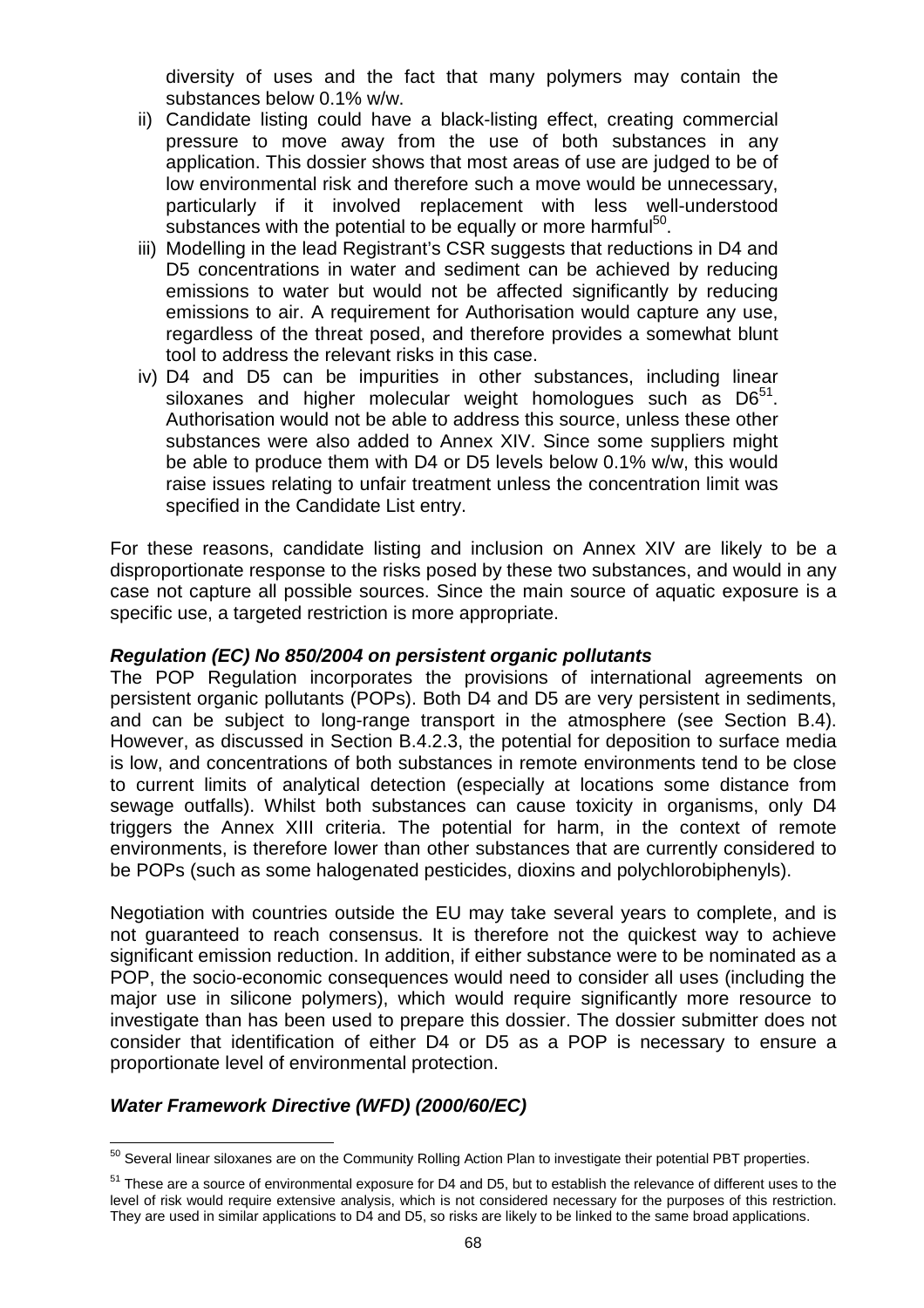The WFD provides a framework for the protection of inland surface waters, transitional waters, coastal water and groundwater. It places duties on the governments of Member States to regulate the release of discharges into the aquatic environment. The Directive itself does not provide any mechanisms to gather information about a substance/product or to regulate emissions directly. Local emissions to the environment would be controlled by national measures including environmental permits. D4 and D5 are not currently designated as Priority Substances (PS) or Priority Hazardous Substances (PHS) under this Directive; they are being considered for such later this year.

Identification of D4 or D5 as a Priority (Hazardous) Substance would require the Commission to establish an Environmental Quality Standard (EQS) at the European level. Member States' governments would then be obliged to carry out measures to achieve the EQS, where it is technically feasible and not disproportionately costly to do so. If either substance were to be designated as a Priority Hazardous Substance then Member States' governments would also have to carry out measures for the cessation or phasing out of discharges, emissions and losses to the aquatic environment.

The WFD is potentially a relevant risk management tool in this case because the primary concern relates to aquatic discharges. However, these two substances are not current priorities under this Directive and even if they become so, the Directive still does not provide an effective way to reduce emissions. Measures may also vary across the EU due to differences in national priorities. Supply controls such as a restriction proposal are likely to be much more cost-effective than improvements at wastewater treatment plants. Nevertheless, the WFD might provide a useful supplementary control tool, in that, if these substances were to be designated as PS or PHS, then monitoring would be required, the results of which could be used to assess whether or not aquatic emissions are declining following the introduction of relevant risk management under REACH. Whilst attractive as a joined-up approach to the regulation of substances posing risks to the aquatic environment, it should be borne in mind that this would place the burden of monitoring on EU Member States' governments rather than on the industry.

## **E.1.3.2 Voluntary measures**

Industry has set up a voluntary product stewardship arrangement. The industry's objective is to assess emissions to the aquatic environment by targeting the most significant sources directly (e.g. manufacturing sites, PCP formulation sites, etc.) and to demonstrate that they do not pose a risk to the environment.

The D4 and D5 REACH consortia have a range of activities under assessment, ongoing or planned, including a proposed environmental monitoring programme, investigation of mass loadings in wastewater treatment plant (WWTP), studies of PCP wash-off, emission surveys and site audits. The plan is to identify sites with the highest emissions and audit them to find ways of improving waste management practice. The monitoring work started in 2011 and will run until 2016.

The dossier submitter does not have full details of all planned activities. As a voluntary initiative, the take up rate by downstream users may vary between sectors as well as suppliers, and it is not clear what overall level of emission reduction will be achieved or when the results of the initiative will be available. The applicability of this voluntary initiative to wash-off PCPs in particular is unknown.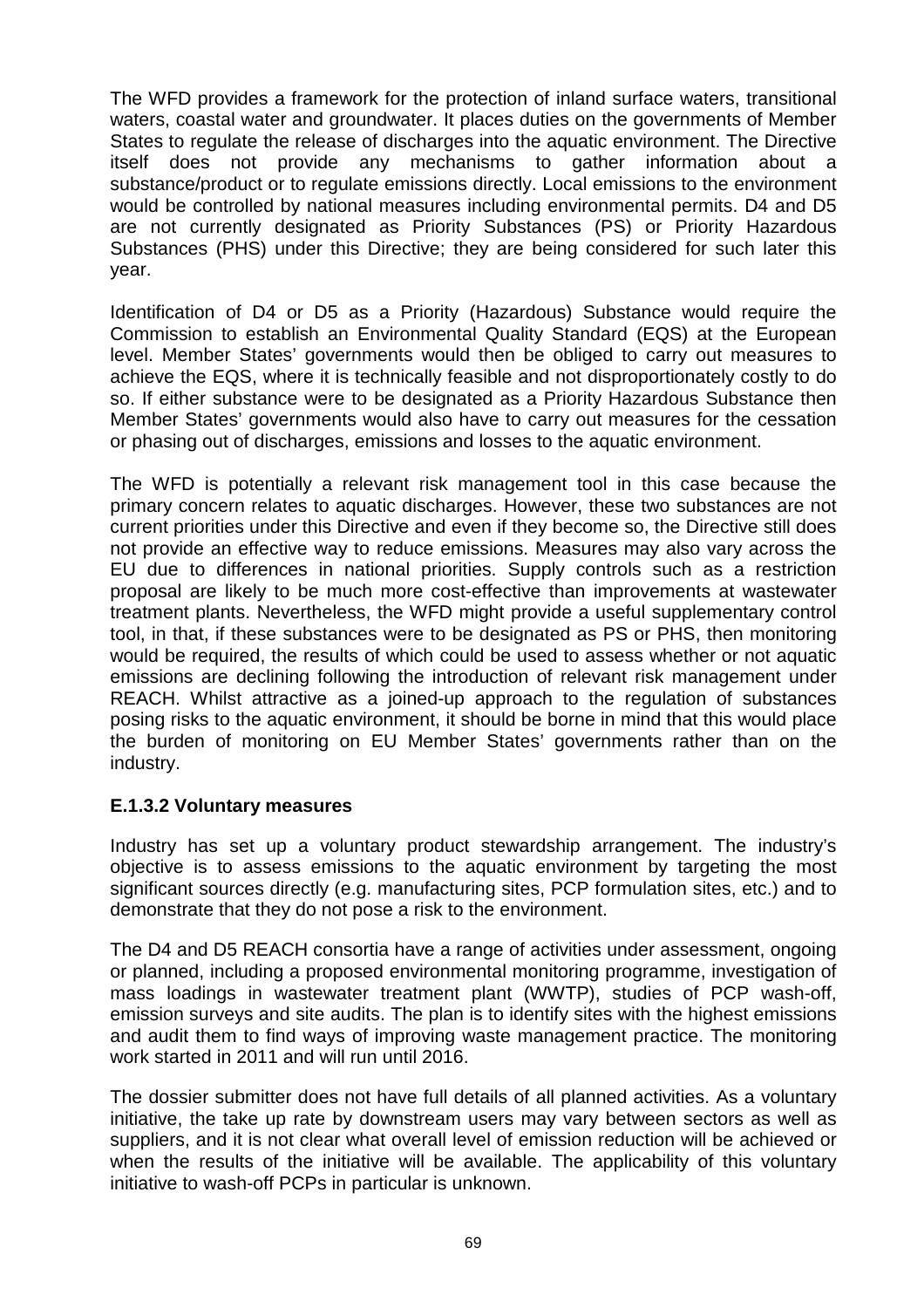It is also possible to produce silicone polymers with D4/D5 contents below 0.1% w/w (e.g. using enhanced distillation and vacuum stripping techniques). Whilst this will entail an investment cost and an increase in energy consumption, there could be market advantages in being able to offer high purity polymers for applications with wastewater emissions. It is therefore possible that at least some current polymer producers will take steps voluntarily to make purer polymer grades (the same applies to producers of other substances that may contain D4 or D5 as constituents or impurities).

# **E.1.4 Transitional period**

With respect to the timing of a Restriction it is necessary to consider a number of factors:

- The magnitude of risks to the environment and rapidity of the change in environmental concentrations.
- The time needed to reformulate or otherwise reduce the concentration of D4 and D5 in relevant products, which depends on the availability of suitable alternatives.

Whilst the actual impact of D4 and D5 on ecosystem structure, function and sustainability is unknown, the restriction aims to minimise the possibility of any adverse environmental impacts. The magnitude of the risk is therefore simplistically associated with the amount of emission.

The availability of substitutes is discussed in Section C. Information provided by Cosmetics Europe (AMEC, 2013g) suggests that the whole reformulation process might take between 8 and 11 years to complete. The main steps include research to identify and evaluate potentially suitable alternatives, reformulation in the laboratory, packaging modification and industrial development. The length of the transitional period should take this into account, although another option is that PCPs containing D4 and D5 will be taken off the market.

The industry has been aware of the intention to produce a restriction proposal for washoff PCPs in the EU since April 2013. As described in Section B.9.3.2, only 2% of new wash-off hair care PCPs placed on the market between March 2012 and March 2013 contained D5, and the proportion is even lower if other wash-off PCP types are included. Hence it appears that there may have been already some movement away from the use of D5 in at least some wash-off PCPs. As reformulation progresses, it is possible that alternatives will be identified for some product types that may be transferable to others. The time and costs associated with reformulation might therefore be mitigated to some extent.

There are many wash-off PCPs on the market that do not contain D4 or D5, so from that point of view, plenty of alternative PCPs are already available. The cosmetics industry has indicated that PCPs containing D5 offer additional benefits to alternative products, and this is considered in Section F.

Compared to previous restrictions<sup>52</sup>, a transitional period of 2 years would appear to be a suitable starting point, and Section F makes calculations on this basis along with a

l  $52$  For comparison, transition periods for previous EU restrictions for substances with PBT/vPvB or equivalent properties have usually been 18 months (e.g. for perfluorooctane sulfonates, short-chain chlorinated paraffins, and penta- and octabromodiphenyl ethers), although 60 months (5 years) was allowed for phenylmercury compounds. The transition period for the proposed restrictions of both decabromodiphenyl ether and perfluorooctanoic acid is suggested to be 18 months. An 18-month transition period has also been used in other types of restriction legislation such as Directive 2011/65/EU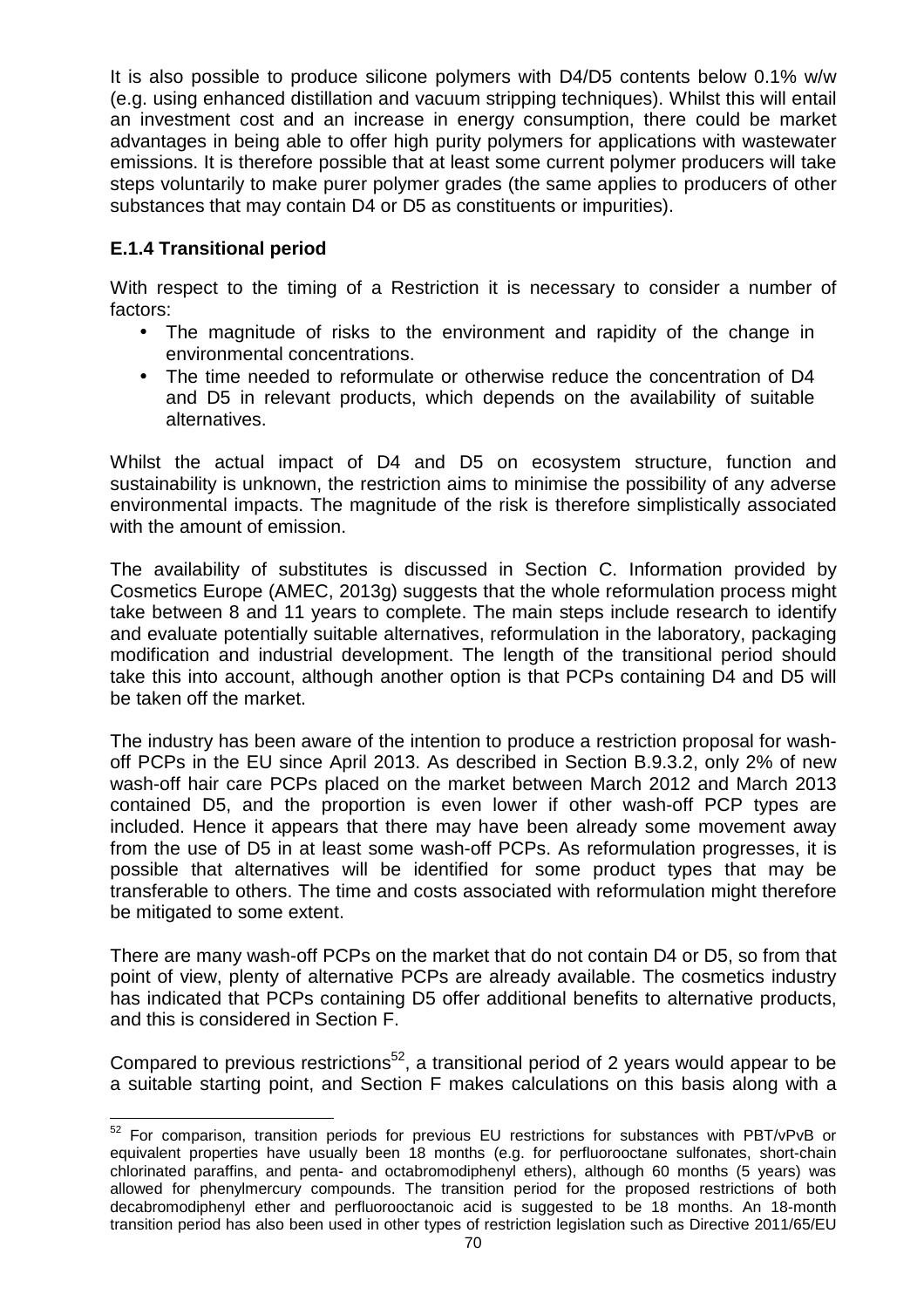5-year period for comparative purposes. It may be possible for stakeholders to provide additional information during public consultation to justify a longer period.

## **E.1.5 Assessment of the effect of different concentration limits**

As indicated in Section C.2.4, there is a very wide range in D4/D5 concentrations in PCPs (up to 75% w/w in some products). It may be possible to establish a concentration limit that could provide a substantial level of emission reduction while minimising the number of PCP formulations affected. However, there are no details about the actual distribution of concentrations in different wash-off PCPs or the relative amounts of such PCPs and so this cannot be investigated. A concentration limit of 0.1% w/w will capture all wash-off PCPs containing these substances as an intentional constituent (AMEC, 2013e) and ensure that emissions from direct use are removed. A higher concentration limit has not been considered since some products would be left out of scope, and there are insufficient data on the composition and supply tonnage of all relevant products to assess the implications of this. A lower limit has not been considered either, because it would capture products that may only contain the substances as unintentional impurities (e.g. due to the use of other siloxanes or polymers). It is not possible to reliably assess the remaining environmental emissions arising from such products because of the lack of detailed information on composition and supply tonnages of the relevant products, although some products may need reformulation if the impurity levels are high. Not specifying a limit at all would create problems for enforcement in addition to the issues raised for a lower concentration limit. The dossier submitter notes that a limit value of 0.01% w/w has been specified for D4 in PCPs to comply with ecolabelling requirements for cosmetic products<sup>53</sup>, although the basis for this limit (and practicality in achieving it for products currently containing silicon-containing substances) is unknown.

## **E.2 Assessment of risk management options**

As described above, the alternative risk management options are limited in various ways, and only restriction can achieve the targeted removal of a key use that dominates aquatic emissions. For this reason, this section only considers the restriction proposal itself.

#### **E.2.1 Restriction on placing on the market and use of wash-off PCPs containing greater than 0.1% w/w D4 or D5.**

This restriction is targeted because a very large share of annual emissions of D4 and D5 to waste water are associated with wash-off PCPs. Although direct use of D4 in these products has declined significantly in the last ten years, it is included in the restriction to prevent manufacturers switching back to D4.

Formulation of wash-off PCPs is included as it gives rise to point source releases and formulation of products intended solely for export could still potentially subject the EU to aquatic emissions following use of the final products (e.g. in bordering countries with rivers that flow into the EU). The dossier submitter also considers that restricting these substances for use in wash-off PCPs in the EU while allowing their export is morally questionable. Whilst formulation could in theory be controlled under the Industrial Emissions Directive, the cosmetics industry has indicated that if use in wash-off PCPs were restricted in Europe, they would not continue making such PCPs solely for export.

l on the restriction of the use of certain hazardous substances in electrical and electronic equipment.

<sup>53</sup> Commission Decision of 9 December 2014 establishing the ecological criteria for the award of the EU Ecolabel for rinse-off cosmetic products (2014/893/EU).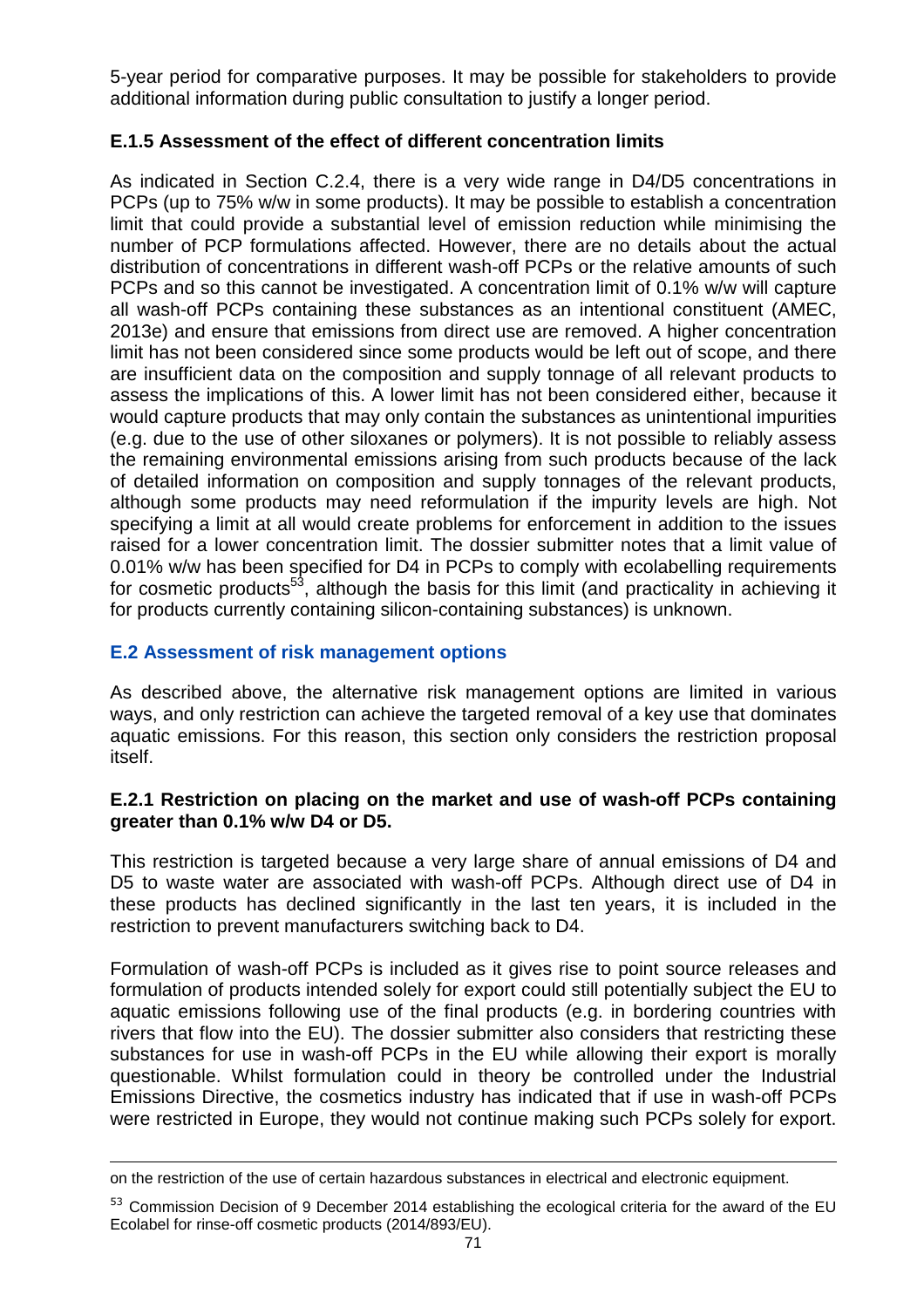However, since it cannot be guaranteed that export will be avoided voluntarily, the dossier submitter included formulation of wash-off PCPs within the scope of the original proposal (using the term "use" to cover this part of the life cycle). The SEA covers the impacts and costs of export.

## **E.2.1.1 Effectiveness**

# **E.2.1.1.1 Risk reduction capacity**

# **E.2.1.1.1.1 Changes in human health risks/impacts**

Although direct risks to human health are not the subject of this proposal, the restriction will reduce environmental exposure and therefore any unforeseen risks to people exposed via food and water.

## **E.2.1.1.1.2 Changes in the environmental risks/impacts**

The likely effectiveness of the proposed restriction is that there will be a reduction in total emissions/risks to surface waters of around 97% for D5 and about 78% for D4. Figure 3 provides a visual representation of this. The area of the pie charts is proportional to the emission.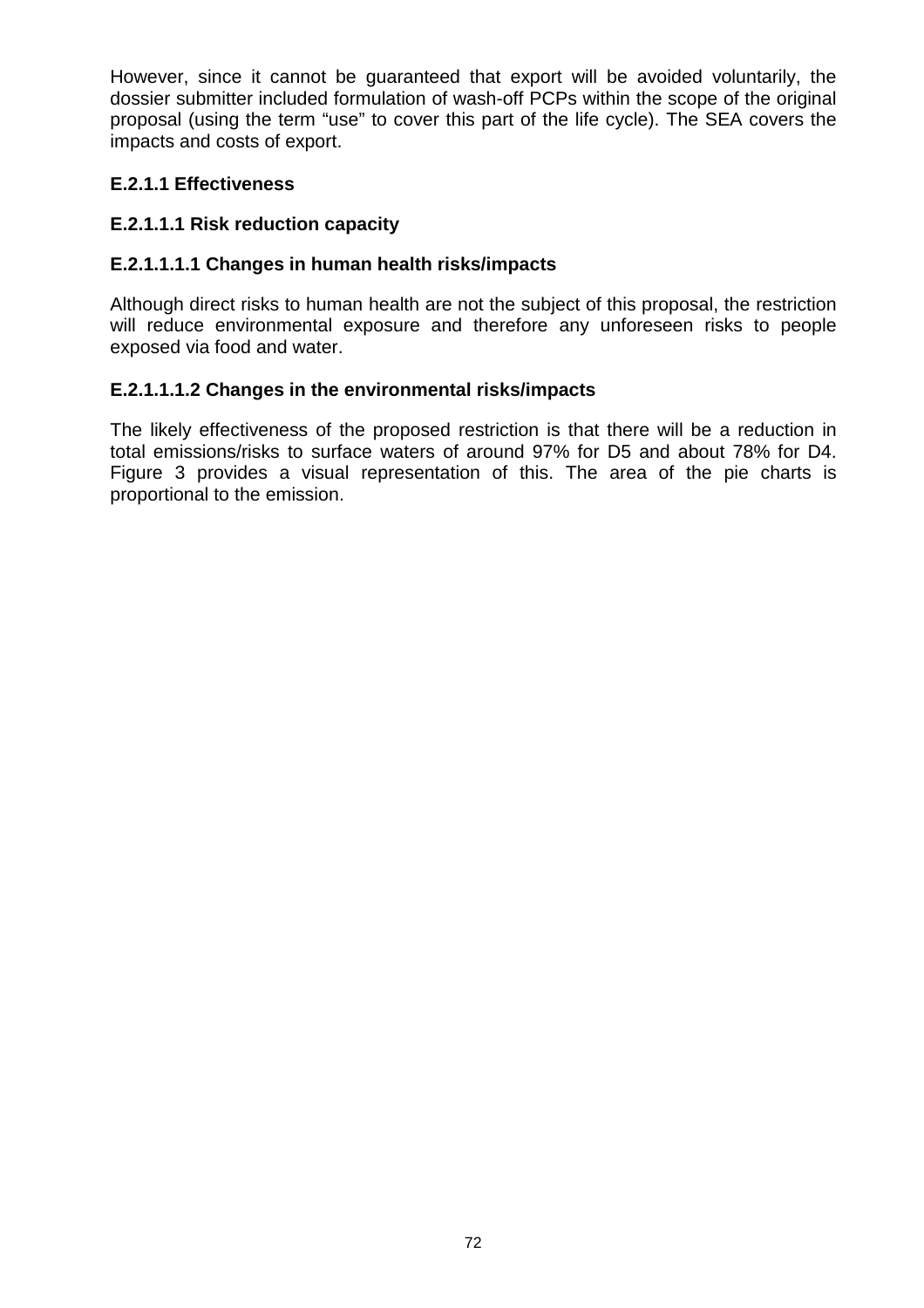



 $\bigstar$  Use affected by the proposed restriction

This assumes removal of direct use in wash-off PCPs only. Releases from polymer uses could be affected, but the size of the reduction is very uncertain since this will depend on polymer purities/concentrations in individual formulations. Therefore this is a minimum level of emission/risk reduction.

The effect on environmental concentrations has been predicted using EUSES, and the results are presented in Tables 15 and 16 (current PECs were presented in Tables 12 and 13 in Section B.9.3.8).

|  | Table 15 Continental and regional PECs for D4 following restriction |
|--|---------------------------------------------------------------------|
|--|---------------------------------------------------------------------|

| <b>PEC</b>                   | <b>Continental</b>           |                          | Regional                     |                                           |  |
|------------------------------|------------------------------|--------------------------|------------------------------|-------------------------------------------|--|
|                              | <b>Before</b><br>restriction | <b>After restriction</b> | <b>Before</b><br>restriction | <b>After</b><br>restriction <sup>54</sup> |  |
| Surface water (total) (ng/L) | 0.21                         | 0.084                    | 1.9                          | 0.745                                     |  |
| Sediment (µg/kg wwt)         | 111                          | 0.042                    | 0.95                         | 0.37                                      |  |

 $\overline{a}$ <sup>54</sup> For illustrative purposes, if the restriction included leave-on PCPs, the regional concentrations would reduce to 0.07 ng/L in surface water and 0.35 µg/kg wwt in sediment.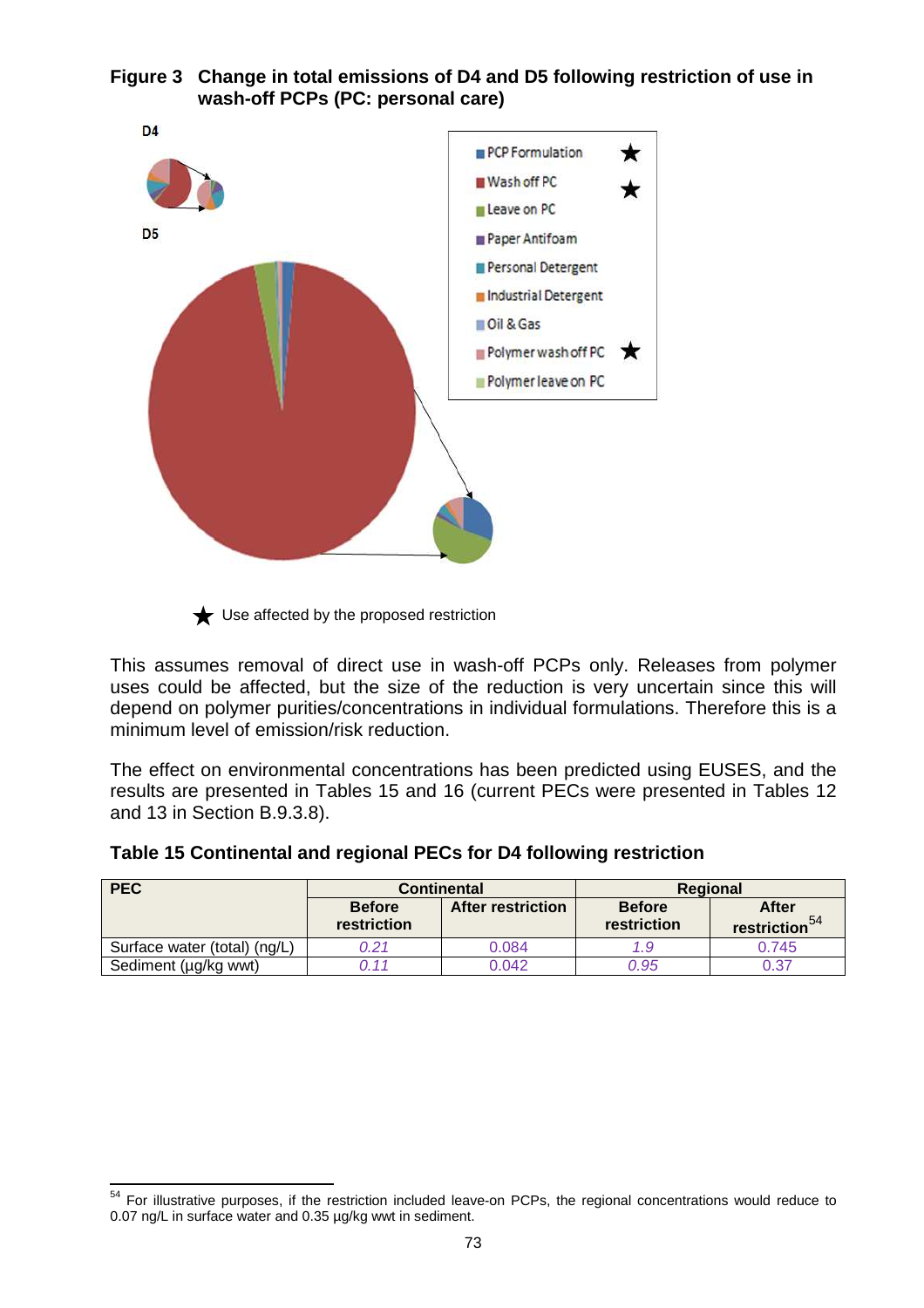## **Table 16 Continental and regional PECs for D5 following restriction**

| <b>PEC</b>                   | <b>Continental</b>           |                          | <b>Regional</b>              |                                    |  |
|------------------------------|------------------------------|--------------------------|------------------------------|------------------------------------|--|
|                              | <b>Before</b><br>restriction | <b>After restriction</b> | <b>Before</b><br>restriction | After<br>restriction <sup>55</sup> |  |
| Surface water (total) (ng/L) |                              | 0.6                      | 110                          | 5.3                                |  |
| Sediment (µg/kg wwt)         |                              |                          | 529                          | 25                                 |  |

The restriction should therefore reduce concentrations in surface water and sediments by a factor of 2.5 for D4 and 20 for D5. Although both substances are expected to still be present in surface water and sediments following the introduction of the restriction, they will be at much lower concentrations than at present, below 0.01 µg/L (10 ng/L) for surface waters at the regional level. This is very close to or even below the limit of analytical detection (LoD) achievable for water with current methods (0.03 – 6.2 ng/L (see Appendix E); the industry product stewardship programme uses an LoD of 31 ng/L for D4 and 179–467 ng/L for D5). Sediment concentrations will be detectable for D5 at least (current LoDs are 2-5 ng/kg dw for sediment (see Appendix E)).

Surface water concentrations are likely to respond fairly quickly to a reduction in aquatic emissions. The timescale for changes in the sediment compartment has also been modelled by the dossier submitter, with the results presented Figures 3 and 4. The modelling uses some assumptions about release rates and sediment removal rates, but shows how concentrations are broadly expected to respond following the removal of wash-off PCPs as a source. Therefore the curve to the left of the t=0 point is most relevant.

The figures show that sediment concentrations of D5 will take much longer to respond to a reduction in wastewater emissions than those of D4, which is a function of both continuing releases and the degradation half-life.

.

l <sup>55</sup> For illustrative purposes, if the restriction included leave-on PCPs, the regional concentrations would reduce to 0.09 ng/L in surface water and 4.6 µg/kg wwt in sediment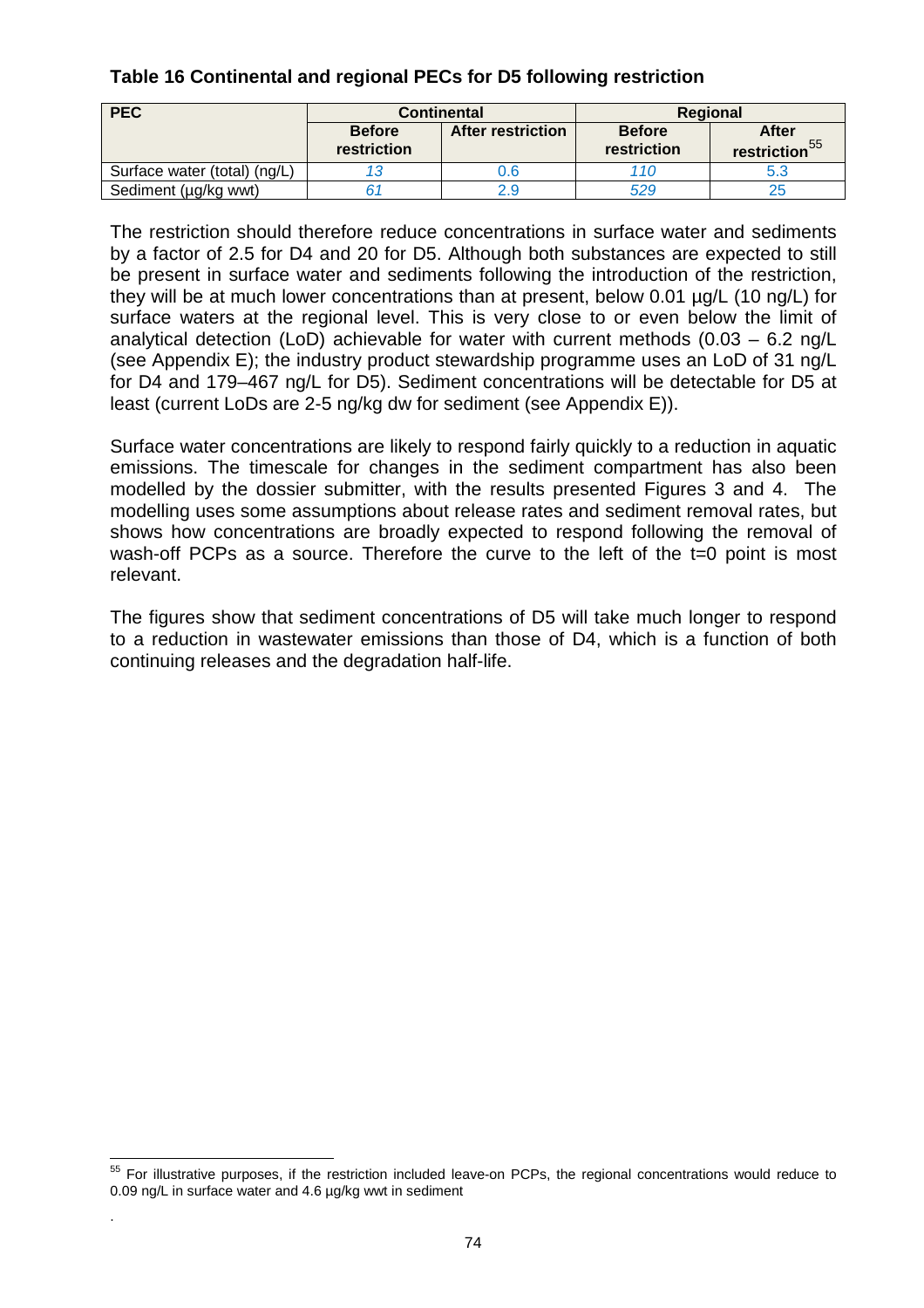## **Figure 4 Estimated decline in sediment concentrations for D4**

| Overall removal rate constant (per day): at 12 °C            | 0.00101       |     |
|--------------------------------------------------------------|---------------|-----|
| Half-life (days)                                             | 686           |     |
| Original regional emission rate (kg/d)                       | 1.23          |     |
| Percentage reduction in emissions as a result of control (%) | 78.4          |     |
| Estimated decline in concentration                           | after 2 years | 41% |
|                                                              | after 5 years | 66% |



## **Figure 5 Estimated decline in sediment concentrations for D5**

| Overall removal rate constant (per day): at 12 °C         | 0.000204      |     |
|-----------------------------------------------------------|---------------|-----|
| Half-life (days)                                          | 3400          |     |
| Original regional emission rate kg/d                      | 56.4          |     |
| Percentage reduction in emissions as a result of control% | 97            |     |
| Estimated decline in concentration                        | after 2 years | 13% |
|                                                           | after 5 years | 30% |



## **E.2.1.1.2 Proportionality**

An assessment of the proportionality of the proposed restriction is undertaken in Section F.2.8. In accordance with that assessment, the emission reduction achieved by the proposed restriction is considered proportionate to the costs.

## **E.2.1.1.2.1 Economic feasibility (including the costs)**

A full assessment of the economic feasibility of the proposed restriction is described in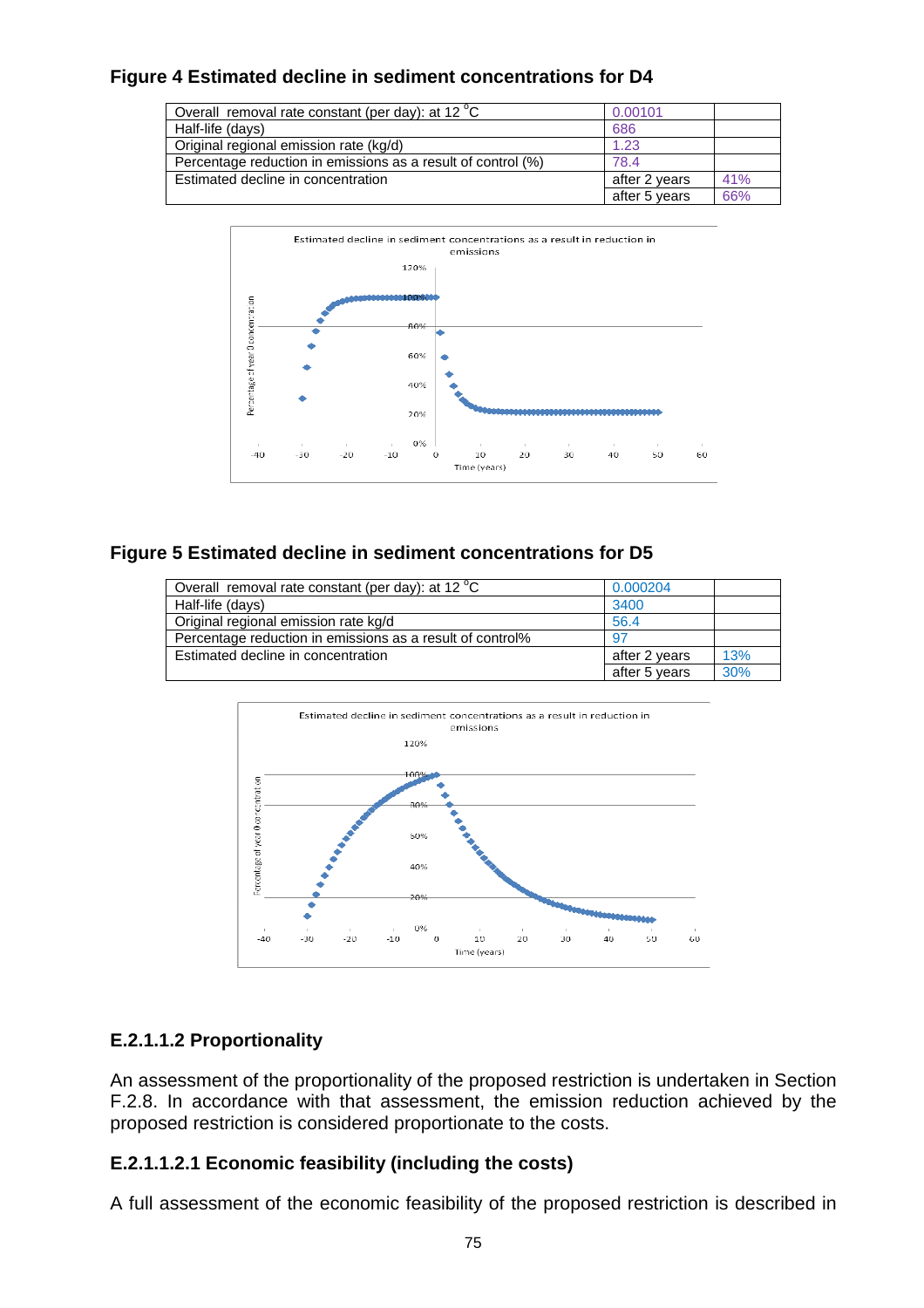Section F.2 of Appendix F (part of the confidential appendices to this restriction proposal). In accordance with that analysis, the costs of substituting D4/D5 in wash-off PCPs are shown in Table 17, which also shows the compliance cost-effectiveness of the proposal, as well as the compliance costs as a percentage of the retail sales price per kg of wash-off PCP.

| ි<br>Compliance<br>period (years<br>క్రి<br>$\overline{8}$ | <b>Raw material</b><br>substitution<br><b>Costs</b><br>(€) | <b>Compliance Costs per annum</b><br><b>Reformulation</b><br>CostS <sup>1</sup><br>(€) | <b>Total cost</b><br>оf<br>compliance<br>(€) | Cost-<br>effectiveness<br>$(\in$ /kg) | <b>Total cost of</b><br>compliance per<br>kg of wash-off<br><b>PCP sold</b><br>(€/kg) | % Retail Sales<br><b>Price increase</b><br>(%) |
|------------------------------------------------------------|------------------------------------------------------------|----------------------------------------------------------------------------------------|----------------------------------------------|---------------------------------------|---------------------------------------------------------------------------------------|------------------------------------------------|
| 2                                                          | 3,420,000                                                  | 19,664,952 -<br>58,044,340                                                             | $23,084,953 -$<br>61,464,340                 | $115.66 -$<br>307.94                  | $0.0636 - 0.1692$                                                                     | $0.34 - 0.91$                                  |
| 5                                                          | 3,420,000                                                  | 4,188,567 -<br>38,307,702                                                              | $7,608,567 -$<br>41,727,702                  | $38.12 -$<br>209.06                   | $0.0209 - 0.1149$                                                                     | $0.11 - 0.62$                                  |

**Table 17 Economic feasibility of the proposed restriction** 

<sup>1</sup> Cost estimates refer to the upper and lower bound estimate figures calculated in the various analyses (see Table F.7 and F.8 – Appendix F). See Section F.2 (Appendix F).

The cost-effectiveness of the proposed restriction option is estimated to be between €38 and €307 per kg of D5 emissions reduced. The cost-effectiveness of the proposed restriction is of the same order of magnitude or lower than the cost-effectiveness of previous restrictions under REACH (see Section F.2 – Appendix F). Furthermore the percentage retail sales price increases are very small, ranging from 0.11-0.62% and 0.34-0.91% for the 5- and 2-year compliance periods, respectively. Given the retail price of a typical wash-off PCP, such increases can be considered minor.

## **E.2.1.1.2.2 Technical feasibility**

During stakeholder consultation, some companies reported concern regarding the technical feasibility of alternatives, claiming that there was no direct one-to-one alternative available and that significant reformulation would be needed for each product. As the responses concerned the whole cosmetics sector, the extent to which this relates to the wash-off PCP market is unclear. However, as discussed in Section C and F, there are many alternative PCPs available that do not contain D4 or D5. The efficacy of these alternatives compared with those PCPs containing D4 and D5 is not known, and this may vary depending on the particular product (e.g. for specific hair types).

## **E.2.1.2 Practicality**

## **E.2.1.2.1 Implementability and Manageability**

The proposed restriction is considered to represent an implementable option for the duty holders involved, depending to some extent on the ability of the formulators to find adequate substitutes (which will affect the length of time needed for reformulation). However, another option is that PCPs containing D4 and D5 will simply be taken off the market. As described in Section C it appears that the necessary technology, techniques and alternatives are available and economically feasible, at least at a generic level.

## **E.2.1.2.2 Enforceability**

The restriction addresses the placing on the market and use of wash-off PCPs. Compliance checking of these products could be done in a number of ways: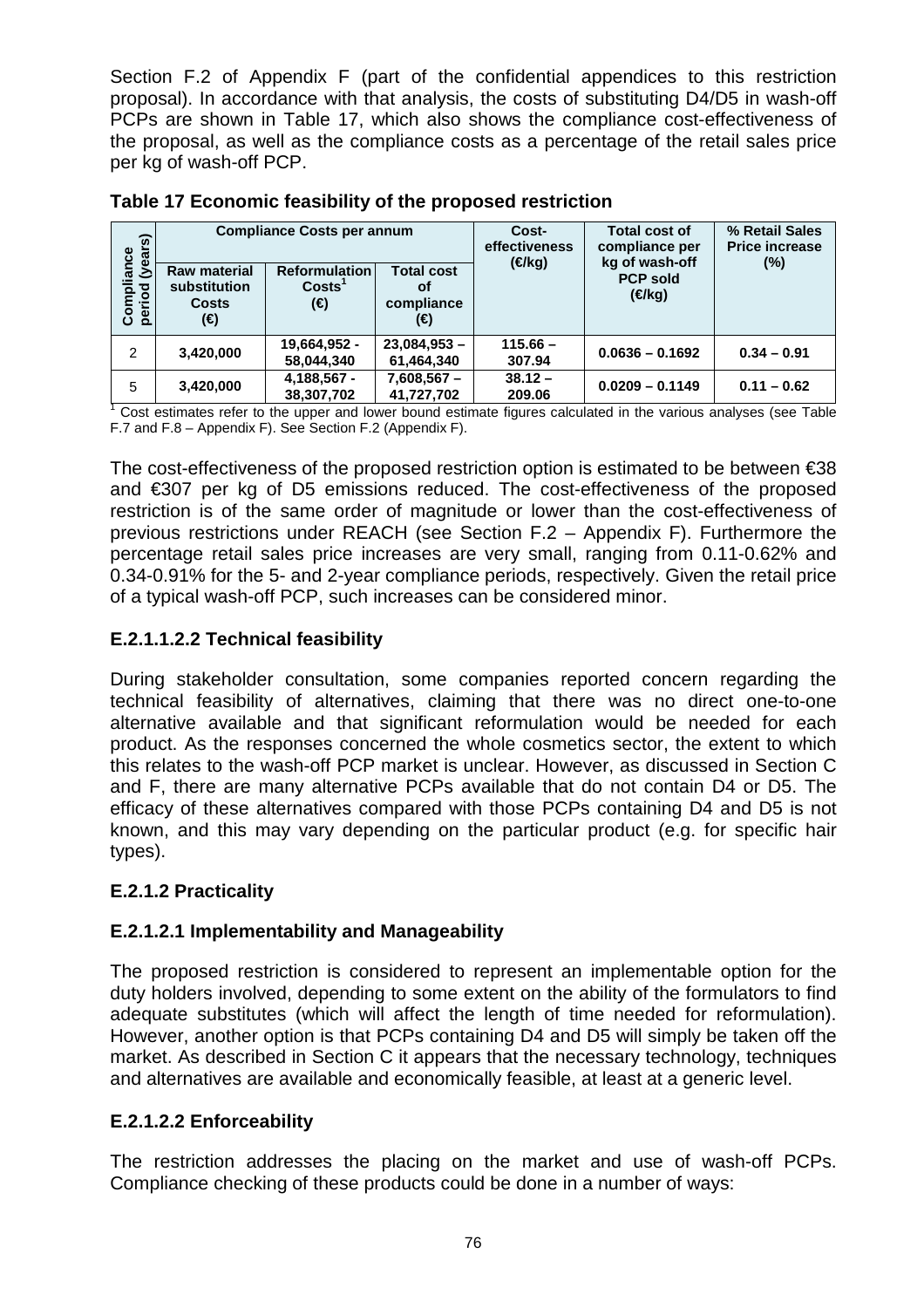- Cosmetics legislation requires the naming of cosmetic ingredients on the product label. Relying on labelling alone will not be sufficient as the substances are not usually named individually<sup>56</sup>, and they would not be mentioned if only present as minor impurities in silicone polymers.
- Purchase of products by enforcement authorities and analysis to ensure that D4 and D5 are both below 0.1% w/w.
- Retailers may request declarations from their suppliers that none of their products contains D4 and D5 above 0.1% w/w.

For the duty holders (including distributors and retailers), agreements could be put in place that all products they buy from their suppliers do not contain greater than 0.1% w/w of either D4 or D5. This, along with review of ingredient lists and subsequent analysis of any suspected non-compliant product would be one way of demonstrating compliance.

Formulators of products that currently contain intentionally added D5 should reformulate their products prior to the deadline set out in the restriction. Where the formulators are using silicone-based polymers they should ensure that the final product does not contain D4 or D5 above the concentration limit. Depending on the concentration of the impurities in a particular polymer, one way could be to limit the polymer concentration. For example, if the maximum concentration of D4 and D5 in polymers is 0.48% w/w, the maximum allowable polymer concentration would be 20% w/w (assuming that there is no formation of D4 or D5 during storage). Alternatively they could use a purer polymer product. The formulators may need to seek confirmation from their suppliers about the concentration of D4 and D5 in all the polymers they purchase.

Enforcement authorities could review any such agreements, along with assessment of ingredient lists on the products to enable targeting of any sampling of products more likely to be non-compliant. Subsequent sampling and analysis would then show the levels of compliance. Ultimately sampling and analysis are the only way to completely demonstrate compliance with this restriction.

There are no standard analytical methods to measure the content of D4 or D5 in PCPs; however details of suitable reproducible methods have been included in Appendix E. The limit of detection is typically approximately 0.1 ppm, which is four orders of magnitude below the concentration limit of 0.1% w/w (1,000 ppm). The restriction is therefore considered enforceable.

## **E.2.1.3 Monitorability**

The main elements of monitoring are described in Section E.2.1.2.2. Additional environmental monitoring could be used to demonstrate that concentrations in relevant environmental media (e.g. WWTP influent, receiving waters or sediment) are in fact reducing in response to the restriction. Such monitoring of the receiving environment may be problematic due to surface water concentrations often being close to the lowest limits of analytical detection (see Appendix E for a detailed assessment of techniques for recovery of siloxanes in various matrices). However, these substances are routinely detectable in many wastewaters and WWTP effluents when sensitive methods of analysis are used, and monitoring in these media would provide a means of assessing the extent of changes in emissions to the aquatic environment. This could potentially be

 $\overline{a}$ <sup>56</sup> Under the Cosmetics Regulation, D4 and D5 can be identified by names such as cyclomethicone, which also includes D6.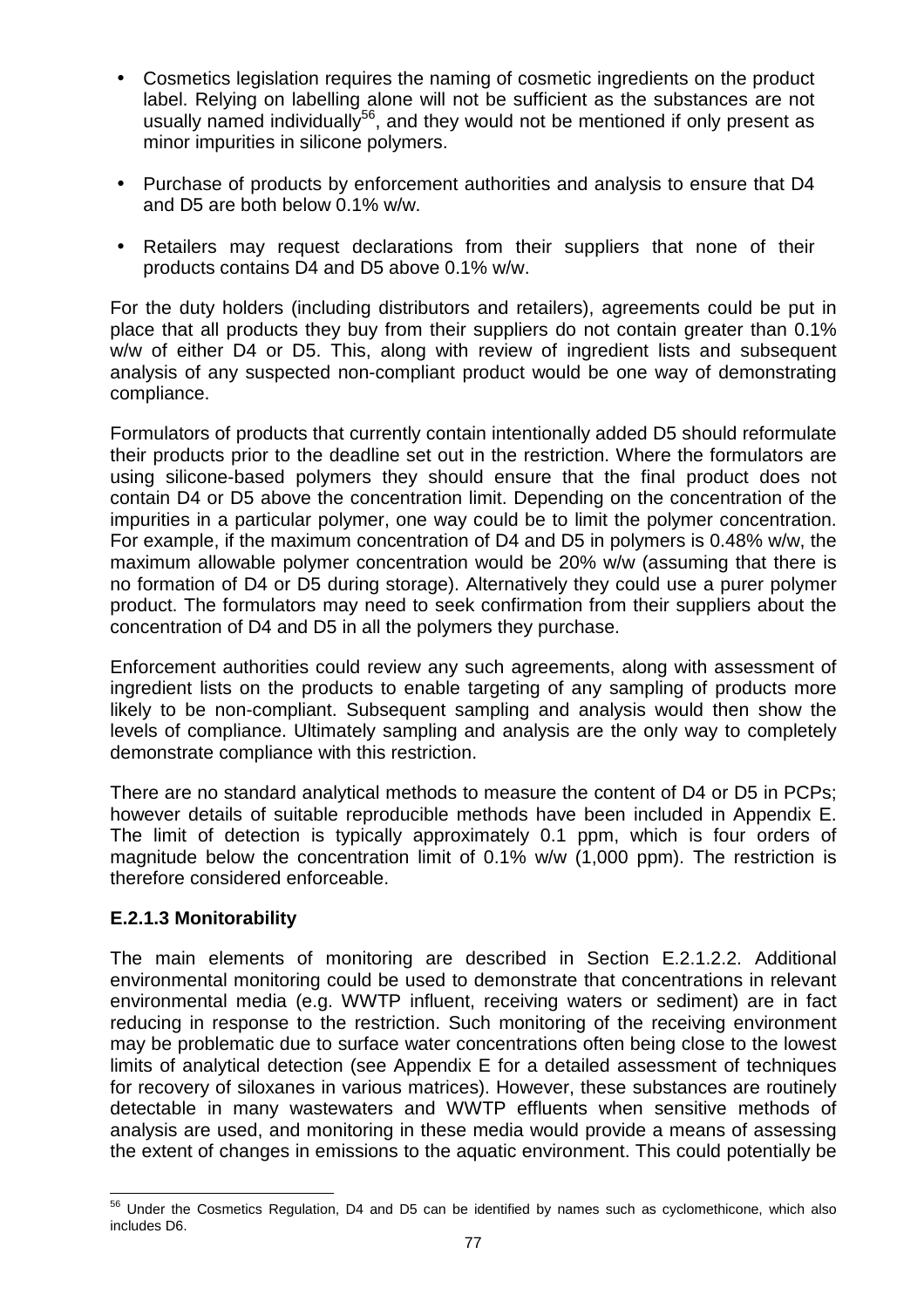achieved through voluntary industry programmes (either from the water companies or the Registrants and/or their downstream users), as well as by individual EU Member States.

#### **E.2.1.4 Overall assessment of restriction option**

The proposed targeted restriction fulfils all the criteria used in the assessment of risk management options in terms of proportionality, effectiveness, monitorability, technical feasibility, practicality, manageability and implementability. The restriction would substantially reduce the concern for the aquatic environmental compartment receiving discharges of D4 and D5 whilst allowing their continued use in many other applications that do not pose such a concern. Further monitoring of environmental concentrations following the introduction of the restriction should enable a decision to be made at a suitable future point about whether any further regulatory action needs to be considered. The dossier submitter therefore proposes to include a review clause in the restriction text.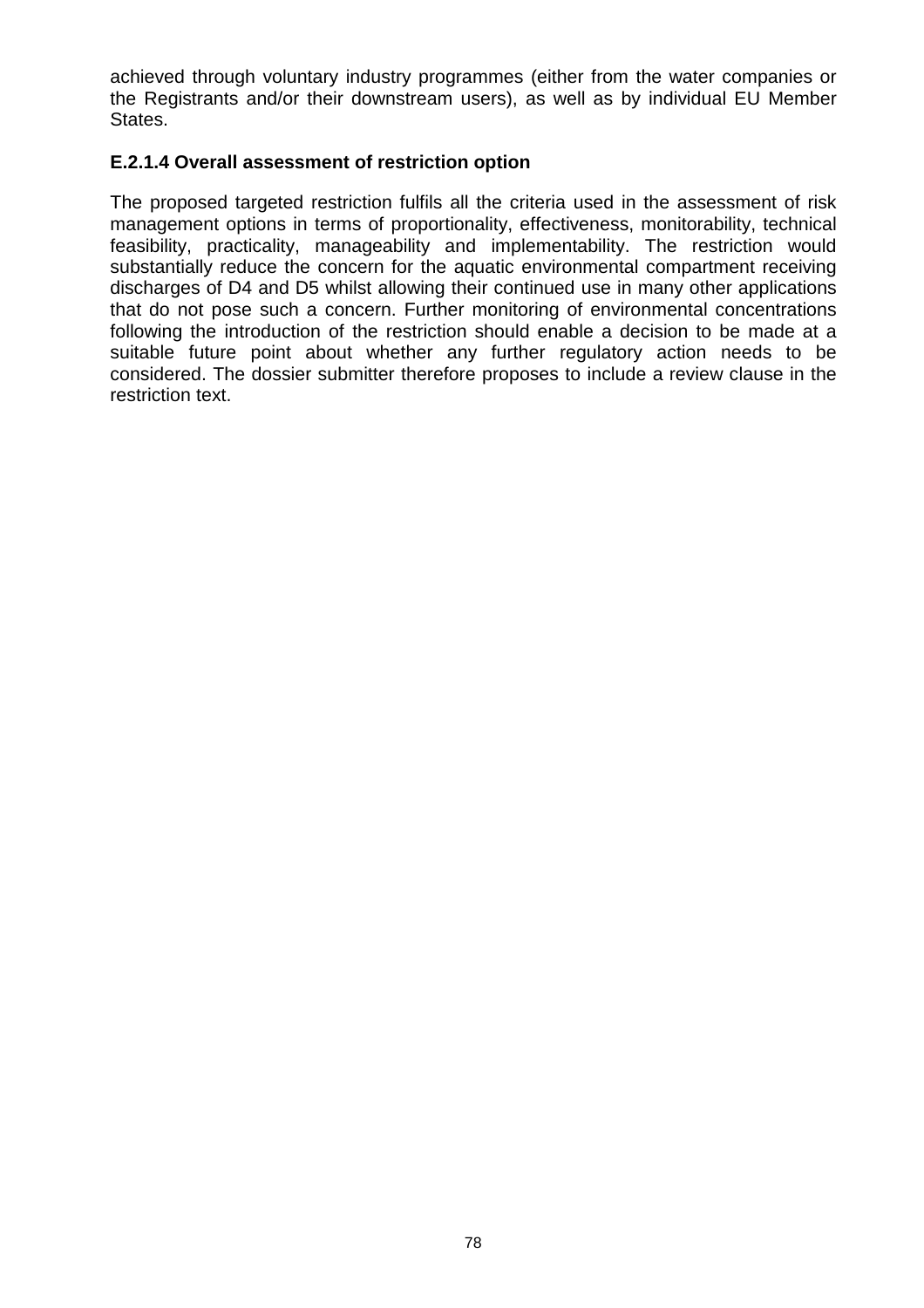## **F. Socio-economic Assessment of Proposed Restriction**

This section presents a summary of the Socio-Economic Analysis (SEA) undertaken to estimate and compare the costs and benefits associated with the proposed restriction. The full SEA is presented in Appendix F (confidential).

Additional non-confidential analysis, performed by the SEAC Rapporteurs, is described in Appendix I.

#### **F.1 Human health and environmental impacts**

Quantification of environmental impacts of regulatory policy changes is difficult. In the case of D4/D5 the benefits of the proposed restriction are estimated by considering society's Willingness to Pay (WTP) for a reduction in potential risks to the aquatic environment (see Appendix F.4 for full details). In addition, given the conceptual and empirical difficulties of obtaining robust benefits estimates in the context of PBT substances (ECHA 2013), cost-effectiveness analysis is also undertaken in order to obtain the cost of reducing a kilogram (or tonne) of emission of the substance.

A representative sample of the UK population (sample size  $= 829$ ) stated that they were willing to pay  $\in$ 46 per year per person to reduce the risks associated with the PBT substance - D4, and €40 per year per person to reduce the risks associated with the vPvB substance - D5. The WTP for superior quality personal care products (i.e. those that use D4/D5) was estimated at €5 per year per person. This indicates that respondents value the precautionary benefits of reduced potential risk of accumulation of D4/D5 in the aquatic environment at around seven times the value of the loss of beneficial properties provided by D4 and D5 in personal care products.

The cost effectiveness of the proposed restriction, expressed as the cost of reducing a kilogram (or tonne) of emission of the substance, is estimated and presented in Section F.2. These results are considered alongside those from the WTP survey to provide a stronger assessment of the proportionality of the proposed restriction (considered in Section F.7).

#### **F.2 Economic impacts**

The proposed restriction is likely to affect both production decisions for the manufacturers of wash-off personal care products containing D4/D5 and consumption decisions for consumers. Manufacturers of personal care products containing D4/D5 above the set concentration limit will essentially have two compliance options: i) reformulate the products so that they comply with the restriction; ii) remove the products from the market. The reformulated products and their alternatives will have an impact on consumer's WTP and selection of personal care products.

One of the costs incurred by manufacturers of wash-off personal care products who choose to reformulate would be the additional costs from purchasing alternative raw materials to replace D4/D5 in wash-off personal care products.

AMEC (2013h) identified only one suitable alternative for D5 in wash-off products. The unit cost for the alternative is less than 50% (actual figure confidential) more expensive than D5, but a similar quantity is required. According to AMEC (2013h) an indicative price paid for D5 is less than €10,000/t (actual figure confidential) and a similar price is assumed for D4. Taking into account uncertainties regarding the use ratio, as well as possible costs associated with price and/or quantity changes for other raw materials, the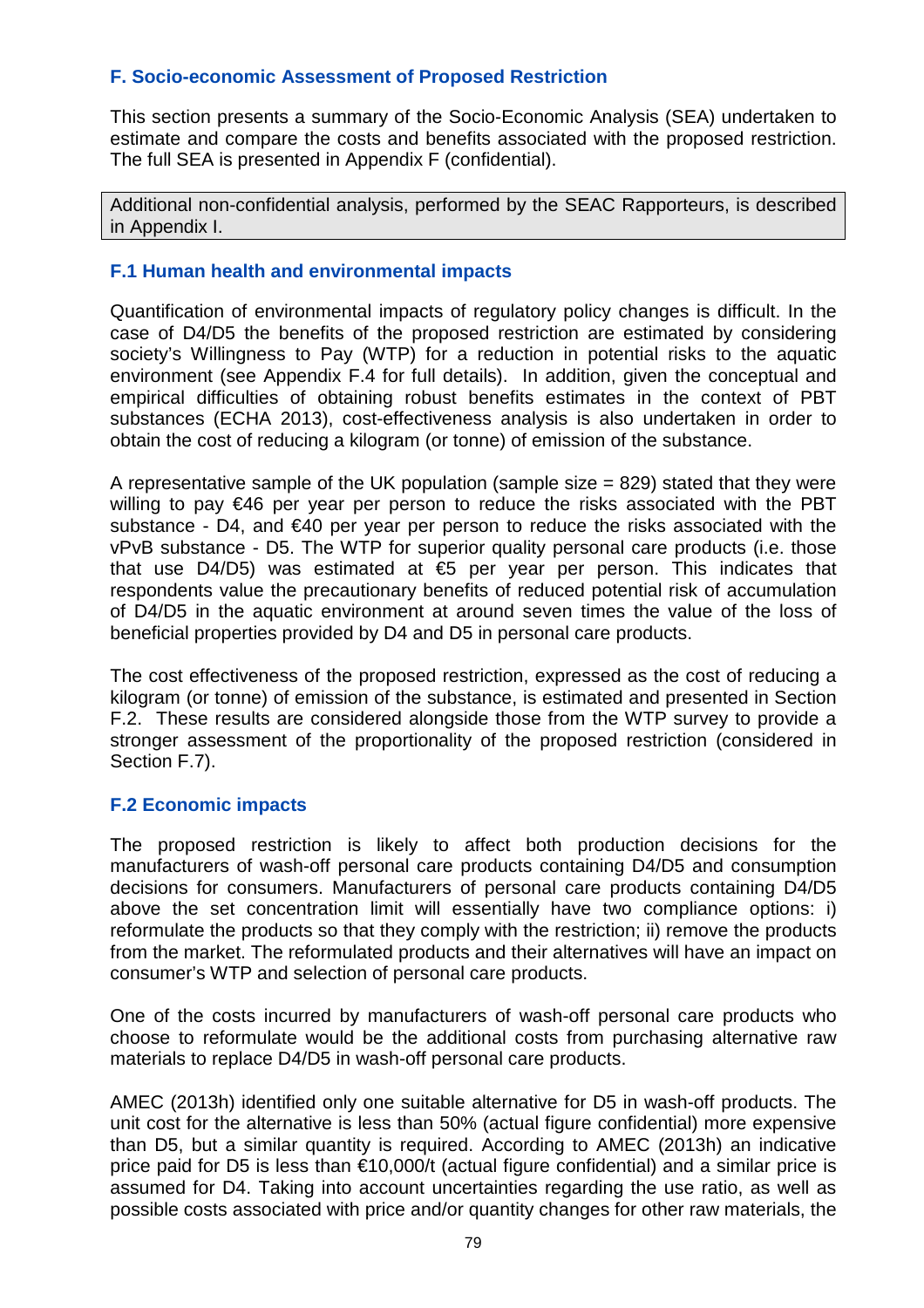subsequent analysis uses a +100% price difference of the alternative (% of D4/D5 price).

When taking into account the amount of D4/D5 currently used in wash-off products<sup>57</sup> and a price increase of 100% for an alternative to D4/D5, the total raw material cost increase is estimated at €3,420,000. This estimate assumes that 1 kg of the alternative would be needed to replace 1 kg of D4/D5.

According to AMEC (2013h), there is no direct like-for-like substitute for D5 used in personal care products that could effectively duplicate all the specific product performance characteristics, such that a wider reformulation of many products would be required. As such the cost estimates are potentially underestimated, but this cannot be quantified on the basis of the information available to the dossier submitter. Nevertheless, the use of the +100% price difference for the raw material price increase rather than the actual figure (confidential, but less than 50%) provides some margin for any uncertainties.

The other cost incurred by manufacturers of wash-off personal care products would be the one-off costs associated with reformulating non-compliant wash-off personal care products to replace D4/D5. The total (annualised) net cost of product reformulation is estimated by considering:

- Reformulation cost per product
- Number of products facing formulation
- Costs that would have been incurred in the absence of the restriction ("baseline costs")
- Useful life of the formula (annualisation period)

For comparison the total (annualised) gross cost of product formulation is also estimated. This gross calculation does not take into consideration the costs that would have been incurred in the absence of the restriction.

The annualised net costs of reformulation arising from the proposed restriction are substantially less than the annualised gross costs of reformulations, irrespective of the compliance period and annualisation period selected. Across the EU, about 3,761 product formulations are estimated to be subject to reformulation under the proposed restriction (as a worst case). The initial lump sum cost to reformulate these product formulations (at  $\epsilon$ 350,000 per product) is around  $\epsilon$ 1.1 billion and  $\epsilon$ 1.2 billion for a 5- and 2-year restriction compliance period respectively. Taking into account reformulation costs that would be incurred in any case in the absence of the restriction, the estimates of annualised net costs of reformulation (using the analytically consistent and thus preferred 20 year annualisation period) range from around **€4-38 million per annum and €20-58 million per annum for a 5- and 2-year restriction compliance period respectively**<sup>58</sup> .

l  $57$  D4 use in wash-off PCPs has ceased to be supported by the lead registrant. Although this does not necessarily mean that D4 is no longer used in wash-off PCP, the analysis proceeds on this basis. As such, although Section F refers to D4 and D5 use in wash-off PCPs it is assumed that D4 use is equivalent to D5 use for the purposes of the analysis.

<sup>&</sup>lt;sup>58</sup> Leaving aside all other costs associated with the restriction, these estimates may overstate the expected costs of the restriction since they do not account for the PCP producers' best response (i.e. their lowest cost option) to the restriction. So for example, the lowest cost option may not be for companies to pay the costs of reformulation and remain in the market. The benefits of the compliance action for companies are the net returns obtained from continuing to produce the product by reformulating. In fact, depending on the size of the reformulation compliance costs, product withdrawal may be the firm's least cost option. In this respect, the costs of the restriction to PCP producers are bounded by the reformulation compliance costs.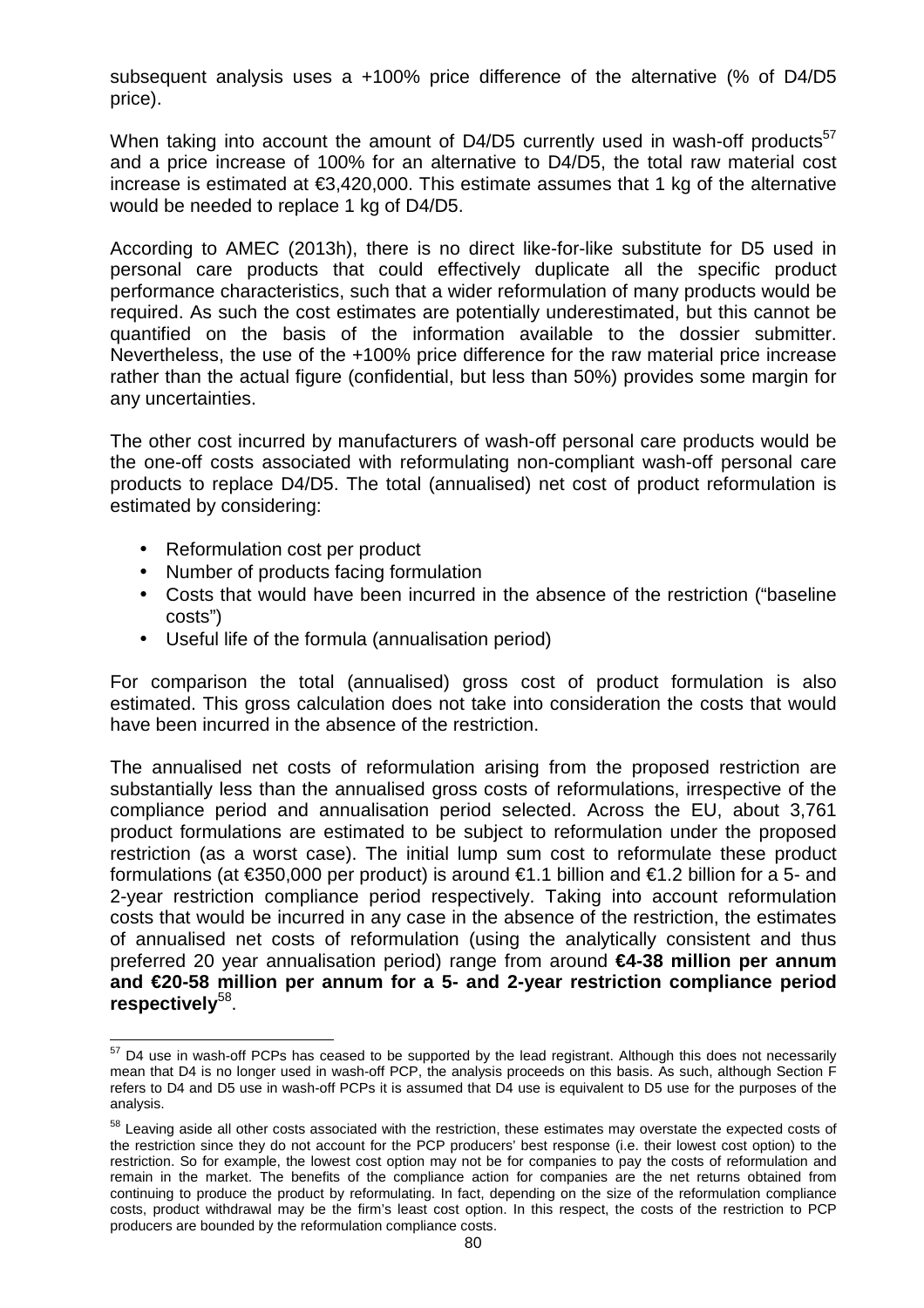Additional analysis, relaxing some of the assumptions used to estimate reformulation costs is described in Appendix I, section I.4. This indicates that the reformulation costs are likely to lie in the interval  $\epsilon$ 30 million -  $\epsilon$ 100 million for the 2 year compliance period, and  $\epsilon$ 30 million –  $\epsilon$ 90 million for the 5 year complance period. The SEAC opinion is based on these additional cost estimates.

The analysis on reformulation costs assumes that the performance and quality of the reformulated wash-off personal care products is the same as the pre-restriction wash-off personal care products containing D4/D5. However, if the reformulated products possess different quality characteristics that affect their demand, then the effect of this change needs to be taken into account.

The impact of 'product performance reduction' in terms of cost can be estimated by using data from the WTP study discussed in Section F.1. Assuming that the UK population is representative of the EU population in terms of their WTP for the higher functional performance/quality attributes of the D4/D5-based products, the aggregate annual WTP for the EU population would be equal to: EU population (Approx 500 million) x WTP per person per year  $(€5.33)$ 

= €2.665 billion per year

This figure is reduced to approximately  $\epsilon$ 45 million per year if:

- The population of children (around 15.4% of the population are aged 0-14) is removed.
- It is assumed that the reformulated products are only able to replicate 50% of the quality of D4/D5-based products.
- Only the portion of WTP related to wash-off personal care products is included.

Using the estimates of raw material formulation costs, product reformulation costs and product performance reduction costs (economic impact costs) described above the cost-effectiveness of the proposed restriction can be estimated. Cost-effectiveness is calculated by dividing the sum of economic impacts by the reduction in emissions of D4/D5 as a result of the proposed restriction. In accordance with modelling undertaken in Section B.9.3.7, the emissions reduction estimate used is 199600 kilograms of D4/D5. Results are presented in Table F.1.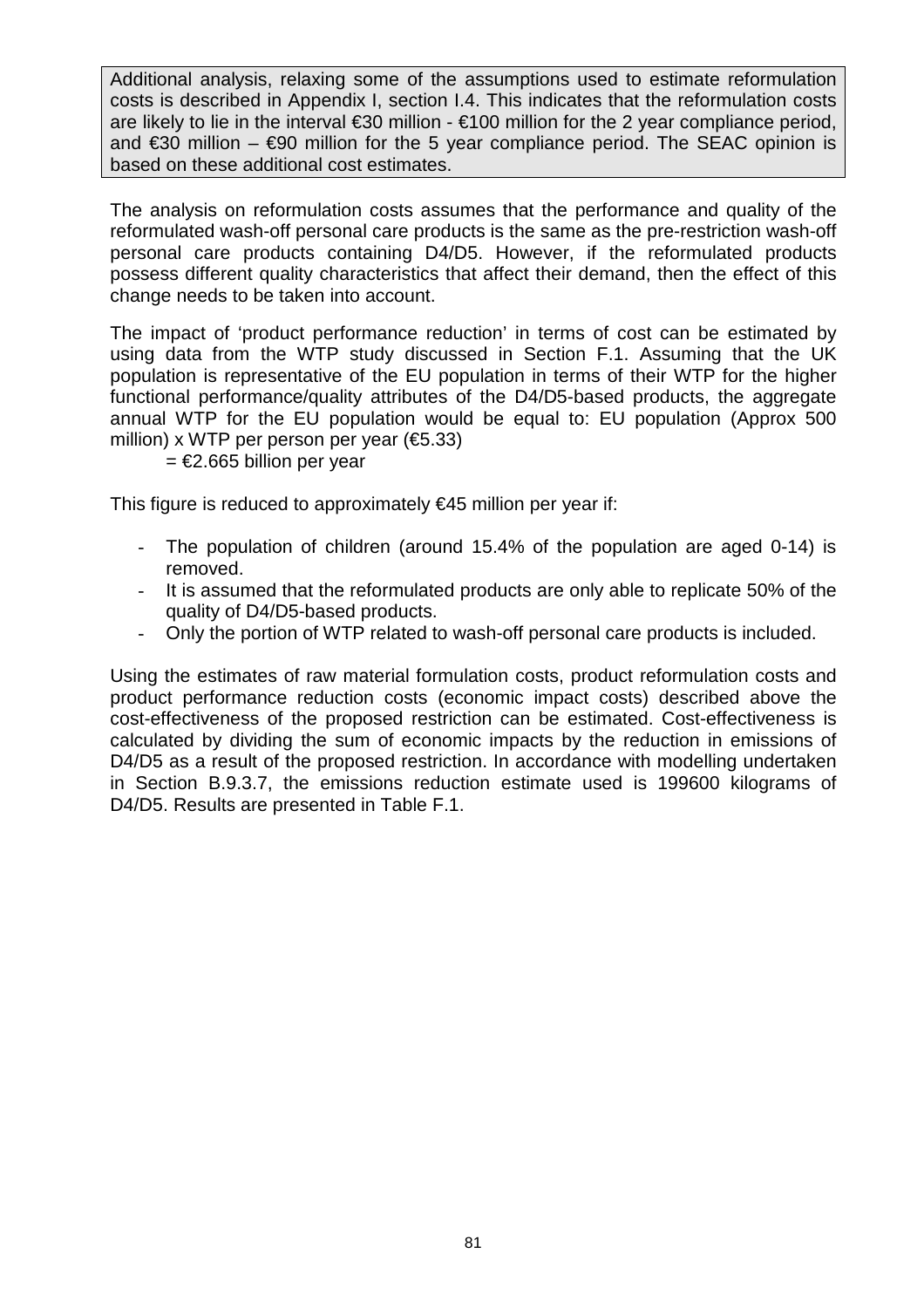| Measure of                                             |                           | <b>Economic Impact Component</b>        |                                                        | <b>Agg Annual</b>                                            | <b>Agg Annual</b>                               | Cost-effective-                          | <b>Cost-effective-</b>                      |                                             |
|--------------------------------------------------------|---------------------------|-----------------------------------------|--------------------------------------------------------|--------------------------------------------------------------|-------------------------------------------------|------------------------------------------|---------------------------------------------|---------------------------------------------|
| annualised<br>reformulation costs<br>used <sup>1</sup> | ဗီ<br>ಕ<br>piia<br>Perior | Raw<br>material<br>substitution         | <b>Reformulation Costs<sup>3</sup></b><br>$(\epsilon)$ | <b>Product</b><br>performance<br>reduction loss <sup>4</sup> | <b>Impact</b><br><b>(excluding PPR</b><br>loss) | <b>Impact</b><br>(including PPR<br>loss) | ness (excluding<br><b>PPR loss)</b><br>€/kg | ness (including<br><b>PPR loss)</b><br>€/kg |
|                                                        | ပိ                        | $\text{Costs}^2$<br>$(\epsilon)$<br>(a) | (b)                                                    | $(\epsilon)$<br>(c)                                          | $(\epsilon)$<br>$(d)=(a)+(b)$                   | $(\epsilon)$<br>$(e)=(d)+(c)$            | $(f)=(d)/199600$                            | $(g)=(e)/199600$                            |
|                                                        |                           |                                         |                                                        |                                                              | $23,084,953 -$                                  | $68,084,953 -$                           |                                             |                                             |
|                                                        | $\mathbf{2}$              | 3,420,000                               | 19,664,952 - 58,044,340                                | 45,000,000                                                   | 61,464,340                                      | 106,464,340                              | $115.66 - 307.94$                           | $341.11 - 533.39$                           |
| <b>Annualised net</b>                                  |                           |                                         |                                                        |                                                              | 7,608,567 –                                     | $52,608,567 -$                           |                                             |                                             |
| costs(20 y)                                            | 5                         | 3,420,000                               | 4,188,567 - 38,307,702                                 | 45,000,000                                                   | 41,727,702                                      | 86,727,702                               | $38.12 - 209.06$                            | $263.57 - 434.51$                           |
|                                                        |                           |                                         |                                                        |                                                              | $63,452,299-$                                   | $108,452,299 -$                          |                                             |                                             |
|                                                        | $\overline{2}$            | 3,420,000                               | 60,032,299 - 177,195,193                               | 45,000,000                                                   | 180,615,193                                     | 225,615,193                              | $317.90 - 904.89$                           | $543.35 - 1130.34$                          |
| Annualised net                                         |                           |                                         |                                                        |                                                              | $16,206,673 -$                                  | $61,206,673 -$                           |                                             |                                             |
| costs(5 y)                                             | 5                         | 3,420,000                               | 12,786,673 - 116,944,059                               | 45,000,000                                                   | 120,364,059                                     | 165,364,059                              | $81.20 - 603.03$                            | $306.65 - 828.48$                           |
|                                                        |                           |                                         |                                                        |                                                              | $92,971,902 -$                                  | 137,971,902 -                            |                                             |                                             |
|                                                        | $\overline{2}$            | 3,420,000                               | 89,551,902 - 127,931,288                               | 45,000,000                                                   | 131,351,288                                     | 176,351,288                              | $465.79 - 658.07$                           | $691.24 - 883.52$                           |
| Annualised gross                                       |                           |                                         |                                                        |                                                              | $83,031,315 -$                                  | $128,031,315 -$                          |                                             |                                             |
| costs(20 y)                                            | 5                         | 3,420,000                               | 79,611,315 - 113,730,450                               | 45,000,000                                                   | 117,150,450                                     | 162,150,450                              | $415.99 - 586.93$                           | $641.44 - 812.38$                           |
|                                                        |                           |                                         |                                                        |                                                              | $276,800,086 -$                                 | $321,800,086 -$                          | $1386.77 -$                                 |                                             |
|                                                        | 2                         | 3,420,000                               | 273,380,086 - 390,542,980                              | 45,000,000                                                   | 393,962,980                                     | 438,962,980                              | 1973.76                                     | 1612.22 - 2199.21                           |
| Annualised gross                                       |                           |                                         |                                                        |                                                              | $246,453,901 -$                                 | $291,453,901 -$                          | $1234.74 -$                                 |                                             |
| costs(5 y)                                             | 5                         | 3,420,000                               | 243,033,901 - 347,191,287                              | 45,000,000                                                   | 350,611,287                                     | 395,611,287                              | 1756.57                                     | 1460.19 - 1982.02                           |

**Table F.1 Aggregate annual economic impact and cost-effectiveness estimates** 

Note:  $\frac{1}{2}$  The measure of annualised reformulation costs used refers to whether a 20 or 5 year annualisation period and net or gross costs has been used in the calculation.<br><sup>2</sup> The cost estimates indicated in this co

performance reduction that might ensue following reformulation is unknown, a 50% mid point is used for the case whether some performance reduction is assumed.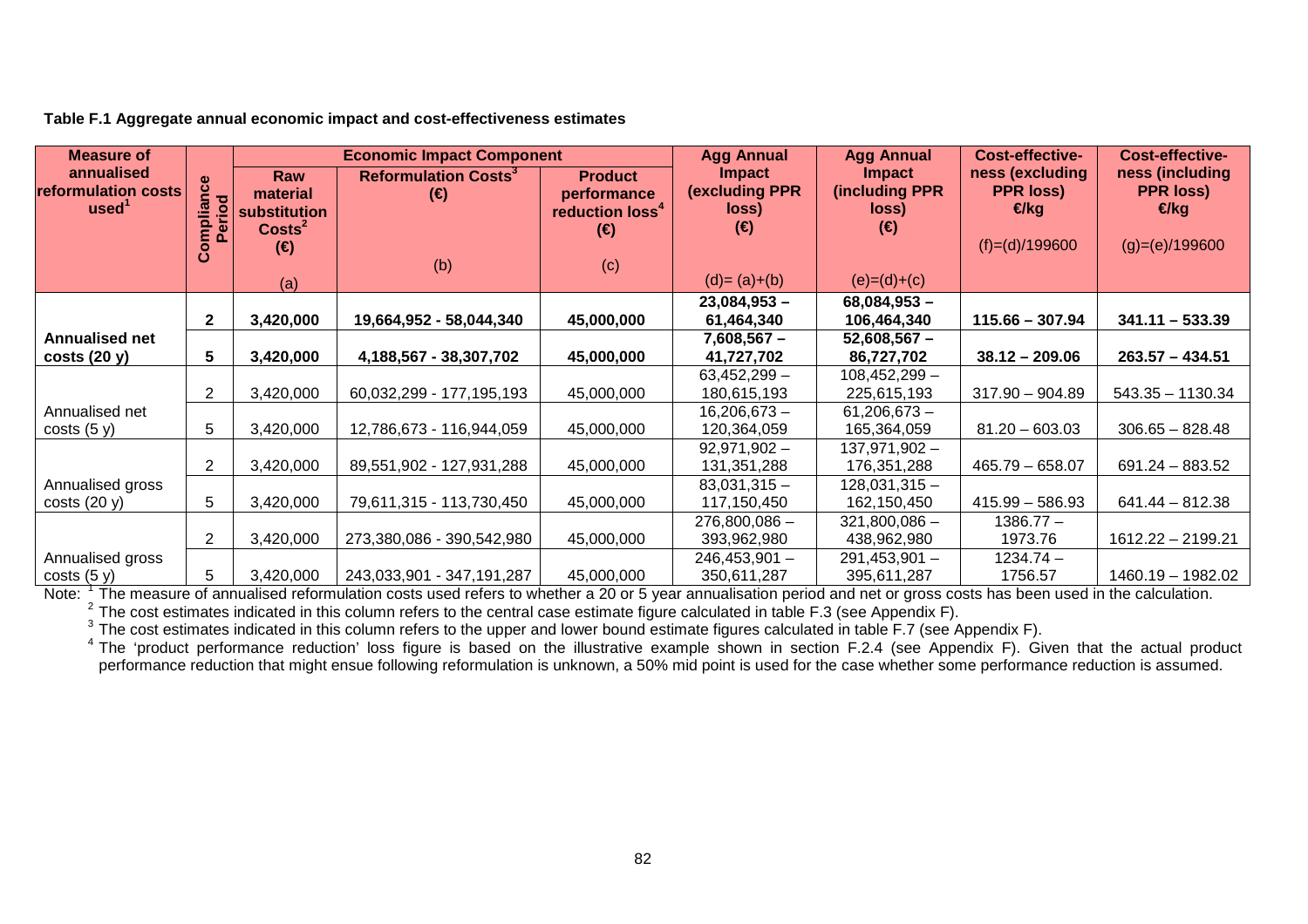Under a restriction compliance period of 5 years, the aggregate annual economic impact (cost) of the restriction is in the range of around  $\epsilon$ 8-42 million assuming there is no reduction in product performance from the reformulated products, which corresponds to a cost-effectiveness in the range of around €38-209 per kg of D4/D5 emissions reduced. If on the other hand, a reduction in product performance from the reformulated products of 50% is assumed, then the corresponding figures would be in the range of around €53-87 million and €264-435 per kg respectively. The corresponding figures for a restriction compliance period of 2 years are €23-61 million and €116-308 per kg and €68-106 million and €341-533 per kg respectively.

An additional cost effectiveness analysis is described in Appendix I, section I.6, which is based on the alternative emission factors for wash-off products proposed by RAC. This analysis also incorporates revised total costs estimates based on the additional reformulation cost analysis mentioned earlier (as well as some other changes to the components of aggregate cost – these are described in Appendix I, section I.5). Based on this additional analysis, the cost-effectiveness ranges from below zero to 1200  $\epsilon$ /kg D4/D5 reduced. Using the average emission reduction and the average costs, the estimates are around 400  $\epsilon$ /kg for a 2 year compliance period and 430  $\epsilon$ /kg for the 5 year compliance period. The SEAC opinion is based on using the figures from this additional cost effectiveness analysis.

The % increase in retail sales price of the reformulated wash-off PCPs would be less than 1% (using the methodologically preferred measure of costs to base the calculations on). Even in the case where the gross estimates of reformulation costs are used, the increase in retail sales price would be around 5%.

Using the additional cost analysis described in Appendix I, section I.5, the sales price increase is likely to be <1.5% for the high cost scenario and <1% for the low cost scenario. The SEAC opinion is based on using the figures from this additional cost analysis.

The costs associated with the economic impacts, as well as the cost-effectiveness estimates and retail sales impact are considered further in Section F.7, in terms of the proportionality of the proposed restriction.

## **F. 2.1 Testing and enforcement costs**

It should be noted that some limited costs may be expected as a result of any testing (and associated administrative/reporting tasks) undertaken either by industry or enforcement authorities in order to ensure compliance with the restriction. Although industry will be required to ensure they are in compliance with the restriction, the extent that they will need to perform additional testing (to that currently undertaken) to demonstrate due diligence to authorities is unclear, since this does not necessarily require testing to be undertaken (and indeed this is not a requirement of the restriction per se). Moreover, it is possible that existing quality control testing performed by industry may already provide the necessary information requirements. As such it has not been possible to assess the extent of any such costs on industry. These are not considered further in the analysis.

With regards to enforcement and testing costs incurred by enforcement authorities to ensure compliance, these are considered in more detail in Appendix F.5. As indicated in the appendix, the minimum total cost of a product testing campaign is estimated at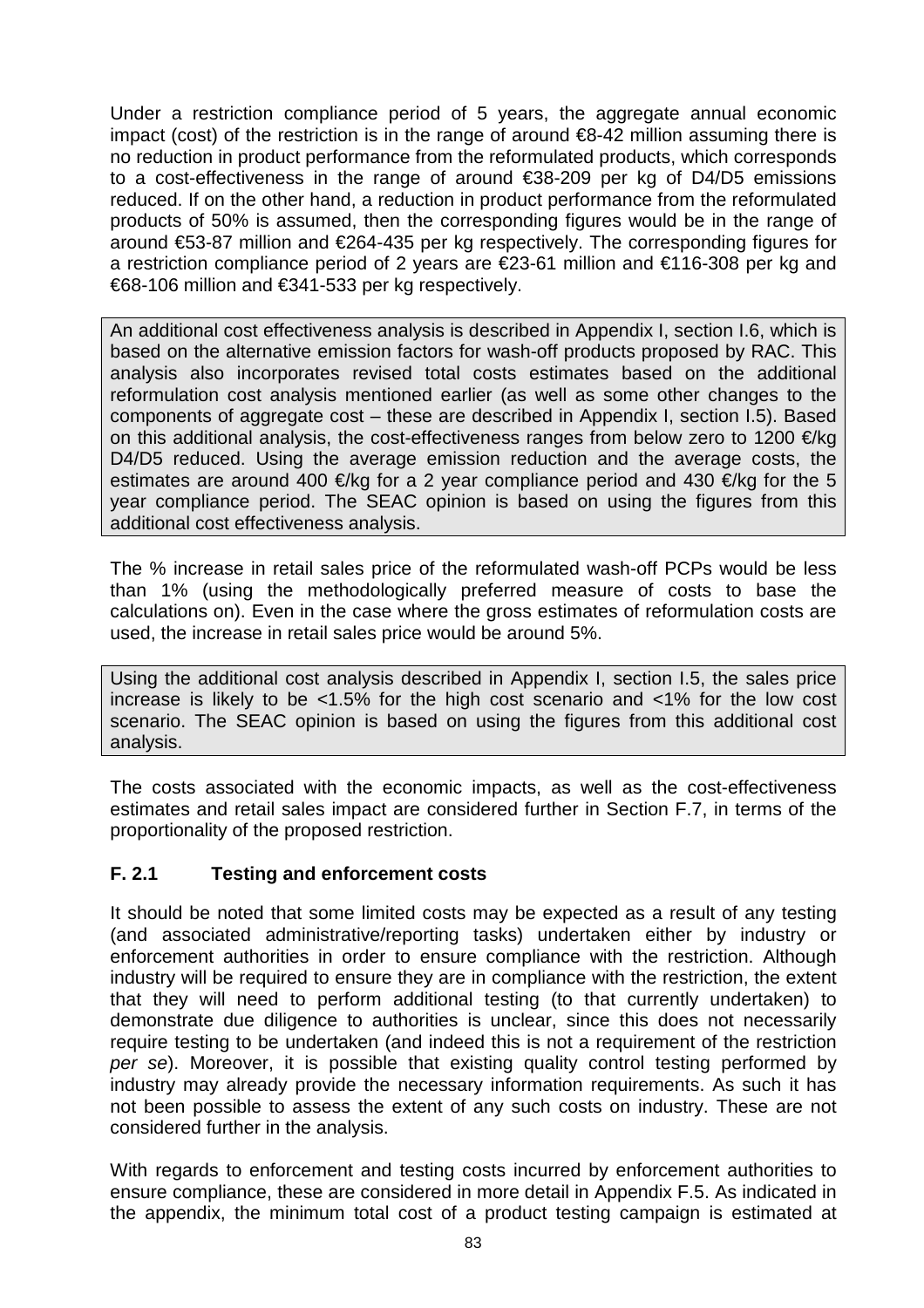€6,400, whilst the total cost of a complex product testing campaign is estimated at €142,000. For a campaign which includes monitoring and sampling of selected water courses, etc., to identify the presence of chemicals, an additional cost of €46,000 is estimated. These costs are indicative costs to an individual enforcement authority and do not represent aggregate EU wide costs. These will clearly depend on the type and extent of campaigns in individual Member States. Irrespectively, aggregate EU wide enforcement costs are likely to be a small proportion of total compliance costs and hence given their relative scale these are not considered further in the analysis.

## **F.3 Indirect economic costs**

In addition to the environmental benefits noted in Section F.1, the proposed restriction will also generate benefits in the form of cost savings at EU anaerobic digestion plants. During anaerobic digestion D4/D5 is released as a biogas. When this gas is combusted to produce useful energy, silicates are formed which strongly bond to the heated metal surfaces of the energy recovery equipment. The deposits are highly abrasive and cause excessive wear to the moving parts of the combustion chambers. This results in early failure of the engines resulting in higher engine maintenance costs or early overhaul and replacement requirements (HDR, 2010).

The proposed restriction would result in cost savings as a consequence of avoided maintenance/early overhaul and replacement requirements.

According to work undertaken by WCA (2013) – see Appendix F.1 and updated in Appendix I, section I.4, the following benefit estimates would result from these avoided  $costs<sup>59</sup>$ :

- A present value savings to the EU water industry over 20 years of between €53m and €533m with a 2 year restriction compliance period; and
- A present value savings to the EU water industry over 20 years of between  $€42m$  and  $€416m$  with a 5 year restriction compliance period;
- Equivalent annual saving to the EU water industry of between €4m and €39m, with a 2 year restriction compliance period; and
- Equivalent annual saving to the EU water industry of between €3m and €31m, with a 5 year restriction compliance period.

[Equivalent annual saving is based on the standard formula for annualising the lump sum present value investment given in the first two bullet points.]

It should be noted that these cost savings should be considered potential savings, since it is unclear the extent to which they would materialise fully. As the proposed restriction will not reduce all relevant silicon-containing substances from waste waters, there will still be a need, albeit reduced, to maintain, overhaul and replace the bioenergy generation equipment. It should also be noted that according to consultation undertaken by WCA (2013) with UKWIR (the UK Water Industry's Research Body), the costs associated with silicate damage, at least in the UK, could be an order of magnitude higher than those postulated in the WCA calculations. As such, the approach and estimates above may well be fairly conservative.

Once again these potential benefits from the proposed restriction are considered alongside the other estimates of costs and benefits in the section on proportionality

l <sup>59</sup> Only the updated costs calculated as described in Appendix I are reported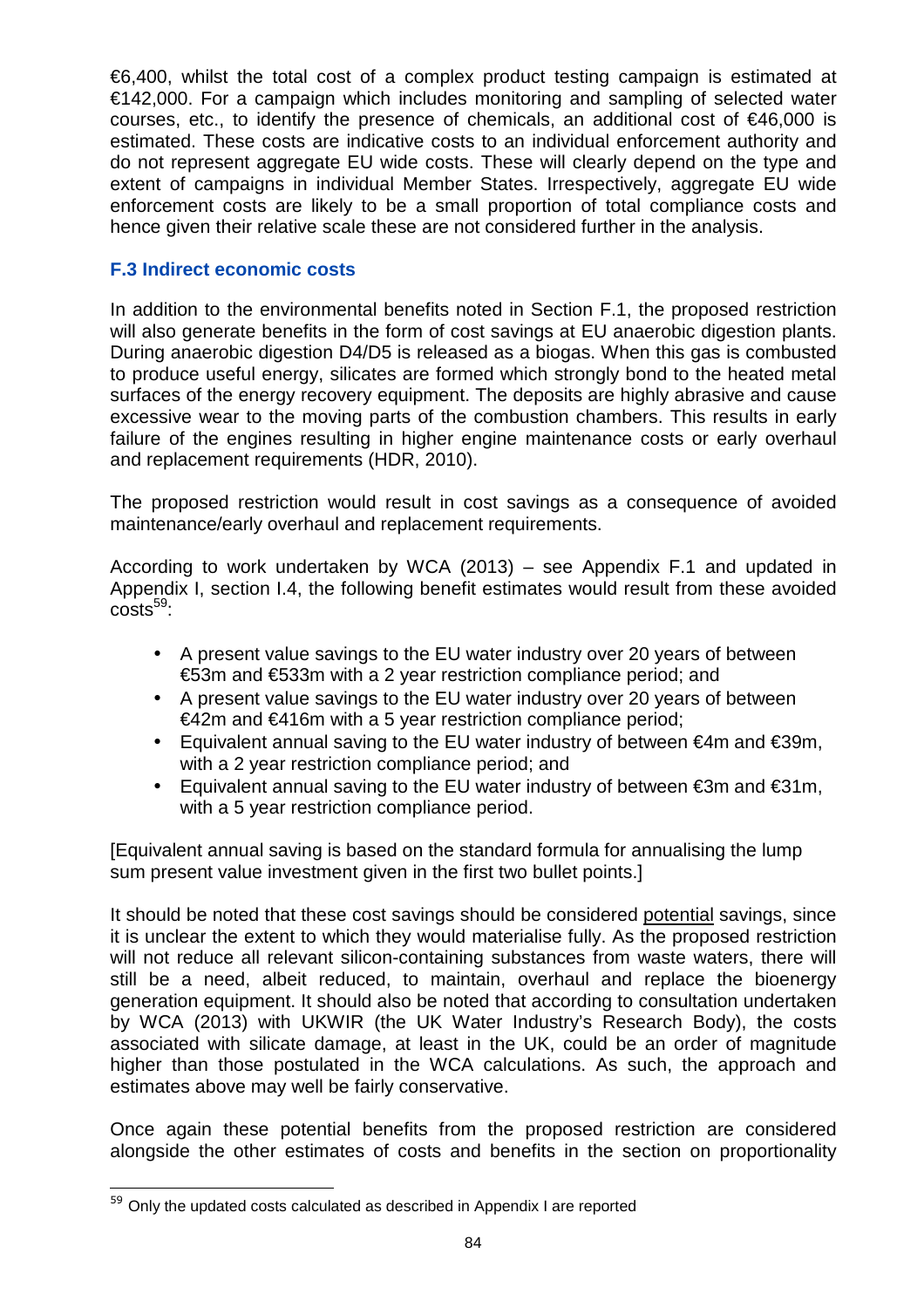(F.7).

# **F.4 Social impacts**

Restricting the placing on the market and use of D4/D5 in wash-off personal care products may affect employment in those companies who currently produce such products as well as those companies who produce alternative products.

Given that the wash-off personal care product market is a small proportion of the total personal care product market (4% by volume), the expectation is that there would few job losses, particularly in firms which also manufacture the alternatives to wash-off products. AMEC (2013i) suggest that employment associated with products sold on the EU market would not necessarily be lost, though people would initially be reallocated to development of alternative products. It is difficult to place a figure on any adjustment costs incurred as a result of redeployment.

The restriction may also have a social impact on wellbeing, self-esteem and health derived from the use of wash-off personal care products containing D4/D5. Such impacts are already accounted for in the economic impact measure related to product performance reduction losses.

In summary, the social impacts of the proposed restriction appear to be limited (or at least taken into account in the impacts measured elsewhere).

## **F.5 Wider economic impacts**

According to AMEC (2013i), the main wider economic impacts of a potential restriction are likely to relate to international trade and competitiveness.

Specifically, AMEC notes that if D5 is restricted in cosmetic products in the EU and not in other parts of the world, some of the current exports associated with D5-containing products would be lost, hence reducing the competitiveness of the EU as a whole. Any such wider economic impacts are premised on the assumption that reformulation does not work. Moreover, the analysis in section F.2 already assesses the economic consequences of such impacts in any case. Although there is uncertainty, the expectation is that such impacts may well be minor, but could be moderate depending on how well reformulation works or not.

Some arguments have been raised that the restriction of wash-off personal care products containing D4/D5 may have wider consequences on the market for all products containing D4/D5. This is on account of their listing as restricted substances, thereby giving a negative signal to downstream users and consumers as to the safety of the substances. However, it should be noted that the purpose of the proposal is to ensure that risk management is kept proportionate (i.e. that only action related to washoff personal care products is necessary in order to ensure the risks from D4/D5 are minimised).

In summary, the possibility of wider economic impacts from the proposed restriction appears to be limited.

#### **F.6 Distributional impacts**

The proposed restriction can be expected to have distributional impacts in the personal care product market. The distributional impacts are not societal costs as such, as the negative impacts (if any) faced for example by one producer of affected personal care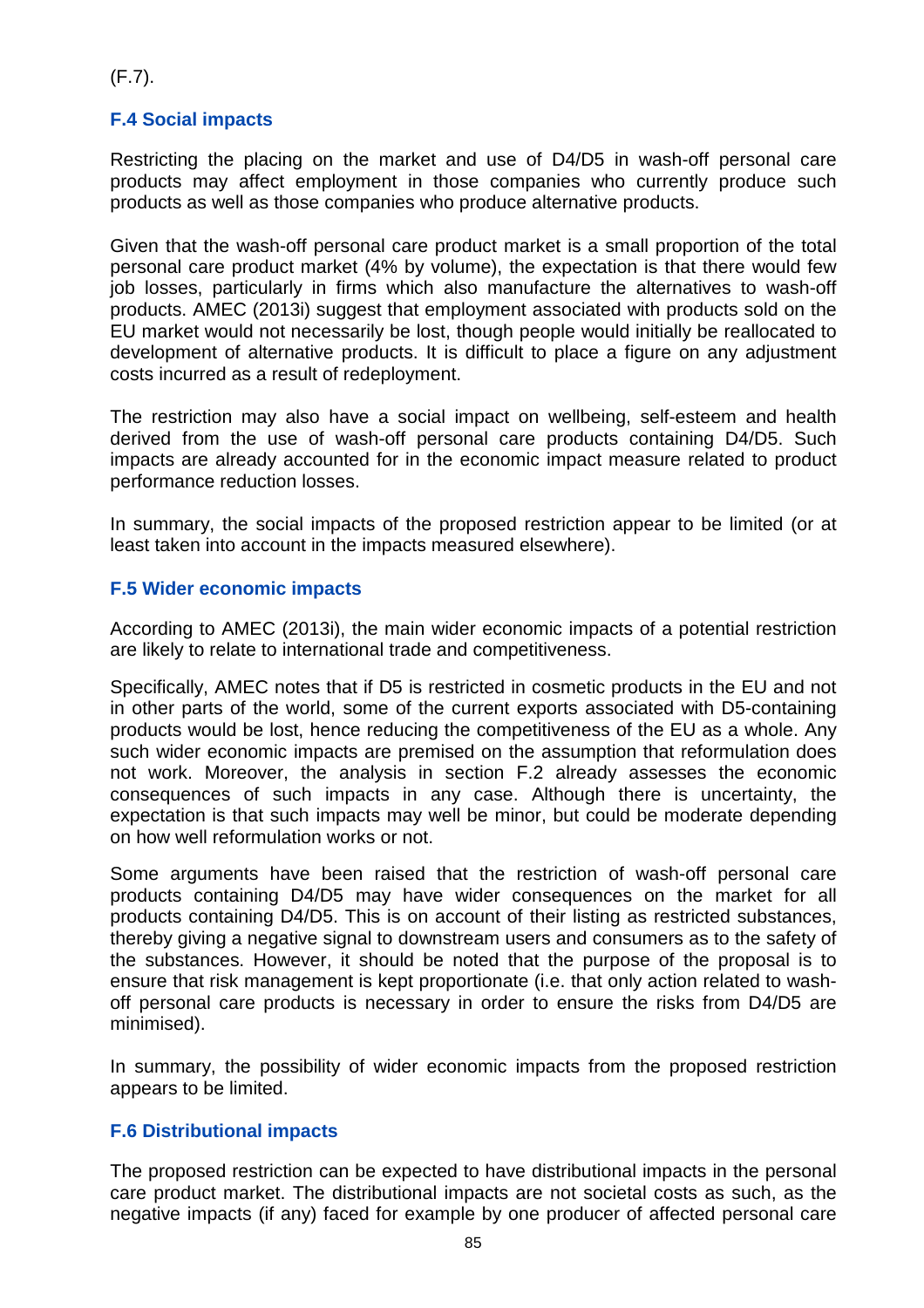products would be compensated by positive impacts on the producers of products based on alternative formulations.

WCA (2012) with data provided by Cosmetics Europe estimate there are around 4,000 small and medium sized enterprises (SMEs) in the personal care product industry and 300 larger firms in the sector (who generate around 60% of turnover) as a whole. The SME's may be disproportionately impacted by the proposed restriction as they may need to cease production, especially if they do not produce the alternatives and are not able to adapt their production process.

To the extent that the increased costs of production arising from compliance costs are passed on to consumers then there will be 'distributional' impacts on them. However, as indicated in F.2 the increase in retail sales price of wash-off personal care products would be less than 0.5%, which is minor given the price of a typical wash-off personal care product.

#### **F.7 Proportionality assessment**

It should be noted at the outset that given the fulfilment of SVHC criteria, REACH calls for the minimisation of the emissions and exposures of substances meeting SVHC criteria as far as technically and practically possible (REACH Recital 70). The general objective is thus to achieve minimisation of emissions and exposures resulting from the uses of D4/D5 either via substitution or technical and operational measures to control the emissions in the most effective, proportionate and practical manner, whilst taking into account the availability of suitable safer alternatives substances and technologies, and the socioeconomic benefits from the use of D4/D5. Proportionality in economics is typically considered in terms of a comparison of benefits and costs.

In the context of PBT/vPvB substances, and as described in Section F.1, benefits assessment related to PBT/vPvB substances is often challenging, if not impossible. The approach to proportionality assessment taken in this dossier is based on the comparison of a benefits valuation study (described in Section F.1) and costs, but also includes a number of other lines of evidence and argumentation.

#### i) Comparison of costs and benefits of the proposed restriction

Assuming that reformulation is completely successful in replacing the wash-off PCPs containing D4/D5, the methodologically preferred measures of costs proposed in this dossier are estimated at €7.6-42 million and €23-61 million per year under a 5- and 2 year compliance period respectively. If reformulation was only partly (50%) successful, the costs are estimated at €53-87 million and €68-106 million per year under a 5- and 2 year compliance period respectively. Once again, it should be noted that even the methodologically preferred measures of costs are based on the highly conservative (and naive) assumption that no transferable R&D knowledge is gained in the process of reformulating the 3761 wash-off PCPs, or that product formulae cannot be reformulated simultaneously.

An additional analysis was undertaken, reported in Appendix I, which re-estimates the cost figures on the basis of some alternative assumptions. Based on taking the average of the three most likely scenarios (low, medium and high) across the different assumptions used, a central estimate has been computed, equal to **€50 million per year** for the 2 year compliance period, and **€45 million per year** for the 5 year period. The SEAC opinion is based on this additional analysis.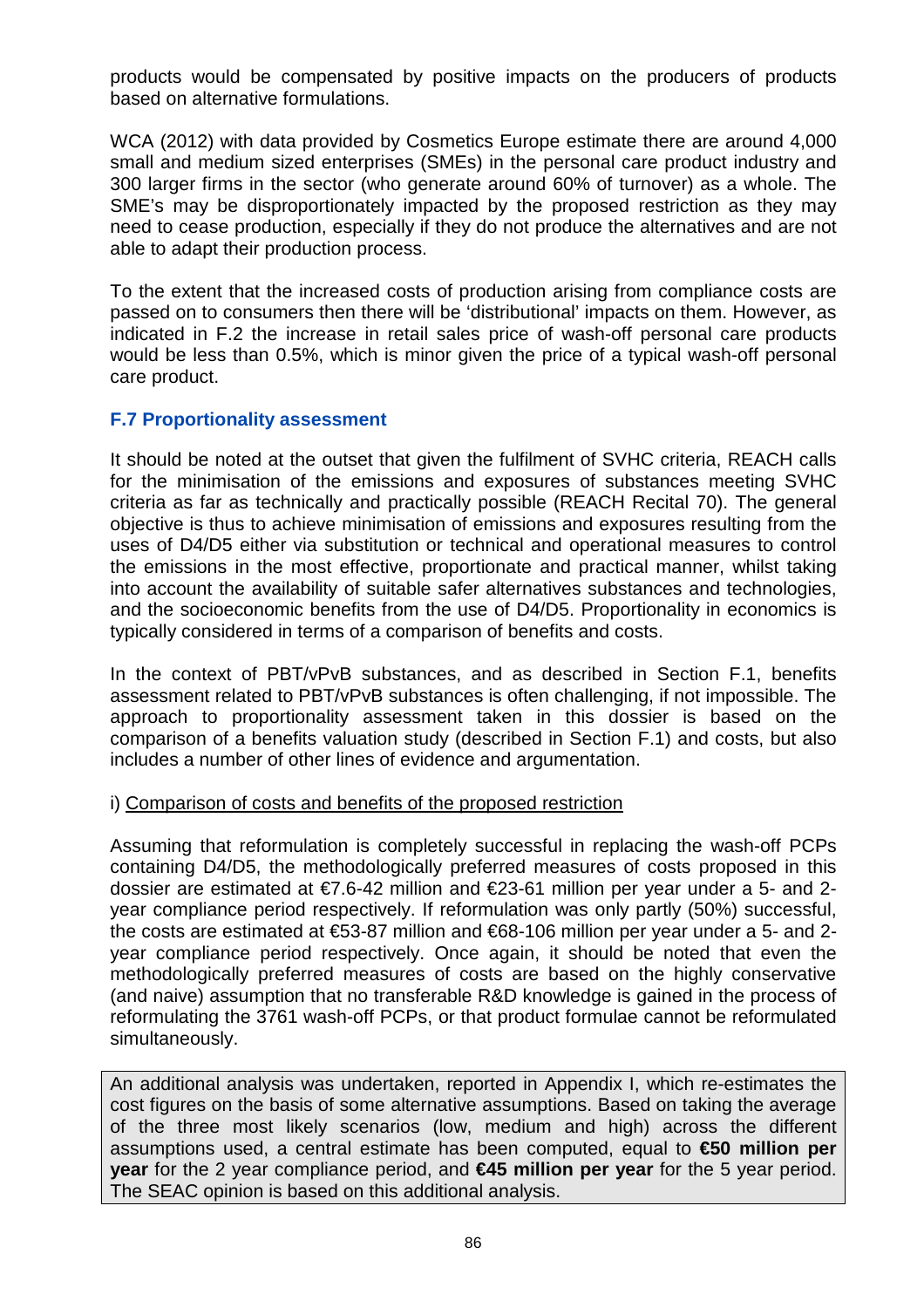The proposed restriction results in benefits from indirect economic impacts that arise from avoidance of damage to energy generation equipment at anaerobic digestion plants. The avoided damages result in cost savings in the interval  $\epsilon$ 4 million -  $\epsilon$  39 million per year for a 2 year compliance period, and €3 million - €31 million for a 5 year period..

The environmental benefits arise from the reduction in potential risks associated with accumulation of D4/D5 in the aquatic environment. The aggregate benefits to the EU population, calculated from the stated preference valuation study, were of the order of around €19.3 billion annually (around €16 billion f only adults are included). If the ratio of the volume of wash-off to total personal care products containing D4/D5 (i.e., 4%) is considered, the share of environmental benefits attributable to reductions in the accumulation of wash-off personal care products containing D4/D5 is around €0.65 billion<sup>60</sup>.

Comparing benefits and costs, it is clear that on the basis of the central estimates cited above the benefits of the restriction significantly outweigh the costs. This is supported by findings of the WTP study where individuals were found to value the reduction in potential risk of accumulation of D4/D5 in the aquatic environment around seven times more than the loss of product quality provided by D4/D5 in personal care products.

Another way to consider the proportionality using benefits and costs is to determine what the environmental benefits would have to be to equal the net economic impact costs of the restriction (i.e. to 'break-even). It is estimated that environmental benefits would have be around €35-69 million per year for the restriction to 'break even'. This amounts to an increase in retail sales price of around 0.5-1.0% for wash-off PCPs containing D4/D5 or a WTP for the environmental benefits of the restriction of around €0.07-0.14 per person in the EU.

Revised estimates of the break-even level of WTP can be calculated based on the additional cost analysis undertaken in Appendix I, section I.7. The necessary WTP ranges between  $\epsilon$ 0.12 and  $\epsilon$ 0.11 per person in accordance with the original break-even calculation procedure. An alternative break-even procedure has also been undertaken by SEAC in order to be consistent with the benefits estimation approach in this Background Document. This procedure, which is outlined further in Appendix I, recognises that the WTP values would be different depending on whether they are connected to removing the use of the substance (precautionary valuation) or to removing the emissions (impact valuation). Based on this procedure, the necessary WTP ranges between  $\epsilon$ 0.2 and  $\epsilon$ 6.5 per person if the WTP is assumed connected to the use. If the WTP is connected to emissions the range is reduced to  $\epsilon 0.01 - \epsilon 0.5$ . In all cases, the necessary WTP is higher for the 5 year compliance period.

Additional evidence on proportionality is considered based on a consideration of an alternative approach (from comparing benefits and costs) to assessing proportionality proposed by ECHA (2013), making use of cost-effectiveness analysis (described below).

#### ii) Cost-effectiveness of the proposed restriction

The measure of cost-effectiveness is calculated as the sum of the economic impacts

 $\overline{\phantom{a}}$  $60$  In fact, this takes a conservative view of the benefits, since there is good reason not to divide the benefits according to the share of the volume of wash-off to total PCPs containing D4/D5. This is because environmental benefits would only materialise from the emissions related to wash-off PCPs, hence the entire benefits (i.e. all €16 billion) should be attributable to just the wash-off PCPs.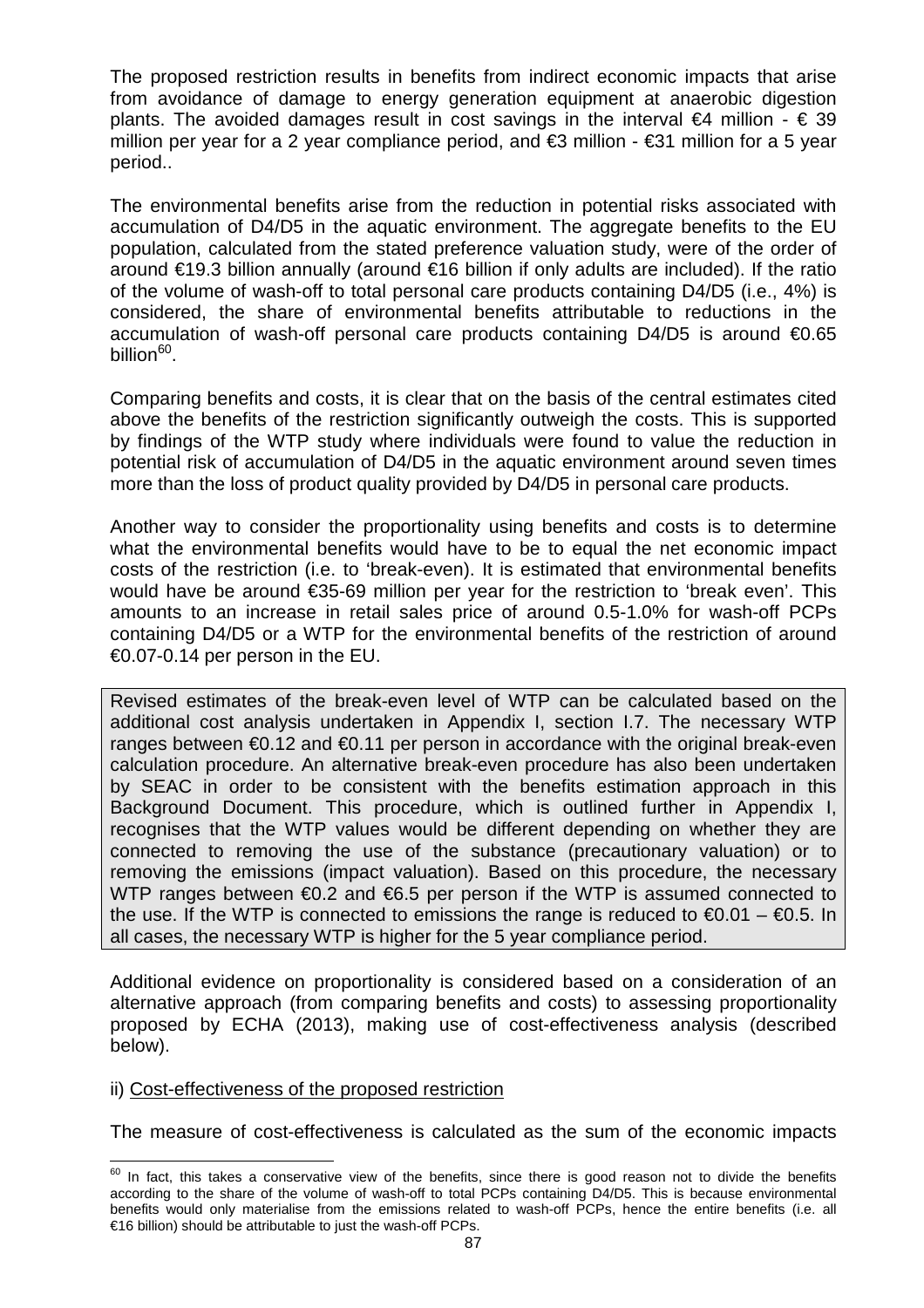divided by the reduction in emissions of D4/D5 as a result of the proposed restriction. under the assumption that reformulation is completely successful, the costs per kg of reducing emissions of D4/D5 are estimated at around €38-209 and €116-308 per kg under a 5- and 2-year compliance period, respectively. If on the other hand reformulation is only partly (50%) successful then the respective cost-effectiveness estimates are €264-435 and €341-533 per kg. The cost-effectiveness estimates using the worst case estimates under the 'gross' reformulation cost measure would be around €1,600-2,200 and €1,500-2000 under the 2- and 5-year compliance periods, respectively.

Additional cost effectiveness analysis was undertaken based on the alternative emission factors for wash-off products proposed by RAC. This analysis also incorporates revised total costs estimates based on the additional reformulation cost analysis mentioned earlier (as well as some other changes to the components of aggregate cost – these are described in Appendix I, section I.5). Based on this additional analysis, the cost-effectiveness ranges from below zero to 1200  $\epsilon$ /kg D4/D5 reduced. Using the average emission reduction and the average costs, the estimates are around 400 €/kg for a 2 year compliance period and 430 €/kg for the 5 year compliance period.

When the cost-effectiveness measures are compared to the cost-effectiveness of previously proposed REACH restrictions, it appears that the risk reduction achieved by the proposed restriction is proportionate to the costs.

#### iii) Percentage retail sales price increase as a result of the proposed restriction

The final way that the proportionality of the proposed restriction can be assessed is in terms of its impact on the price of wash-off personal care products purchased by consumers. Assuming that the entire amount of compliance costs are passed onto consumers, then the increase in the retail prices paid for wash-off personal care products whilst technically not a measure of proportionality, gives an indication of its "affordability'.

Irrespective of the measure used, the percentage increase in retail sales price is very small, ranging from 0.11-0.62% and 0.34-0.91% for the proposed methodologically preferred measure of costs under the 5- and 2-year compliance periods, respectively. Even using the worst case estimates under the 'gross' reformulation cost measure, the percentage increase ranges from 3.64-5.17% and 4.08-5.81%, respectively. Given the retail price of a typical wash-off PCP, such increases can be considered rather small. As such, this measure also suggests that the restriction appears to be proportionate.

Using the additional cost analysis described in Appendix I, section I.5, the sales price increase is likely to be  $\lt 1.5\%$  for the high cost scenario and  $\lt 1\%$  for the low cost scenario.

In summary, the proportionality of the proposed restriction appears to be obvious even if the actual environmental impact of these substances was relatively low. Cost-savings related to reduction in damage arising in energy generation machinery at anaerobic digestion plants as a result of wastewater treatment of emissions of D4/D5 contained in wash-off personal care products alone appear to be sufficient to justify the proposed restriction under some cost-assessment scenarios. If the benefits related to the reduction in potential risks of accumulation of D4/D5 in the aquatic environment are included then the benefits appear to significantly outweigh the costs by around a factor of 7 to 1. The proposed restriction appears to be relatively cheap, when the cost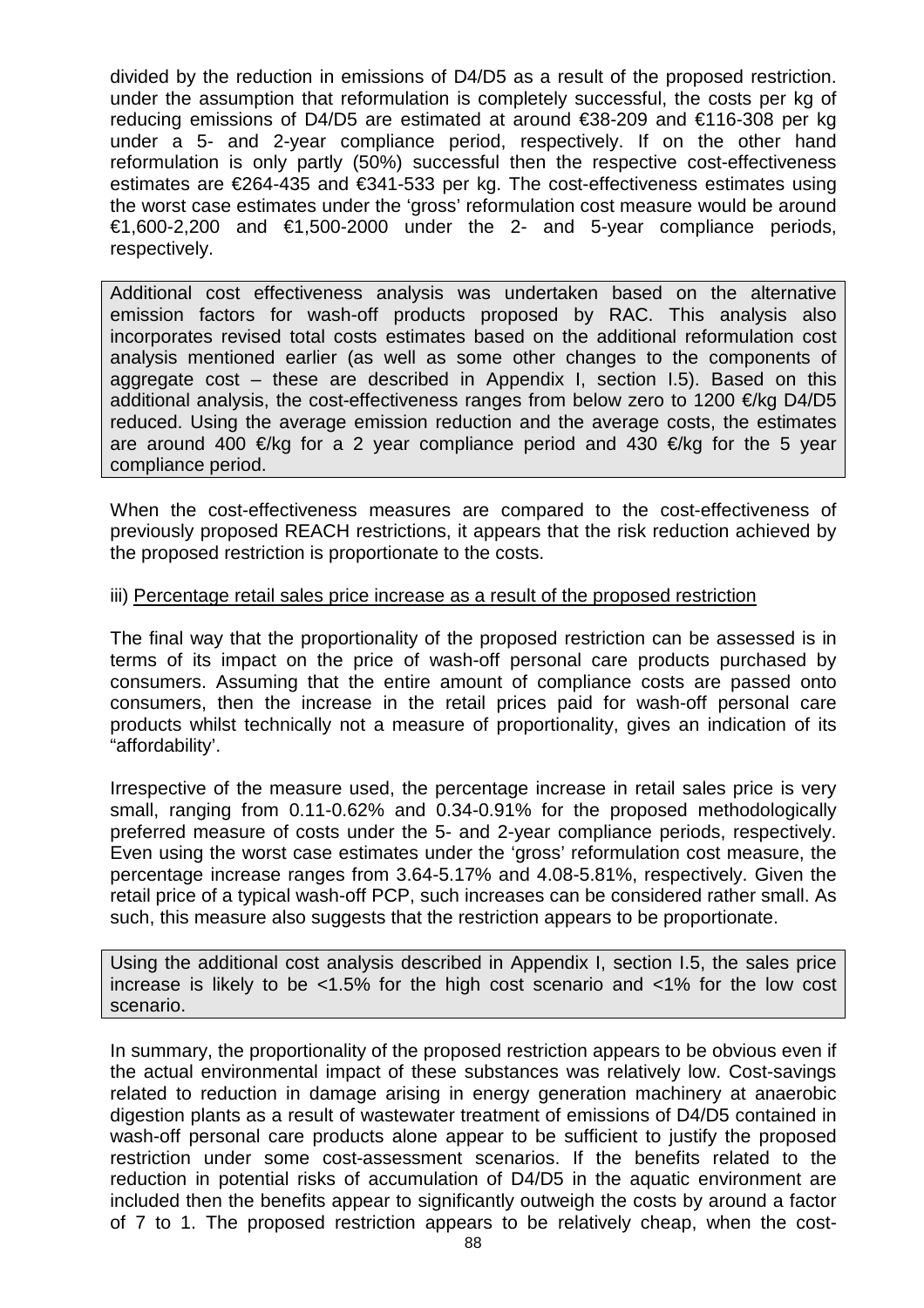effectiveness is compared with previous measures to control similar substances under REACH. Finally, when using the affordability of the proposed restriction to consumers of wash-off personal care products to provide a 'broader' view of proportionality, the evidence suggests that consumers would not be noticeably affected.

#### **F.8 Main assumptions**

A number of analytical assumptions are used in the analysis. Of key importance were the methodological assumptions concerning the time pattern of the reformulation process and how to account for reformulation costs that occur in the absence of restriction for wash-off personal care products containing D4/D5. The key parameter assumptions that drive the outcome of the cost analysis are the number of products that would require reformulation and the reformulation rates of products in the absence of the restriction.

The number of products requiring reformulation and reformulation rates are highly uncertain.

On the benefits side, the key methodological assumptions reside in the validity of the benefits valuation study undertaken in the UK.

#### **F.9 Uncertainties**

According to the comparison of benefits and costs undertaken in Section F.7, the restriction appears to be proportionate, even under the alternative sensitivity assumptions used to derive the costs of the restriction.

In terms of the estimation of compliance costs, the key uncertainties concern the number of products that would be affected and the baseline levels of reformulation that would be undertaken in the absence of the restriction.

The baseline costs of reformulation are derived from a simplified account of the reformulation process of products that would be undertaken in the absence of the restriction. Clearly there are uncertainties about how well this approach and the parameters used characterise the actual process. The directional effect of this uncertainty is unclear.

The welfare losses related to any reduction in product performance and quality is also highly uncertain, primarily because it is not known how successful reformulation will be in replicating the beneficial characteristics and attributes that D4/D5 provides for washoff personal care products that contain them. Moreover, there is uncertainty with the WTP value used as a proxy to estimate the value that is placed on the reduction in product quality. The valuation study is novel and the values obtained can be questioned due to respondents' understanding of the nature and scope of the environmental change they were asked to value. Nevertheless, the validity of the relative WTP values for the environmental and product performance attributes used in the study is internally consistent. As such any uncertainties arising from the validity of the absolute values applies to both sets of the values derived, namely the product performance and environmental benefit values. The impact of this uncertainty can thus be considered neutral overall.

Regarding the indirect economic impacts of the restriction, there are uncertainties regarding the size of the cost savings arising from the avoided damage to anaerobic digestion plant equipment. The uncertainties associated with the environmental benefit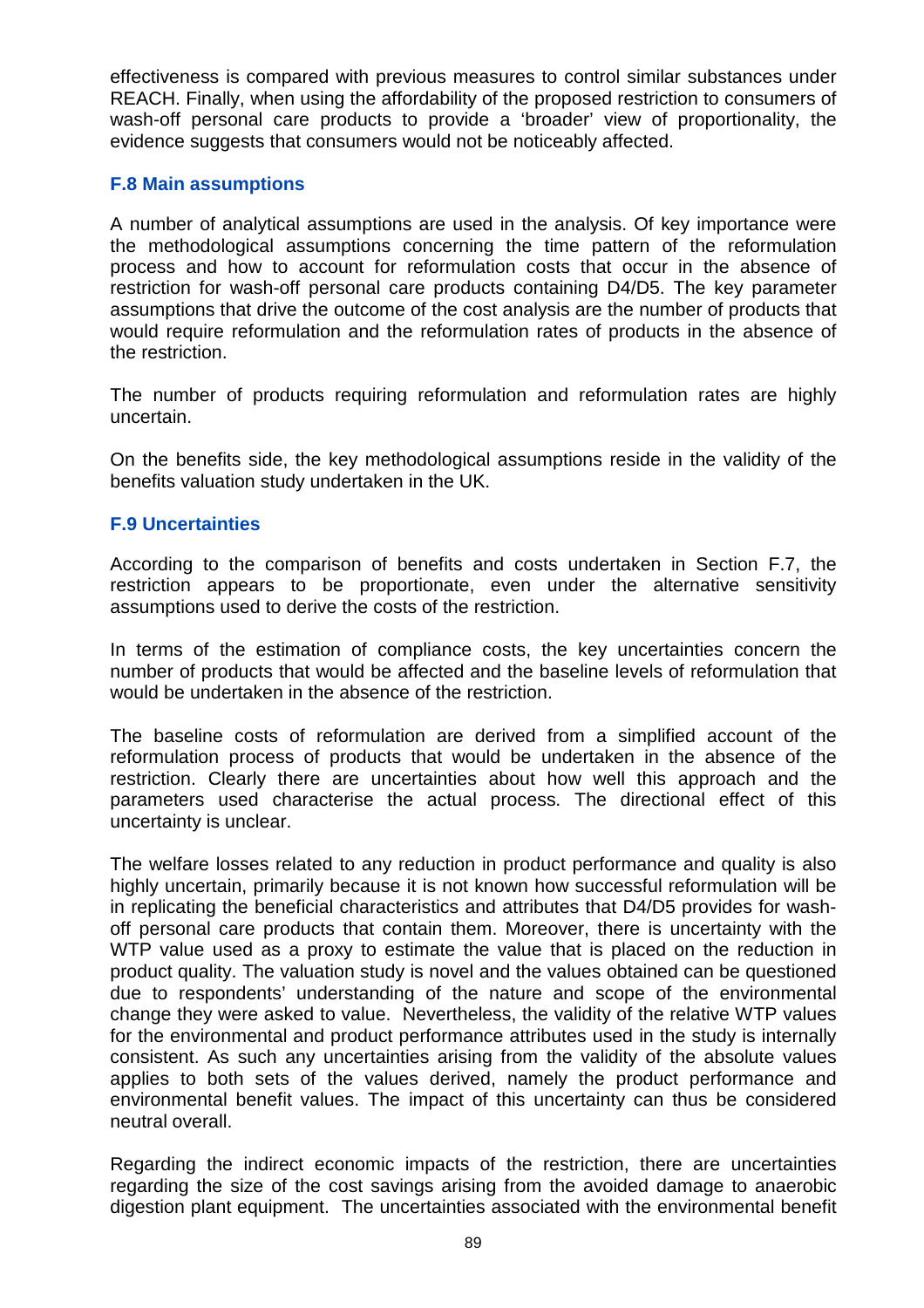values derived from the stated preference study have been extensively covered both above and in the main body of this section.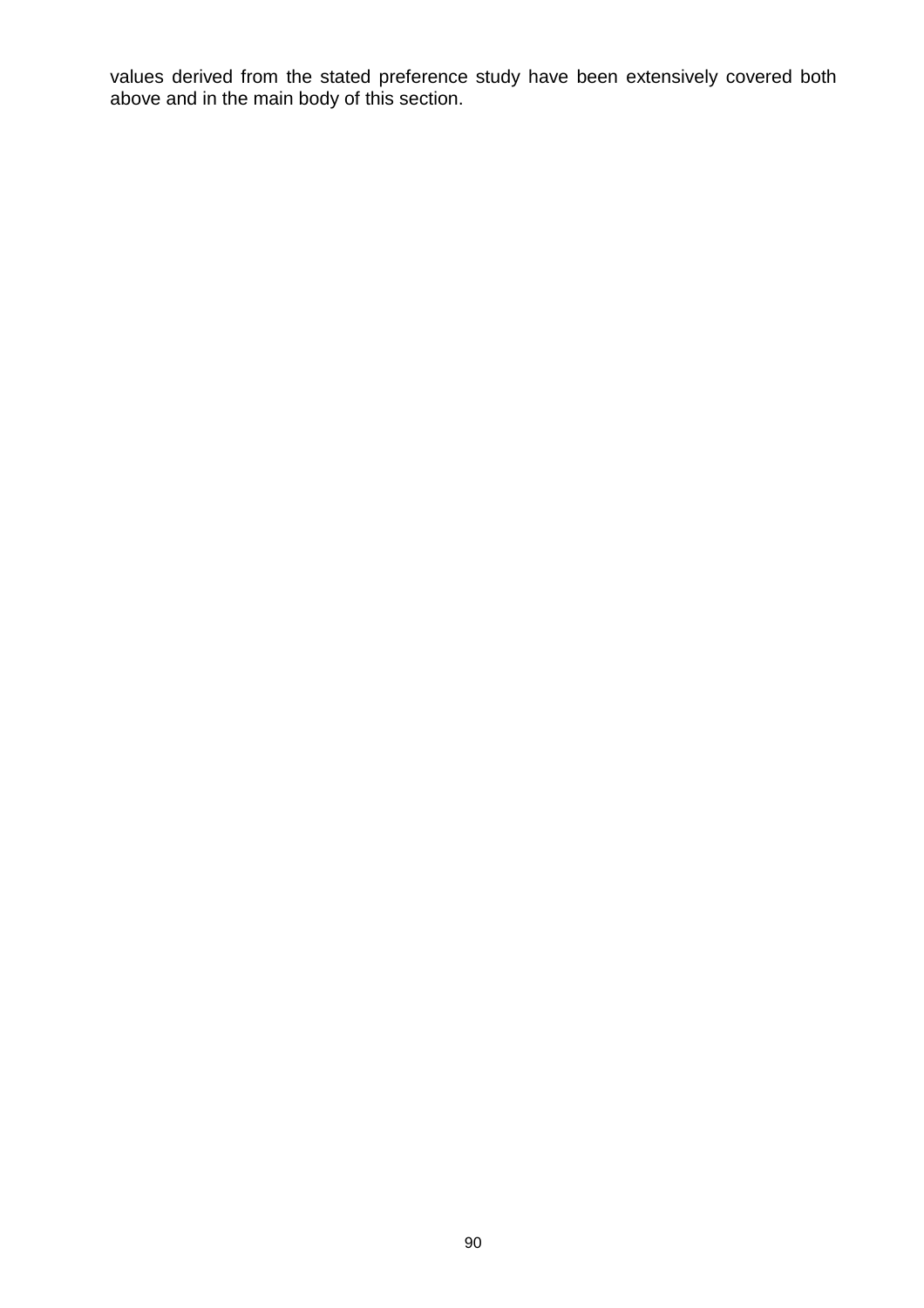#### **G. Stakeholder consultation**

During the drafting of the restriction proposal several stakeholders were consulted including the REACH Registrants and representatives of the European cosmetics industry (in particular the trade body Cosmetics Europe), EU Member States and non-EU authorities. The information provided covered uses, tonnages and emissions of D4 and D5, and the availability and technical and economic feasibility of alternatives. Previous consultations from the identification of D4 and D5 as PBT/vPvB substances were also taken into consideration in the preparation of this Annex XV report. For more details see Appendix G.

#### **G.1 Public consultation on the Annex XV restriction report (18 June – 18 December 2015)**

After submission of the Annex XV restriction report, ECHA organised a six-month public consultation on the restriction report from 18 June to 18 December 2015. During the consultation, 32 comments were received from stakeholders, representing individuals, industry, trade and NGOs, as well as Member State Competent Authorities. The comments (non-confidential) received, as well as the responses from the dossier submitter (UK) and from the rapporteurs of the Committees for Risk Assessment and Socio-economic Analysis are to be made available on the ECHA website<sup>61</sup>.

l

<sup>&</sup>lt;sup>61</sup> http://echa.europa.eu/web/guest/previous-consultations-on-restriction-proposals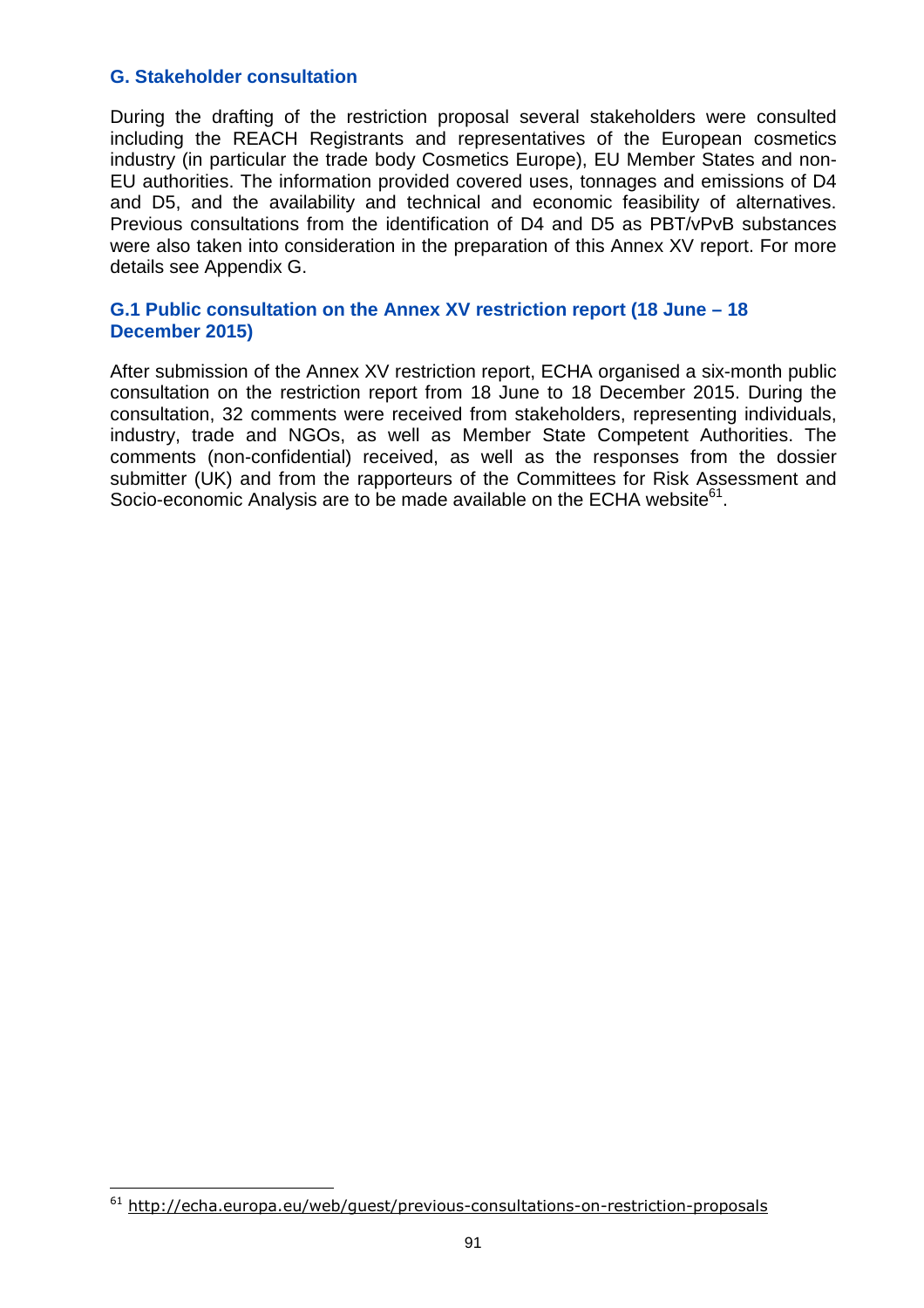#### **References**

AMEC (2013a). Socio-Economic Analysis for Cyclic Siloxanes: Report on octamethylcyclotetrasiloxane (D4). Confidential Final Report, January 2013. AMEC Environment and Infrastructure UK Ltd.

AMEC (2013b). Socio-Economic Analysis for Cyclic Siloxanes: Report on decamethylcyclopentasiloxane (D5). Confidential Final Report, January 2013. AMEC Environment and Infrastructure UK Ltd.

AMEC (2013c). Socio-Economic Analysis for Cyclic Siloxanes: Annex – Case Study for Use in Antifoaming Agents in Detergents (Silicone Polymers Containing Residues of D4 and D5). Confidential Final Report, January 2013. AMEC Environment and Infrastructure UK Ltd.

AMEC (2013d). Socio-Economic Analysis for Cyclic Siloxanes: Annex – Case Study for Use in Antifoaming Agents in Oil Drilling (Silicone Polymers Containing Residues of D4 and D5). Confidential Final Report, January 2013. AMEC Environment and Infrastructure UK Ltd.

AMEC (2013e). Uses and concentrations confidential final report July 2013 AMEC Environment and Infrastructure UK I td.

AMEC (2013f). Market confidential final report July 2013 AMEC Environment and Infrastructure UK Ltd.

AMEC (2013g). Substitution process confidential final report July 2013 AMEC Environment and Infrastructure UK Ltd.

AMEC (2013h). Alternatives confidential final report July 2013 AMEC Environment and Infrastructure UK Ltd.

AMEC (2013i). Response and socio-economic impacts confidential final report July 2013 AMEC Environment and Infrastructure UK Ltd.

Andersen M (2005). Pharmacokinetics of Cyclic Siloxanes: A Mini-Review. Unpublished paper produced for Centre Européen des Silicones, Brussels.

Ashford RD (1994), Ashford's Dictionary of Industrial Chemicals. London: Wavelength Publications Ltd.

Battelle Toxicology Northwest (2004). 24-Month Combined Chronic Toxicity and Oncogenicity Whole Body Vapour Inhalation Study of Octamethylcyclotetrasiloxane(D4) in Fischer 344 rats. 2004-I0000-54091 (2004-SSRP-2429). Richmond, WA: Battelle Toxicology Northwest, August 16, 2004.

BoR [Environment Canada Siloxane D5 Board of Review] (2011). Report of the Board of Review for Decamethylcyclopentasiloxane (D5). Ottawa, ON, Canada. October 20, 2011. 83 pages.

Borgå K, Fjeld E, Kierkegaard A, Løvik J E, Rognerud S, Høgfeldt A S, Bæk, K and McLachlan M S (2013a). Siloxanes in freshwater food webs – a study of three lakes in Norway, Miljødirektoratetrapport M-81/2013, ISBN NO: 978-82-577-6255-1.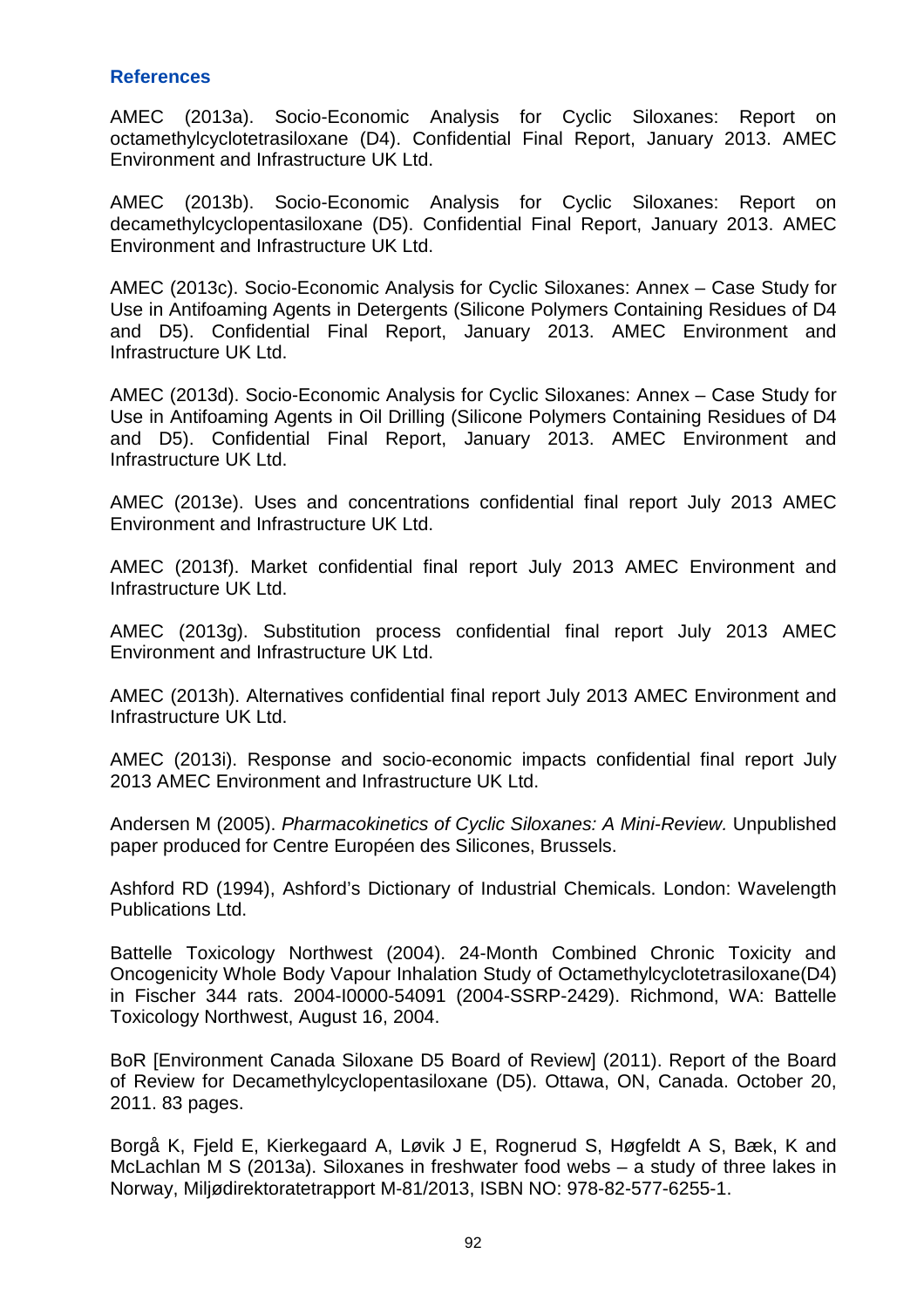Borgå K, Fjeld E, Kierkegaard A and McLachlan M S (2013b). Consistency in trophic magnification factors of cyclic volatile methyl siloxanes in pelagic freshwater food webs leading to brown trout. Environ. Sci. Technol., 47, 14394-14402.

Campbell R (2010). A collaborative assessment of cyclic volatile methylsiloxanes (D4, D5, D6) concentrations in the Norwegian Environment. HES Study No. 11061-108, Health and Environmental Sciences, Dow Corning Corporation, Auburn. Study submitted to CES (Centre Européen des Silicones, European Chemical Industry Council (CEFIC)).

CES [Centre Européen des Silicones] (2005). Annex 1: Hazard Assessment of Octamethylcyclotetrasiloxane (D4) and lack of Relevance to Humans. CES submission to ECB 8 February 2005. Brussels: Centre Européen des Silicones.

CES (2015). CES Non-confidential attachment – Atmospheric Behaviour of D4 and D5. September 2015. Public comment #1416 submitted in response to this restriction proposal.

Chandra G (1997), Organosilicon Materials. The Handbook of Environmental Chemistry, Volume 3 Anthropogenic Compounds, Part H. Berlin: Springer-Verlag.

Durham J (2007). Soil-water distribution of decamethylcyclopentasiloxane (D5) using a batch equilibrium method. HES Study No. 10352-108, Health and Environmental Sciences, Dow Corning Corporation, Auburn. Study submitted to CES (Centre Européen des Silicones, European Chemical Industry Council (CEFIC)).

EA [Environment Agency] (2009a). Environmental Risk Assessment Report: Octamethylcyclotetrasiloxane. Environment Agency Science Report, SCHO0309BPQZ-E-P, April 2009.

EA [Environment Agency] (2009b). Environmental Risk Assessment Report: Decamethylcyclopentasiloxane. Environment Agency Science Report, SCHO0309BPQX-E-P, April 2009.

EA [Environment Agency] (2013a). D4 PBT/vPvB evaluation factsheet. Submitted to the European Chemicals Agency in\_February 2013. Environment Agency, Bristol, UK. http://echa.europa.eu/documents/10162/13628/octamethyl\_pbtsheet\_en.pdf.

EA [Environment Agency] (2013b). D5 PBT/vPvB evaluation factsheet. Submitted to the European Chemicals Agency in February 2013. Environment Agency, Bristol, UK. http://echa.europa.eu/documents/10162/13628/decamethyl\_pbtsheet\_en.pdf.

EC [European Commission] (2008). Impact assessment report on simplification of the "Cosmetics Directive" – Directive 76/768/EEC. Available at: http://eurlex.europa.eu/LexUriServ/LexUriServ.do?uri=SEC:2008:0117:FIN:EN:PDF.

EC [European Commission] (2015). Best Available Techniques (BAT) Reference Document for the Production of Pulp, Paper and Board. Industrial Emissions Directive 2010/75/EU (Integrated Pollution Prevention and Control). Joint Research Centre, Institute for Prospective Technological Studies, Sustainable Production and Consumption Unit, European IPPC Bureau. Draft. Available from: http://eippcb.jrc.ec.europa.eu/reference/BREF/PP\_revised\_BREF\_042015.pdf.

ECHA [European Chemicals Agency] (2012). Support Document for Identification of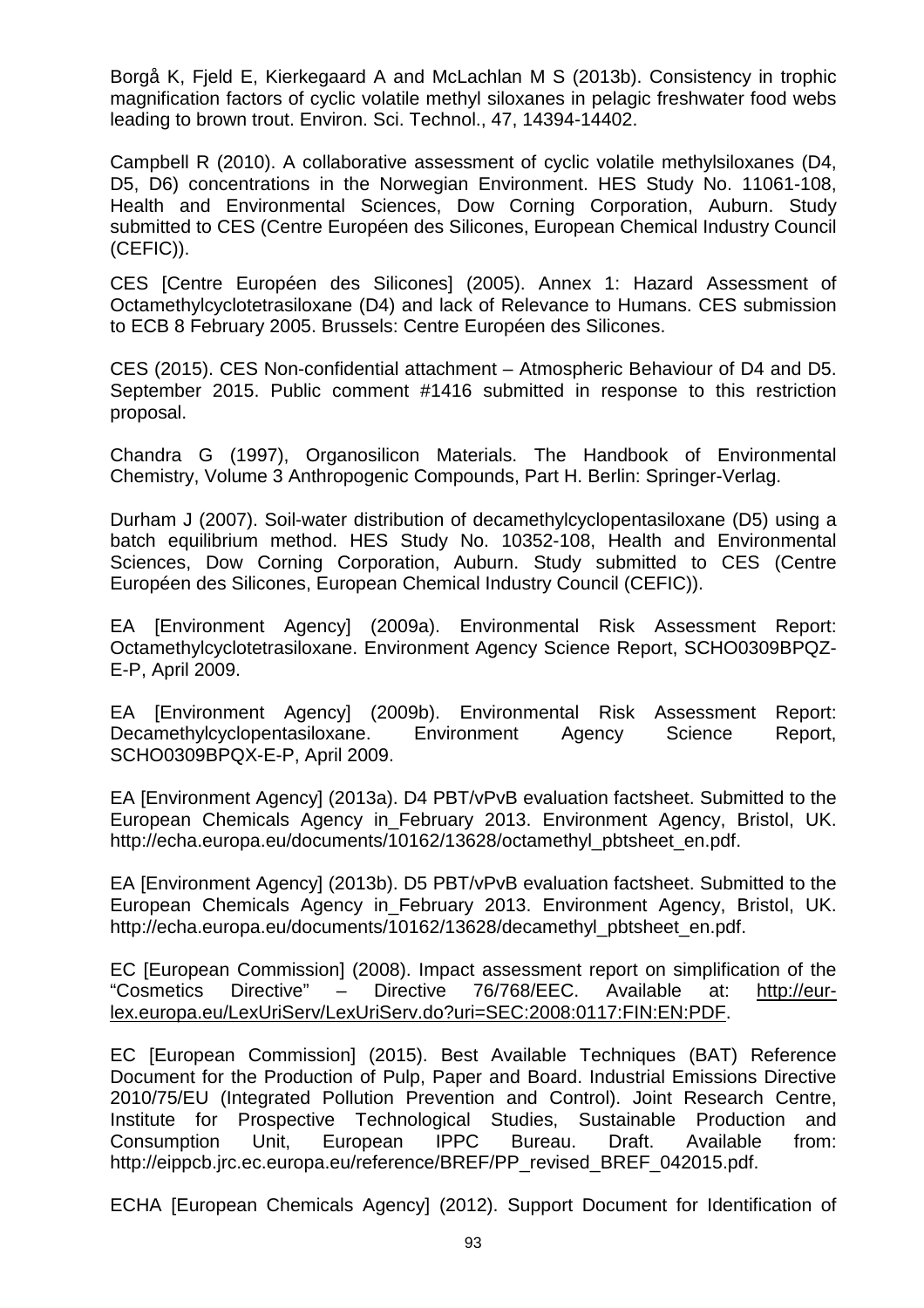Bis(pentabromophenyl) Ether as a Substance of Very High Concern Because of its PBT/vPvB Properties. Adopted on 29 November 2012.

Evenset A, Leknes H, Christensen GN, Warner N, Remberger M and Gabrielsen GW (2009). Screening of new contaminants in samples from the Norwegian Arctic. Report 1049/2009, Norwegian Pollution Control Authority.

Genualdi S, Harner T, Cheng Y, MacLeod M, Hansen K M, van Egmond R, Shoeib M and Lee SC (2011). Global distribution of linear and cyclic volatile methyl siloxanes in air. Environ. Sci. Technol., 45, 3349-3354.

Global Silicones Counsel (2009). Global Silicones Counsel cVMS Expert Panel Workshop Summary, October 6<sup>th</sup> 2009, Toronto.

Gouin T, van Egmond R, Sparham C, Hastie C and Chowdhury N (2013). Simulated use and wash-off release of decamethylcyclopentasiloxane used in anti-perspirants. Chemosphere, 93, 726-734.

Government of Canada (2008a). Screening Assessment for the Challenge: Octamethylcyclotetrasiloxane (D4). Environment Canada & Health Canada. November 2008. Available at http://www.ec.gc.ca/ese-ees/2481B508-1760-4878-9B8A-270EEE8B7DA4/batch2\_556-67-2\_en.pdf.

Government of Canada (2008b). Screening Assessment for the Challenge – Decamethylcyclopentasiloxane (D5). Unpublished.

HDR (2010). Cost Benefit Analysis Siloxanes" Final Report B – Concentration Limits in Products. HDR Corporation, November 2010.

Holson J F, et al. (1995). An Inhalation Range-Findings Reproductive Toxicity Study of Octamethylcyclotetrasiloxane (D4) in Rats. Report No. 1995-I0000-40919. Midland, MI: Dow Corning Corporation.

Holson J F, et al. (1996). An Inhalation Range-Finding Reproductive Toxicity Study of Octamethylcyclotetrasiloxane (D4) in Rats. Report No. 1996-I0000-43317. Midland, MI: Dow Corning Corporation.

Holson J F, et al. (1997a). An Inhalation Range-Finding Reproductive Toxicity Study of Octamethylcyclotetrasiloxane (D4) in Female Rats. Report No. 1997-I0000-42936. Midland, MI: Dow Corning Corporation.

Holson J F, et al. (1997b). An Inhalation Range-Finding Reproductive Toxicity Study of Octamethylcyclotetrasiloxane (D4) in Male Rats. Report no. 1997-I0000-43725. Midland, MI: Dow Corning Corporation.

HTR [Hill Top Research] (2011). Report for the Canadian Cosmetic Toiletry and Fragrance Association Hair Care Product Study (Evaporative Fate of D5 Following Typical Application of Use). HTR study no. 10-129870-114-2, dated 14 January 2011 (version 1.1).

Kaj L, Schlabach M, Andersson J, Schmidbauer N and Brorström-Lundén E (2005b<sup>62</sup>). Siloxanes in the Nordic Environment. TemaNord 2005:593. Nordic Council of Ministers,

l  $62$  Kaj et al. (2005a) is referenced in Appendix B.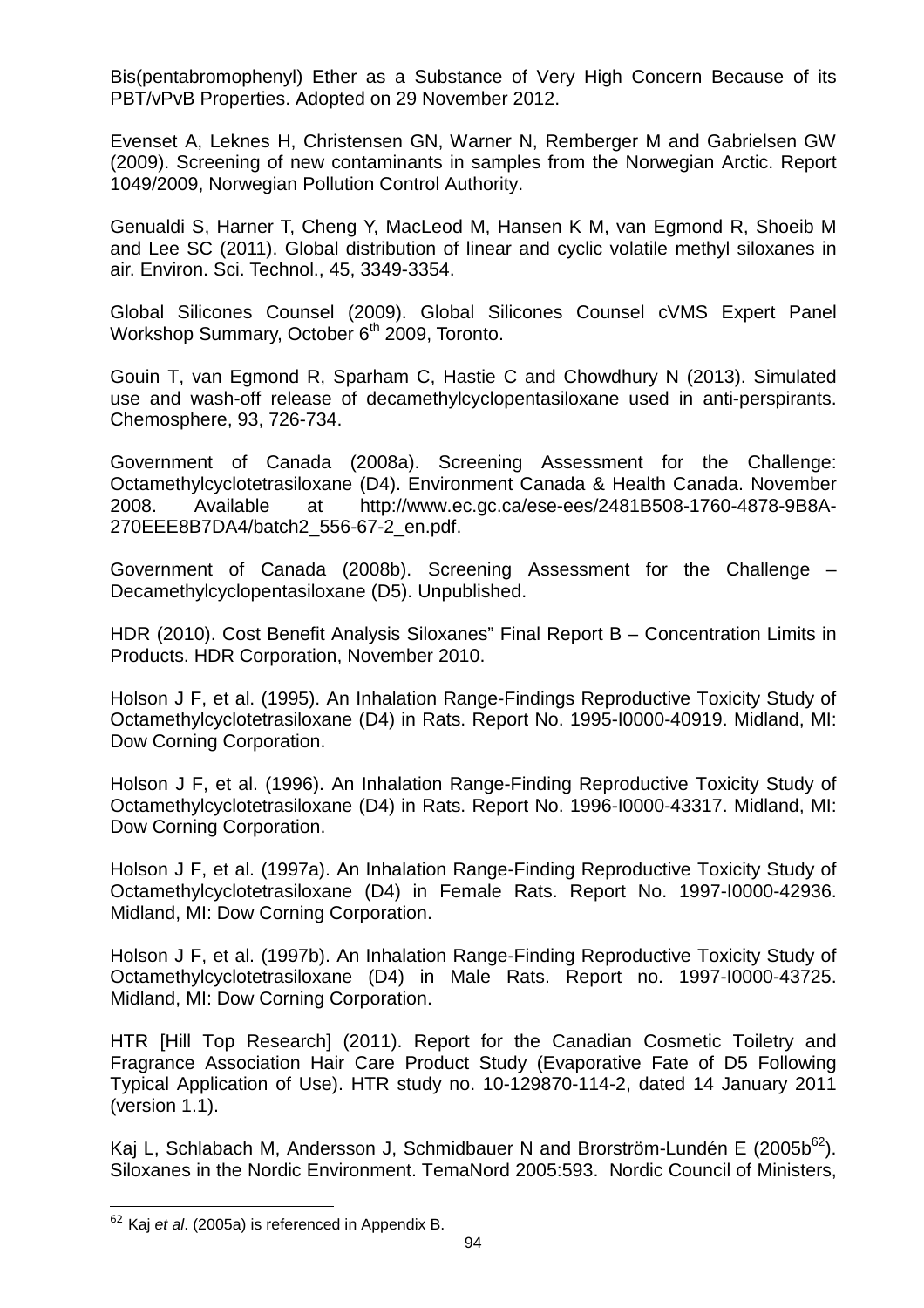Copenhagen, ISBN 92-893-1268-8.

Kelly BC, Gobas FAPC and McLachlan MS (2004). Intestinal absorption and biomagnification of organic contaminants in fish, wildlife, and humans. Environmental Toxicology and Chemistry, 23, 2324–2336.

Kierkegaard A, Adolfsson-Erici M and McLachlan MS (2010). Determination of cyclic volatile methylsiloxanes in biota with a purge and trap method. Anal Chem., 82, 9573- 9578.

Kierkegaard A, Bignert A and McLachlan MS (2013). Cyclic volatile methylsiloxanes in fish from the Baltic Sea. Chemosphere, 93, 774-778.

Kim J and Kozerski GE (2011). Fate, distribution, and transport of decamethylcyclopentasiloxane (CAS No. 541-02-6) in the environment as predicted by multimedia fugacity modeling. HES Study No. 11731-101, Health and Environmental Sciences, Dow Corning Corporation, Midland.

Krogseth IS, Kierkegaard A, McLachlan MS, Breivik K, Hansen KM and Schlabach M (2013). Occurrence and seasonality of cyclic volatile methyl siloxanes in arctic air. Environ. Sci. Technol., 47, 502-509.

Krueger HO, Thomas ST and Kendall TZ (2008). D5: A Prolonged Sediment Toxicity Test with Chironomus riparius using Spiked Sediment. Final Report, Project Number 570A-108, Wildlife International Ltd, Maryland. Study submitted to CES (Centre Européen des Silicones, European Chemical Industry Council (CEFIC)).

Krueger HO, Thomas ST and Kendall TZ (2009). D4: A prolonged sediment toxicity test with Lumbriculus variegatus using spiked artificial sediment. Project Number 570A-110B. Wildlife International Ltd, Maryland. Study submitted to CES (Centre Européen des Silicones, European Chemical Industry Council (CEFIC)).

Lee RM (2009). Decamethylcyclopentasiloxane (D5) – Early life-stage test with rainbow trout (Oncorhynchus mykiss) following OECD Guideline #219 and OPPT draft Guideline 850.1400. Study No. 13937.6105, Springborn Smithers Laboratories, Massachusetts. Study submitted to CES (Centre Européen des Silicones, European Chemicals Industry Council (CEFIC)).

Lehmann R G, Varaprath S and Frye C L (1994). Degradation of silicone polymers in soil. Environmental Toxicology and Chemistry, 13, 1061–1064.

Lehmann R G Varaprath S, Annelin R B and Arndt J L (1995). Degradation of silicone polymer in a variety of soils. Environmental Toxicology and Chemistry, 14, 1299–1305.

Lehmann R G, Miller J R and Kozerski G E (2000). Degradation of silicone polymer in a field soil under natural conditions. Chemosphere, 41, 743–749.

Mackay D, Gobas F, Solomon K, MacLeod M, McLachlan M, Powell D and Xu S (2015). Comment on "Unexpected occurrence of volatile dimethylsiloxanes in Antarctic soils, vegetation, phytoplankton and krill". Environ. Sci. Technol., 49, 7507-7509.

MacLeod M, von Waldow H, Tay P, Armitage JM, Wöhrnschimmel H, Riley WJ, McKone TE and Hungerbühler K (2011). BETR global - A geographically-explicit globalscale multimedia contaminant fate model. Environ. Pollut., 159, 1442-1445.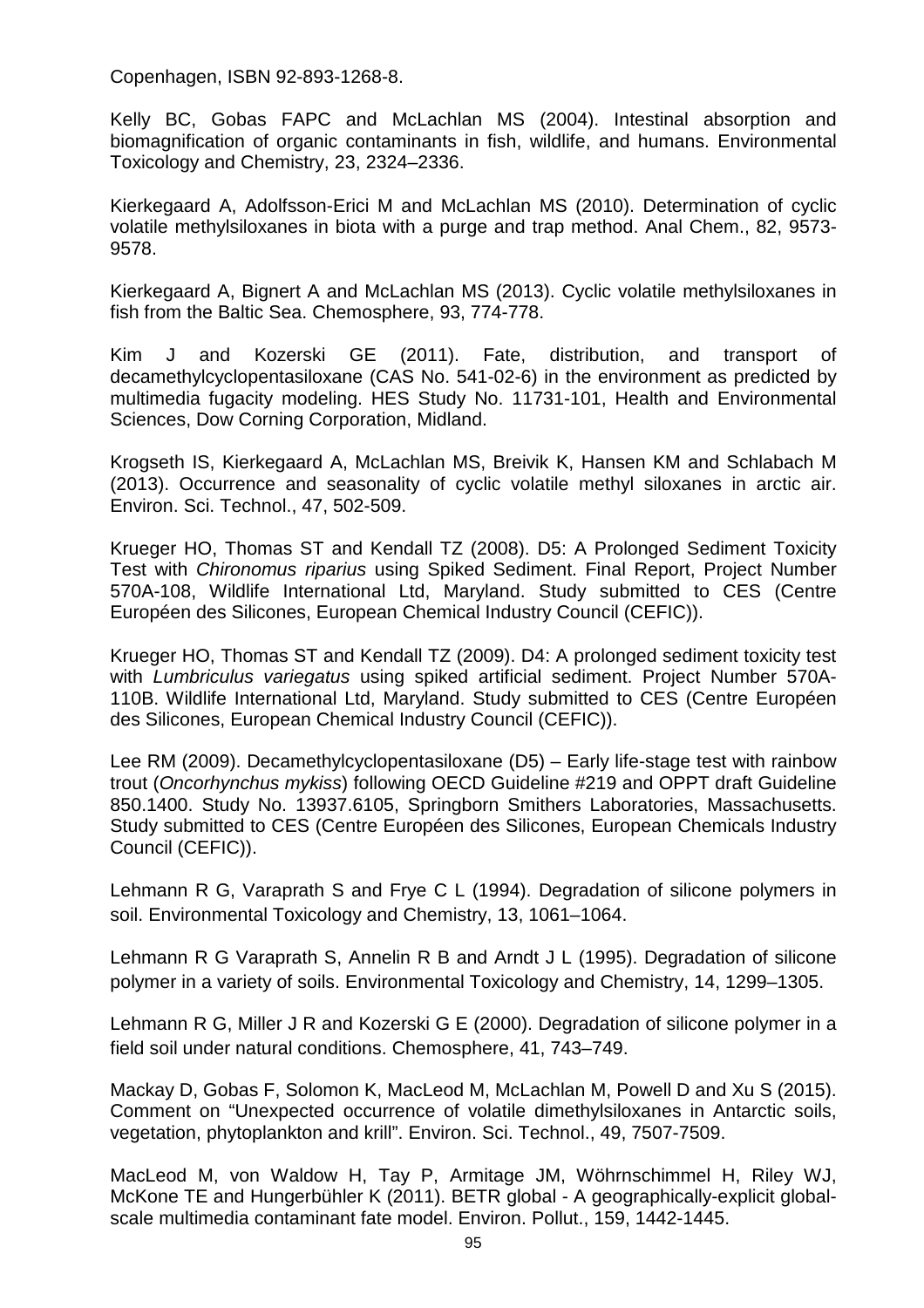McLachlan MS, Kierkegaard A, Hansen KM, van Egmond R, Christensen JH and Skjøth CA (2010). Concentrations and fate of decamethylcyclopentasiloxane (D5) in the atmosphere. Environ. Sci. Technol., 44, 5365-5370.

Miller J (2007). Soil-water distribution of octamethylcyclopentasiloxane (D4) using a batch equilibrium method. HES Study No. 10439-108, Health and Environmental Sciences, Dow Corning Corporation, Auburn. Study submitted to CES (Centre Européen des Silicones, European Chemical Industry Council (CEFIC)).

Montemayor B. Price B and van Egmond R (2013). Accounting for intended use application in characterising the contributions of cyclopentasiloxane (D5) to aquatic loadings following personal care product use: antiperspirants, skin care products and hair care products. Chemosphere, 93, 735–740.

NILU [Norwegian Institute for Air Research] (2014). Monitoring of Environmental Contaminants in Air and Precipitation, Annual Report 2013. Kjeller, NILU (Miljødirektoratet rapport, M-202/2014) (NILU OR, 29/2014). Available at: http://www.miljodirektoratet.no/Documents/publikasjoner/M202/M202.pdf.

NILU (2015). Monitoring of Environmental Contaminants in Air and Precipitation, Annual Report 2014. Kjeller, NILU (Miljødirektoratet rapport, M-368/2015) (NILU OR, 19/2015). Available at:

http://www.miljodirektoratet.no/Documents/publikasjoner/M368/M368.pdf.

Norwood WP, Alaee M, Brown M, Galicia M and Sverko E (2010). Decamethylcyclopentasiloxane (D5) spiked sediment: Bioaccumulation and toxicity in the benthic invertebrate Hyalella azteca. Environment Canada, 22nd September 2010.

OECD 2009. Emission Scenario Documents on Pulp, Paper and Board Industry. ENV/JM/MONO(2009)25. Paris, France.

Oxford Economics (2008). Economic valuation of siloxanes in Canada – November 2008. Available at: http://sehsc.americanchemistry.com/Research-Science-Health-and-Safety/Economic-Evaluation-of-Siloxanes-in-Canada.pdf.

Parker WJ, Shi J, Fendinger NJ, Monteith HD and Chandra G (1999). Pilot plant study to assess the fate of two volatile methyl siloxane compounds during municipal wastewater treatment. Environmental Toxicology and Chemistry, 18, 172-181.

Parrott J, Alaee M, Wang D and Sverko E (2010). Fathead minnow (Pimephales promelas) egg-to-juvenile exposure to decamethylcyclopentasiloxane (D5). Environment Canada, 10th December 2010.

PFA (2012). Interim reports: technical support for D4 and D5 SEA. Confidential report to the Silicones Industry by Peter Fisk Associates.

PFA (2013). D5: Environmental exposure scenarios for wide dispersive use of personal care products. FINAL REPORT – CONFIDENTIAL. Reference: PFA.281.102.004. 5th November 2013.

Picard C (2009). D4 – Sediment-water Lumbriculus toxicity test using spiked natural sediments, following OECD Guideline 225. 27 August 2009. Springborn Smithers Laboratories, Wareham, Massachusetts, Study No 13937.6013. Study submitted to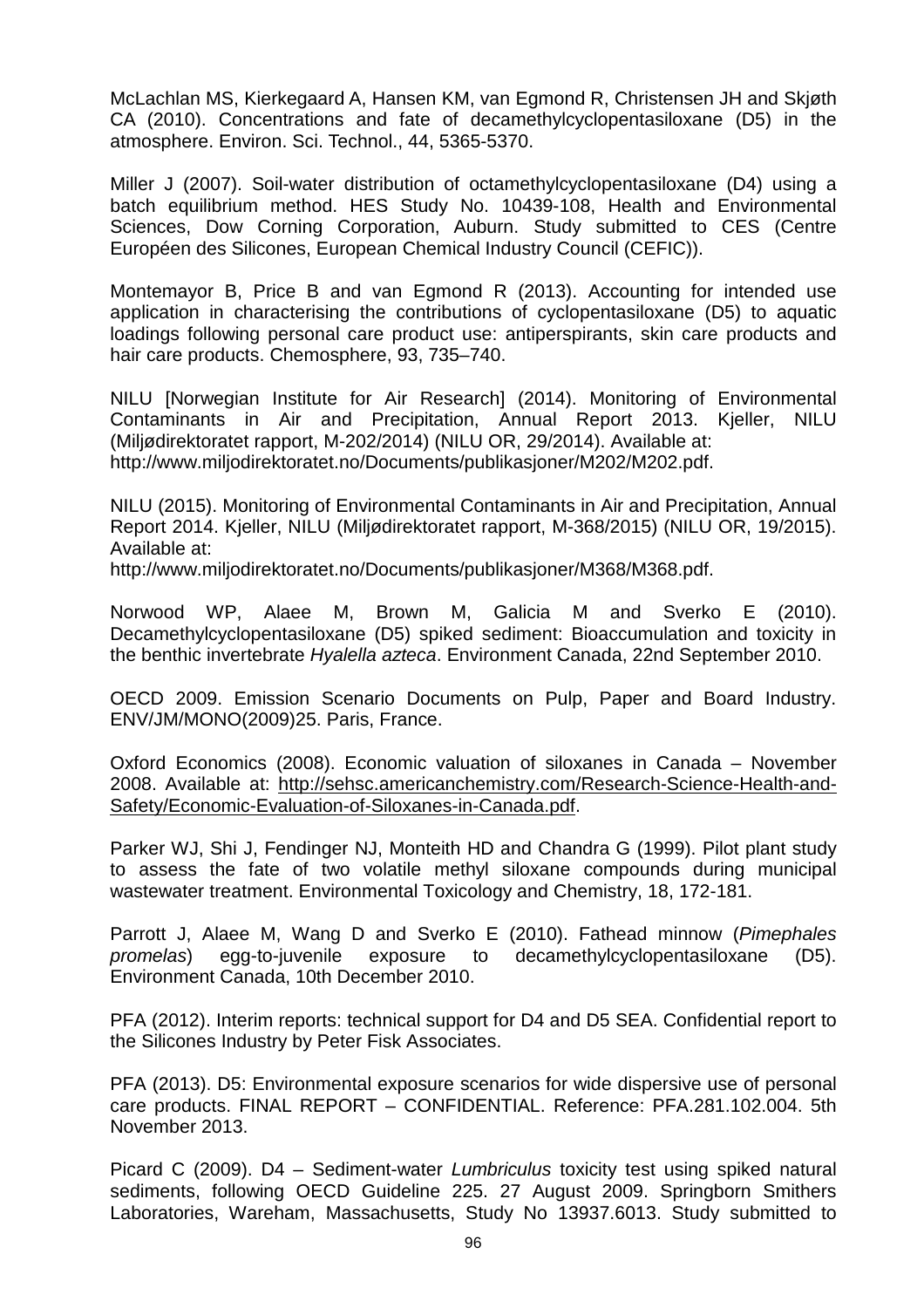CES (Centre Européen des Silicones, European Chemicals Industry Council (CEFIC)) {as quoted in Environment Canada, 2011}.

Reconsile Consortium (2014a) Octamethylcyclotetrasiloxane (D4) Chemical Safety Report. Updated Final Report, 2014.

Reconsile Consortium (2014b) Decamethylcyclopentasiloxane (D5) Chemical Safety Report. Updated Final Report, 2014.

RTI (2002) – "Cost of reformulating food and cosmetics" – prepared by RTI Center for Regulatory Economics and Policy - July 2002. Available at: http://foodrisk.org/default/assets/File/reformulating\_cost\_FR.pdf.

Sanchís J, Cabrerizo A, Galbán-Malagón C, Barceló D, Farré M and Dachs J (2015a). Unexpected occurrence of volatile dimethylsiloxanes in Antarctic soils, vegetation, phytoplankton and krill. Environ. Sci. Technol., 49, 4415-4424.

Sanchís J, Cabrerizo A, Galbán-Malagón C, Barceló D, Farré M and Dachs J (2015b). Response to Comments on "Unexpected occurrence of volatile dimethylsiloxanes in Antarctic soils, vegetation, phytoplankton and krill". Environ. Sci. Technol., 49, 7510- 7512.

SCCS [Scientific Committee on Consumer Safety] (2010). Opinion on Cyclomethicone (Octamethylcyclotetrasiloxane (Cyclotetrasiloxane, D4) and Decamethylcyclopentasiloxane (Cyclopentasiloxane, D5)). 22 June 2010. European Commission, Directorate General for Health and Consumers. SCCS/1241/10. Available from:

http://ec.europa.eu/health/scientific\_committees/consumer\_safety/docs/sccs\_o\_029.pdf.

SCCS [Scientific Committee on Consumer Safety] (2015). [DRAFT] Opinion on decamethylcyclopentasiloxane (cyclopentasiloxane, D5) in cosmetic products, 25 March 2015. European Commission, Directorate General for Health and Consumers. SCCS/1549/15. Available from:

http://ec.europa.eu/health/scientific\_committees/consumer\_safety/docs/sccs\_o\_174.pdf.

Soil Toxicology Laboratory (2010). Evaluation of the ecological effects of siloxane D5 in soil. Soil Toxicology Laboratory, Environment Canada, December 2010.

Sousa JV, McNamara PC, Putt AE, Machado MW, Surprenant DC, Hamelink JL and Kent JK (1995). Effects of octamethylcyclotetrasiloxane (OMCTS) on freshwater and marine organisms. Environmental Toxicology and Chemistry, 14, 1639–1647.

Sparham C, van Egmond R, O'Connor S, Hastie C, Whelan M, Kanda R and Franklin O (2008). Determination of decamethylcyclopentasiloxane in river water and final effluent by head space gas chromatography/mass spectrometry. Journal of Chromatography A, 1212, 124-129.

Stump DG and Reynolds VL (1997). An Inhalation Range-Finding Reproductive Toxicity Study of Octamethylcyclotetrasiloxane (D4) in Male Rats. Dow Corning Corporation Report No. 1997-I0000-43726. Midland, MI: Dow Corning Corporation.

Stump DG et al. (1998). An Inhalation Reproductive Toxicity Study of Octamethylcyclotetrasiloxane (D4) in Female Rats using Multiple Exposure Regimens. Dow Corning Corporation Report No. 1998-I0000-44490. Midland, MI: Dow Corning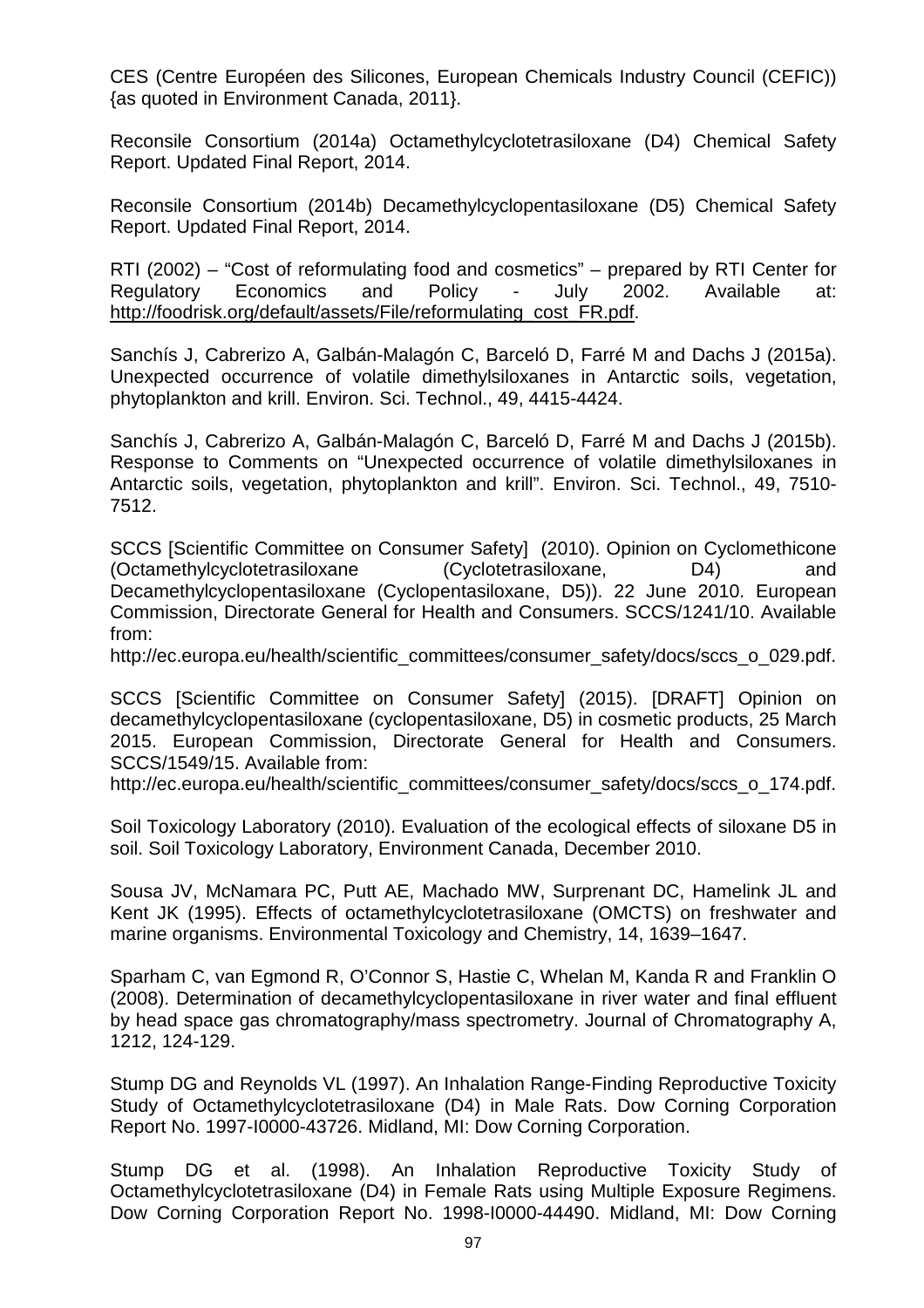Corporation.

Stump DG et al. (1999). An Inhalation Reproductive Toxicity Study of D4 in Female Rats using Multiple and Single Day Exposure Regimens. Dow Corning Corporation Report No. 1999-I0000-47049. Midland, MI: Dow Corning Corporation.

Stump DG et al. (2001). A Two-Generation Inhalation Reproductive Toxicity and Developmental Neurotoxicity Study of Octamethylcyclotetrasiloxane (D4) in Rats. Dow Corning Corporation Report No. 2001-I0000-50855. Midland, MI: Dow Corning Corporation.

UKWIR [UK Water Industry Research] (2014) Chemical Investigations Programme: Volume 2 - Options Appraisal. UKWIR Report Ref. No. 13/EQ/01/7).

Varaprath S, Frye C L, and Hamelink J (1996). Aqueous solubility of permethylsiloxanes (silicones). Environmental Toxicology and Chemistry, 15, 1263–1265.

Velicogna J, Ritchie E, Princz J, Lessard ME and Scroggins R (2012). Ecotoxicity of siloxane D5 in soil. Chemosphere, 87, 77-83.

Wang, D-G, Steer H, Tait T, Williams Z, Pacepavicius G, Young T, Ng T, Smyth SA, Kinsman L and Alaee M (2013 $a^{63}$ ). Concentrations of cyclic volatile methylsiloxanes in biosolid amended soil, influent, effluent, receiving water, and sediment of wastewater treatment plants in Canada. Chemosphere, 93, 766-773.

Warner NA, Christensen G, Gabrielsen GW, Borgå K and Leknes H (2010). Volatile siloxanes in the European Arctic: assessment of sources and spatial distribution. Environ. Sci. Technol., 44, 7705–7710.

Warner NA, Whelan M and Krogseth IS (2015). Comment on "Unexpected occurrence of volatile dimethylsiloxanes in Antarctic soils, vegetation, phytoplankton and krill". Environ. Sci. Technol., 49, 7504-7506.

WCA (2013). Siloxanes Restriction Options – Confidential Final Report to the Environment Agency. WCA Environment Limited. November 2013.

Whelan MJ (2009a). Predicting the behaviour of cyclic volatile methyl siloxanes in Lake Pepin. Cranfield Project Code: WN34657Z, Cranfield University. Study submitted to CES (Centre Européen des Silicones, European Chemical Industry Council (CEFIC)).

Whelan MJ (2009b). Modelling cVMS behaviour in Oslofjord using CoZMo-POP and the Olsofjord POP model. Cranfield Project Code: WN34657Z, Cranfield University. Study submitted to CES (Centre Européen des Silicones, European Chemical Industry Council (CEFIC)).

Whelan MJ (2009c). Predicting the behaviour of cyclic volatile methyl siloxanes in Lake Ontario. Cranfield Project Code: WN34657Z, Cranfield University. Study submitted to CES (Centre Européen des Silicones, European Chemical Industry Council (CEFIC)).

Whelan MJ (2009d). Predicting the environmental behaviour of cyclic volatile methyl siloxanes in a freshwater – marine continuum. Cranfield Project Code: WN34657Z, Cranfield University. Study submitted to CES (Centre Européen des Silicones,

l  $63$   $63$  Wang et al. (2013b) is referenced in Appendix B.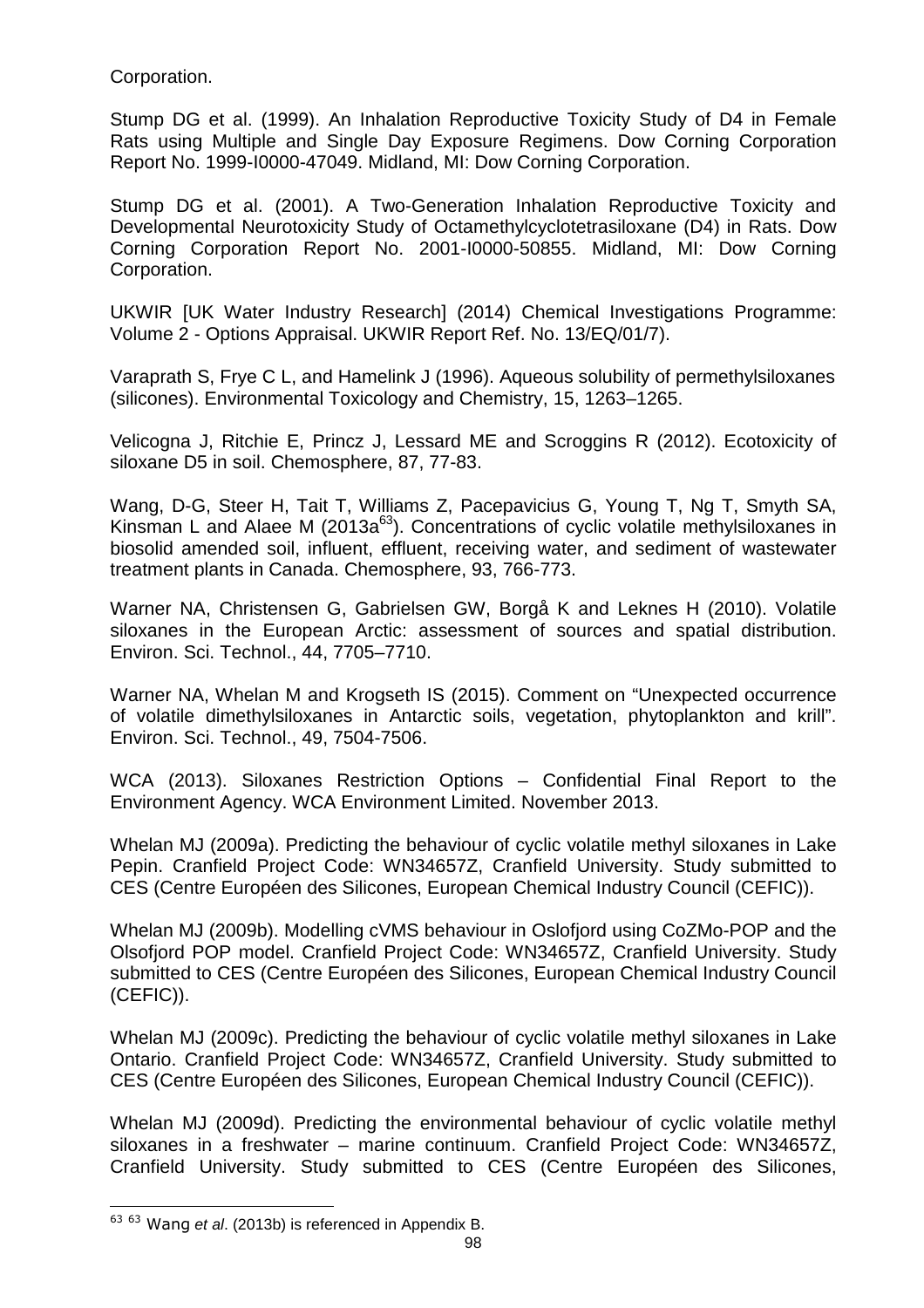European Chemical Industry Council (CEFIC)).

Whelan M J, Estrada E and van Egmond R (2004). A modelling assessment of the atmospheric fate of volatile methyl siloxanes and their reaction products. Chemosphere, 57, 1427–1437.

Xu S and Wania F (2013). Chemical fate, latitudinal distribution and long-range transport of cyclic volatile methylsiloxanes in the global environment: A modeling assessment. Chemosphere, 93, 835-843.

Xu S (2014). Long Range Transport Potential of Volatile Methylsiloxanes. Workshop on the Latest Development in Evaluation Methods of Environmental Fate and Bioaccumulation. Society of Silicon Chemistry in Japan. July 1, 2014. Tokyo, Japan. Available at: http://www.sscj.jp/file/2014WS\_Summary\_eng (pp 19-25).

Xu S (2015). Evaluation of long range transport potential of volatile compounds in POPs screening. The SETAC Europe 25th Annual Meeting, Barcelona, Spain, 3-7 May 2015.